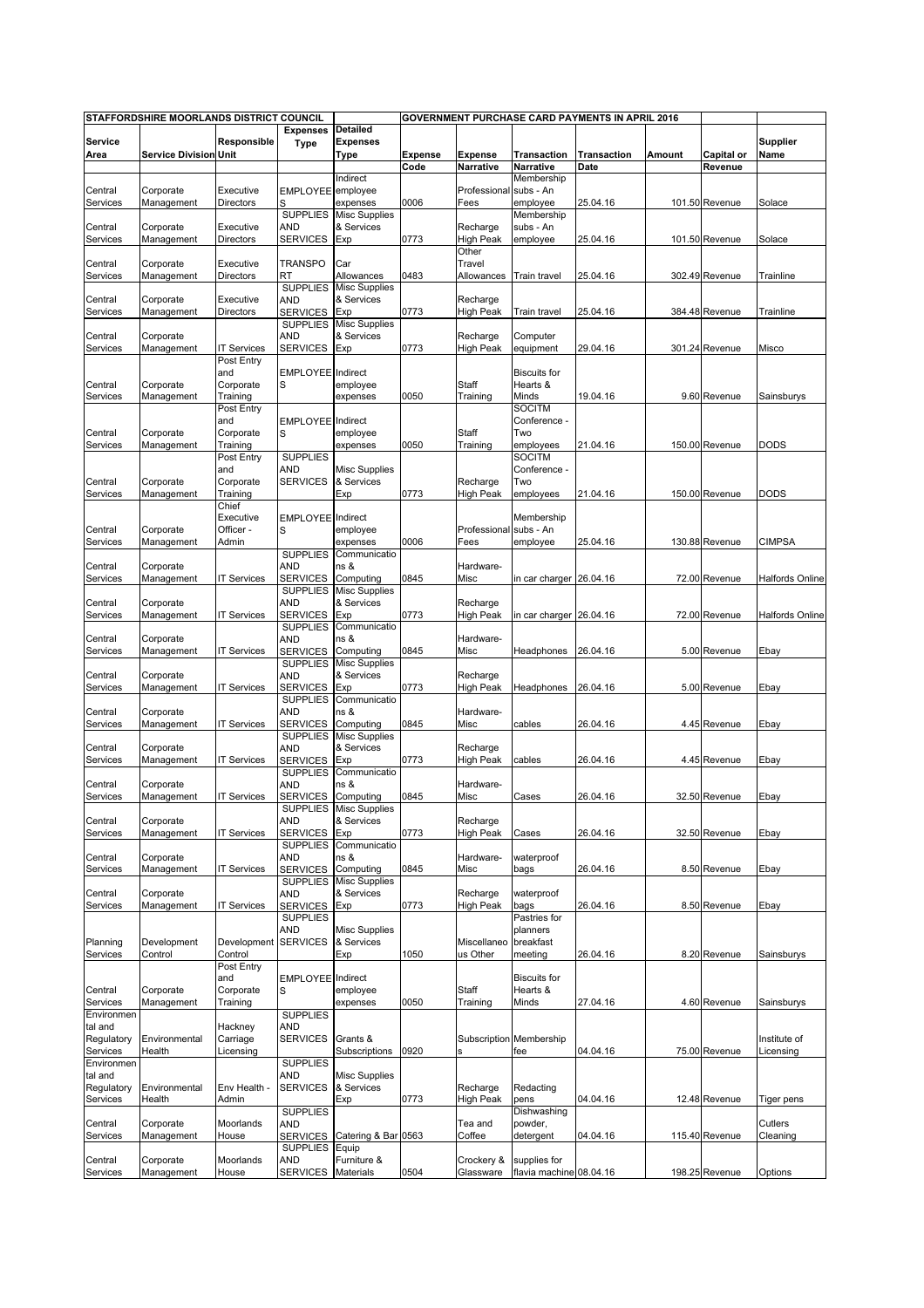|                        |                                                         |                           |                                    | SUPPLIES Misc Supplies             |                        | Temporary                   |                                      |                                                           |        |                       |                    |
|------------------------|---------------------------------------------------------|---------------------------|------------------------------------|------------------------------------|------------------------|-----------------------------|--------------------------------------|-----------------------------------------------------------|--------|-----------------------|--------------------|
| Housing<br>Services    | <b>Housing Benefits Advice</b>                          | Housing                   | AND<br><b>SERVICES</b>             | & Services<br>Exp                  | 1163                   | Accommod<br>ation-Costs     | Homelessnes<br>s accmm               | 20.04.16                                                  |        | 47.00 Revenue         | Travelodge         |
|                        |                                                         |                           |                                    | Indirect                           |                        |                             | Membership                           |                                                           |        |                       |                    |
| Central<br>Services    | Corporate<br>Management                                 | Financial<br>Services     | EMPLOYEE employee<br>S             | expenses                           | 0006                   | Professional<br>Fees        | subs - An<br>employee                | 20.04.16                                                  |        | 155.00 Revenue        | <b>CIPFA</b>       |
|                        |                                                         |                           | <b>SUPPLIES</b>                    | <b>Misc Supplies</b>               |                        |                             | Membership                           |                                                           |        |                       |                    |
| Central                | Corporate                                               | Financial                 | AND                                | & Services                         |                        | Recharge                    | subs - An                            |                                                           |        |                       |                    |
| Services               | Management                                              | Services<br><b>Street</b> | <b>SERVICES</b><br><b>SUPPLIES</b> | Exp                                | 0773                   | High Peak                   | employee<br>Propane gas              | 20.04.16                                                  |        | 155.00 Revenue        | <b>CIPFA</b>       |
| Environmen             |                                                         | Sweeping                  | <b>AND</b>                         |                                    |                        |                             | bottle-lighting                      |                                                           |        |                       |                    |
| tal and                |                                                         | Direct<br>Service         | <b>SERVICES</b>                    | <b>Misc Supplies</b><br>& Services |                        |                             | beacon                               |                                                           |        |                       |                    |
| Regulatory<br>Services | Street Cleansing Organisation                           |                           |                                    | Exp                                | 0773                   | Recharge<br>High Peak       | Queens<br>birthday                   | 18.04.16                                                  |        | 79.98 Revenue         | <b>M</b> Markovitz |
|                        |                                                         | Street                    | <b>SUPPLIES</b>                    |                                    |                        |                             |                                      |                                                           |        |                       |                    |
| Environmen<br>tal and  |                                                         | Sweeping<br>Direct        | <b>AND</b><br><b>SERVICES</b>      |                                    |                        |                             |                                      |                                                           |        |                       |                    |
| Regulatory             |                                                         | Service                   |                                    | <b>Misc Supplies</b><br>& Services |                        | Recharge                    | Propane gas                          |                                                           |        |                       |                    |
| Services               | <b>Street Cleansing</b>                                 | Organisation              |                                    | Exp                                | 0773                   | High Peak                   | cylinder                             | 18.04.16                                                  |        | 9.90 Revenue          | M Markovitz        |
| Environmen             |                                                         | Street<br>Sweeping        | <b>SUPPLIES</b><br><b>AND</b>      |                                    |                        |                             |                                      |                                                           |        |                       |                    |
| tal and                |                                                         | Direct                    | <b>SERVICES</b>                    | <b>Misc Supplies</b>               |                        |                             |                                      |                                                           |        |                       |                    |
| Regulatory             |                                                         | Service                   |                                    | & Services                         |                        | Recharge                    | Propane gas                          |                                                           |        |                       |                    |
| Services               | Street Cleansing Organisation                           | <b>Street</b>             | <b>SUPPLIES</b>                    | Exp                                | 0773                   | High Peak                   | refill                               | 18.04.16                                                  |        | 57.00 Revenue         | M Markovitz        |
| Environmen             |                                                         | Sweeping                  | AND                                |                                    |                        |                             |                                      |                                                           |        |                       |                    |
| tal and                |                                                         | <b>Direct</b>             | <b>SERVICES</b>                    | <b>Misc Supplies</b>               |                        |                             |                                      |                                                           |        |                       |                    |
| Regulatory             |                                                         | Service                   |                                    | & Services                         |                        | Recharge                    |                                      |                                                           |        |                       |                    |
| Services               | <b>Street Cleansing</b>                                 | Organisation<br>Street    |                                    | Exp                                | 0773                   | High Peak                   | Safety gloves                        | 19.04.16                                                  |        | 36.83 Revenue         | Gloves n Stuff     |
| Environmen             |                                                         | Sweeping                  | <b>TRANSPO</b>                     |                                    |                        | Veh'Repairs                 |                                      |                                                           |        |                       |                    |
| tal and                |                                                         | Direct                    | RT                                 | Direct                             |                        | &                           |                                      |                                                           |        |                       |                    |
| Regulatory<br>Services | Street Cleansing Organisation                           | Service                   |                                    | Transport<br>Costs                 | 0496                   | Maintenanc<br>е             | Van vault<br>security cable 19.04.16 |                                                           |        | 17.75 Revenue         | Toolnetc           |
|                        |                                                         |                           | <b>SUPPLIES</b>                    |                                    |                        |                             |                                      |                                                           |        |                       |                    |
| Cultural and           |                                                         |                           | <b>AND</b>                         | Equip                              |                        |                             |                                      |                                                           |        |                       |                    |
| Related<br>Services    | Open Spaces                                             | Country<br>Parks          | <b>SERVICES</b>                    | Furniture &<br><b>Materials</b>    | 0506                   | Purchase of<br>Materials    | Weed killer                          | 25.04.16                                                  |        | 199.35 Revenue        | Agrigem            |
|                        |                                                         |                           | <b>SUPPLIES</b>                    |                                    |                        |                             |                                      |                                                           |        |                       |                    |
|                        |                                                         |                           | <b>AND</b>                         |                                    |                        |                             | Treated                              |                                                           |        |                       |                    |
| Cultural and           |                                                         |                           | <b>SERVICES</b>                    | Equip                              |                        |                             | timber for<br>repairing              |                                                           |        |                       |                    |
| Related                |                                                         | Country                   |                                    | Furniture &                        |                        | Purchase of                 | steps at                             |                                                           |        |                       | Heaths timber      |
| Services               | Open Spaces                                             | Parks                     |                                    | Materials                          | 0506                   | Materials                   | Country parks 29.04.16               |                                                           |        | 105.33 Revenue        | merchants          |
| Central                | Corporate                                               |                           | <b>SUPPLIES</b><br><b>AND</b>      | Communicatio<br>ns &               |                        | Hardware-                   | Remote<br>keyboard -                 |                                                           |        |                       |                    |
| Services               | Management                                              | <b>IT Services</b>        | <b>SERVICES</b>                    | Computing                          | 0845                   | Misc                        | Dove Room                            | 06.04.16                                                  |        | 29.99 Revenue         | Amazon             |
|                        |                                                         |                           | <b>SUPPLIES</b>                    | Communicatio                       |                        |                             |                                      |                                                           |        |                       |                    |
|                        |                                                         |                           | AND                                | ns &                               |                        | Hardware-                   | Power supply                         |                                                           |        |                       |                    |
| Central                | Corporate                                               |                           |                                    |                                    |                        |                             |                                      |                                                           |        |                       |                    |
| Services               | Management                                              | <b>IT Services</b>        | <b>SERVICES</b><br><b>SUPPLIES</b> | Computing<br>Communicatio          | 0845                   | Misc                        | and adapter                          | 11.04.16                                                  |        | 31.26 Revenue         | Ebay               |
| Central                | Corporate                                               |                           | <b>AND</b>                         | ns &                               |                        | Hardware-                   | Dell power                           |                                                           |        |                       |                    |
| Services               | Management                                              | <b>IT Services</b>        | <b>SERVICES</b>                    | Computing                          | 0845                   | Misc                        | supply x 2                           | 25.04.16                                                  |        | 42.99 Revenue         | Amazon             |
| Central                | Corporate                                               |                           | <b>SUPPLIES</b><br><b>AND</b>      | Communicatio<br>ns &               |                        | Hardware-                   | <b>Wireless</b><br>keyboards x       |                                                           |        |                       |                    |
| Services               | Management                                              | <b>IT Services</b>        | <b>SERVICES</b>                    | Computing                          | 0845                   | Misc                        | 2                                    | 25.04.16                                                  |        | 59.96 Revenue         | Amazon             |
|                        |                                                         |                           |                                    |                                    |                        |                             |                                      |                                                           |        |                       |                    |
|                        |                                                         |                           | <b>SUPPLIES</b>                    | <b>Misc Supplies</b>               |                        |                             | Creative cloud<br>software           |                                                           |        |                       |                    |
| Planning               |                                                         |                           | <b>AND</b>                         | & Services                         |                        | Recharge                    | renewal-                             |                                                           |        |                       |                    |
| Services               | <b>Planning Policy</b>                                  | Sustainability            | <b>SERVICES</b>                    | Exp                                | 0773                   | High Peak                   | <b>HPBC</b>                          | 01.05.16                                                  |        | 274.39 Revenue        | Adobe              |
|                        |                                                         |                           |                                    |                                    |                        |                             | Creative cloud                       |                                                           |        |                       |                    |
|                        |                                                         |                           | <b>SUPPLIES</b>                    | <b>Misc Supplies</b>               |                        | Communica                   | software                             |                                                           |        |                       |                    |
| Planning               |                                                         |                           | <b>AND</b>                         | & Services                         |                        | tions-                      | renewal-                             |                                                           |        |                       |                    |
| Services               | <b>Planning Policy</b>                                  | Sustainability            | <b>SERVICES</b>                    | Exp                                | 1113                   | Public/Staff                | <b>SMDC</b>                          | 01.05.16                                                  |        | 274.39 Revenue        | Adobe              |
| Cultural and           |                                                         |                           | <b>SUPPLIES</b>                    | <b>Misc Supplies</b>               |                        | <b>Wetly Moor</b>           |                                      |                                                           |        |                       |                    |
| Related                |                                                         | Country                   | AND                                | & Services                         |                        | Joint                       | <b>Batteries</b> for                 |                                                           |        |                       |                    |
| Services               | Open Spaces                                             | Parks                     | <b>SERVICES</b>                    | Exp                                | 2239                   | Committee                   | cow collars                          | 28.04.16                                                  |        | 175.57 Revenue        | Amazon             |
| Cultural and           |                                                         |                           | <b>SUPPLIES</b>                    | <b>Misc Supplies</b>               |                        |                             | 6 chairs for                         |                                                           |        |                       |                    |
| Related                |                                                         |                           | <b>AND</b>                         | & Services                         |                        | Miscellaneo friends         |                                      |                                                           |        |                       |                    |
| Services               | Open Spaces<br>STAFFORDSHIRE MOORLANDS DISTRICT COUNCIL | <b>Brough Park</b>        | <b>SERVICES</b>                    | Exp                                | 1050                   | us Other                    | Brough park                          | 29.04.16<br>GOVERNMENT PURCHASE CARD PAYMENTS IN MAY 2016 |        | 44.99 Revenue         | Amazon             |
|                        |                                                         |                           | <b>Expenses</b>                    | Detailed                           |                        |                             |                                      |                                                           |        |                       |                    |
| Service                |                                                         | Responsible               | <b>Type</b>                        | <b>Expenses</b>                    |                        |                             |                                      |                                                           |        |                       | <b>Supplier</b>    |
| Area                   | <b>Service Division Unit</b>                            |                           |                                    | <b>Type</b>                        | <b>Expense</b><br>Code | <b>Expense</b><br>Narrative | <b>Transaction</b><br>Narrative      | <b>Transaction</b><br>Date                                | Amount | Capital or<br>Revenue | Name               |
|                        |                                                         |                           | <b>SUPPLIES</b>                    |                                    |                        |                             |                                      |                                                           |        |                       |                    |
| Central                | Corporate                                               | Moorlands                 | AND                                |                                    |                        | Tea and                     |                                      |                                                           |        |                       |                    |
| Services               | Management                                              | House                     | <b>SERVICES</b><br><b>SUPPLIES</b> | Catering & Bar 0563                |                        | Coffee                      | Tea/coffee                           | 10.05.16                                                  |        | 89.54 Revenue         | <b>Bidvest</b>     |
| Central                | Corporate                                               | Moorlands                 | AND                                |                                    |                        | Catering                    |                                      |                                                           |        |                       |                    |
| Services               | Management                                              | House                     | <b>SERVICES</b>                    | Catering & Bar 0560                |                        | Provisions                  | <b>Biscuits</b>                      | 10.05.16                                                  |        | 33.56 Revenue         | <b>Bidvest</b>     |
| Central                | Corporate                                               | Moorlands                 | <b>SUPPLIES</b><br><b>AND</b>      |                                    |                        | Tea and                     | Milk<br>portions/stirrer             |                                                           |        |                       |                    |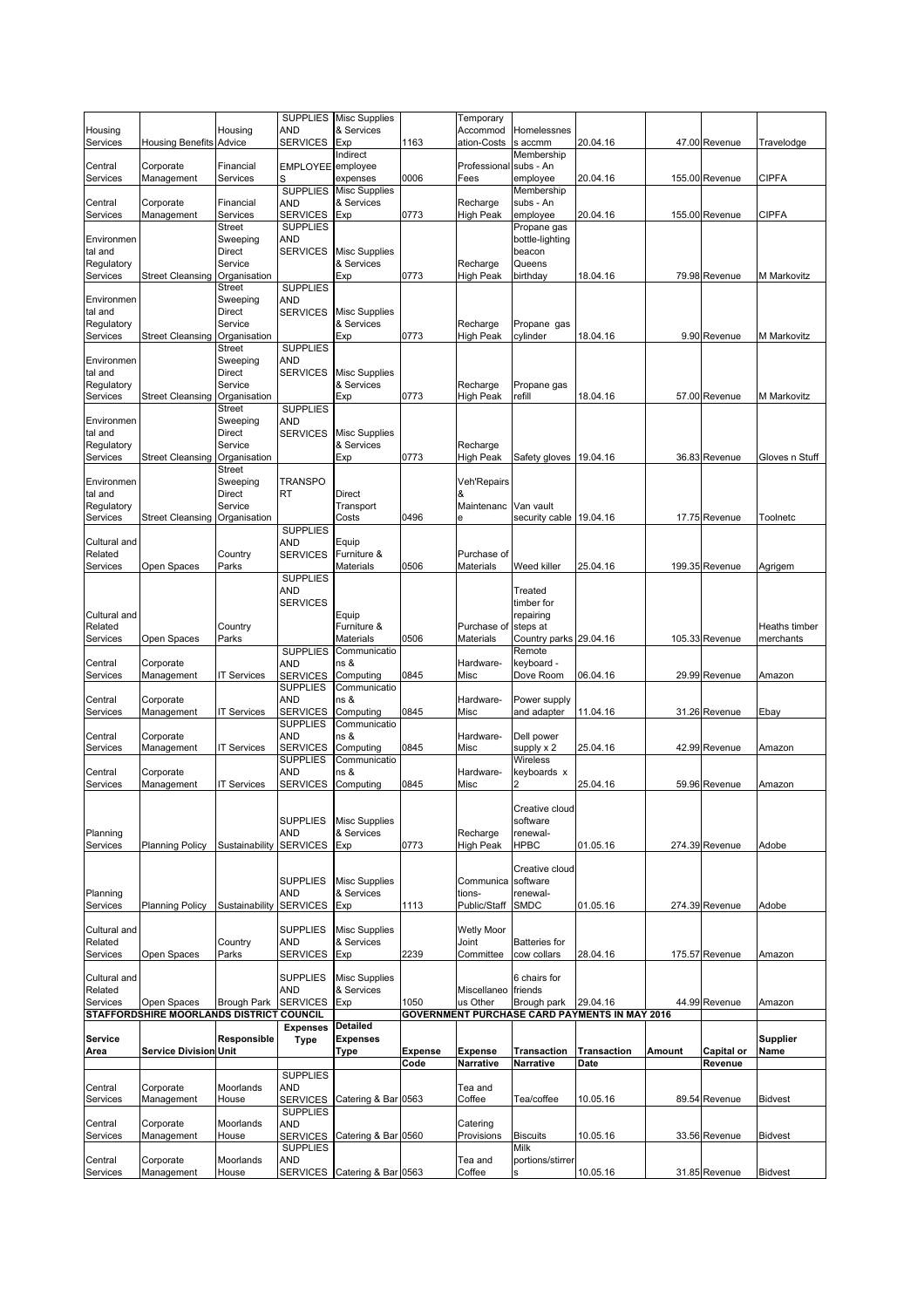|                         |                                |                        | AND                                | SUPPLIES Misc Supplies<br>& Services |      | Miscellaneo                  |                               |          |                |                             |
|-------------------------|--------------------------------|------------------------|------------------------------------|--------------------------------------|------|------------------------------|-------------------------------|----------|----------------|-----------------------------|
| N/A                     | N/A                            | Tea Account            | <b>SERVICES</b>                    | Exp                                  | 1050 | us Other                     | Tea/coffee                    | 10.05.16 | 89.54 Revenue  | <b>Bidvest</b>              |
| Cultural and            |                                |                        | <b>PREMISES</b>                    | Grounds                              |      | Ground                       |                               |          |                |                             |
| Related                 |                                | Country                |                                    | maintenance                          |      | Maintenanc                   |                               |          |                | Eurofins food               |
| Services                | Open Spaces                    | Parks                  | <b>SUPPLIES</b>                    | costs                                | 0385 | е                            | testing soil<br>Cornerstone   | 11.05.16 | 209.40 Revenue | testing                     |
|                         |                                |                        | AND                                | Print/Stat &                         |      |                              | electoral                     |          |                |                             |
| Central                 | Corporate                      | Executive              | <b>SERVICES</b>                    | Gen Office                           |      | Books and                    | legislation                   |          |                | Bloomsbury                  |
| Services                | Management                     | <b>Directors</b>       | <b>SUPPLIES</b>                    | Equip                                | 0651 | Publications                 | 2016<br>Cornerstone           | 19.05.16 | 46.05 Revenue  | Professional                |
|                         |                                |                        | <b>AND</b>                         | Misc Supplies                        |      |                              | electoral                     |          |                |                             |
| Central<br>Services     | Corporate<br>Management        | Executive<br>Directors | <b>SERVICES</b>                    | & Services<br>Exp                    | 0773 | Recharge<br>High Peak        | legislation<br>2016           | 19.05.16 | 46.05 Revenue  | Bloomsbury<br>Professional  |
| Environmen              |                                |                        | <b>SUPPLIES</b>                    |                                      |      |                              |                               |          |                |                             |
| tal and<br>Regulatory   | Community                      | Clean and              | <b>AND</b><br><b>SERVICES</b>      | <b>Misc Supplies</b><br>& Services   |      | Miscellaneo                  | Stamps                        |          |                |                             |
| Services                | Development                    | Green Team             |                                    | Exp                                  | 1050 | us Other                     | enforcement                   | 11.05.16 | 92.16 Revenue  | <b>WH Smiths</b>            |
|                         |                                |                        | <b>SUPPLIES</b><br><b>AND</b>      | <b>Misc Supplies</b><br>& Services   |      | Temporary<br>Accommod        | Homelessnes                   |          |                |                             |
| Housing<br>Services     | <b>Housing Benefits Advice</b> | Housing                | SERVICES                           | Exp                                  | 1163 | ation-Costs                  |                               | 19.05.16 | 53.33 Revenue  | Travelodge                  |
|                         |                                |                        | <b>SUPPLIES</b>                    |                                      |      |                              |                               |          |                |                             |
| Cultural and<br>Related | Culture and                    | Museum &               | <b>AND</b><br><b>SERVICES</b>      | <b>Misc Supplies</b><br>& Services   |      | NI                           | £50 voucher<br>prize for Open |          |                |                             |
| Services                | Heritage                       | Arts                   |                                    | Exp                                  | 1072 | Exhibitions                  | Art                           | 13.05.16 | 50.00 Revenue  | Chapter 1                   |
| Cultural and            |                                |                        | <b>SUPPLIES</b><br><b>AND</b>      | Misc Supplies                        |      |                              | Paper plates,<br>napkins for  |          |                |                             |
| Related                 | Culture and                    | Museum &               | <b>SERVICES</b>                    | & Services                           |      | NI                           | Oscar Wilde                   |          |                |                             |
| Services                | Heritage                       | Arts                   |                                    | Exp                                  | 1072 | Exhibitions                  | event                         | 24.05.16 | 5.80 Revenue   | Wilko                       |
| Cultural and            |                                |                        | <b>SUPPLIES</b><br>AND             | <b>Misc Supplies</b>                 |      |                              | Pimms for                     |          |                |                             |
| Related                 | Culture and                    | Museum &               | <b>SERVICES</b>                    | & Services                           |      | NI                           | Oscar Wilde                   |          |                |                             |
| Services                | Heritage                       | Arts                   | <b>SUPPLIES</b>                    | Exp                                  | 1072 | Exhibitions                  | event<br><b>Drinks</b>        | 24.05.16 | 16.77 Revenue  | Aldi                        |
| Cultural and            |                                |                        | <b>AND</b>                         | Misc Supplies                        |      |                              | dispenser for                 |          |                |                             |
| Related<br>Services     | Culture and<br>Heritage        | Museum &<br>Arts       | <b>SERVICES</b>                    | & Services<br>Exp                    | 1072 | NI<br>Exhibitions            | Oscar Wilde<br>Event          | 25.05.16 | 16.00 Revenue  | Sainsburys                  |
|                         |                                |                        | <b>SUPPLIES</b>                    |                                      |      |                              |                               |          |                |                             |
| Cultural and            |                                |                        | AND                                | <b>Misc Supplies</b>                 |      |                              | Soft drinks for               |          |                |                             |
| Related<br>Services     | Culture and<br>Heritage        | Museum &<br>Arts       | <b>SERVICES</b>                    | & Services<br>Exp                    | 1072 | NI<br>Exhibitions            | Oscar Wilde<br>event          | 27.05.16 | 2.49 Revenue   | Co-op                       |
|                         |                                |                        | <b>SUPPLIES</b>                    |                                      |      |                              |                               |          |                |                             |
| Cultural and<br>Related | Culture and                    | Museum &               | <b>AND</b><br><b>SERVICES</b>      | <b>Misc Supplies</b><br>& Services   |      | NI                           | Adhesives for                 |          |                |                             |
| Services                | Heritage                       | Arts                   |                                    | Exp                                  | 1072 | Exhibitions                  | exhibition                    | 31.05.16 | 8.48 Revenue   | Wilko                       |
|                         |                                | Chief<br>Executive     | <b>TRANSPO</b>                     |                                      |      | Other                        | Trainfare -                   |          |                |                             |
| Central                 | Corporate                      | Officer -              | RT                                 | Car                                  |      | Travel                       | Two                           |          |                |                             |
| Services                | Management                     | Admin<br>Member &      | <b>SUPPLIES</b>                    | Allowances                           | 0483 | Allowances                   | employees                     | 11.05.16 | 25.04 Revenue  | Trainline                   |
| Central                 | <b>Central Services</b>        | Electoral              | AND                                | <b>Misc Supplies</b><br>& Services   |      |                              | Flowers for                   |          |                |                             |
| Services                | to the Public                  | Services               | <b>SERVICES</b>                    | Exp                                  | 2297 | The Leader                   | Chairman                      | 11.05.16 | 25.00 Revenue  | <b>Blossoms</b>             |
|                         |                                | Member &               | <b>SUPPLIES</b><br><b>AND</b>      |                                      |      | Members<br>Attendance-       |                               |          |                |                             |
| Central                 | <b>Central Services</b>        | Electoral              | <b>SERVICES</b>                    |                                      |      | Conference                   | Trainfare - A                 |          |                |                             |
| Services                | to the Public                  | Services<br>Post Entry |                                    | Expenses                             | 0873 | s                            | Councillor<br>Planning        | 18.05.16 | 224.09 Revenue | Trainline                   |
|                         |                                | and                    | EMPLOYEE Indirect                  |                                      |      |                              | Seminar -                     |          |                |                             |
| Central                 | Corporate<br>Management        | Corporate<br>Training  | S                                  | employee                             | 0050 | Staff                        | Two                           |          |                | No <sub>5</sub><br>Chambers |
| Services                |                                |                        | <b>SUPPLIES</b>                    | expenses<br>Communicatio             |      | Training                     | employees                     | 04.05.16 | 350.00 Revenue |                             |
| Central                 | Corporate                      |                        | <b>AND</b>                         | ns &                                 |      | Hardware-                    |                               |          |                |                             |
| Services                | Management                     | <b>IT Services</b>     | <b>SERVICES</b><br><b>SUPPLIES</b> | Computing<br><b>Misc Supplies</b>    | 0845 | Misc                         | in car charger 09.05.16       |          | 32.00 Revenue  | Halfords online             |
| Central                 | Corporate                      |                        | <b>AND</b>                         | & Services                           |      | Recharge                     |                               |          |                |                             |
| Services                | Management                     | IT Services            | <b>SERVICES</b><br><b>SUPPLIES</b> | Exp<br>Communicatio                  | 0773 | <b>High Peak</b>             | in car charger 09.05.16       |          | 32.00 Revenue  | Halfords online             |
| Central                 | Corporate                      |                        | AND                                | ns &                                 |      | Hardware-                    | mobile phone                  |          |                |                             |
| Services                | Management                     | <b>IT Services</b>     | <b>SERVICES</b><br><b>SUPPLIES</b> | Computing                            | 0845 | Misc                         | assesories<br>Setting up      | 10.05.16 | 5.96 Revenue   | Amazon                      |
| Central                 | Corporate                      |                        | <b>AND</b>                         |                                      |      |                              | survey for                    |          |                |                             |
| Services                | Management                     | Media                  | <b>SERVICES</b><br><b>SUPPLIES</b> | Services                             | 2273 | Surveys                      | website                       | 26.05.16 | 125.00 Revenue | <b>Survey Monkey</b>        |
| Central                 | Corporate                      |                        | <b>AND</b>                         | <b>Misc Supplies</b><br>& Services   |      | Recharge                     | Setting up<br>survey for      |          |                |                             |
| Services                | Management                     | Media                  | <b>SERVICES</b>                    | Exp                                  | 0773 | <b>High Peak</b>             | website                       | 26.05.16 | 125.00 Revenue | <b>Survey Monkey</b>        |
| Central                 | Corporate                      |                        | EMPLOYEE employee                  | Indirect                             |      | Professional                 | Membership<br>subs - An       |          |                |                             |
| Services                | Management                     | Personnel              | S                                  | expenses                             | 0006 | Fees                         | employee                      | 27.05.16 | 174.00 Revenue | <b>CIPD</b>                 |
| Central                 | Corporate                      |                        | EMPLOYEE employee                  | Indirect                             |      | Professional                 | Membership<br>subs - An       |          |                |                             |
| Services                | Management                     | Personnel              |                                    | expenses                             | 0006 | Fees                         | employee                      | 27.05.16 | 148.00 Revenue | <b>CIPD</b>                 |
|                         | Corporate                      |                        | <b>SUPPLIES</b><br><b>AND</b>      | Communicatio                         |      |                              | Cisco aironet<br>standalone   |          |                |                             |
| Central<br>Services     | Management                     | <b>IT Services</b>     | <b>SERVICES</b>                    | ns &<br>Computing                    | 0845 | Hardware-<br>Misc            | radio access                  | 03.05.16 | 370.09 Revenue | <b>Ballicom</b>             |
|                         |                                |                        | <b>SUPPLIES</b>                    | <b>Misc Supplies</b>                 |      |                              | Cisco aironet                 |          |                |                             |
| Central<br>Services     | Corporate<br>Management        | <b>IT Services</b>     | <b>AND</b><br><b>SERVICES</b>      | & Services<br>Exp                    | 0773 | Recharge<br><b>High Peak</b> | standalone<br>radio access    | 03.05.16 | 370.09 Revenue | Ballicom                    |
|                         |                                |                        |                                    |                                      |      |                              |                               |          |                |                             |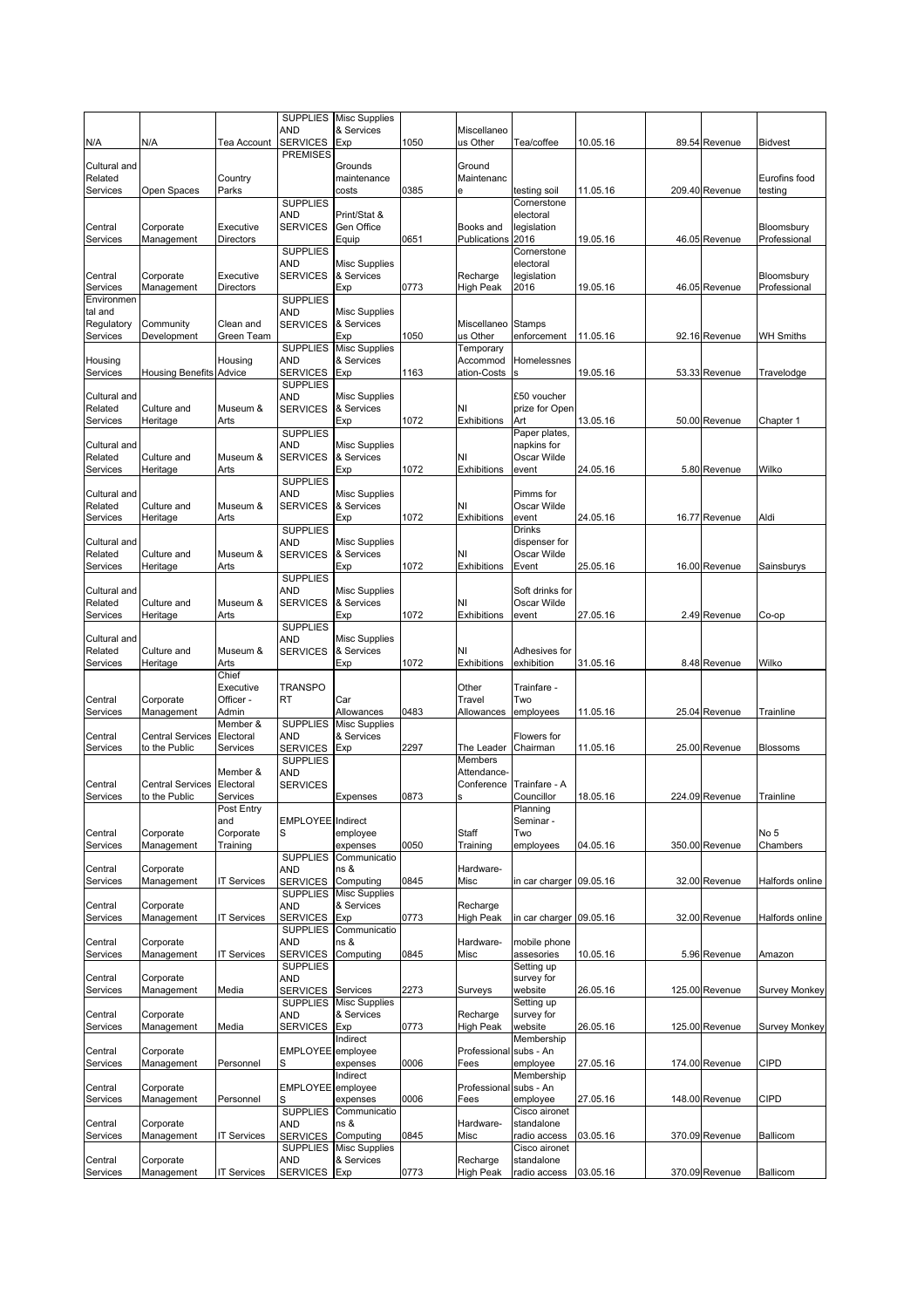|                         |                                          |                         | <b>SUPPLIES</b>                    |                                    |         |                              |                         |                                                |        |                |                     |
|-------------------------|------------------------------------------|-------------------------|------------------------------------|------------------------------------|---------|------------------------------|-------------------------|------------------------------------------------|--------|----------------|---------------------|
| Central                 | Corporate                                |                         | AND<br><b>SERVICES</b>             | Communicatio<br>ns &               |         | Hardware-                    | splitter switch         |                                                |        |                |                     |
| Services                | Management                               | <b>IT Services</b>      |                                    | Computing                          | 0845    | Misc                         | contact centre          | 09.05.16                                       |        | 23.94 Revenue  | Amazon              |
| Central                 | Corporate                                |                         | <b>SUPPLIES</b><br>AND             | Communicatio<br>ns &               |         | Hardware-                    | APS Smart               |                                                |        |                |                     |
| Services                | Management                               | <b>T Services</b>       | <b>SERVICES</b>                    | Computing                          | 0845    | Misc                         | UPS - SMDC              | 17.05.16                                       |        | 94.99 Revenue  | Misco               |
|                         | Corporate                                |                         | <b>SUPPLIES</b>                    | <b>Misc Supplies</b>               |         |                              | APS Smart               |                                                |        |                |                     |
| Central<br>Services     | Management                               | <b>T Services</b>       | <b>AND</b><br><b>SERVICES</b>      | & Services<br>Exp                  | 0773    | Recharge<br>High Peak        | UPS - HPBC              | 17.05.16                                       |        | 95.00 Revenue  | Misco               |
|                         |                                          |                         | <b>SUPPLIES</b>                    | Communicatio                       |         |                              |                         |                                                |        |                |                     |
| Central<br>Services     | Corporate<br>Management                  | <b>T Services</b>       | AND<br><b>SERVICES</b>             | ns &<br>Computing                  | 0845    | Hardware-<br>Misc            | Router/firewall<br>SMDC | 17.05.16                                       |        | 77.36 Revenue  | Misco               |
|                         |                                          |                         | <b>SUPPLIES</b>                    | <b>Misc Supplies</b>               |         |                              |                         |                                                |        |                |                     |
| Central                 | Corporate                                |                         | AND<br><b>SERVICES</b>             | & Services<br>Exp                  |         | Recharge                     | Router/firewall<br>HPBC |                                                |        |                |                     |
| Services                | Management                               | <b>IT Services</b>      | <b>SUPPLIES</b>                    | Communicatio                       | 0773    | High Peak                    | Cisco aironet           | 17.05.16                                       |        | 77.37 Revenue  | Misco               |
| Central                 | Corporate                                |                         | <b>AND</b>                         | ns &                               |         | Hardware-                    | standalone              |                                                |        |                |                     |
| Services<br>Environmen  | Management                               | <b>T Services</b>       | <b>SERVICES</b><br><b>SUPPLIES</b> | Computing                          | 0845    | Misc                         | radio access            | 07.05.16                                       |        | 85.34 Revenue  | Misco               |
| tal and                 |                                          |                         | <b>AND</b>                         | <b>Misc Supplies</b>               |         |                              | Accmm for               |                                                |        |                |                     |
| Regulatory              |                                          |                         | <b>SERVICES</b>                    | & Services<br>Exp                  |         | Recharge                     | Gamesley                |                                                |        | 30.83 Revenue  |                     |
| Services<br>Environmen  | <b>Waste Collection Recycling</b>        |                         | <b>SUPPLIES</b>                    |                                    | 0773    | High Peak                    | project                 | 06.05.16                                       |        |                | Travelodge          |
| tal and                 |                                          |                         | AND                                | <b>Misc Supplies</b>               |         |                              | Accmm for               |                                                |        |                |                     |
| Regulatory<br>Services  | <b>Waste Collection Recycling</b>        |                         | <b>SERVICES</b>                    | & Services<br>Exp                  | 0773    | Recharge<br>High Peak        | Gamesley<br>project     | 06.05.16                                       |        | 29.17 Revenue  | Travelodge          |
| Environmen              |                                          |                         |                                    |                                    |         |                              |                         |                                                |        |                |                     |
| tal and                 |                                          |                         | <b>SUPPLIES</b>                    | <b>Misc Supplies</b>               |         |                              | Accmm for               |                                                |        |                |                     |
| Regulatory<br>Services  | <b>Waste Collection Recycling</b>        |                         | <b>AND</b><br><b>SERVICES</b>      | & Services<br>Exp                  | 0773    | Recharge<br>High Peak        | Gamesley<br>project     | 10.05.16                                       |        | 37.5 Revenue   | Travelodge          |
| Environmen              |                                          |                         |                                    |                                    |         |                              |                         |                                                |        |                |                     |
| tal and<br>Regulatory   |                                          |                         | <b>SUPPLIES</b><br><b>AND</b>      | Misc Supplies<br>& Services        |         | Recharge                     | Accmm for<br>Gamesley   |                                                |        |                |                     |
| Services                | <b>Waste Collection Recycling</b>        |                         | <b>SERVICES</b>                    | Exp                                | 0773    | High Peak                    | project                 | 10.05.16                                       |        | 39.17 Revenue  | Travelodge          |
|                         |                                          | Street                  |                                    |                                    |         |                              |                         |                                                |        |                |                     |
| Environmen<br>tal and   |                                          | Sweeping<br>Direct      | <b>SUPPLIES</b>                    | <b>Misc Supplies</b>               |         |                              |                         |                                                |        |                |                     |
| Regulatory              |                                          | Service                 | <b>AND</b>                         | & Services                         |         | Recharge                     | Extension               |                                                |        |                |                     |
| Services                | Street Cleansing Organisation            | <b>Street</b>           | <b>SERVICES</b>                    | Exp                                | 0773    | High Peak                    | cable                   | 10.05.16                                       |        | 10.82 Revenue  | Chammeleon          |
| Environmen              |                                          | Sweeping                |                                    |                                    |         |                              |                         |                                                |        |                |                     |
| tal and                 |                                          | Direct                  | <b>SUPPLIES</b>                    | <b>Misc Supplies</b>               |         |                              |                         |                                                |        |                |                     |
| Regulatory<br>Services  | <b>Street Cleansing</b>                  | Service<br>Organisation | <b>AND</b><br><b>SERVICES</b>      | & Services<br>Exp                  | 0773    | Recharge<br>High Peak        | Beacons                 | 10.05.16                                       |        | 75.81 Revenue  | Chammeleon          |
| Environmen              |                                          |                         |                                    |                                    |         |                              |                         |                                                |        |                |                     |
| tal and<br>Regulatory   |                                          | Waste                   |                                    | Repairs &<br>Maint of              |         | Depot                        | Carriage for            |                                                |        |                |                     |
| Services                | Waste Collection Collection              |                         | <b>PREMISES</b>                    | <b>Buildings</b>                   | 2501    | Works                        | keys                    | 10.05.16                                       |        | 6 Revenue      | George Boyd         |
|                         |                                          |                         |                                    |                                    |         |                              |                         |                                                |        |                |                     |
| Cultural and<br>Related |                                          | Country                 | <b>SUPPLIES</b><br>AND             | Equip<br>Furniture &               |         | Purchase of                  |                         |                                                |        |                |                     |
| Services                | Open Spaces                              | Parks                   | <b>SERVICES</b>                    | <b>Materials</b>                   | 0506    | Materials                    | Weedkiller              | 13.05.16                                       |        | 469.47 Revenue | Agrigem             |
| Environmen<br>tal and   |                                          |                         | <b>SUPPLIES</b>                    | <b>Misc Supplies</b>               |         |                              |                         |                                                |        |                |                     |
| Regulatory              | Environmental                            | Env Health -            | <b>AND</b>                         | & Services                         |         | Recharge                     | Road fund tax           |                                                |        |                |                     |
| Services                | Health                                   | Admin                   | <b>SERVICES</b>                    | Exp                                | 0773    | High Peak                    | DX52BKE                 | 18.05.16                                       |        | 129 Revenue    | <b>DVLA</b>         |
| ∟nvironmen<br>tal and   |                                          | Refuse Direct SUPPLIES  |                                    | Clothing                           |         |                              |                         |                                                |        |                |                     |
| Regulatory              |                                          | Service                 | <b>AND</b>                         | Uniform &                          |         | Protective                   | protective              |                                                |        |                | Safety supply       |
| Services<br>Environmen  | <b>Waste Collection</b>                  | Organisation            | <b>SERVICES</b>                    | Laundry                            | 0600    | Clothing                     | gloves                  | 25.05.16                                       |        | 11.55 Revenue  | Company             |
| tal and                 |                                          |                         | <b>SUPPLIES</b>                    | <b>Misc Supplies</b>               |         | Health &                     |                         |                                                |        |                |                     |
| Regulatory<br>Services  | Environmental                            | Licensing               | <b>AND</b><br><b>SERVICES</b>      | & Services                         |         | Safety                       |                         | 06.05.16                                       |        |                |                     |
| Environmen              | Health                                   |                         |                                    | Exp                                | 1045    | issues                       | Public notice           |                                                |        | 266 Revenue    | LW ADV Sales        |
| tal and                 |                                          |                         | <b>SUPPLIES</b>                    | <b>Misc Supplies</b>               |         |                              |                         |                                                |        |                |                     |
| Regulatory<br>Services  | Community<br>Development                 | Clean and<br>Green Team | <b>AND</b><br><b>SERVICES</b>      | & Services<br>Exp                  | 0773    | Recharge<br><b>High Peak</b> | Vehicle<br>removal      | 23.05.16                                       |        | 274 Revenue    | <b>GDB Recovery</b> |
| Environmen              |                                          |                         |                                    |                                    |         |                              |                         |                                                |        |                |                     |
| tal and<br>Regulatory   | Community                                | Clean and               | <b>SUPPLIES</b><br><b>AND</b>      | Equip<br>Furniture &               |         | Purchase<br>Equipment        |                         |                                                |        |                | Harrison            |
| Services                | Development                              | Green Team              | <b>SERVICES</b>                    | <b>Materials</b>                   | 0500    | & Furniture Poo bags         |                         | 23.05.16                                       |        | 306.99 Revenue | Packaging           |
|                         | STAFFORDSHIRE MOORLANDS DISTRICT COUNCIL |                         |                                    |                                    |         |                              |                         | GOVERNMENT PURCHASE CARD PAYMENTS IN JUNE 2016 |        |                |                     |
| Service                 |                                          | Responsible             | <b>Expenses</b><br><b>Type</b>     | <b>Detailed</b><br><b>Expenses</b> |         |                              |                         |                                                |        |                | Supplier            |
| Area                    | <b>Service Division Unit</b>             |                         |                                    | Type                               | Expense | <b>Expense</b>               | <b>Transaction</b>      | <b>Transaction</b>                             | Amount | Capital or     | Name                |
|                         |                                          |                         |                                    | Communicatio                       | Code    | Narrative                    | Narrative<br>7 x wyse   | Date                                           |        | Revenue        |                     |
| Central                 |                                          |                         |                                    |                                    |         |                              |                         |                                                |        |                |                     |
|                         | Corporate                                |                         | <b>SUPPLIES</b><br><b>AND</b>      | ns &                               |         | Hardware-                    | keyboards               |                                                |        |                |                     |
| Services                | Management                               | <b>IT Services</b>      | <b>SERVICES</b>                    | Computing                          | 0845    | Misc                         | <b>SMDC</b>             | 01.06.16                                       |        | 87.50 Revenue  | <b>Wyse Choice</b>  |
|                         |                                          |                         | <b>SUPPLIES</b>                    | <b>Misc Supplies</b>               |         |                              | $8xw$ yse               |                                                |        |                |                     |
| Central<br>Services     | Corporate<br>Management                  | <b>IT Services</b>      | <b>AND</b><br><b>SERVICES</b>      | & Services<br>Exp                  | 0773    | Recharge<br>High Peak        | keyboards<br>HPBC       | 01.06.16                                       |        | 108.33 Revenue | <b>Wyse Choice</b>  |
| Central                 | Corporate                                |                         | <b>SUPPLIES</b><br><b>AND</b>      | Communicatio<br>ns &               |         | Hardware-                    | Laptop                  |                                                |        |                | Laptop Power        |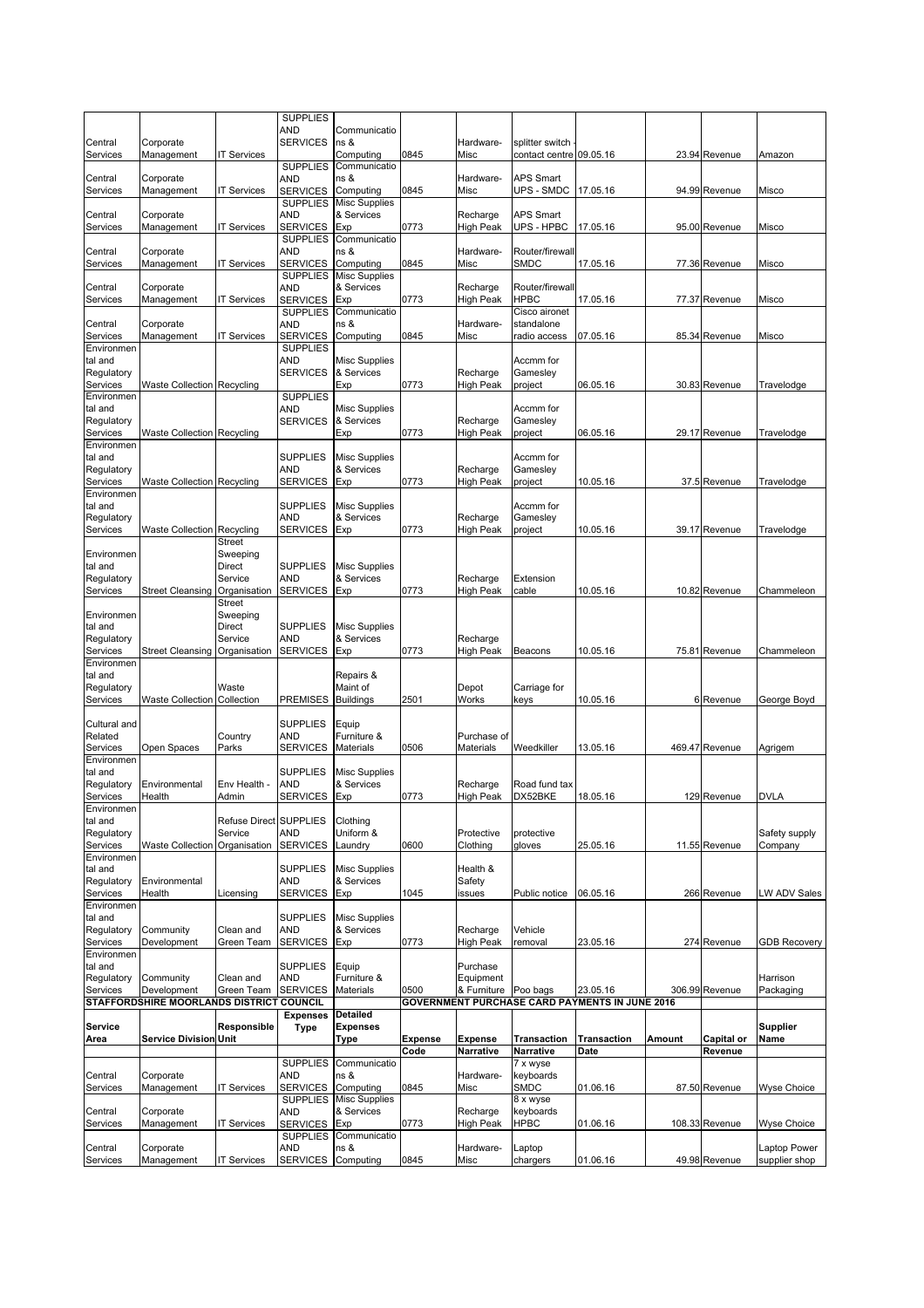|                       |                                          |                         | <b>SUPPLIES</b>                    | Communicatio                       |      |                       |                            |          |                |                        |
|-----------------------|------------------------------------------|-------------------------|------------------------------------|------------------------------------|------|-----------------------|----------------------------|----------|----------------|------------------------|
| Central               | Corporate                                |                         | <b>AND</b>                         | ns &                               |      | Hardware-             |                            |          |                |                        |
| Services              | Management                               | <b>IT Services</b>      | <b>SERVICES</b>                    | Computing                          | 0845 | Misc                  | ipad charger               | 01.06.16 | 25.00 Revenue  | Apple                  |
|                       |                                          |                         | <b>SUPPLIES</b>                    | Communicatio                       |      |                       | Power                      |          |                |                        |
| Central               | Corporate                                |                         | AND                                | ns &                               |      | Hardware-             | adaptor &                  |          |                |                        |
| Services              | Management                               | <b>T Services</b>       | <b>SERVICES</b><br><b>SUPPLIES</b> | Computing                          | 0845 | Misc                  | delivery<br>Router         | 09.06.16 | 24.93 Revenue  | Misco                  |
| Central               | Corporate                                |                         | AND                                | <b>Misc Supplies</b><br>& Services |      | Recharge              | Pavilion                   |          |                |                        |
| Services              | Management                               | <b>T Services</b>       | <b>SERVICES</b>                    | Exp                                | 0773 | High Peak             | gardens                    | 15.06.16 | 152.77 Revenue | Misco                  |
|                       |                                          |                         | <b>SUPPLIES</b>                    | Communicatio                       |      |                       |                            |          |                |                        |
| Central               | Corporate                                |                         | AND                                | ns &                               |      | Hardware-             | USB Cable &                |          |                |                        |
| Services              | Management                               | <b>T Services</b>       | <b>SERVICES</b>                    | Computing                          | 0845 | Misc                  | delivery                   | 15.06.16 | 16.50 Revenue  | Apple                  |
|                       |                                          |                         | <b>SUPPLIES</b>                    | <b>Misc Supplies</b>               |      |                       |                            |          |                |                        |
| Housing               |                                          | Housing                 | AND                                | & Services                         |      | Recharge              |                            |          |                |                        |
| Services              | <b>Housing Benefits Advice</b>           |                         | <b>SERVICES</b>                    | Exp                                | 0773 | High Peak             | safe<br>Key                | 26.06.16 | 16.94 Revenue  | Amazon                 |
|                       |                                          |                         |                                    |                                    |      |                       | Officer travel             |          |                |                        |
|                       |                                          |                         | <b>TRANSPO</b>                     |                                    |      |                       | Macclesfield               |          |                |                        |
|                       |                                          |                         | RT                                 |                                    |      | Other                 | to                         |          |                |                        |
| Central               | Central Services Register of             |                         |                                    | Car                                |      | Travel                | Wolverhampt                |          |                |                        |
| Services              | to the Public                            | Electors                |                                    | Allowances                         | 0483 | Allowances            | on                         | 29.06.16 | 45.20 Revenue  | Trainline              |
|                       |                                          |                         | <b>SUPPLIES</b>                    |                                    |      |                       | Officer travel             |          |                |                        |
|                       |                                          |                         | <b>AND</b>                         | <b>Misc Supplies</b><br>& Services |      |                       | Stoke to                   |          |                |                        |
| Central<br>Services   | <b>Central Services</b><br>to the Public | Register of<br>Electors | <b>SERVICES</b>                    | Exp                                | 0773 | Recharge<br>High Peak | Wolverhampt<br>on          | 29.06.16 | 19.57 Revenue  | Trainline              |
|                       |                                          |                         | <b>SUPPLIES</b>                    | <b>Misc Supplies</b>               |      |                       | Membership                 |          |                |                        |
| Central               | Corporate                                |                         | <b>AND</b>                         | & Services                         |      | Recharge              | subs - an                  |          |                |                        |
| Services              | Management                               | Personnel               | <b>SERVICES</b>                    | Exp                                | 0773 | High Peak             | employee                   | 06.06.16 | 90.00 Revenue  | <b>CIPD</b>            |
|                       |                                          |                         | <b>SUPPLIES</b>                    | Communicatio                       |      |                       |                            |          |                |                        |
| Central               | Corporate                                |                         | AND                                | ns &                               |      | Hardware-             | Micro USB                  |          |                |                        |
| Services              | Management                               | <b>T Services</b>       | <b>SERVICES</b>                    | Computing                          | 0845 | Misc                  | Car charger                | 14.06.16 | 36.00 Revenue  | Halfords Online        |
|                       |                                          |                         | <b>SUPPLIES</b>                    | <b>Misc Supplies</b>               |      |                       |                            |          |                |                        |
| Central               | Corporate                                |                         | <b>AND</b>                         | & Services                         |      | Recharge              | Micro USB                  |          |                |                        |
| Services              | Management                               | <b>T Services</b>       | <b>SERVICES</b>                    | Exp                                | 0773 | High Peak             | Car charger                | 14.06.16 | 36.00 Revenue  | <b>Halfords Online</b> |
|                       |                                          |                         | <b>SUPPLIES</b>                    | Communicatio                       |      |                       |                            |          |                |                        |
| Central               | Corporate                                |                         | AND                                | ns &                               |      | Hardware-             | Micro USB                  |          |                |                        |
| Services              | Management                               | <b>T Services</b>       | <b>SERVICES</b>                    | Computing                          | 0845 | Misc                  | Car charger                | 14.06.16 | 36.00 Revenue  | <b>Halfords Online</b> |
|                       |                                          |                         | <b>SUPPLIES</b>                    | <b>Misc Supplies</b>               |      |                       |                            |          |                |                        |
| Central               | Corporate                                |                         | AND                                | & Services                         |      | Recharge              | Micro USB                  |          |                |                        |
| Services              | Management                               | IT Services             | <b>SERVICES</b>                    | Exp                                | 0773 | High Peak             | Car charger                | 14.06.16 | 36.00 Revenue  | Halfords Online        |
|                       |                                          | Post Entry<br>and       | <b>EMPLOYEE</b> Indirect           |                                    |      |                       | Training                   |          |                |                        |
| Central               | Corporate                                | Corporate               | S                                  | employee                           |      | Staff                 | course - Env               |          |                | <b>British Body</b>    |
| Services              | Management                               | Training                |                                    | expenses                           | 0050 | Training              | Health                     | 17.06.16 | 50.00 Revenue  | Pierc                  |
|                       |                                          | Post Entry              | <b>SUPPLIES</b>                    |                                    |      |                       |                            |          |                |                        |
|                       |                                          | and                     | <b>AND</b>                         | <b>Misc Supplies</b>               |      |                       | Training                   |          |                |                        |
| Central               | Corporate                                | Corporate               | <b>SERVICES</b>                    | & Services                         |      | Recharge              | course - Env               |          |                | <b>British Body</b>    |
| Services              | Management                               | Training                |                                    | Exp                                | 0773 | <b>High Peak</b>      | Health                     | 17.06.16 | 50.00 Revenue  | Pierc                  |
|                       |                                          |                         | <b>SUPPLIES</b>                    | Communicatio                       |      |                       |                            |          |                |                        |
| Central               | Corporate                                |                         | AND                                | ns &                               |      | Hardware-             |                            |          |                |                        |
| Services              | Management                               | <b>T Services</b>       | <b>SERVICES</b>                    | Computing                          | 0845 | Misc                  | Case cover                 | 24.06.16 | 9.75 Revenue   | Deeproduct             |
|                       |                                          |                         | <b>SUPPLIES</b>                    | <b>Misc Supplies</b>               |      |                       |                            |          |                |                        |
| Central               | Corporate                                |                         | <b>AND</b>                         | & Services                         |      | Recharge              |                            |          |                |                        |
| Services              | Management                               | <b>T Services</b>       | <b>SERVICES</b>                    | Exp                                | 0773 | High Peak             | Case cover                 | 24.06.16 | 17.40 Revenue  | Desiretech             |
| Environmen            |                                          |                         | <b>SUPPLIES</b>                    | Print/Stat &                       |      |                       |                            |          |                |                        |
| tal and<br>Regulatory | Environmental                            | Env Health -            | AND<br><b>SERVICES</b>             | Gen Office                         |      | Books and             | Notebooks/tor              |          |                | Food Safety            |
| Services              | Health                                   | Admin                   |                                    | Equip                              | 0651 |                       | Publications ches/probes   | 02.06.16 | 317.63 Revenue | Direct Ltd             |
|                       |                                          |                         | <b>SUPPLIES</b>                    |                                    |      |                       |                            |          |                |                        |
| Environmen<br>tal and |                                          |                         | AND                                |                                    |      |                       |                            |          |                |                        |
| Regulatory            | Environmental                            | Env Health -            | <b>SERVICES</b>                    |                                    |      | <b>Subsistence</b>    |                            |          |                |                        |
| Services              | Health                                   | Admin                   |                                    | Expenses                           | 0870 | Employees             | Train tickets              | 14.06.16 | 30.65 Revenue  | Trainline              |
|                       |                                          | Member &                | <b>SUPPLIES</b>                    | <b>Misc Supplies</b>               |      |                       | LGA Conf                   |          |                |                        |
| Central               | <b>Central Services</b>                  | Electoral               | <b>AND</b>                         | & Services                         |      | Recharge              | accmm - A                  |          |                |                        |
| Services              | to the Public                            | Services                | <b>SERVICES</b>                    | Exp                                | 0773 | High Peak             | Councillor                 | 21.06.16 | 397.35 Revenue | <b>Hilton Hotel</b>    |
|                       |                                          | Chief                   | <b>SUPPLIES</b>                    |                                    |      |                       |                            |          |                |                        |
|                       |                                          | Executive               | <b>AND</b>                         |                                    |      |                       | <b>LGA Conf</b>            |          |                |                        |
| Central               | Corporate                                | Officer -               | <b>SERVICES</b>                    |                                    |      | Conference-           | accmm - An                 |          |                |                        |
| Services              | Management                               | Admin                   |                                    | Expenses                           | 0872 | Employees             | employee                   | 21.06.16 | 286.80 Revenue | <b>Hilton Hotel</b>    |
|                       |                                          | Member &                | <b>SUPPLIES</b>                    | <b>Misc Supplies</b>               |      |                       | LGA Conf                   |          |                |                        |
| Central               | <b>Central Services</b>                  | Electoral               | <b>AND</b>                         | & Services                         |      | Recharge              | accmm - A                  |          |                |                        |
| Services              | to the Public                            | Services                | <b>SERVICES</b>                    | Exp<br><b>EXPENDITUR</b>           | 0773 | High Peak             | Councillor<br>100 birthday | 21.06.16 | 430.20 Revenue | <b>Hilton Hotel</b>    |
|                       |                                          | Chairman                | <b>EXPENDIT</b>                    | <b>E DURING</b>                    |      |                       | gift - Vice                |          |                |                        |
| N/A                   | N/A                                      | 16/17                   | <b>URE</b>                         | YEAR                               | 7010 | Purchases             | chairman                   | 03.06.16 | 20.00 Revenue  | Possibilities          |
|                       |                                          |                         | <b>SUPPLIES</b>                    | <b>Misc Supplies</b>               |      | Temporary             |                            |          |                |                        |
| Housing               |                                          | Housing                 | <b>AND</b>                         | & Services                         |      | Accommod              | Homelssness                |          |                |                        |
| Services              | <b>Housing Benefits Advice</b>           |                         | <b>SERVICES</b>                    | Exp                                | 1163 | ation-Costs           | accmm                      | 03.06.16 | 137.50 Revenue | Travelodge             |
|                       |                                          |                         |                                    | <b>EXPENDITUR</b>                  |      |                       |                            |          |                |                        |
|                       |                                          | Chairman                | <b>EXPENDIT</b>                    | <b>E DURING</b>                    |      |                       | Tickets -                  |          |                |                        |
| N/A                   | N/A                                      | 16/17                   | URE                                | YEAR                               | 7010 | Purchases             | chairman                   | 09.06.16 | 51.00 Revenue  | Stafford BC            |
|                       |                                          | Central                 | <b>SUPPLIES</b>                    | Communicatio                       |      |                       |                            |          |                |                        |
| Central               | Corporate                                | administratio           | <b>AND</b>                         | ns &                               |      |                       | Stamps -                   |          |                |                        |
| Services              | Management                               | n                       | <b>SERVICES</b>                    | Computing                          | 0850 | Postages              | enforcement                | 15.06.16 | 92.16 Revenue  | WH Smith               |
|                       |                                          |                         |                                    | <b>EXPENDITUR</b>                  |      |                       |                            |          |                |                        |
|                       |                                          | Chairman                | <b>EXPENDIT</b>                    | <b>E DURING</b>                    |      |                       | Tickets -                  |          |                | <b>ABF Soldiers</b>    |
| N/A                   | N/A                                      | 16/17                   | <b>URE</b>                         | YEAR                               | 7010 | Purchases             | chairman                   | 17.06.16 | 150.00 Revenue | charity                |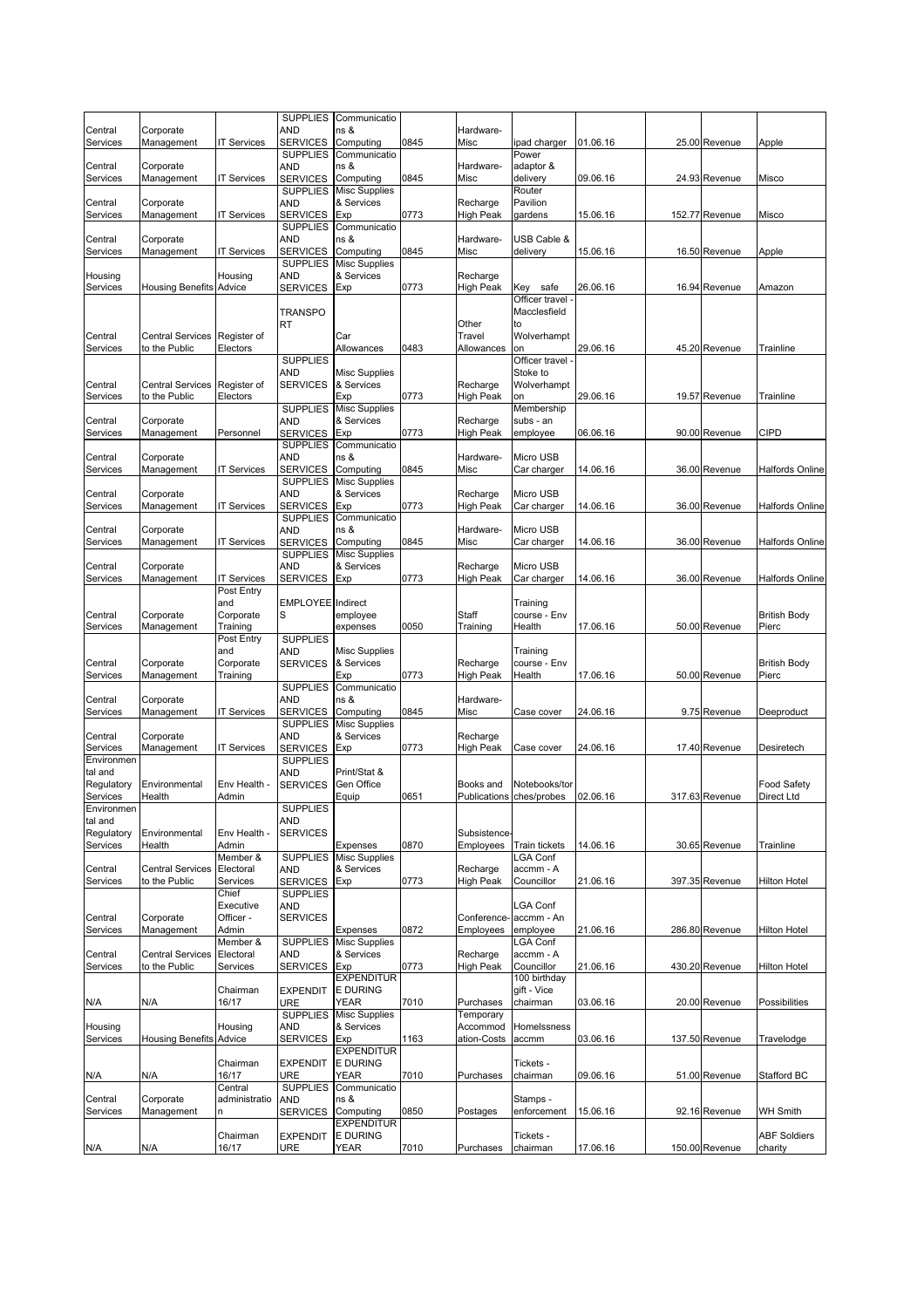| Environmen<br>tal and  |                                   | <b>Refuse Direct</b>              | <b>SUPPLIES</b><br><b>AND</b>      | <b>Misc Supplies</b>               |      |                              |                                        |          |                |                       |
|------------------------|-----------------------------------|-----------------------------------|------------------------------------|------------------------------------|------|------------------------------|----------------------------------------|----------|----------------|-----------------------|
| Regulatory             |                                   | Service                           | <b>SERVICES</b>                    | & Services                         |      | Miscellaneo                  | Safecleanse                            |          |                |                       |
| Services               | <b>Waste Collection</b>           | Organisation                      |                                    | Exp                                | 1050 | us Other                     | hand gel                               | 01.06.16 | 102.79 Revenue | Multipharmacy         |
| Cultural and           |                                   |                                   | <b>SUPPLIES</b><br>AND             | Equip                              |      |                              |                                        |          |                |                       |
| Related                |                                   | Country                           | <b>SERVICES</b>                    | Furniture &                        |      | Purchase of                  |                                        |          |                |                       |
| Services<br>Environmen | Open Spaces                       | Parks                             | <b>PREMISES</b>                    | Materials                          | 0506 | Materials                    | Barrier H                              | 06.06.16 | 345.00 Revenue | Agri-gem              |
| tal and                |                                   |                                   |                                    | Repairs &                          |      |                              |                                        |          |                |                       |
| Regulatory             |                                   | Waste                             |                                    | Maint of                           |      | Depot                        |                                        |          |                |                       |
| Services               | <b>Waste Collection</b>           | Collection                        |                                    | <b>Buildings</b><br>Direct         | 2501 | Works                        | Keys                                   | 06.06.16 | 54.06 Revenue  | George Boyd           |
| Planning               |                                   |                                   | TRANSPO                            | Transport                          |      |                              | Road tax                               |          |                |                       |
| Services               | <b>Planning Policy</b>            | Pool Car                          | RT                                 | Costs                              | 0497 | Licences                     | Pool car                               | 08.06.16 | 22.50 Revenue  | <b>DVLA</b>           |
| Environmen             |                                   | Street<br>Sweeping                | <b>SUPPLIES</b><br>AND             |                                    |      |                              |                                        |          |                |                       |
| tal and                |                                   | <b>Direct</b>                     | <b>SERVICES</b>                    | <b>Misc Supplies</b>               |      |                              |                                        |          |                |                       |
| Regulatory<br>Services |                                   | Service<br>Organisation           |                                    | & Services                         | 0773 | Recharge<br><b>High Peak</b> | Disposable<br>workwear                 | 10.06.16 | 84.95 Revenue  | Total<br>Workwear     |
| Environmen             | <b>Street Cleansing</b>           |                                   | <b>SUPPLIES</b>                    | Exp                                |      |                              |                                        |          |                |                       |
| tal and                |                                   | <b>Refuse Direct</b>              | <b>AND</b>                         | Misc Supplies                      |      |                              |                                        |          |                |                       |
| Regulatory<br>Services | <b>Waste Collection</b>           | Service<br>Organisation           | <b>SERVICES</b>                    | & Services<br>Exp                  | 0773 | Recharge<br>High Peak        | Safety knives                          | 15.06.16 | 27.57 Revenue  | <b>Cromwell Tools</b> |
| Environmen             |                                   |                                   |                                    |                                    |      |                              |                                        |          |                |                       |
| tal and                |                                   | Refuse Direct SUPPLIES            |                                    | <b>Misc Supplies</b>               |      |                              |                                        |          |                |                       |
| Regulatory<br>Services | <b>Waste Collection</b>           | Service<br>Organisation           | <b>AND</b><br><b>SERVICES</b>      | & Services<br>Exp                  | 0773 | Recharge<br>High Peak        | Ladder log<br>safety stickers 15.06.16 |          | 212.5 Revenue  | Ladderstore           |
| Environmen             |                                   |                                   |                                    |                                    |      |                              | Room                                   |          |                |                       |
| tal and                |                                   |                                   | <b>SUPPLIES</b>                    | <b>Misc Supplies</b>               |      |                              | bookings for                           |          |                |                       |
| Regulatory<br>Services | <b>Waste Collection Recycling</b> |                                   | AND<br><b>SERVICES</b>             | & Services<br>Exp                  | 0773 | Recharge<br>High Peak        | Gamesley<br>project                    | 16.06.16 | 28.33 Revenue  | Travelodge            |
| Environmen             |                                   |                                   |                                    |                                    |      |                              | Room                                   |          |                |                       |
| tal and<br>Regulatory  |                                   |                                   | <b>SUPPLIES</b><br><b>AND</b>      | <b>Misc Supplies</b><br>& Services |      | Recharge                     | bookings for<br>Gamesley               |          |                |                       |
| Services               | <b>Waste Collection Recycling</b> |                                   | <b>SERVICES</b>                    | Exp                                | 0773 | High Peak                    | project                                | 16.06.16 | 26.67 Revenue  | Travelodge            |
| Environmen             |                                   |                                   |                                    |                                    |      |                              | Room                                   |          |                |                       |
| tal and<br>Regulatory  |                                   |                                   | <b>SUPPLIES</b><br>AND             | <b>Misc Supplies</b><br>& Services |      | Recharge                     | bookings for<br>Gamesley               |          |                |                       |
| Services               | <b>Waste Collection Recycling</b> |                                   | <b>SERVICES</b>                    | Exp                                | 0773 | <b>High Peak</b>             | project                                | 16.06.16 | 28.33 Revenue  | Travelodge            |
| Environmen             |                                   |                                   |                                    |                                    |      |                              | Room                                   |          |                |                       |
| tal and<br>Regulatory  |                                   |                                   | <b>SUPPLIES</b><br><b>AND</b>      | <b>Misc Supplies</b><br>& Services |      | Recharge                     | bookings for<br>Gamesley               |          |                |                       |
| Services               | Waste Collection Recycling        |                                   | <b>SERVICES</b>                    | Exp                                | 0773 | High Peak                    | project                                | 16.06.16 | 26.67 Revenue  | Travelodge            |
| Environmen             |                                   |                                   |                                    |                                    |      |                              | Room                                   |          |                |                       |
| tal and<br>Regulatory  |                                   |                                   | <b>SUPPLIES</b><br>AND             | <b>Misc Supplies</b><br>& Services |      | Recharge                     | bookings for<br>Gamesley               |          |                |                       |
| Services               | <b>Waste Collection Recycling</b> |                                   | <b>SERVICES</b>                    | Exp                                | 0773 | High Peak                    | project                                | 16.06.16 | 30.42 Revenue  | Travelodge            |
| Environmen             |                                   |                                   |                                    |                                    |      |                              | Room                                   |          |                |                       |
| tal and<br>Regulatory  |                                   |                                   | <b>SUPPLIES</b><br>AND             | <b>Misc Supplies</b><br>& Services |      | Recharge                     | bookings for<br>Gamesley               |          |                |                       |
| Services               | <b>Waste Collection Recycling</b> |                                   | <b>SERVICES</b>                    | Exp                                | 0773 | High Peak                    | project                                | 16.06.16 | 26.67 Revenue  | Travelodge            |
| Cultural and           |                                   |                                   | <b>SUPPLIES</b>                    | Equip                              |      |                              |                                        |          |                |                       |
| Related                |                                   | Country                           | AND                                | Furniture &                        |      | Purchase of                  | No cycling                             |          |                |                       |
| Services               | Open Spaces                       | Parks                             | <b>SERVICES</b>                    | Materials                          | 0506 | <b>Materials</b>             | signs                                  | 17.06.16 | 51.4 Revenue   | Archer signs          |
| Environmen             |                                   | Street<br>Sweeping                |                                    |                                    |      |                              | XR60                                   |          |                |                       |
| tal and                |                                   | Direct                            | <b>SUPPLIES</b>                    | Equip                              |      |                              | Lubetech                               |          |                |                       |
| Regulatory             |                                   | Service                           | AND                                | Furniture &                        |      | Purchase of                  | industrial clay                        |          |                | Spill control         |
| Services               | <b>Street Cleansing</b>           | Organisation<br>Street            | <b>SERVICES</b>                    | Materials                          | 0506 | <b>Materials</b>             | granules                               | 21.06.16 | 416.64 Revenue | centre                |
| Environmen             |                                   | Sweeping                          |                                    |                                    |      |                              |                                        |          |                |                       |
| tal and<br>Regulatory  |                                   | Direct<br>Service                 | <b>SUPPLIES</b><br><b>AND</b>      | <b>Misc Supplies</b><br>& Services |      | Recharge                     | Green/brown                            |          |                |                       |
| Services               | <b>Street Cleansing</b>           | Organisation                      | <b>SERVICES</b>                    | Exp                                | 0773 | High Peak                    | tarpaulin                              | 22.06.16 | 135.2 Revenue  | UK Tarps Ltd          |
| Environmen             |                                   |                                   |                                    |                                    |      |                              |                                        |          |                |                       |
| tal and<br>Regulatory  |                                   | Refuse Direct SUPPLIES<br>Service | AND                                | Clothing<br>Uniform &              |      | Protective                   | Apache 303                             |          |                | Safety<br>solutions   |
| Services               | <b>Waste Collection</b>           | Organisation                      | <b>SERVICES</b>                    | Laundry                            | 0600 | Clothing                     | safety boots                           | 23.06.16 | 34.95 Revenue  | Midlands              |
| Environmen<br>tal and  |                                   | Refuse Direct SUPPLIES            |                                    |                                    |      |                              |                                        |          |                |                       |
| Regulatory             |                                   | Service                           | AND                                | Misc Supplies<br>& Services        |      | Recharge                     | <b>Bosch</b>                           |          |                |                       |
| Services               | <b>Waste Collection</b>           | Organisation                      | <b>SERVICES</b>                    | Exp                                | 0773 | <b>High Peak</b>             | batteries                              | 28.06.16 | 208.35 Revenue | Toolstop              |
| Environmen<br>tal and  |                                   | Refuse Direct SUPPLIES            |                                    | Misc Supplies                      |      |                              |                                        |          |                | <b>BST</b>            |
| Regulatory             |                                   | Service                           | AND                                | & Services                         |      | Recharge                     |                                        |          |                | Detectable            |
| Services               | <b>Waste Collection</b>           | Organisation                      | <b>SERVICES</b>                    | Exp                                | 0773 | High Peak                    | Safety knives 28.06.16                 |          | 109.9 Revenue  | products              |
| Environmen<br>tal and  |                                   | Refuse Direct SUPPLIES            |                                    | <b>Misc Supplies</b>               |      |                              | Parking                                |          |                |                       |
| Regulatory             |                                   | Service                           | AND                                | & Services                         |      | Recharge                     | penalty                                |          |                | <b>Staffs County</b>  |
| Services               | <b>Waste Collection</b>           | Organisation                      | <b>SERVICES</b>                    | Exp                                | 0773 | High Peak                    | charge                                 | 28.06.16 | 35 Revenue     | Council               |
| Environmen<br>tal and  |                                   | Refuse Direct SUPPLIES            |                                    | Misc Supplies                      |      |                              |                                        |          |                |                       |
| Regulatory             |                                   | Service                           | AND                                | & Services                         |      | Recharge                     |                                        |          |                |                       |
| Services               | <b>Waste Collection</b>           | Organisation                      | <b>SERVICES</b><br><b>SUPPLIES</b> | Exp                                | 0773 | <b>High Peak</b>             | A-Board signs 29.06.16                 |          | 51.07 Revenue  | Cestrian Signs        |
| Central                | Corporate                         | Moorlands                         | <b>AND</b>                         | Equip<br>Furniture &               |      | Crockery &                   | 100 plastic                            |          |                | ID                    |
| Services               | Management                        | House                             | <b>SERVICES</b>                    | Materials                          | 0504 | Glassware                    | card holders                           | 06.06.16 | 40.74 Revenue  | Management            |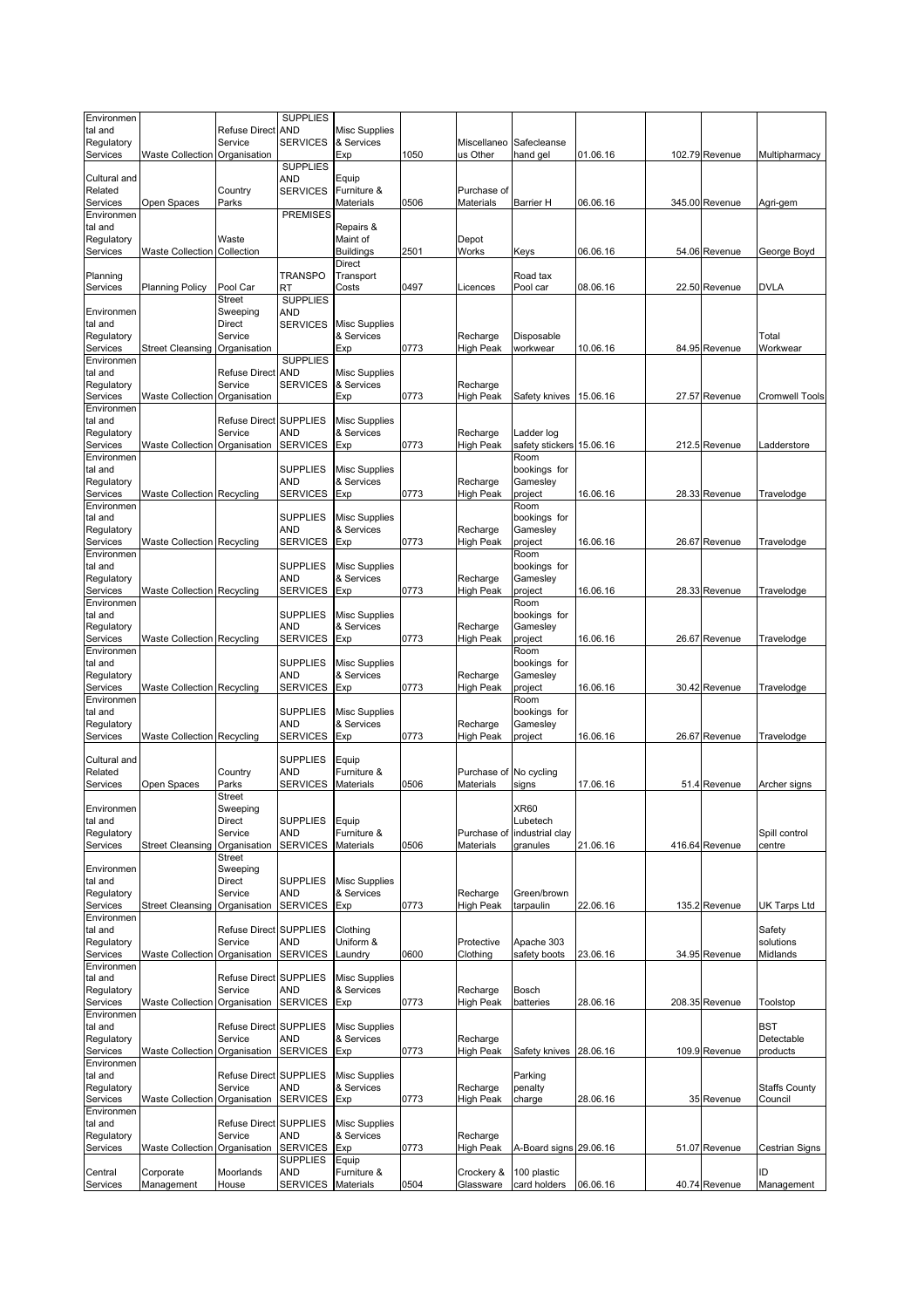|                        |                                                      |                       | <b>SUPPLIES</b>                    | <b>Misc Supplies</b>               |         |                              |                                |                                                                     |        |                   |                   |
|------------------------|------------------------------------------------------|-----------------------|------------------------------------|------------------------------------|---------|------------------------------|--------------------------------|---------------------------------------------------------------------|--------|-------------------|-------------------|
| Central                | Corporate                                            | Moorlands             | AND                                | & Services                         |         |                              | Miscellaneo 2 replacement      |                                                                     |        |                   |                   |
| Services               | Management                                           | House                 | <b>SERVICES</b>                    | Exp                                | 1050    | us Other                     | keys                           | 07.06.16                                                            |        | 6.23 Revenue      | Fastkeys          |
|                        |                                                      |                       | <b>SUPPLIES</b>                    |                                    |         |                              |                                |                                                                     |        |                   |                   |
| Central                | Corporate                                            | Moorlands             | AND                                |                                    |         | Tea and                      | Coffee, tea,                   |                                                                     |        |                   |                   |
| Services               | Management                                           | House                 | <b>SERVICES</b><br><b>SUPPLIES</b> | Catering & Bar 0563                |         | Coffee                       | sugar                          | 17.06.16                                                            |        | 132.92 Revenue    | <b>Bidvest</b>    |
| Central                | Corporate                                            | Moorlands             | AND                                |                                    |         | Catering                     |                                |                                                                     |        |                   |                   |
| Services               | Management                                           | House                 | <b>SERVICES</b>                    | Catering & Bar 0560                |         | Provisions                   | <b>Biscuits</b>                | 17.06.16                                                            |        | 33.56 Revenue     | <b>Bidvest</b>    |
|                        |                                                      |                       | <b>SUPPLIES</b>                    | <b>Misc Supplies</b>               |         |                              |                                |                                                                     |        |                   |                   |
|                        |                                                      |                       | AND                                | & Services                         |         | Miscellaneo                  | Coffee, tea,                   |                                                                     |        |                   |                   |
| N/A                    | N/A                                                  | Tea Account           | <b>SERVICES</b><br><b>SUPPLIES</b> | Exp<br>Equip                       | 1050    | us Other                     | sugar<br>Coffee,               | 17.06.16                                                            |        | 132.93 Revenue    | <b>Bidvest</b>    |
| Central                | Corporate                                            | Moorlands             | AND                                | Furniture &                        |         | Crockery &                   | chocolate for                  |                                                                     |        |                   |                   |
| Services               | Management                                           | House                 | <b>SERVICES</b>                    | <b>Materials</b>                   | 0504    | Glassware                    | PDM                            | 27.06.16                                                            |        | 144.87 Revenue    | Options           |
|                        |                                                      |                       | <b>SUPPLIES</b>                    | Equip                              |         |                              |                                |                                                                     |        |                   |                   |
| Central                | Corporate                                            | Moorlands             | <b>AND</b><br><b>SERVICES</b>      | Furniture &<br><b>Materials</b>    | 0504    | Crockery &<br>Glassware      | Coffee, tea for<br><b>PDM</b>  | 27.06.16                                                            |        |                   |                   |
| Services               | Management                                           | House                 |                                    |                                    |         |                              | Sandwich                       |                                                                     |        | 210 Revenue       | Drinkmaster       |
| Cultural and           |                                                      |                       | <b>SUPPLIES</b>                    | <b>Misc Supplies</b>               |         |                              | platters for                   |                                                                     |        |                   |                   |
| Related                | Culture and                                          | Museum &              | AND                                | & Services                         |         | NI                           | Antique                        |                                                                     |        |                   | Marks &           |
| Services               | Heritage                                             | Arts                  | <b>SERVICES</b>                    | Exp                                | 1072    | <b>Exhibitions</b>           | valuation day                  | 02.06.16                                                            |        | 36 Revenue        | Spencer           |
| Cultural and           |                                                      |                       | <b>SUPPLIES</b>                    | <b>Misc Supplies</b>               |         |                              | Cake platter                   |                                                                     |        |                   |                   |
| Related                | Culture and                                          | Museum &              | AND                                | & Services                         |         | NI                           | for Antique                    |                                                                     |        |                   | Marks &           |
| Services               | Heritage                                             | Arts                  | <b>SERVICES</b>                    | Exp                                | 1072    | Exhibitions                  | valuation day                  | 04.06.16                                                            |        | 7.89 Revenue      | Spencer           |
|                        |                                                      |                       |                                    |                                    |         |                              | Prosecco for                   |                                                                     |        |                   |                   |
| Cultural and           |                                                      |                       | <b>SUPPLIES</b>                    | <b>Misc Supplies</b>               |         |                              | Putting on the                 |                                                                     |        |                   |                   |
| Related<br>Services    | Culture and<br>Heritage                              | Museum &<br>Arts      | AND<br><b>SERVICES</b>             | & Services<br>Exp                  | 1072    | NI<br><b>Exhibitions</b>     | ritz fashion<br>show           | 07.06.16                                                            |        | 23.7 Revenue      | Waitrose          |
|                        |                                                      |                       |                                    |                                    |         |                              | Union Jack                     |                                                                     |        |                   |                   |
| Cultural and           |                                                      |                       | <b>SUPPLIES</b>                    | <b>Misc Supplies</b>               |         |                              | flags &                        |                                                                     |        |                   |                   |
| Related                | Culture and                                          | Museum &              | <b>AND</b>                         | & Services                         |         | NI                           | Napkins for                    |                                                                     |        |                   |                   |
| Services               | Heritage<br>STAFFORDSHIRE MOORLANDS DISTRICT COUNCIL | Arts                  | <b>SERVICES</b>                    | Exp                                | 1072    | <b>Exhibitions</b>           | tea dance                      | 11.06.16<br><b>GOVERNMENT PURCHASE CARD PAYMENTS IN AUGUST 2016</b> |        | 18.8 Revenue      | Waitrose          |
|                        |                                                      |                       | <b>Expenses</b>                    | Detailed                           |         |                              |                                |                                                                     |        |                   |                   |
| Service                |                                                      | Responsible           | <b>Type</b>                        | Expenses                           |         |                              |                                |                                                                     |        |                   | <b>Supplier</b>   |
| Area                   | <b>Service Division Unit</b>                         |                       |                                    | Type                               | Expense | <b>Expense</b>               | Transaction                    | <b>Transaction</b>                                                  | Amount | Capital or        | Name              |
|                        |                                                      |                       |                                    |                                    | Code    | Narrative                    | Narrative                      | Date                                                                |        | Revenue           |                   |
| Environmen<br>tal and  |                                                      |                       | <b>SUPPLIES</b><br>AND             | Equip                              |         | Purchase                     | Calibration of                 |                                                                     |        |                   |                   |
| Regulatory             | Environmental                                        | Atmospheric           | <b>SERVICES</b>                    | Furniture &                        |         | Equipment                    | noise                          |                                                                     |        |                   | University of     |
| Services               | Health                                               | Pollution             |                                    | <b>Materials</b>                   | 0500    | & Furniture                  | equipment                      | 03.08.16                                                            |        | 119.58 Revenue    | Salford           |
| Environmen             |                                                      |                       | <b>SUPPLIES</b>                    |                                    |         |                              |                                |                                                                     |        |                   |                   |
|                        |                                                      |                       |                                    |                                    |         |                              |                                |                                                                     |        |                   |                   |
| tal and                |                                                      |                       | AND                                | Misc Supplies                      |         |                              | Calibration of                 |                                                                     |        |                   |                   |
| Regulatory             | Environmental                                        | Atmospheric           | <b>SERVICES</b>                    | & Services                         |         | Recharge                     | noise                          |                                                                     |        |                   | University of     |
| Services<br>Environmen | Health                                               | Pollution             | <b>SUPPLIES</b>                    | Exp                                | 0773    | <b>High Peak</b>             | equipment                      | 03.08.16                                                            |        | 119.59 Revenue    | Salford           |
| tal and                |                                                      |                       | AND                                | Equip                              |         | Purchase                     | Calibration of                 |                                                                     |        |                   |                   |
| Regulatory             | Environmental                                        | Env Health -          | <b>SERVICES</b>                    | Furniture &                        |         | Equipment                    | noise                          |                                                                     |        |                   | University of     |
| Services               | Health                                               | Admin                 |                                    | Materials                          | 0500    | & Furniture                  | equipment                      | 03.08.16                                                            |        | 120.19 Revenue    | Salford           |
| Environmen             |                                                      |                       | <b>SUPPLIES</b>                    |                                    |         |                              |                                |                                                                     |        |                   |                   |
| tal and<br>Regulatory  | Environmental                                        | Env Health -          | <b>AND</b><br><b>SERVICES</b>      | <b>Misc Supplies</b><br>& Services |         | Recharge                     | Calibration of<br>noise        |                                                                     |        |                   | University of     |
| Services               | Health                                               | Admin                 |                                    | Exp                                | 0773    | <b>High Peak</b>             | equipment                      | 03.08.16                                                            |        | 120.19 Revenue    | Salford           |
|                        |                                                      |                       |                                    |                                    |         | Other                        |                                |                                                                     |        |                   |                   |
| Central                | Central Services Register of                         |                       | <b>TRANSPO</b>                     | Car                                |         | Travel                       | Train tickets -                |                                                                     |        |                   |                   |
| Services               | to the Public                                        | Electors              | R1                                 | Allowances                         | 0483    | Allowances                   | election staff                 | 26.04.16                                                            |        | 99.65 Revenue     | <i>I</i> rainline |
|                        |                                                      | Chairman              | <b>EXPENDIT</b>                    | <b>EXPENDITUR</b><br>E DURING      |         |                              | Refreshments<br>fly the Red    |                                                                     |        |                   |                   |
| N/A                    | N/A                                                  | 16/17                 | URE                                | YEAR                               | 7010    | Purchases                    | Ensign                         | 22.08.16                                                            |        | 15.35 Revenue     | Wilko             |
|                        |                                                      |                       | <b>SUPPLIES</b>                    |                                    |         | Members                      |                                |                                                                     |        |                   |                   |
|                        |                                                      | Member &              | AND                                |                                    |         | Attendance-                  | LGA Conf-                      |                                                                     |        |                   |                   |
| Central<br>Services    | <b>Central Services</b><br>to the Public             | Electoral<br>Services | <b>SERVICES</b>                    | Expenses                           | 0873    | Conference                   | Councillor -<br><b>REFUND</b>  | 02.08.16                                                            |        | $-207.20$ Revenue | Trainline         |
|                        |                                                      |                       |                                    |                                    |         | Other                        | Trainfare - An                 |                                                                     |        |                   |                   |
| Central                | Corporate                                            | Executive             | <b>TRANSPO</b>                     | Car                                |         | Travel                       | employee                       |                                                                     |        |                   |                   |
| Services               | Management                                           | Directors             | RT                                 | Allowances                         | 0483    | Allowances                   | Stokes                         | 12.08.16                                                            |        | 95.62 Revenue     | Trainline         |
|                        |                                                      |                       | <b>SUPPLIES</b>                    | <b>Misc Supplies</b>               |         |                              | Trainfare - An                 |                                                                     |        |                   |                   |
| Central                | Corporate                                            | Executive             | AND                                | & Services                         | 0773    | Recharge<br><b>High Peak</b> | employee<br>Stokes             | 12.08.16                                                            |        | 95.63 Revenue     | Trainline         |
| Services               | Management                                           | Directors             | <b>SERVICES</b><br><b>SUPPLIES</b> | Exp                                |         |                              |                                |                                                                     |        |                   |                   |
| Cultural and           |                                                      |                       | AND                                | <b>Misc Supplies</b>               |         |                              |                                |                                                                     |        |                   |                   |
| Related                |                                                      | Country               | <b>SERVICES</b>                    | & Services                         |         | Recharge                     | 3 fence                        |                                                                     |        |                   | Garden            |
| Services               | Open Spaces                                          | Parks                 |                                    | Exp                                | 0773    | <b>High Peak</b>             | panels                         | 25.08.16                                                            |        | 55.00 Revenue     | Structures        |
| Central                | Corporate                                            | Moorlands             | <b>SUPPLIES</b><br><b>AND</b>      | Equip<br>Furniture &               |         | Crockery &                   | Tea, coffee,<br>choc for drink |                                                                     |        |                   |                   |
| Services               | Management                                           | House                 | <b>SERVICES</b>                    | Materials                          | 0504    | Glassware                    | machines                       | 02.08.16                                                            |        | 425.00 Revenue    | Drinkmaster       |
|                        |                                                      | Land &                | <b>SUPPLIES</b>                    | <b>Misc Supplies</b>               |         |                              |                                |                                                                     |        |                   |                   |
| Central                | Corporate                                            | Property              | AND                                | & Services                         |         | Recharge                     | book (on site                  |                                                                     |        |                   |                   |
| Services               | Management                                           | Admin                 | <b>SERVICES</b>                    | Exp                                | 0773    | <b>High Peak</b>             | guide)                         | 10.08.16                                                            |        | 24.30 Revenue     | Amazon            |
| Central                | Corporate                                            | Moorlands             | <b>SUPPLIES</b><br><b>AND</b>      | <b>Misc Supplies</b><br>& Services |         | Miscellaneo                  | Plastic cups<br>for water      |                                                                     |        |                   |                   |
| Services               | Management                                           | House                 | <b>SERVICES</b>                    | Exp                                | 1050    | us Other                     | machines                       | 25.08.16                                                            |        | 264.00 Revenue    | Options           |
|                        |                                                      |                       | <b>SUPPLIES</b>                    |                                    |         |                              |                                |                                                                     |        |                   |                   |
| Central<br>Services    | Corporate<br>Management                              | Moorlands<br>House    | <b>AND</b><br><b>SERVICES</b>      | Catering & Bar 0563                |         | Tea and<br>Coffee            | Coffee, tea<br>and sugar       | 25.08.16                                                            |        | 200.15 Revenue    | <b>Bidvest</b>    |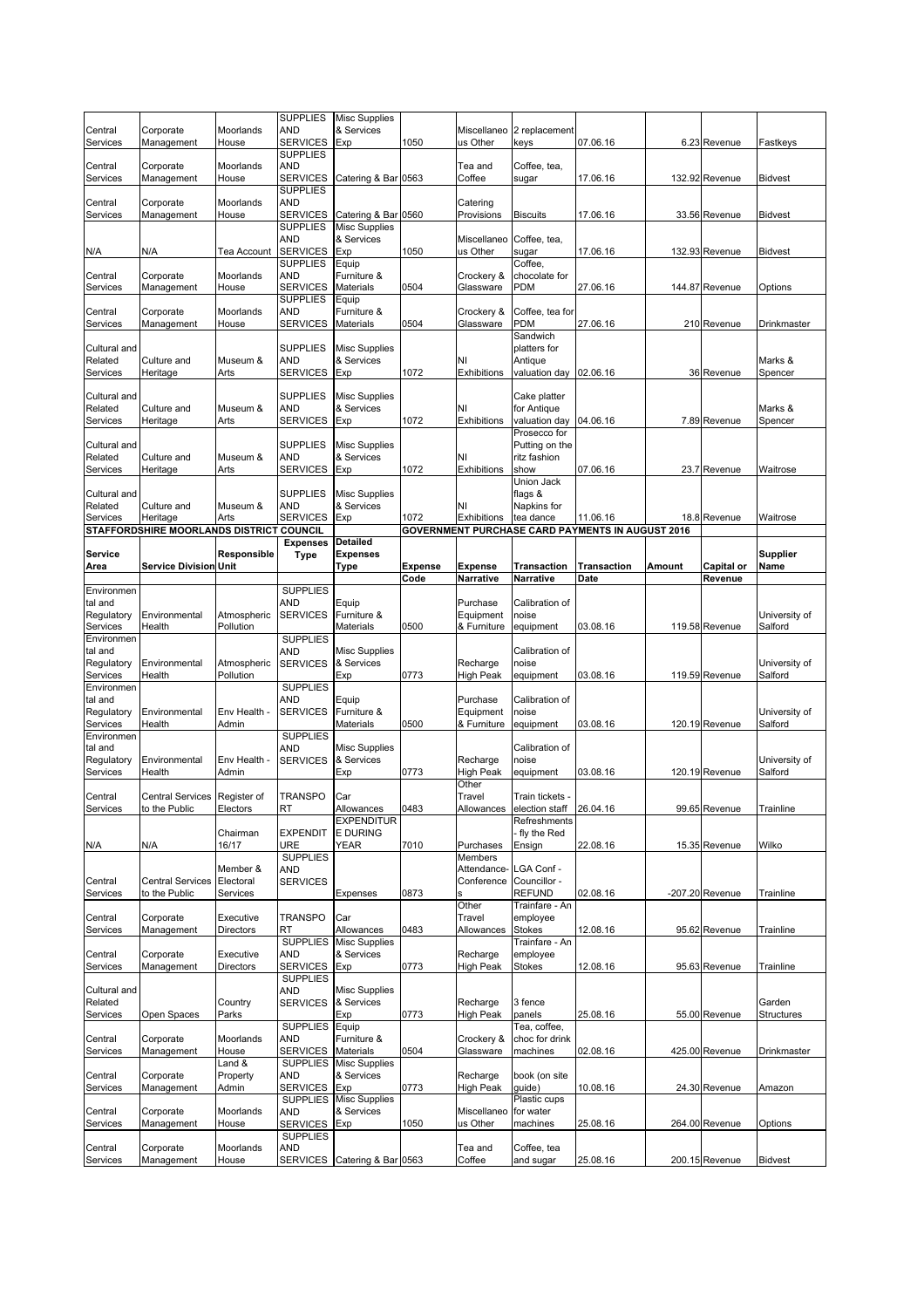|                        |                                |                          | <b>SUPPLIES</b>                    |                                    |      |                         |                             |          |                |                    |
|------------------------|--------------------------------|--------------------------|------------------------------------|------------------------------------|------|-------------------------|-----------------------------|----------|----------------|--------------------|
| Central<br>Services    | Corporate<br>Management        | Moorlands<br>House       | AND<br><b>SERVICES</b>             | Catering & Bar 0560                |      | Catering<br>Provisions  | <b>Biscuits</b>             | 25.08.16 | 44.17 Revenue  | <b>Bidvest</b>     |
|                        |                                |                          | <b>SUPPLIES</b>                    | Equip                              |      |                         | Washing up                  |          |                |                    |
| Central<br>Services    | Corporate<br>Management        | Moorlands<br>House       | AND<br><b>SERVICES</b>             | Furniture &<br><b>Materials</b>    | 0504 | Crockery &<br>Glassware | liquid, persil,<br>milton   | 25.08.16 | 97.86 Revenue  | <b>Bidvest</b>     |
|                        |                                |                          | <b>SUPPLIES</b>                    | <b>Misc Supplies</b>               |      |                         |                             |          |                |                    |
|                        |                                |                          | AND                                | & Services                         |      | Miscellaneo             | Coffee, tea                 |          |                |                    |
| N/A                    | N/A                            | Tea Account              | <b>SERVICES</b><br><b>SUPPLIES</b> | Exp                                | 1050 | us Other                | and sugar<br>Homelessnes    | 25.08.16 | 200.00 Revenue | Bidvest            |
|                        |                                |                          | <b>AND</b>                         | <b>Misc Supplies</b>               |      | Temporary               |                             |          |                |                    |
| Housing                |                                | Housing                  | <b>SERVICES</b>                    | & Services                         |      | Accommod                | accommodati                 |          |                |                    |
| Services               | <b>Housing Benefits Advice</b> |                          | <b>SUPPLIES</b>                    | Exp                                | 1163 | ation-Costs             | on<br>Homelessnes           | 16.08.16 | 42.50 Revenue  | Travelodge         |
|                        |                                |                          | AND                                | <b>Misc Supplies</b>               |      | Temporary               |                             |          |                |                    |
| Housing                |                                | Housing                  | <b>SERVICES</b>                    | & Services                         |      | Accommod                | accommodati                 |          |                |                    |
| Services<br>Environmen | <b>Housing Benefits Advice</b> |                          | <b>SUPPLIES</b>                    | Exp                                | 1163 | ation-Costs             | on                          | 17.08.16 | 39.17 Revenue  | Travelodge         |
| tal and                |                                | Refuse Direct AND        |                                    | <b>Misc Supplies</b>               |      |                         |                             |          |                |                    |
| Regulatory             |                                | Service                  | <b>SERVICES</b>                    | & Services                         |      | Recharge                | Stair climbing              |          |                |                    |
| Services<br>Environmen | <b>Waste Collection</b>        | Organisation             | <b>SUPPLIES</b>                    | Exp                                | 0773 | High Peak               | truck                       | 04.08.16 | 83.33 Revenue  | Screwfix           |
| tal and                |                                | Refuse Direct            | <b>AND</b>                         | <b>Misc Supplies</b>               |      |                         | Top soil for                |          |                |                    |
| Regulatory             |                                | Service                  | <b>SERVICES</b>                    | & Services                         |      | Recharge                | plantar in                  |          |                |                    |
| Services<br>Environmen | Waste Collection Organisation  |                          | <b>SUPPLIES</b>                    | Exp                                | 0773 | High Peak               | Derby St                    | 04.08.16 | 90.00 Revenue  | Markovitz          |
| tal and                |                                | <b>Refuse Direct</b>     | <b>AND</b>                         | <b>Misc Supplies</b>               |      |                         |                             |          |                |                    |
| Regulatory<br>Services |                                | Service                  | <b>SERVICES</b>                    | & Services                         | 0773 | Recharge                |                             | 08.08.16 | 47.95 Revenue  |                    |
|                        | Waste Collection               | Organisation<br>Street   | <b>SUPPLIES</b>                    | Exp                                |      | High Peak               | Barrier tape                |          |                | Screwfix           |
| Environmen             |                                | Sweeping                 | AND                                |                                    |      |                         |                             |          |                |                    |
| tal and<br>Regulatory  |                                | Direct<br>Service        | <b>SERVICES</b>                    | Equip<br>Furniture &               |      | Purchase of             |                             |          |                |                    |
| Services               | Street Cleansing               | Organisation             |                                    | Materials                          | 0506 | Materials               | T caards                    | 15.08.16 | 9.35 Revenue   | T cards direct     |
|                        |                                | Street                   | <b>SUPPLIES</b>                    |                                    |      |                         |                             |          |                |                    |
| Environmen             |                                | Sweeping                 | AND                                |                                    |      |                         |                             |          |                |                    |
| tal and<br>Regulatory  |                                | Direct<br>Service        | <b>SERVICES</b>                    | Equip<br>Furniture &               |      | Purchase of             | Orange<br>fluorescent       |          |                |                    |
| Services               | Street Cleansing               | Organisation             |                                    | Materials                          | 0506 | Materials               | paint                       | 15.08.16 | 168.20 Revenue | Hirestation        |
|                        |                                | Street                   | <b>SUPPLIES</b>                    |                                    |      |                         |                             |          |                |                    |
| Environmen<br>tal and  |                                | Sweeping<br>Direct       | <b>AND</b><br><b>SERVICES</b>      | <b>Misc Supplies</b>               |      |                         | Orange                      |          |                |                    |
| Regulatory             |                                | Service                  |                                    | & Services                         |      | Recharge                | fluorescent                 |          |                |                    |
| Services               | <b>Street Cleansing</b>        | Organisation             |                                    | Exp                                | 0773 | High Peak               | paint                       | 15.08.16 | 42.05 Revenue  | Hirestation        |
| Environmen<br>tal and  |                                | Refuse Direct AND        | <b>SUPPLIES</b>                    | <b>Misc Supplies</b>               |      |                         |                             |          |                |                    |
| Regulatory             |                                | Service                  | <b>SERVICES</b>                    | & Services                         |      | Recharge                | Stormdry 20                 |          |                |                    |
| Services               | <b>Waste Collection</b>        | Organisation             |                                    | Exp                                | 0773 | High Peak               | litres                      | 15.08.16 | 387.50 Revenue | Store ID           |
| Environmen<br>tal and  |                                | Refuse Direct            | <b>SUPPLIES</b><br><b>AND</b>      | Clothing                           |      |                         |                             |          |                |                    |
| Regulatory             |                                | Service                  | <b>SERVICES</b>                    | Uniform &                          |      | Protective              | Extra small                 |          |                |                    |
| Services               | Waste Collection               | Organisation             | <b>SUPPLIES</b>                    | _aundry                            | 0600 | Clothing                | safeety gloves 17.08.16     |          | 42.45 Revenue  | Safety supplies    |
| Environmen             |                                | Street<br>Sweeping       | <b>AND</b>                         |                                    |      |                         |                             |          |                |                    |
| tal and                |                                | Direct                   | <b>SERVICES</b>                    | <b>Misc Supplies</b>               |      |                         |                             |          |                | Manchester         |
| Regulatory             |                                | Service                  |                                    | & Services                         |      | Recharge                | Highway road                |          |                | Safety             |
| Services               | Street Cleansing Organisation  |                          |                                    | Exp<br>SUPPLIES Communicatio       | 0773 | High Peak               | signs                       | 31.08.16 | 389.40 Revenue | Services Ltd       |
| Central                | Corporate                      |                          | <b>AND</b>                         | ns &                               |      | Hardware-               | DVI cable                   |          |                |                    |
| Services               | Management                     | <b>IT Services</b>       | <b>SERVICES</b>                    | Computing                          | 0845 | Misc                    | gold 2 metre                | 16.08.16 | 2.54 Revenue   | Amazon             |
| Central                | Corporate                      |                          | <b>SUPPLIES</b><br>AND             | Communicatio<br>ns &               |      | Hardware-               | Dell power<br>supply laptop |          |                |                    |
| Services               | Management                     | <b>T Services</b>        | <b>SERVICES</b>                    | Computing                          | 0845 | Misc                    | adapter x 2                 | 16.08.16 | 32.88 Revenue  | Amazon             |
| Central                | Corporate                      |                          | <b>SUPPLIES</b><br><b>AND</b>      | Communicatio<br>ns &               |      | Hardware-               | HP 10W AC<br>Adadpters for  |          |                |                    |
| Services               | Management                     | <b>T Services</b>        | <b>SERVICES</b>                    | Computing                          | 0845 | Misc                    | Elite pad                   | 16.08.16 | 90.00 Revenue  | Amazon             |
|                        |                                |                          | <b>SUPPLIES</b>                    | <b>Misc Supplies</b>               |      |                         | HP 10W AC                   |          |                |                    |
| Central                | Corporate<br>Management        | <b>T Services</b>        | <b>AND</b><br><b>SERVICES</b>      | & Services<br>Exp                  | 0773 | Recharge<br>High Peak   | Adadpters for<br>Elite pad  | 16.08.16 | 109.75 Revenue |                    |
| Services               |                                |                          | <b>SUPPLIES</b>                    | Communicatio                       |      |                         | Samsung                     |          |                | Amazon             |
| Central                | Corporate                      |                          | <b>AND</b>                         | ns &                               |      | Hardware-               | main charger                |          |                |                    |
| Services               | Management                     | <b>T Services</b>        | <b>SERVICES</b>                    | Computing<br>Indirect              | 0845 | Misc<br>Long            | for notebook                | 16.08.16 | 8.98 Revenue   | Amazon             |
| Central                | Corporate                      |                          | <b>EMPLOYEE</b>                    | employee                           |      | Service                 | Long service                |          |                | <b>High Street</b> |
| Services               | Management                     | Personnel                | S                                  | expenses                           | 0097 | Awards                  | awards                      | 04.08.16 | 100.00 Revenue | Vouchers           |
|                        |                                | Post Entry<br>and        | <b>EMPLOYEE</b>                    | Indirect                           |      |                         | Training                    |          |                |                    |
| Central                | Corporate                      | Corporate                | S                                  | employee                           |      | Staff                   | course - An                 |          |                |                    |
| Services               | Management                     | Training                 |                                    | expenses                           | 0050 | Training                | employee                    | 12.08.16 | 375.00 Revenue | <b>CIEEM</b>       |
| Central                | Corporate                      | <b>Transformatio AND</b> | <b>SUPPLIES</b>                    | <b>Misc Supplies</b><br>& Services |      | Miscellaneo             | Storage                     |          |                |                    |
| Services               | Management                     |                          | <b>SERVICES</b>                    | Exp                                | 1050 | us Other                | boxes                       | 18.08.16 | 13.34 Revenue  | Wilko              |
|                        |                                |                          | <b>SUPPLIES</b>                    | <b>Misc Supplies</b>               |      |                         |                             |          |                |                    |
| Central<br>Services    | Corporate<br>Management        | Transformatio AND        | <b>SERVICES</b>                    | & Services                         | 0773 | Recharge<br>High Peak   | Storage<br>boxes            | 18.08.16 | 13.33 Revenue  | Wilko              |
|                        |                                | n                        | <b>SUPPLIES</b>                    | Exp<br>Communicatio                |      |                         |                             |          |                |                    |
| Central                | Corporate                      |                          | <b>AND</b>                         | ns &                               |      | Hardware-               | Mirco USB                   |          |                |                    |
| Services               | Management                     | <b>IT Services</b>       | <b>SERVICES</b>                    | Computing                          | 0845 | Misc                    | Car charger                 | 22.08.16 | 36 Revenue     | Halfords Online    |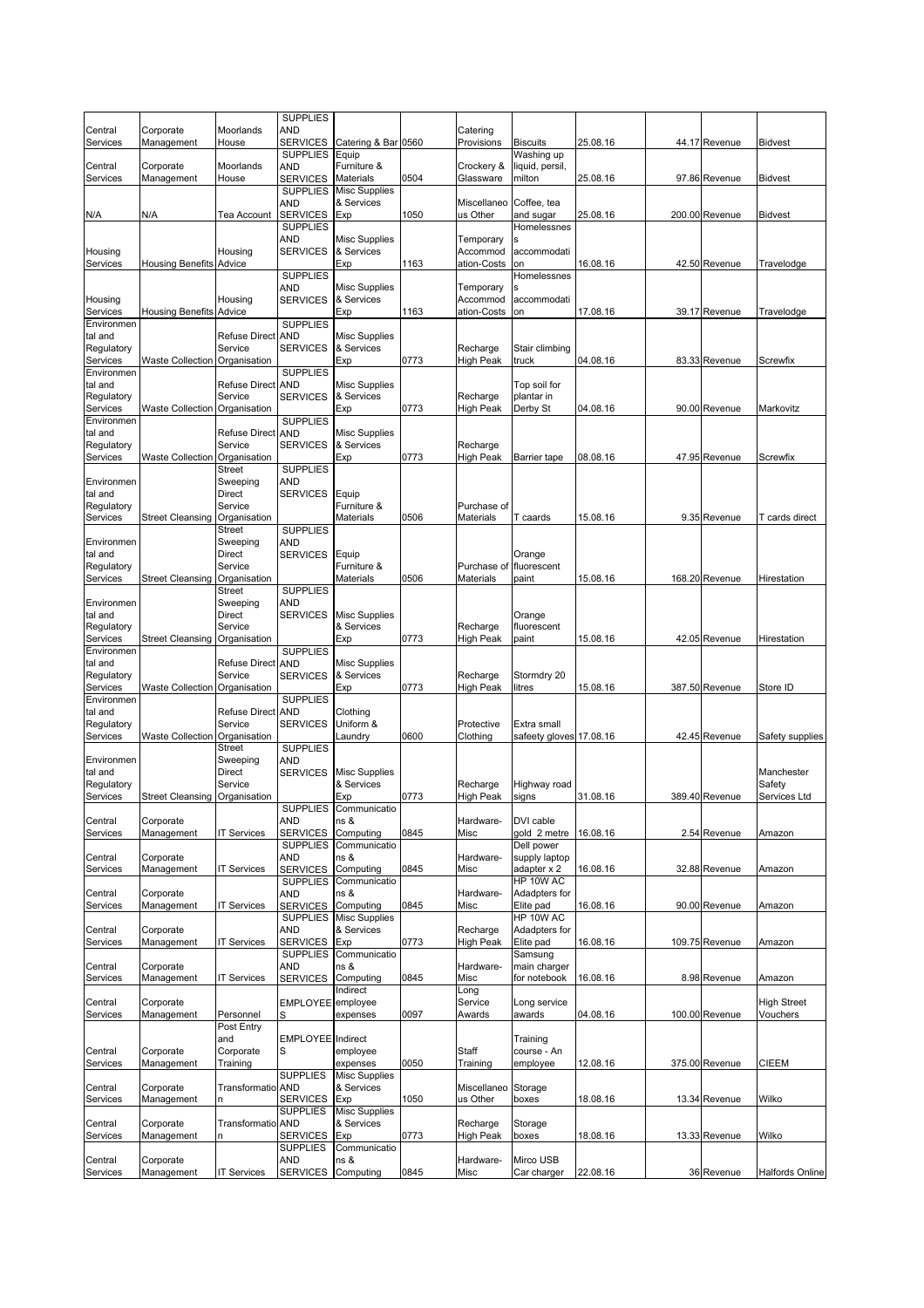| Central                | Corporate                                |                                 | <b>SUPPLIES</b><br><b>AND</b>      | <b>Misc Supplies</b><br>& Services |                | Recharge                     | Mirco USB                     |                                                         |        |                   |                          |
|------------------------|------------------------------------------|---------------------------------|------------------------------------|------------------------------------|----------------|------------------------------|-------------------------------|---------------------------------------------------------|--------|-------------------|--------------------------|
| Services               | Management                               | <b>IT Services</b>              | <b>SERVICES</b>                    | Exp                                | 0773           | <b>High Peak</b>             | Car charger                   | 22.08.16                                                |        | 36 Revenue        | <b>Halfords Online</b>   |
|                        |                                          | Post Entry                      | <b>SUPPLIES</b>                    | <b>Misc Supplies</b>               |                |                              | Housing                       |                                                         |        |                   |                          |
| Central                | Corporate                                | and<br>Corporate                | <b>AND</b>                         | & Services                         |                | Recharge                     | Ombudsman<br>Training - An    |                                                         |        |                   |                          |
| Services               | Management                               | Training                        | <b>SERVICES</b>                    | Exp                                | 0773           | <b>High Peak</b>             | employee                      | 31.08.16                                                |        | 346.8 Revenue     | <b>HQN</b>               |
|                        | STAFFORDSHIRE MOORLANDS DISTRICT COUNCIL |                                 | <b>Expenses</b>                    | <b>Detailed</b>                    |                |                              |                               | <b>GOVERNMENT PURCHASE CARD PAYMENTS IN AUGUST 2016</b> |        |                   |                          |
| Service                |                                          | Responsible                     | <b>Type</b>                        | <b>Expenses</b>                    |                |                              |                               |                                                         |        |                   | <b>Supplier</b>          |
| Area                   | <b>Service Division Unit</b>             |                                 |                                    | Type                               | <b>Expense</b> | <b>Expense</b>               | Transaction                   | <b>Transaction</b>                                      | Amount | Capital or        | Name                     |
| Environmen             |                                          |                                 | <b>SUPPLIES</b>                    |                                    | Code           | Narrative                    | Narrative                     | Date                                                    |        | Revenue           |                          |
| tal and                |                                          |                                 | <b>AND</b>                         | Equip                              |                | Purchase                     | Calibration of                |                                                         |        |                   |                          |
| Regulatory<br>Services | Environmental                            | Atmospheric                     | <b>SERVICES</b>                    | Furniture &<br>Materials           | 0500           | Equipment                    | noise                         | 03.08.16                                                |        | 119.58 Revenue    | University of<br>Salford |
| Environmen             | Health                                   | Pollution                       | <b>SUPPLIES</b>                    |                                    |                | & Furniture                  | equipment                     |                                                         |        |                   |                          |
| tal and                |                                          |                                 | <b>AND</b>                         | <b>Misc Supplies</b>               |                |                              | Calibration of                |                                                         |        |                   |                          |
| Regulatory<br>Services | Environmental<br>Health                  | Atmospheric<br>Pollution        | <b>SERVICES</b>                    | & Services<br>Exp                  | 0773           | Recharge<br><b>High Peak</b> | noise<br>equipment            | 03.08.16                                                |        | 119.59 Revenue    | University of<br>Salford |
| Environmen             |                                          |                                 | <b>SUPPLIES</b>                    |                                    |                |                              |                               |                                                         |        |                   |                          |
| tal and<br>Regulatory  | Environmental                            | Env Health -                    | <b>AND</b><br><b>SERVICES</b>      | Equip<br>Furniture &               |                | Purchase<br>Equipment        | Calibration of<br>noise       |                                                         |        |                   | University of            |
| Services               | Health                                   | Admin                           |                                    | Materials                          | 0500           | & Furniture                  | equipment                     | 03.08.16                                                |        | 120.19 Revenue    | Salford                  |
| Environmen             |                                          |                                 | <b>SUPPLIES</b>                    |                                    |                |                              |                               |                                                         |        |                   |                          |
| tal and<br>Regulatory  | Environmental                            | Env Health -                    | <b>AND</b><br><b>SERVICES</b>      | Misc Supplies<br>& Services        |                | Recharge                     | Calibration of<br>noise       |                                                         |        |                   | University of            |
| Services               | Health                                   | Admin                           |                                    | Exp                                | 0773           | <b>High Peak</b>             | equipment                     | 03.08.16                                                |        | 120.19 Revenue    | Salford                  |
| Central                | <b>Central Services</b>                  | Register of                     | <b>TRANSPO</b>                     | Car                                |                | Other<br>Travel              | Train tickets -               |                                                         |        |                   |                          |
| Services               | to the Public                            | Electors                        | RT                                 | Allowances                         | 0483           | Allowances                   | election staff                | 26.04.16                                                |        | 99.65 Revenue     | Trainline                |
|                        |                                          |                                 |                                    | <b>EXPENDITUR</b>                  |                |                              | Refreshments                  |                                                         |        |                   |                          |
| N/A                    | N/A                                      | Chairman<br>16/17               | <b>EXPENDIT</b><br>URE             | <b>E DURING</b><br>YEAR            | 7010           | Purchases                    | fly the Red<br>Ensign         | 22.08.16                                                |        | 15.35 Revenue     | Wilko                    |
|                        |                                          |                                 | <b>SUPPLIES</b>                    |                                    |                | <b>Members</b>               |                               |                                                         |        |                   |                          |
| Central                | <b>Central Services</b>                  | Member &<br>Electoral           | <b>AND</b><br><b>SERVICES</b>      |                                    |                | Attendance-<br>Conference    | LGA Conf -<br>Councillor -    |                                                         |        |                   |                          |
| Services               | to the Public                            | Services                        |                                    | Expenses                           | 0873           |                              | <b>REFUND</b>                 | 02.08.16                                                |        | $-207.20$ Revenue | Trainline                |
|                        |                                          |                                 |                                    |                                    |                | Other                        | Trainfare - An                |                                                         |        |                   |                          |
| Central<br>Services    | Corporate<br>Management                  | Executive<br>Directors          | <b>TRANSPO</b><br>RT               | Car<br>Allowances                  | 0483           | Travel<br>Allowances         | employee<br>Stokes            | 12.08.16                                                |        | 95.62 Revenue     | Trainline                |
|                        |                                          |                                 | <b>SUPPLIES</b>                    | <b>Misc Supplies</b>               |                |                              | Trainfare - An                |                                                         |        |                   |                          |
| Central<br>Services    | Corporate<br>Management                  | Executive<br><b>Directors</b>   | <b>AND</b><br><b>SERVICES</b>      | & Services<br>Exp                  | 0773           | Recharge<br>High Peak        | employee<br>Stokes            | 12.08.16                                                |        | 95.63 Revenue     | Trainline                |
|                        |                                          |                                 | <b>SUPPLIES</b>                    |                                    |                |                              |                               |                                                         |        |                   |                          |
| Cultural and           |                                          |                                 | <b>AND</b>                         | Misc Supplies                      |                |                              |                               |                                                         |        |                   |                          |
| Related<br>Services    | Open Spaces                              | Country<br>Parks                | <b>SERVICES</b>                    | & Services<br>Exp                  | 0773           | Recharge<br><b>High Peak</b> | 3 fence<br>panels             | 25.08.16                                                |        | 55.00 Revenue     | Garden<br>Structures     |
|                        |                                          |                                 | <b>SUPPLIES</b>                    | Equip                              |                |                              | Tea, coffee,                  |                                                         |        |                   |                          |
| Central<br>Services    | Corporate<br>Management                  | Moorlands<br>House              | <b>AND</b><br><b>SERVICES</b>      | Furniture &<br>Materials           | 0504           | Crockery &<br>Glassware      | choc for drink<br>machines    | 02.08.16                                                |        | 425.00 Revenue    | Drinkmaster              |
|                        |                                          | Land &                          | <b>SUPPLIES</b>                    | <b>Misc Supplies</b>               |                |                              |                               |                                                         |        |                   |                          |
| Central<br>Services    | Corporate<br>Management                  | Property<br>Admin               | <b>AND</b><br><b>SERVICES</b>      | & Services<br>Exp                  | 0773           | Recharge<br><b>High Peak</b> | book (on site<br>guide)       | 10.08.16                                                |        | 24.30 Revenue     | Amazon                   |
|                        |                                          |                                 | <b>SUPPLIES</b>                    | <b>Misc Supplies</b>               |                |                              | Plastic cups                  |                                                         |        |                   |                          |
| Central                | Corporate                                | Moorlands                       | <b>AND</b>                         | & Services                         |                | Miscellaneo                  | for water                     |                                                         |        |                   |                          |
| Services               | Management                               | House                           | <b>SERVICES</b><br><b>SUPPLIES</b> | Exp                                | 1050           | us Other                     | machines                      | 25.08.16                                                |        | 264.00 Revenue    | Options                  |
| Central                | Corporate                                | Moorlands                       | <b>AND</b>                         |                                    |                | Tea and                      | Coffee, tea                   |                                                         |        |                   |                          |
| Services               | Management                               | House                           | <b>SERVICES</b><br><b>SUPPLIES</b> | Catering & Bar 0563                |                | Coffee                       | and sugar                     | 25.08.16                                                |        | 200.15 Revenue    | <b>Bidvest</b>           |
| Central                | Corporate                                | Moorlands                       | AND                                |                                    |                | Catering                     |                               |                                                         |        |                   |                          |
| Services               | Management                               | House                           | <b>SERVICES</b><br><b>SUPPLIES</b> | Catering & Bar 0560<br>Equip       |                | Provisions                   | <b>Biscuits</b><br>Washing up | 25.08.16                                                |        | 44.17 Revenue     | <b>Bidvest</b>           |
| Central                | Corporate                                | Moorlands                       | <b>AND</b>                         | Furniture &                        |                | Crockery &                   | liquid, persil,               |                                                         |        |                   |                          |
| Services               | Management                               | House                           | <b>SERVICES</b>                    | <b>Materials</b>                   | 0504           | Glassware                    | milton                        | 25.08.16                                                |        | 97.86 Revenue     | <b>Bidvest</b>           |
|                        |                                          |                                 | <b>SUPPLIES</b><br><b>AND</b>      | <b>Misc Supplies</b><br>& Services |                | Miscellaneo                  | Coffee, tea                   |                                                         |        |                   |                          |
| N/A                    | N/A                                      | Tea Account                     | <b>SERVICES</b>                    | Exp                                | 1050           | us Other                     | and sugar                     | 25.08.16                                                |        | 200.00 Revenue    | <b>Bidvest</b>           |
|                        |                                          |                                 | <b>SUPPLIES</b><br><b>AND</b>      | <b>Misc Supplies</b>               |                | Temporary                    | Homelessnes                   |                                                         |        |                   |                          |
| Housing                |                                          | Housing                         | <b>SERVICES</b>                    | & Services                         |                | Accommod                     | accommodati                   |                                                         |        |                   |                          |
| Services               | <b>Housing Benefits Advice</b>           |                                 | <b>SUPPLIES</b>                    | Exp                                | 1163           | ation-Costs                  | on                            | 16.08.16                                                |        | 42.50 Revenue     | Travelodge               |
|                        |                                          |                                 | <b>AND</b>                         | <b>Misc Supplies</b>               |                | Temporary                    | Homelessnes                   |                                                         |        |                   |                          |
| Housing                |                                          | Housing                         | <b>SERVICES</b>                    | & Services                         |                | Accommod                     | accommodati                   |                                                         |        |                   |                          |
| Services<br>Environmen | <b>Housing Benefits Advice</b>           |                                 | <b>SUPPLIES</b>                    | Exp                                | 1163           | ation-Costs                  | on                            | 17.08.16                                                |        | 39.17 Revenue     | Travelodge               |
| tal and                |                                          | <b>Refuse Direct AND</b>        |                                    | <b>Misc Supplies</b>               |                |                              |                               |                                                         |        |                   |                          |
| Regulatory             |                                          | Service                         | <b>SERVICES</b>                    | & Services                         |                | Recharge                     | Stair climbing                |                                                         |        |                   |                          |
| Services<br>Environmen | <b>Waste Collection</b>                  | Organisation                    | <b>SUPPLIES</b>                    | Exp                                | 0773           | <b>High Peak</b>             | truck                         | 04.08.16                                                |        | 83.33 Revenue     | Screwfix                 |
| tal and                |                                          | Refuse Direct AND               |                                    | <b>Misc Supplies</b>               |                |                              | Top soil for                  |                                                         |        |                   |                          |
| Regulatory<br>Services | Waste Collection                         | Service<br>Organisation         | <b>SERVICES</b>                    | & Services<br>Exp                  | 0773           | Recharge<br><b>High Peak</b> | plantar in<br>Derby St        | 04.08.16                                                |        | 90.00 Revenue     | Markovitz                |
| Environmen             |                                          |                                 | <b>SUPPLIES</b>                    |                                    |                |                              |                               |                                                         |        |                   |                          |
| tal and<br>Regulatory  |                                          | <b>Refuse Direct</b><br>Service | <b>AND</b><br><b>SERVICES</b>      | <b>Misc Supplies</b><br>& Services |                | Recharge                     |                               |                                                         |        |                   |                          |
| Services               | Waste Collection Organisation            |                                 |                                    | Exp                                | 0773           | <b>High Peak</b>             | <b>Barrier tape</b>           | 08.08.16                                                |        | 47.95 Revenue     | Screwfix                 |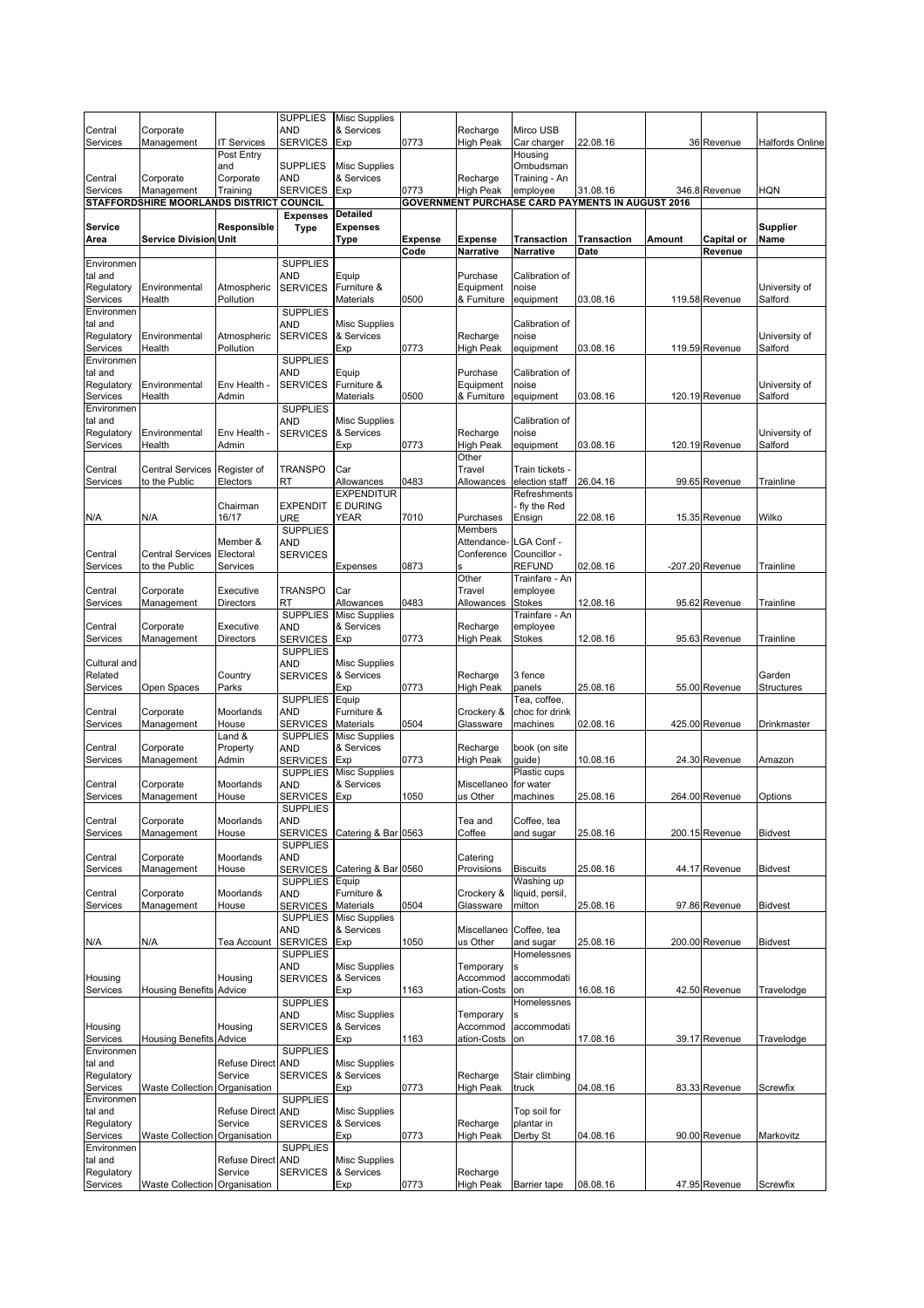|                        |                                          | Street               | <b>SUPPLIES</b>                    |                             |                |                       |                         |                                                            |        |                |                                |
|------------------------|------------------------------------------|----------------------|------------------------------------|-----------------------------|----------------|-----------------------|-------------------------|------------------------------------------------------------|--------|----------------|--------------------------------|
| Environmen             |                                          | Sweeping             | AND                                |                             |                |                       |                         |                                                            |        |                |                                |
| tal and                |                                          | <b>Direct</b>        | <b>SERVICES</b>                    | Equip                       |                |                       |                         |                                                            |        |                |                                |
| Regulatory             |                                          | Service              |                                    | Furniture &                 |                | Purchase of           |                         |                                                            |        |                |                                |
| Services               | <b>Street Cleansing</b>                  | Organisation         |                                    | <b>Materials</b>            | 0506           | Materials             | T caards                | 15.08.16                                                   |        | 9.35 Revenue   | T cards direct                 |
|                        |                                          | <b>Street</b>        | <b>SUPPLIES</b><br>AND             |                             |                |                       |                         |                                                            |        |                |                                |
| Environmen<br>tal and  |                                          | Sweeping<br>Direct   | <b>SERVICES</b>                    | Equip                       |                |                       | Orange                  |                                                            |        |                |                                |
| Regulatory             |                                          | Service              |                                    | Furniture &                 |                | Purchase of           | fluorescent             |                                                            |        |                |                                |
| Services               | <b>Street Cleansing</b>                  | Organisation         |                                    | Materials                   | 0506           | Materials             | paint                   | 15.08.16                                                   |        | 168.20 Revenue | Hirestation                    |
|                        |                                          | <b>Street</b>        | <b>SUPPLIES</b>                    |                             |                |                       |                         |                                                            |        |                |                                |
| Environmen             |                                          | Sweeping             | AND                                |                             |                |                       |                         |                                                            |        |                |                                |
| tal and                |                                          | <b>Direct</b>        | <b>SERVICES</b>                    | <b>Misc Supplies</b>        |                |                       | Orange                  |                                                            |        |                |                                |
| Regulatory             |                                          | Service              |                                    | & Services                  |                | Recharge              | fluorescent             |                                                            |        |                |                                |
| Services               | <b>Street Cleansing</b>                  | Organisation         |                                    | Exp                         | 0773           | <b>High Peak</b>      | paint                   | 15.08.16                                                   |        | 42.05 Revenue  | Hirestation                    |
| Environmen<br>tal and  |                                          | <b>Refuse Direct</b> | <b>SUPPLIES</b><br><b>AND</b>      | <b>Misc Supplies</b>        |                |                       |                         |                                                            |        |                |                                |
| Regulatory             |                                          | Service              | <b>SERVICES</b>                    | & Services                  |                | Recharge              | Stormdry 20             |                                                            |        |                |                                |
| Services               | <b>Waste Collection</b>                  | Organisation         |                                    | Exp                         | 0773           | <b>High Peak</b>      | litres                  | 15.08.16                                                   |        | 387.50 Revenue | Store ID                       |
| Environmen             |                                          |                      | <b>SUPPLIES</b>                    |                             |                |                       |                         |                                                            |        |                |                                |
| tal and                |                                          | <b>Refuse Direct</b> | <b>AND</b>                         | Clothing                    |                |                       |                         |                                                            |        |                |                                |
| Regulatory             |                                          | Service              | <b>SERVICES</b>                    | Uniform &                   |                | Protective            | Extra small             |                                                            |        |                |                                |
| Services               | Waste Collection Organisation            |                      |                                    | Laundry                     | 0600           | Clothing              | safeety gloves 17.08.16 |                                                            |        | 42.45 Revenue  | Safety supplies                |
|                        |                                          | <b>Street</b>        | <b>SUPPLIES</b>                    |                             |                |                       |                         |                                                            |        |                |                                |
| Environmen             |                                          | Sweeping             | AND                                |                             |                |                       |                         |                                                            |        |                |                                |
| tal and                |                                          | <b>Direct</b>        | <b>SERVICES</b>                    | <b>Misc Supplies</b>        |                |                       |                         |                                                            |        |                | Manchester                     |
| Regulatory             |                                          | Service              |                                    | & Services                  |                | Recharge              | Highway road            |                                                            |        |                | Safety                         |
| Services               | <b>Street Cleansing</b>                  | Organisation         |                                    | Exp<br>Communicatio         | 0773           | <b>High Peak</b>      | signs                   | 31.08.16                                                   |        | 389.40 Revenue | Services Ltd                   |
| Central                | Corporate                                |                      | <b>SUPPLIES</b><br>AND             | ns &                        |                | Hardware-             | DVI cable               |                                                            |        |                |                                |
| Services               | Management                               | <b>IT Services</b>   | <b>SERVICES</b>                    | Computing                   | 0845           | Misc                  | gold 2 metre            | 16.08.16                                                   |        | 2.54 Revenue   | Amazon                         |
|                        |                                          |                      | <b>SUPPLIES</b>                    | Communicatio                |                |                       | Dell power              |                                                            |        |                |                                |
| Central                | Corporate                                |                      | <b>AND</b>                         | ns &                        |                | Hardware-             | supply laptop           |                                                            |        |                |                                |
| Services               | Management                               | <b>IT Services</b>   | <b>SERVICES</b>                    | Computing                   | 0845           | Misc                  | adapter x 2             | 16.08.16                                                   |        | 32.88 Revenue  | Amazon                         |
|                        |                                          |                      | <b>SUPPLIES</b>                    | Communicatio                |                |                       | HP 10W AC               |                                                            |        |                |                                |
| Central                | Corporate                                |                      | AND                                | ns &                        |                | Hardware-             | Adadpters for           |                                                            |        |                |                                |
| Services               | Management                               | <b>IT Services</b>   | <b>SERVICES</b>                    | Computing                   | 0845           | Misc                  | Elite pad               | 16.08.16                                                   |        | 90.00 Revenue  | Amazon                         |
|                        |                                          |                      | <b>SUPPLIES</b>                    | <b>Misc Supplies</b>        |                |                       | HP 10W AC               |                                                            |        |                |                                |
| Central                | Corporate                                |                      | <b>AND</b>                         | & Services                  |                | Recharge              | Adadpters for           |                                                            |        |                |                                |
| Services               | Management                               | <b>IT Services</b>   | <b>SERVICES</b>                    | Exp                         | 0773           | High Peak             | Elite pad               | 16.08.16                                                   |        | 109.75 Revenue | Amazon                         |
|                        |                                          |                      | <b>SUPPLIES</b>                    | Communicatio                |                |                       | Samsung                 |                                                            |        |                |                                |
| Central                | Corporate                                |                      | AND                                | ns &                        |                | Hardware-             | main charger            |                                                            |        |                |                                |
| Services               | Management                               | <b>IT Services</b>   | <b>SERVICES</b>                    | Computing                   | 0845           | Misc                  | for notebook            | 16.08.16                                                   |        | 8.98 Revenue   | Amazon                         |
|                        |                                          |                      |                                    | Indirect                    |                | Long                  |                         |                                                            |        |                |                                |
| Central<br>Services    | Corporate<br>Management                  | Personnel            | EMPLOYEE employee<br>S             | expenses                    | 0097           | Service<br>Awards     | Long service<br>awards  | 04.08.16                                                   |        | 100.00 Revenue | <b>High Street</b><br>Vouchers |
|                        |                                          | Post Entry           |                                    |                             |                |                       |                         |                                                            |        |                |                                |
|                        |                                          | and                  | <b>EMPLOYEE</b> Indirect           |                             |                |                       | Training                |                                                            |        |                |                                |
| Central                | Corporate                                | Corporate            | S                                  | employee                    |                | Staff                 | course - An             |                                                            |        |                |                                |
| Services               | Management                               | Training             |                                    | expenses                    | 0050           | Training              | employee                | 12.08.16                                                   |        | 375.00 Revenue | <b>CIEEM</b>                   |
|                        |                                          |                      | <b>SUPPLIES</b>                    | <b>Misc Supplies</b>        |                |                       |                         |                                                            |        |                |                                |
| Central                | Corporate                                | Transformatio AND    |                                    | & Services                  |                | Miscellaneo           | Storage                 |                                                            |        |                |                                |
| Services               | Management                               |                      | <b>SERVICES</b>                    | Exp                         | 1050           | us Other              | boxes                   | 18.08.16                                                   |        | 13.34 Revenue  | Wilko                          |
|                        |                                          |                      | <b>SUPPLIES</b>                    | Misc Supplies               |                |                       |                         |                                                            |        |                |                                |
| Central                | Corporate                                | Transformatio        |                                    |                             |                |                       |                         |                                                            |        |                |                                |
| Services               | Management                               |                      | <b>AND</b>                         | & Services                  |                | Recharge              | Storage                 |                                                            |        |                |                                |
| Central                |                                          | n                    | <b>SERVICES</b>                    | Exp                         | 0773           | <b>High Peak</b>      | boxes                   | 18.08.16                                                   |        | 13.33 Revenue  | Wilko                          |
|                        |                                          |                      | <b>SUPPLIES</b>                    | Communicatio                |                |                       |                         |                                                            |        |                |                                |
|                        | Corporate                                |                      | AND                                | ns &                        |                | Hardware-             | Mirco USB               |                                                            |        |                |                                |
| Services               | Management                               | <b>IT Services</b>   | <b>SERVICES</b><br><b>SUPPLIES</b> | Computing                   | 0845           | Misc                  | Car charger             | 22.08.16                                                   |        | 36 Revenue     | <b>Halfords Online</b>         |
| Central                | Corporate                                |                      | <b>AND</b>                         | Misc Supplies<br>& Services |                | Recharge              | Mirco USB               |                                                            |        |                |                                |
| Services               | Management                               | <b>IT Services</b>   | <b>SERVICES</b>                    | Exp                         | 0773           | <b>High Peak</b>      | Car charger             | 22.08.16                                                   |        | 36 Revenue     |                                |
|                        |                                          | Post Entry           |                                    |                             |                |                       | Housing                 |                                                            |        |                | <b>Halfords Online</b>         |
|                        |                                          | and                  | <b>SUPPLIES</b>                    | <b>Misc Supplies</b>        |                |                       | Ombudsman               |                                                            |        |                |                                |
| Central                | Corporate                                | Corporate            | <b>AND</b>                         | & Services                  |                | Recharge              | Training - An           |                                                            |        |                |                                |
| Services               | Management                               | Training             | <b>SERVICES</b>                    | Exp                         | 0773           | <b>High Peak</b>      | employee                | 31.08.16                                                   |        | 346.8 Revenue  | HQN                            |
|                        | STAFFORDSHIRE MOORLANDS DISTRICT COUNCIL |                      |                                    |                             |                |                       |                         | <b>GOVERNMENT PURCHASE CARD PAYMENTS IN SEPTEMBER 2016</b> |        |                |                                |
|                        |                                          |                      | <b>Expenses</b>                    | <b>Detailed</b>             |                |                       |                         |                                                            |        |                |                                |
| Service                |                                          | Responsible          | <b>Type</b>                        | <b>Expenses</b>             |                |                       |                         |                                                            |        |                | Supplier                       |
| Area                   | <b>Service Division Unit</b>             |                      |                                    | Type                        | <b>Expense</b> | <b>Expense</b>        | <b>Transaction</b>      | <b>Transaction</b>                                         | Amount | Capital or     | Name                           |
|                        |                                          |                      |                                    |                             | Code           | <b>Narrative</b>      | Narrative               | Date                                                       |        | Revenue        |                                |
| Environmen             |                                          |                      | <b>SUPPLIES</b>                    |                             |                |                       |                         |                                                            |        |                |                                |
| tal and                |                                          |                      | <b>AND</b><br><b>SERVICES</b>      | <b>Misc Supplies</b>        |                |                       |                         |                                                            |        |                |                                |
| Regulatory<br>Services | Cemetery<br>Services                     | Leek<br>Cemetery     |                                    | & Services<br>Exp           | 0773           | Recharge<br>High Peak | Death<br>certificate    | 14.09.16                                                   |        | 10.00 Revenue  | SCC                            |
|                        |                                          |                      | <b>SUPPLIES</b>                    |                             |                |                       |                         |                                                            |        |                |                                |
| Cultural and           |                                          |                      | <b>AND</b>                         | <b>Misc Supplies</b>        |                |                       | Train tickets           |                                                            |        |                |                                |
| Related                |                                          |                      | <b>SERVICES</b>                    | & Services                  |                | Promotion             | for Autumn              |                                                            |        |                |                                |
| Services               | Tourism                                  | Tourism              |                                    | Exp                         | 1067           | of Tourism            | fare at NEC             | 02.09.16                                                   |        | 44.57 Revenue  | Trainline                      |
|                        |                                          |                      | <b>SUPPLIES</b>                    |                             |                |                       |                         |                                                            |        |                |                                |
| Cultural and           |                                          |                      | <b>AND</b>                         | <b>Misc Supplies</b>        |                |                       |                         |                                                            |        |                |                                |
| Related                | Culture and                              | Museum &             | <b>SERVICES</b>                    | & Services                  |                | NI                    | Light bulbs for         |                                                            |        |                |                                |
| Services               | Heritage                                 | Arts                 |                                    | Exp                         | 1072           | Exhibitions           | Art gallery             | 02.09.16                                                   |        | 21.00 Revenue  | Wilko                          |
|                        |                                          |                      | <b>SUPPLIES</b>                    | <b>Misc Supplies</b>        |                |                       | Anemometer              |                                                            |        |                |                                |
| Planning<br>Services   | Economic<br>Development                  | Leek Open<br>Market  | <b>AND</b><br><b>SERVICES</b>      | & Services<br>Exp           | 1090           | Advertising           | for Leek<br>market      | 22.09.16                                                   |        | 56.68 Revenue  | Trotec24                       |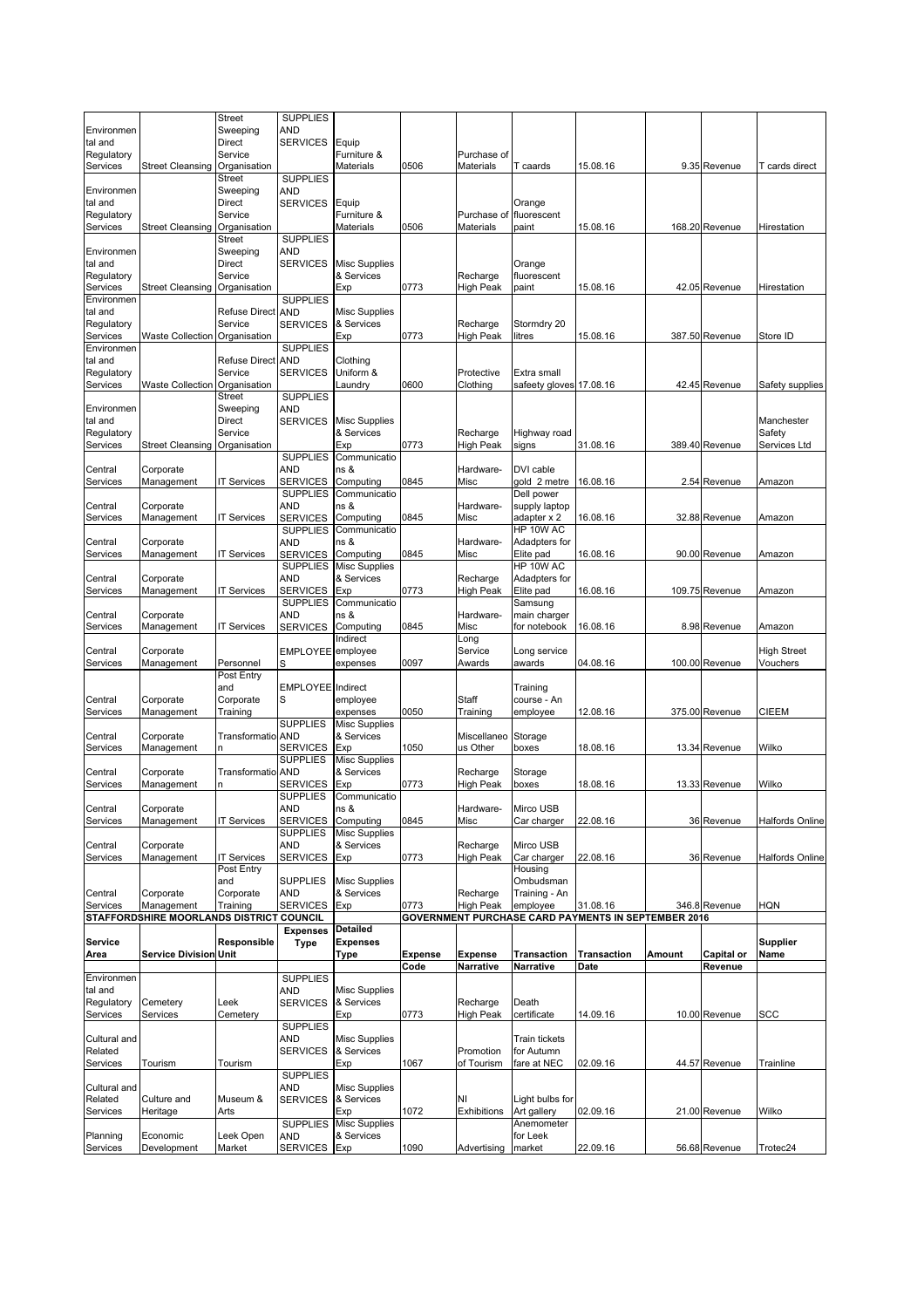|                         |                                   |                           | <b>SUPPLIES</b>                    |                                    |      |                              |                              |          |                |                           |
|-------------------------|-----------------------------------|---------------------------|------------------------------------|------------------------------------|------|------------------------------|------------------------------|----------|----------------|---------------------------|
| Cultural and<br>Related |                                   |                           | AND<br><b>SERVICES</b>             | Print/Stat &<br>Gen Office         |      |                              | Price gun and                |          |                | Price Gun                 |
| Services                | Tourism                           | Tourism                   |                                    | Equip                              | 0652 | Stationerv                   | labels                       | 29.09.16 | 72.40 Revenue  | Shop                      |
|                         |                                   |                           | <b>PREMISES</b>                    |                                    |      |                              |                              |          |                |                           |
| Cultural and<br>Related |                                   | Country                   |                                    | Grounds<br>maintenance             |      | Ground<br>Maintenanc         | Accmm for an<br>employee to  |          |                |                           |
| Services                | Open Spaces                       | Parks                     |                                    | costs                              | 0385 | e                            | attend course                | 07.09.16 | 172.00 Revenue | Galahotels                |
| Environmen              |                                   |                           | <b>SUPPLIES</b>                    |                                    |      |                              |                              |          |                |                           |
| tal and                 |                                   | <b>Refuse Direct</b>      | <b>AND</b>                         | <b>Misc Supplies</b>               |      |                              |                              |          |                |                           |
| Regulatory<br>Services  |                                   | Service                   | <b>SERVICES</b>                    | & Services<br>Exp                  | 1050 | Miscellaneo<br>us Other      | Safecleanse<br>hand cleaner  | 07.09.16 | 82.89 Revenue  |                           |
|                         | <b>Waste Collection</b>           | Organisation              | <b>PREMISES</b>                    |                                    |      |                              |                              |          |                | Multipharmacy             |
| Cultural and            |                                   |                           |                                    | Grounds                            |      | Ground                       |                              |          |                |                           |
| Related                 |                                   | Country                   |                                    | maintenance                        |      | Maintenanc                   | Rail tickets for             |          |                |                           |
| Services                | Open Spaces                       | Parks                     | <b>SUPPLIES</b>                    | costs                              | 0385 | е                            | an employee                  | 09.09.16 | 43.71 Revenue  | Trainline                 |
| Environmen              |                                   | <b>Street</b><br>Sweeping | <b>AND</b>                         |                                    |      |                              |                              |          |                |                           |
| tal and                 |                                   | Direct                    | <b>SERVICES</b>                    | Equip                              |      |                              |                              |          |                |                           |
| Regulatory              |                                   | Service                   |                                    | Furniture &                        |      | Purchase of                  | Graffiti                     |          |                | Graffitti                 |
| Services                | <b>Street Cleansing</b>           | Organisation              |                                    | Materials                          | 0506 | Materials                    | remover                      | 14.09.16 | 159.50 Revenue | Removal Ltd               |
| Highways<br>and         |                                   |                           | <b>SUPPLIES</b><br>AND             | Equip                              |      |                              | Drill and parts              |          |                |                           |
| Transport               |                                   | <b>Street</b>             | <b>SERVICES</b>                    | Furniture &                        |      | Purchase of                  | for street                   |          |                | Lakedale                  |
| Services                | Public Transport Naming           |                           |                                    | <b>Materials</b>                   | 0506 | Materials                    | nameplates                   | 14.09.16 | 612.48 Revenue | Powertools                |
| Environmen              |                                   |                           | <b>SUPPLIES</b>                    |                                    |      |                              | Accmm for an                 |          |                |                           |
| tal and<br>Regulatory   |                                   |                           | <b>AND</b><br><b>SERVICES</b>      | <b>Misc Supplies</b><br>& Services |      | Recharge                     | employee -<br>Gamesley       |          |                |                           |
| Services                | <b>Waste Collection Recycling</b> |                           |                                    | Exp                                | 0773 | High Peak                    | project                      | 14.09.16 | 32.92 Revenue  | Travelodge                |
| Environmen              |                                   |                           | <b>SUPPLIES</b>                    |                                    |      |                              | Accmm for an                 |          |                |                           |
| tal and                 |                                   |                           | <b>AND</b>                         | <b>Misc Supplies</b>               |      |                              | employee -                   |          |                |                           |
| Regulatory              |                                   |                           | <b>SERVICES</b>                    | & Services                         |      | Recharge                     | Gamesley                     |          |                |                           |
| Services<br>Environmen  | <b>Waste Collection Recycling</b> |                           | <b>SUPPLIES</b>                    | Exp                                | 0773 | <b>High Peak</b>             | project                      | 14.09.16 | 29.17 Revenue  | Travelodge                |
| tal and                 |                                   | <b>Refuse Direct</b>      | <b>AND</b>                         | <b>Misc Supplies</b>               |      |                              | Locks for                    |          |                |                           |
| Regulatory              |                                   | Service                   | <b>SERVICES</b>                    | & Services                         |      | Recharge                     | Housing                      |          |                |                           |
| Services                | Waste Collection Organisation     |                           |                                    | Exp                                | 0773 | <b>High Peak</b>             | vehicles                     | 19.09.16 | 396.67 Revenue | Journey Center            |
| Environmen              |                                   | <b>Street</b><br>Sweeping | <b>SUPPLIES</b><br>AND             |                                    |      |                              |                              |          |                |                           |
| tal and                 |                                   | Direct                    | <b>SERVICES</b>                    | <b>Misc Supplies</b>               |      |                              | Tyre pump for                |          |                |                           |
| Regulatory              |                                   | Service                   |                                    | & Services                         |      | Recharge                     | HPBC quad                    |          |                | Euro Car parts            |
| Services                | <b>Street Cleansing</b>           | Organisation              |                                    | Exp                                | 0773 | <b>High Peak</b>             | bike                         | 26.09.16 | 40.83 Revenue  | ∟td                       |
| Central                 | <b>Central Services</b>           | Register of               | <b>TRANSPO</b>                     | Car                                |      | Other<br>Travel              | <b>Train tickets</b>         |          |                |                           |
| Services                | to the Public                     | Electors                  | RT                                 | Allowances                         | 0483 | Allowances                   | election staff               | 12.09.16 | 24.23 Revenue  | Trainline                 |
|                         |                                   |                           | <b>SUPPLIES</b>                    | <b>Misc Supplies</b>               |      |                              |                              |          |                |                           |
| Central                 | <b>Central Services</b>           | Register of               | <b>AND</b>                         | & Services                         |      | Recharge                     | <b>Train tickets</b>         |          |                |                           |
| Services                | to the Public                     | Electors                  | <b>SERVICES</b>                    | Exp                                | 0773 | <b>High Peak</b>             | election staff               | 12.09.16 | 24.22 Revenue  | Trainline                 |
| Central                 | <b>Central Services</b>           | Register of               | <b>TRANSPO</b>                     | Car                                |      | Other<br>Travel              | <b>Train tickets</b>         |          |                |                           |
| Services                | to the Public                     | Electors                  | RT                                 | Allowances                         | 0483 | Allowances                   | election staff               | 22.09.16 | 114.60 Revenue | Trainline                 |
|                         |                                   |                           | <b>SUPPLIES</b>                    | <b>Misc Supplies</b>               |      |                              |                              |          |                |                           |
| Central                 | <b>Central Services</b>           | Register of               | <b>AND</b>                         | & Services                         |      | Recharge                     | Train tickets                |          |                |                           |
| Services                | to the Public                     | Electors                  | <b>SERVICES</b><br><b>SUPPLIES</b> | Exp                                | 0773 | High Peak                    | election staff<br>Membership | 22.09.16 | 114.59 Revenue | Trainline                 |
| Central                 | Corporate                         | Executive                 | AND                                | Grants &                           |      | Subscription                 | renewal - an                 |          |                |                           |
| Services                | Management                        | <b>Directors</b>          | <b>SERVICES</b>                    | Subscriptions                      | 0920 | S                            | employee                     | 27.09.16 | 65.05 Revenue  | <b>CIMPSA</b>             |
|                         |                                   |                           |                                    | <b>SUPPLIES</b> Misc Supplies      |      |                              | Membership                   |          |                |                           |
| Central<br>Services     | Corporate<br>Management           | Executive<br>Directors    | <b>AND</b>                         | & Services                         | 0773 | Recharge<br><b>High Peak</b> | renewal - an<br>employee     | 27.09.16 | 64.04 Revenue  | <b>CIMPSA</b>             |
|                         |                                   |                           | <b>SERVICES</b><br><b>SUPPLIES</b> | Exp<br><b>Misc Supplies</b>        |      |                              | Membership                   |          |                | Assn                      |
| Central                 | Corporate                         |                           | <b>AND</b>                         | & Services                         |      | Recharge                     | renewal - an                 |          |                | Accounting                |
| Services                | Management                        | Audit                     | <b>SERVICES</b>                    | Exp                                | 0773 | <b>High Peak</b>             | employee                     | 27.09.16 | 71.50 Revenue  | Technicians               |
|                         |                                   |                           |                                    | Indirect                           |      | Professional                 | Membership                   |          |                | Assn                      |
| Central<br>Services     | Corporate<br>Management           | Audit                     | <b>EMPLOYEE</b><br>S               | employee<br>expenses               | 0006 | Fees                         | renewal - an<br>employee     | 27.09.16 | 71.50 Revenue  | Accounting<br>Technicians |
|                         |                                   |                           |                                    |                                    |      | Other                        |                              |          |                |                           |
| Central                 | <b>Central Services</b>           | Register of               | <b>TRANSPO</b>                     | Car                                |      | Travel                       | Train tickets                |          |                |                           |
| Services                | to the Public                     | Electors                  | RT                                 | Allowances                         | 0483 | Allowances                   | election staff               | 30.09.16 | 24.64 Revenue  | Trainline                 |
| Central                 | <b>Central Services</b>           | Register of               | <b>SUPPLIES</b><br>AND             | <b>Misc Supplies</b><br>& Services |      | Recharge                     | Train tickets                |          |                |                           |
| Services                | to the Public                     | Electors                  | <b>SERVICES</b>                    | Exp                                | 0773 | <b>High Peak</b>             | election staff               | 30.09.16 | 23.63 Revenue  | Trainline                 |
| Environmen              |                                   |                           | <b>SUPPLIES</b>                    |                                    |      |                              |                              |          |                |                           |
| tal and                 |                                   |                           | <b>AND</b>                         |                                    |      |                              |                              |          |                |                           |
| Regulatory              | Environmental                     | Env Health -              | <b>SERVICES</b>                    |                                    |      | Subsistence                  |                              |          |                |                           |
| Services                | Health                            | Admin                     | <b>SUPPLIES</b>                    | Expenses<br>Communicatio           | 0870 | Employees                    | Train tickets                | 16.09.16 | 48.45 Revenue  | Trainline                 |
| Central                 | Corporate                         |                           | AND                                | ns &                               |      | Hardware-                    | Openbox                      |          |                |                           |
| Services                | Management                        | <b>IT Services</b>        | <b>SERVICES</b>                    | Computing                          | 0845 | Misc                         | Cisco Aironet 07.09.16       |          | -71.12 Revenue | Misco                     |
|                         |                                   |                           | <b>SUPPLIES</b>                    | Communicatio                       |      |                              |                              |          |                |                           |
| Central                 | Corporate                         |                           | AND                                | ns &                               |      | Hardware-                    | Apple iphone                 |          |                |                           |
| Services                | Management                        | IT Services               | <b>SERVICES</b><br><b>SUPPLIES</b> | Computing<br>Communicatio          | 0845 | Misc                         | charger<br>Software          | 07.09.16 | 14.97 Revenue  | Amazon                    |
| Central                 | Corporate                         |                           | <b>AND</b>                         | ns &                               |      | Hardware-                    | CPTRAX for                   |          |                |                           |
| Services                | Management                        | <b>IT Services</b>        | <b>SERVICES</b>                    | Computing                          | 0845 | Misc                         | windows                      | 07.09.16 | 637.24 Revenue | <b>Visual Click</b>       |
|                         |                                   |                           | <b>SUPPLIES</b>                    | <b>Misc Supplies</b>               |      |                              | Software                     |          |                |                           |
| Central<br>Services     | Corporate<br>Management           | <b>IT Services</b>        | <b>AND</b><br><b>SERVICES</b>      | & Services<br>Exp                  | 0773 | Recharge<br><b>High Peak</b> | CPTRAX for<br>windows        | 07.09.16 | 637.24 Revenue | Visual Click              |
|                         |                                   |                           |                                    |                                    |      |                              |                              |          |                |                           |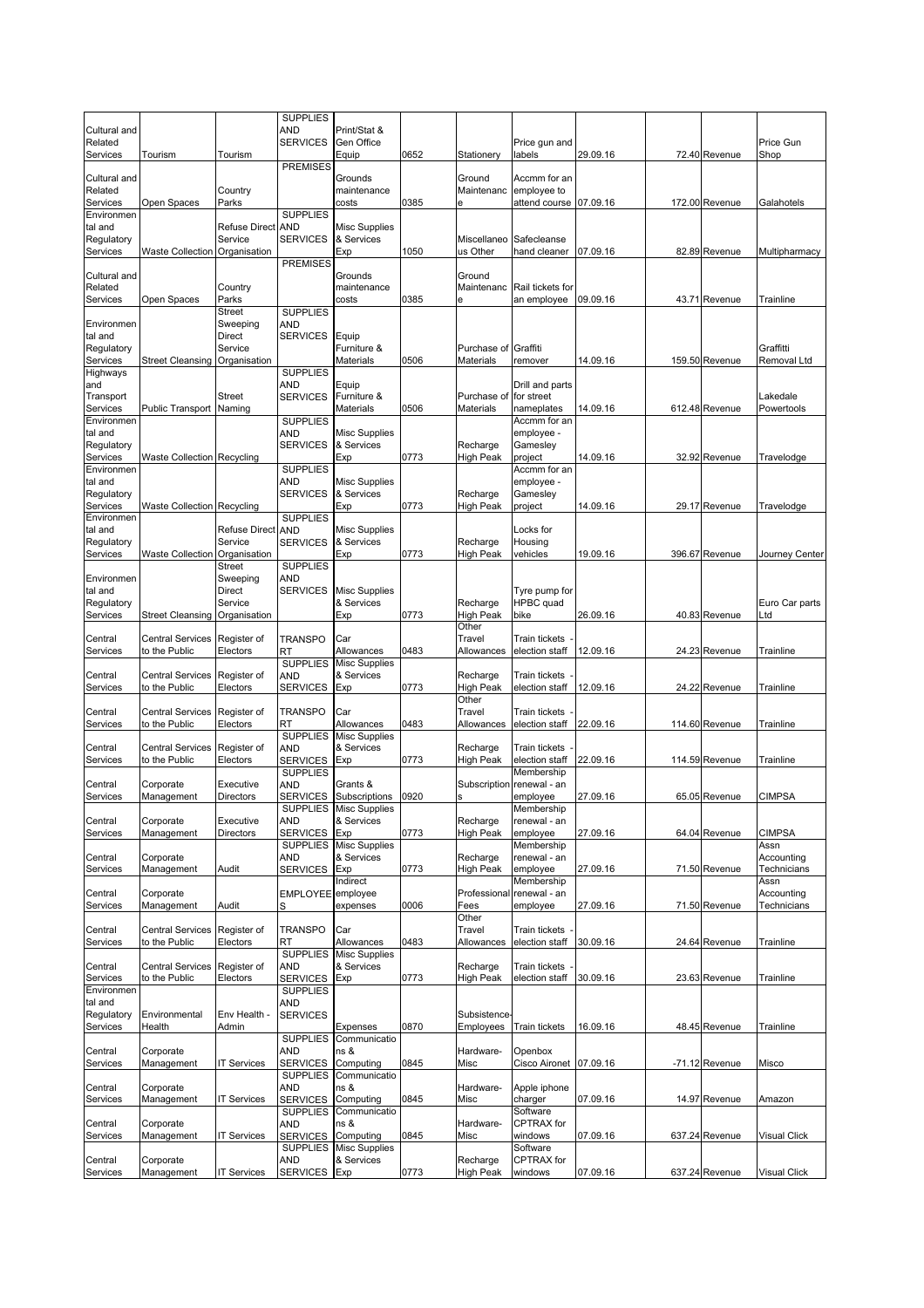|                     |                                  |                               | <b>SUPPLIES</b>                    |                                    |                |                          |                                          |                                                          |        |                |                     |
|---------------------|----------------------------------|-------------------------------|------------------------------------|------------------------------------|----------------|--------------------------|------------------------------------------|----------------------------------------------------------|--------|----------------|---------------------|
|                     |                                  |                               | AND<br><b>SERVICES</b>             | Communicatio                       |                |                          | Elitepad<br>productivity                 |                                                          |        |                |                     |
| Central             | Corporate                        |                               |                                    | ns &                               |                | Hardware-                | jacket nordics                           |                                                          |        |                |                     |
| Services            | Management                       | <b>IT Services</b>            |                                    | Computing                          | 0845           | Misc                     | access                                   | 12.09.16                                                 |        | 181.49 Revenue | Tekshop             |
|                     |                                  |                               | <b>SUPPLIES</b>                    |                                    |                |                          |                                          |                                                          |        |                |                     |
| Central<br>Services | Corporate<br>Management          | Executive<br><b>Directors</b> | <b>AND</b><br><b>SERVICES</b>      | Expenses                           | 0872           | Conference-<br>Employees | Seminar- an<br>employee                  | 19.09.16                                                 |        | 30.00 Revenue  | No 5 chambers       |
|                     |                                  |                               | <b>SUPPLIES</b>                    | <b>Misc Supplies</b>               |                |                          |                                          |                                                          |        |                |                     |
| Central             | Corporate                        | Executive                     | <b>AND</b>                         | & Services                         |                | Recharge                 | Seminar- an                              |                                                          |        |                |                     |
| Services            | Management                       | Directors                     | <b>SERVICES</b>                    | Exp                                | 0773           | <b>High Peak</b>         | employee                                 | 19.09.16                                                 |        | 30.00 Revenue  | No 5 chambers       |
|                     |                                  | Post Entry<br>and             | <b>EMPLOYEE</b>                    | Indirect                           |                |                          |                                          |                                                          |        |                |                     |
| Central             | Corporate                        | Corporate                     | S                                  | employee                           |                | Staff                    | Hearts and                               |                                                          |        |                |                     |
| Services            | Management                       | Training                      |                                    | expenses                           | 0050           | Training                 | Minds biscuits 03.09.16                  |                                                          |        | 2.20 Revenue   | Sainsburys          |
| Central             | Corporate                        | Transformatio AND             | <b>SUPPLIES</b>                    | <b>Misc Supplies</b><br>& Services |                | Recharge                 |                                          |                                                          |        |                |                     |
| Services            | Management                       |                               | <b>SERVICES</b>                    | Exp                                | 0773           | <b>High Peak</b>         | In car charger 07.09.16                  |                                                          |        | 60.00 Revenue  | Halfords            |
|                     |                                  |                               | <b>SUPPLIES</b>                    | <b>Misc Supplies</b>               |                |                          |                                          |                                                          |        |                |                     |
| Central             | Corporate                        | <b>Transformatio AND</b>      |                                    | & Services                         |                | Miscellaneo              | Storage                                  |                                                          |        |                |                     |
| Services            | Management                       |                               | <b>SERVICES</b><br><b>SUPPLIES</b> | Exp<br><b>Misc Supplies</b>        | 1050           | us Other                 | boxes                                    | 08.09.16                                                 |        | 16.00 Revenue  | Wilko               |
| Central             | Corporate                        | Transformatio AND             |                                    | & Services                         |                | Recharge                 | Storage                                  |                                                          |        |                |                     |
| Services            | Management                       |                               | <b>SERVICES</b>                    | Exp                                | 0773           | <b>High Peak</b>         | boxes                                    | 08.09.16                                                 |        | 16 Revenue     | Wilko               |
|                     |                                  | Post Entry<br>and             | <b>SUPPLIES</b>                    | <b>Misc Supplies</b>               |                |                          | Housing<br>possession                    |                                                          |        |                |                     |
| Central             | Corporate                        | Corporate                     | <b>AND</b>                         | & Services                         |                | Recharge                 | hearing                                  |                                                          |        |                |                     |
| Services            | Management                       | Training                      | <b>SERVICES</b>                    | Exp                                | 0773           | <b>High Peak</b>         | training                                 | 12.09.16                                                 |        | 460 Revenue    | Shelter             |
|                     |                                  |                               | <b>SUPPLIES</b><br>AND             | Communicatio                       |                |                          | Wireless                                 |                                                          |        |                |                     |
| Central<br>Services | Corporate<br>Management          | <b>IT Services</b>            | <b>SERVICES</b>                    | ns &<br>Computing                  | 0845           | Hardware-<br>Misc        | display<br>adapter                       | 18.09.16                                                 |        | 40.97 Revenue  | Misco               |
|                     |                                  |                               | <b>SUPPLIES</b>                    | <b>Misc Supplies</b>               |                |                          | Wireless                                 |                                                          |        |                |                     |
| Central             | Corporate                        |                               | <b>AND</b><br><b>SERVICES</b>      | & Services                         |                | Recharge                 | display                                  |                                                          |        | 40.97 Revenue  |                     |
| Services            | Management                       | <b>T Services</b>             |                                    | Exp<br>Indirect                    | 0773           | <b>High Peak</b>         | adapter                                  | 18.09.16                                                 |        |                | Misco               |
| Planning            | Development                      | Development EMPLOYEE employee |                                    |                                    |                | Adverts for              | Planning                                 |                                                          |        |                |                     |
| Services            | Control                          | Control                       | S                                  | expenses                           | 0054           | Staff                    | officer advert                           | 19.09.16                                                 |        | 475 Revenue    | Redactive           |
| Planning            | Development                      | Development                   | <b>SUPPLIES</b><br><b>AND</b>      | <b>Misc Supplies</b><br>& Services |                | Recharge                 | Planning                                 |                                                          |        |                |                     |
| Services            | Control                          | Control                       | <b>SERVICES</b>                    | Exp                                | 0773           | High Peak                | officer advert                           | 19.09.16                                                 |        | 475 Revenue    | Redactive           |
|                     |                                  | Post Entry                    |                                    |                                    |                |                          |                                          |                                                          |        |                |                     |
| Central             | Corporate                        | and<br>Corporate              | EMPLOYEE                           | Indirect<br>employee               |                | Staff                    | Hearts and                               |                                                          |        |                |                     |
| Services            | Management                       | Training                      | S                                  | expenses                           | 0050           | Training                 | Minds biscuits 22.09.16                  |                                                          |        | 12.85 Revenue  | Sainsburys          |
|                     |                                  |                               |                                    | Indirect                           |                | Long                     |                                          |                                                          |        |                |                     |
| Central<br>Services | Corporate<br>Management          | Personnel                     | EMPLOYEE employee<br>S             | expenses                           | 0097           | Service<br>Awards        | Long service<br>award                    | 27.09.16                                                 |        | 83.33 Revenue  | Love 2 Shop         |
|                     |                                  | Head of                       | <b>SUPPLIES</b>                    | <b>Misc Supplies</b>               |                |                          |                                          |                                                          |        |                |                     |
| Central             | Corporate                        | Regulatory                    | AND                                | & Services                         |                | Recharge                 |                                          |                                                          |        |                |                     |
| Services            | Management                       | Services<br>Post Entry        | <b>SERVICES</b>                    | Exp                                | 0773           | <b>High Peak</b>         | Card reader<br>Housing                   | 28.09.16                                                 |        | 4.99 Revenue   | Currys              |
|                     |                                  | and                           | <b>SUPPLIES</b>                    | <b>Misc Supplies</b>               |                |                          | Ombudsman                                |                                                          |        |                |                     |
| Central             | Corporate                        | Corporate                     | <b>AND</b>                         | & Services                         |                | Recharge                 | Training - an                            |                                                          |        |                |                     |
| Services            | Management                       | Training<br>Member &          | <b>SERVICES</b><br><b>SUPPLIES</b> | Exp<br>Misc Supplies               | 0773           | <b>High Peak</b>         | employee<br><b>LGA Conf</b>              | 08.09.16                                                 |        | -228 Revenue   | <b>HQN</b>          |
| Central             | <b>Central Services</b>          | Electoral                     | AND                                | & Services                         |                | Recharge                 | accmm-a                                  |                                                          |        |                |                     |
| Services            | to the Public                    | Services                      | <b>SERVICES</b>                    | Exp                                | 0773           | <b>High Peak</b>         | councillor                               | 27.09.16                                                 |        | -121.5 Revenue | <b>Hilton Hotel</b> |
|                     | STAFFORDSHIRE MOORLANDS DISTRICT |                               | <b>COUNCIL</b><br><b>Expenses</b>  | <b>Detailed</b>                    |                |                          |                                          | <b>GOVERNMENT PURCHASE CARD PAYMENTS IN OCTOBER 2016</b> |        |                |                     |
| Service             |                                  | Responsible                   | <b>Type</b>                        | <b>Expenses</b>                    |                |                          |                                          |                                                          |        |                | <b>Supplier</b>     |
| Area                | <b>Service Division Unit</b>     |                               |                                    | Type                               | <b>Expense</b> | <b>Expense</b>           | <b>Transaction</b>                       | <b>Transaction</b>                                       | Amount | Capital or     | Name                |
|                     |                                  |                               | <b>SUPPLIES</b>                    | <b>Misc Supplies</b>               | Code           | Narrative                | Narrative<br>2 insulated                 | Date                                                     |        | Revenue        |                     |
| Central             | Corporate                        | Moorlands                     | AND                                | & Services                         |                | Miscellaneo              | dispensers &                             |                                                          |        |                |                     |
| Services            | Management                       | House                         | <b>SERVICES</b>                    | Exp                                | 1050           | us Other                 | 2 air pots                               | 10.10.16                                                 |        | 151.76 Revenue | Kirklands           |
|                     |                                  |                               | <b>SUPPLIES</b><br>AND             | Equip                              |                |                          | 100 lanyard                              |                                                          |        |                |                     |
| Central             | Corporate                        | Moorlands                     | <b>SERVICES</b>                    | Furniture &                        |                | Crockery &               | breakaways                               |                                                          |        |                | ID                  |
| Services            | Management                       | House                         |                                    | Materials                          | 0504           | Glassware                | with metal clip 11.10.16                 |                                                          |        | 27.95 Revenue  | Management          |
|                     |                                  |                               | <b>SUPPLIES</b>                    |                                    |                |                          | Items for drin                           |                                                          |        |                |                     |
| Central             | Corporate                        | Moorlands                     | <b>AND</b><br><b>SERVICES</b>      | <b>Misc Supplies</b><br>& Services |                | Miscellaneo              | machines,<br>Tea, coffee,                |                                                          |        |                |                     |
| Services            | Management                       | House                         |                                    | Exp                                | 1050           | us Other                 | choc                                     | 18.10.16                                                 |        | 337.00 Revenue | Options             |
|                     |                                  |                               | <b>SUPPLIES</b>                    |                                    |                |                          |                                          |                                                          |        |                |                     |
| Central<br>Services | Corporate<br>Management          | Moorlands<br>House            | AND<br><b>SERVICES</b>             | Catering & Bar 0563                |                | Tea and<br>Coffee        | Tea, coffee,<br>sugar, stirrers 21.10.16 |                                                          |        | 346.60 Revenue | <b>Bidvest</b>      |
|                     |                                  |                               | <b>SUPPLIES</b>                    |                                    |                |                          |                                          |                                                          |        |                |                     |
| Central             | Corporate                        | Moorlands                     | AND                                |                                    |                | Catering                 |                                          |                                                          |        |                |                     |
| Services            | Management                       | House                         | <b>SERVICES</b><br><b>SUPPLIES</b> | Catering & Bar 0560                |                | Provisions               | <b>Biscuits</b><br>Washing up            | 21.10.16                                                 |        | 56.86 Revenue  | <b>Bidvest</b>      |
|                     |                                  |                               | <b>AND</b>                         | Equip                              |                |                          | liquid,                                  |                                                          |        |                |                     |
| Central             | Corporate                        | Moorlands                     | <b>SERVICES</b>                    | Furniture &                        |                | Crockery &               | washing                                  |                                                          |        |                |                     |
| Services            | Management                       | House                         | <b>SUPPLIES</b>                    | Materials                          | 0504           | Glassware                | powder                                   | 21.10.16                                                 |        | 20.04 Revenue  | <b>Bidvest</b>      |
|                     |                                  |                               | AND                                |                                    |                |                          | Vacuum jugs,                             |                                                          |        |                |                     |
|                     |                                  |                               | <b>SERVICES</b>                    | Misc Supplies                      |                |                          | drip trays,                              |                                                          |        |                |                     |
| Central<br>Services | Corporate<br>Management          | Moorlands<br>House            |                                    | & Services<br>Exp                  | 1050           | Miscellaneo<br>us Other  | pourpots,<br>mugs                        | 25.10.16                                                 |        | 427.14 Revenue | Kirklands           |
|                     |                                  |                               |                                    |                                    |                |                          |                                          |                                                          |        |                |                     |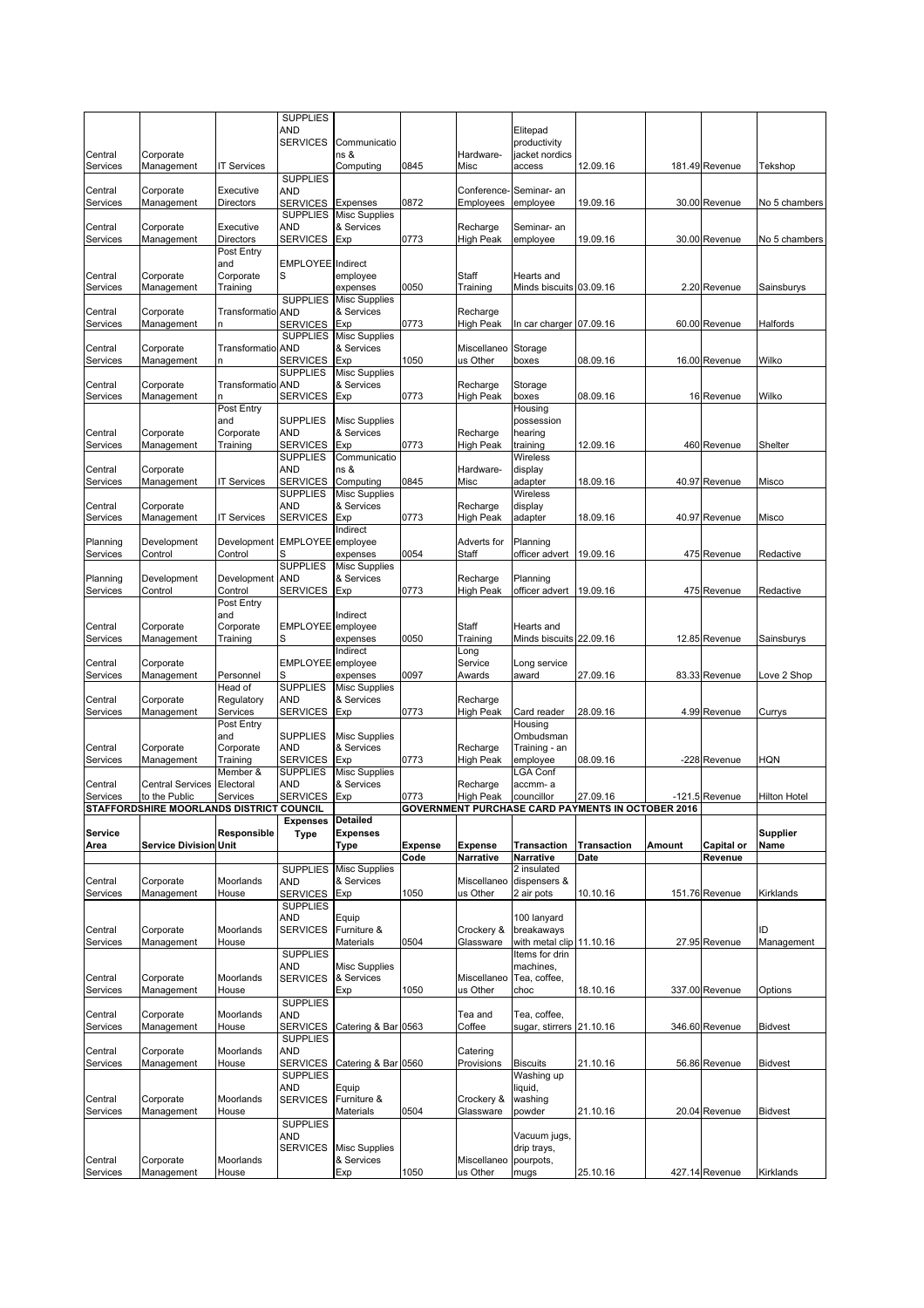|                       |                         |                        |                                    | Indirect                           |      |                              | Practising                             |          |                 |                   |
|-----------------------|-------------------------|------------------------|------------------------------------|------------------------------------|------|------------------------------|----------------------------------------|----------|-----------------|-------------------|
| Central<br>Services   | Corporate<br>Management | Executive<br>Directors | <b>EMPLOYEE</b><br>S               | employee<br>expenses               | 0006 | Professional<br>Fees         | certificate - an<br>employee           | 21.10.16 | 161.00 Revenue  | Law Society       |
|                       |                         |                        | <b>SUPPLIES</b>                    | <b>Misc Supplies</b>               |      |                              | Practising                             |          |                 |                   |
| Central               | Corporate               | Executive              | AND                                | & Services                         |      | Recharge                     | certificate - an                       |          |                 |                   |
| Services              | Management              | Directors              | <b>SERVICES</b>                    | Exp                                | 0773 | High Peak                    | employee                               | 21.10.16 | 161.00 Revenue  | Law Society       |
| Central               | Corporate               |                        | <b>SUPPLIES</b><br><b>AND</b>      | <b>Misc Supplies</b><br>& Services |      | Recharge                     | Computer part                          |          |                 |                   |
| Services              | Management              | <b>T Services</b>      | <b>SERVICES</b>                    | Exp                                | 0773 | High Peak                    | returned                               | 17.10.16 | -216.99 Revenue | Misco             |
|                       |                         |                        |                                    | Indirect                           |      |                              | Practising                             |          |                 |                   |
| Central               | Corporate               | Legal                  | <b>EMPLOYEE</b>                    | employee                           |      | Professional                 | certificate - an                       |          |                 |                   |
| Services              | Management              | Services               | S<br><b>SUPPLIES</b>               | expenses<br><b>Misc Supplies</b>   | 0006 | Fees                         | employee<br>Practising                 | 26.10.16 | 161.00 Revenue  | Law Society       |
| Central               | Corporate               | Legal                  | <b>AND</b>                         | & Services                         |      | Recharge                     | certificate - an                       |          |                 |                   |
| Services              | Management              | Services               | <b>SERVICES</b>                    | Exp                                | 0773 | High Peak                    | employee                               | 26.10.16 | 161.00 Revenue  | Law Society       |
| Environmen<br>tal and |                         |                        | <b>SUPPLIES</b><br>AND             | Print/Stat &                       |      |                              |                                        |          |                 |                   |
| Regulatory            | Community               | Community              | <b>SERVICES</b>                    | Gen Office                         |      | Books and                    | Publication -                          |          |                 | <b>British</b>    |
| Services              | Safety                  | Safety                 |                                    | Equip                              | 0651 | Publications                 | Comm safety                            | 07.10.16 | 100.00 Revenue  | Standards         |
| Environmen            |                         |                        | <b>SUPPLIES</b>                    |                                    |      |                              |                                        |          |                 |                   |
| tal and<br>Regulatory | Community               | Community              | <b>AND</b><br><b>SERVICES</b>      | <b>Misc Supplies</b><br>& Services |      | Recharge                     | Publication -                          |          |                 | <b>British</b>    |
| Services              | Safety                  | Safety                 |                                    | Exp                                | 0773 | High Peak                    | Comm safety                            | 07.10.16 | 100.00 Revenue  | Standards         |
|                       |                         | Welfare                | <b>SUPPLIES</b>                    |                                    |      |                              |                                        |          |                 |                   |
|                       |                         | Housing                | AND                                |                                    |      |                              |                                        |          |                 |                   |
| Housing               |                         | Benefit &<br>Fairer    | <b>SERVICES</b>                    | Print/Stat &<br>Gen Office         |      | Books and                    | Publication -<br>Housing               |          |                 |                   |
| Services              | <b>Housing Benefits</b> | Charging               |                                    | Equip                              | 0651 | Publications                 | benefits                               | 15.10.16 | 103.49 Revenue  | Amazon            |
|                       |                         |                        |                                    |                                    |      | Other                        |                                        |          |                 |                   |
| Central               | <b>Central Services</b> | Register of            | <b>TRANSPO</b>                     | Car                                |      | Travel                       | Train tickets -                        |          |                 |                   |
| Services              | to the Public           | Electors               | <b>RT</b><br><b>SUPPLIES</b>       | Allowances<br><b>Misc Supplies</b> | 0483 | Allowances                   | election staff                         | 19.10.16 | 24.84 Revenue   | Trainline         |
| Central               | <b>Central Services</b> | Register of            | <b>AND</b>                         | & Services                         |      | Recharge                     | Train tickets -                        |          |                 |                   |
| Services              | to the Public           | Electors               | <b>SERVICES</b>                    | Exp                                | 0773 | High Peak                    | election staff                         | 19.10.16 | 24.83 Revenue   | Trainline         |
|                       |                         |                        |                                    | Indirect                           |      |                              |                                        |          |                 |                   |
| Central<br>Services   | Corporate<br>Management | Executive<br>Directors | <b>EMPLOYEE</b><br>S               | employee<br>expenses               | 0006 | Fees                         | Professional Membership<br>an employee | 30.10.16 | 101.50 Revenue  | Solace Group      |
|                       |                         |                        | <b>SUPPLIES</b>                    | <b>Misc Supplies</b>               |      |                              |                                        |          |                 |                   |
| Central               | Corporate               | Executive              | <b>AND</b>                         | & Services                         |      | Recharge                     | Membership -                           |          |                 |                   |
| Services              | Management              | Directors<br>Chief     | <b>SERVICES</b><br><b>SUPPLIES</b> | Exp                                | 0773 | High Peak                    | an employee                            | 30.10.16 | 101.50 Revenue  | Solace Group      |
|                       |                         | Executive              | AND                                |                                    |      |                              |                                        |          |                 |                   |
| Central               | Corporate               | Officer -              | <b>SERVICES</b>                    |                                    |      | Conference-                  | Trainfare - an                         |          |                 |                   |
| Services              | Management              | Admin                  |                                    | Expenses                           | 0872 | Employees                    | employee                               | 10.10.16 | 109.75 Revenue  | Trainline         |
| Planning              | Economic                | Leek Open              | <b>SUPPLIES</b><br><b>AND</b>      | <b>Misc Supplies</b><br>& Services |      | Recharge                     | Anemometer<br>for Glossop              |          |                 |                   |
| Services              | Development             | Market                 | <b>SERVICES</b>                    | Exp                                | 0773 | <b>High Peak</b>             | market                                 | 03.10.16 | 34.05 Revenue   | Trotec24          |
|                       |                         |                        | <b>SUPPLIES</b>                    |                                    |      |                              |                                        |          |                 |                   |
| Cultural and          |                         |                        | AND                                | Print/Stat &                       |      |                              |                                        |          |                 |                   |
| Related<br>Services   | Tourism                 | Tourism                | <b>SERVICES</b>                    | Gen Office<br>Equip                | 0652 | Stationery                   | Credit card<br>terminal rolls          | 06.10.16 | 27.06 Revenue   | <b>NCR</b>        |
|                       |                         |                        | <b>SUPPLIES</b>                    |                                    |      |                              |                                        |          |                 |                   |
| Cultural and          |                         |                        | <b>AND</b>                         | Equip                              |      | Purchase                     |                                        |          |                 |                   |
| Related               |                         |                        | <b>SERVICES</b>                    | Furniture &                        |      | Equipment                    | Halloween                              |          |                 |                   |
| Services              | Tourism                 | Tourism                | <b>SUPPLIES</b>                    | Materials                          | 0500 | & Furniture                  | decorations                            | 15.10.16 | 55.60 Revenue   | Wilko             |
| Cultural and          |                         |                        | <b>AND</b>                         | Equip                              |      | Purchase                     | Art supplies                           |          |                 |                   |
| Related               |                         |                        | <b>SERVICES</b>                    | Furniture &                        |      | Equipment                    | for Halloween                          |          |                 |                   |
| Services              | Tourism                 | Tourism<br>Chief       | <b>SUPPLIES</b>                    | Materials                          | 0500 | & Furniture                  | crafts                                 | 19.10.16 | 22.36 Revenue   | <b>Baker Ross</b> |
|                       |                         | Executive              | AND                                | Print/Stat &                       |      |                              | Apple phone                            |          |                 |                   |
| Central               | Corporate               | Officer -              | <b>SERVICES</b>                    | Gen Office                         |      |                              | adapter for                            |          |                 |                   |
| Services              | Management              | Admin                  |                                    | Equip                              | 0652 | Stationery                   | ipad                                   | 03.10.16 | 22.37 Revenue   | Amazon            |
|                       |                         | Chief<br>Executive     | <b>SUPPLIES</b><br>AND             | Print/Stat &                       |      |                              | $2 \times$ USB                         |          |                 |                   |
| Central               | Corporate               | Officer -              | <b>SERVICES</b>                    | Gen Office                         |      |                              | cables/adapte                          |          |                 |                   |
| Services              | Management              | Admin                  |                                    | Equip                              | 0652 | Stationery                   | rs for iphone                          | 03.10.16 | 45.88 Revenue   | Amazon            |
|                       | Corporate               |                        | <b>SUPPLIES</b><br><b>AND</b>      | Communicatio<br>ns &               |      | Hardware-                    | HP SAS hard                            |          |                 |                   |
| Central<br>Services   | Management              | <b>IT Services</b>     | <b>SERVICES</b>                    | Computing                          | 0845 | Misc                         | drive                                  | 03.10.16 | 120.00 Revenue  | Ebay              |
|                       |                         |                        | <b>SUPPLIES</b>                    | <b>Misc Supplies</b>               |      |                              |                                        |          |                 |                   |
| Central               | Corporate               |                        | <b>AND</b>                         | & Services                         |      | Recharge                     | HP SAS hard                            |          |                 |                   |
| Services              | Management              | <b>IT Services</b>     | <b>SERVICES</b><br><b>SUPPLIES</b> | Exp<br>Communicatio                | 0773 | High Peak                    | drive                                  | 03.10.16 | 100.00 Revenue  | Ebay              |
| Central               | Corporate               |                        | <b>AND</b>                         | ns &                               |      | Hardware-                    |                                        |          |                 |                   |
| Services              | Management              | <b>IT Services</b>     | <b>SERVICES</b>                    | Computing                          | 0845 | Misc                         | HP battery                             | 03.10.16 | 25.50 Revenue   | Ebay              |
|                       |                         | Chief                  | <b>SUPPLIES</b>                    |                                    |      |                              |                                        |          |                 |                   |
| Central               | Corporate               | Executive<br>Officer - | AND<br><b>SERVICES</b>             | Print/Stat &<br>Gen Office         |      |                              |                                        |          |                 |                   |
| Services              | Management              | Admin                  |                                    | Equip                              | 0652 | Stationery                   | iphone plug                            | 12.10.16 | 14.12 Revenue   | Amazon            |
|                       |                         |                        | <b>SUPPLIES</b>                    | Communicatio                       |      |                              | Cables - star                          |          |                 |                   |
| Central               | Corporate               |                        | AND                                | ns &                               |      | Hardware-                    | tech                                   |          |                 |                   |
| Services              | Management              | <b>T Services</b>      | <b>SERVICES</b><br><b>SUPPLIES</b> | Computing<br>Communicatio          | 0845 | Misc                         | connection                             | 17.10.16 | 20.72 Revenue   | Amazon            |
| Central               |                         |                        |                                    |                                    |      |                              |                                        |          |                 |                   |
|                       | Corporate               |                        | <b>AND</b>                         | ns &                               |      | Hardware-                    | SAS drive                              |          |                 |                   |
| Services              | Management              | <b>T Services</b>      | <b>SERVICES</b>                    | Computing                          | 0845 | Misc                         | <b>SMDC</b>                            | 18.10.16 | 25.00 Revenue   | Ebay              |
|                       |                         |                        | <b>SUPPLIES</b>                    | <b>Misc Supplies</b>               |      |                              |                                        |          |                 |                   |
| Central<br>Services   | Corporate<br>Management | IT Services            | AND<br><b>SERVICES</b>             | & Services<br>Exp                  | 0773 | Recharge<br><b>High Peak</b> | SAS drive<br>HPBC                      | 18.10.16 | 25.00 Revenue   | Ebay              |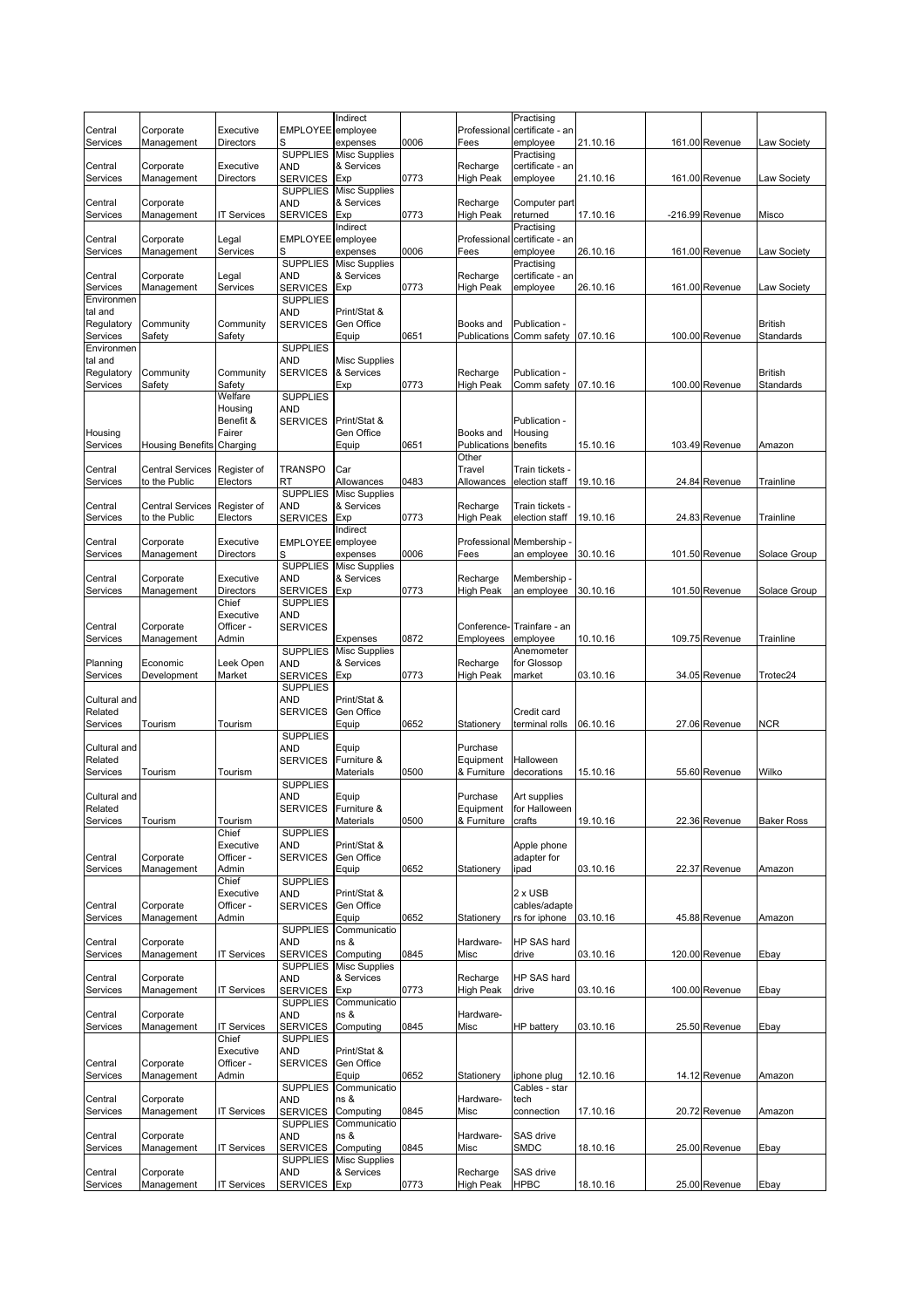| Central                           | Corporate                     |                         | <b>SUPPLIES</b><br>AND                    | Communicatio<br>ns &               |      | Hardware-              | <b>Wireless</b>                      |            |                |                         |
|-----------------------------------|-------------------------------|-------------------------|-------------------------------------------|------------------------------------|------|------------------------|--------------------------------------|------------|----------------|-------------------------|
| Services                          | Management                    | <b>IT Services</b>      | <b>SERVICES</b>                           | Computing                          | 0845 | Misc                   | adapter                              | 25.10.16   | 70.74 Revenue  | <b>MISCO</b>            |
| Central<br>Services               | Corporate<br>Management       | <b>IT Services</b>      | <b>SUPPLIES</b><br>AND<br><b>SERVICES</b> | Communicatio<br>ns &<br>Computing  | 0845 | Hardware-<br>Misc      | HDMI cable<br>refund                 | 14.10.16   | -2.54 Revenue  | Amazon                  |
| Environmen                        |                               |                         |                                           |                                    |      |                        |                                      |            |                |                         |
| tal and<br>Regulatory<br>Services | Environmental<br>Health       | Env Health -<br>Admin   | <b>EMPLOYEE</b><br>S                      | Indirect<br>employee<br>expenses   | 0006 | Fees                   | Professional Membership<br>fee       | 06.10.16   | 117 Revenue    | <b>IEMA</b>             |
| Environmen                        |                               |                         |                                           |                                    |      |                        |                                      |            |                |                         |
| tal and<br>Regulatory             | Environmental                 | Water                   | <b>SUPPLIES</b><br>AND                    |                                    |      | Water                  | Residual<br>chlorine test            |            |                | <b>AFS Animal</b>       |
| Services                          | Health                        | Analysis                | <b>SERVICES</b>                           | Services                           | 0701 | Analysis               | strips                               | 06.10.16   | 36.83 Revenue  | Care                    |
| Environmen<br>tal and             |                               |                         | <b>SUPPLIES</b>                           | Equip                              |      | Purchase               |                                      |            |                |                         |
| Regulatory                        | Community                     | Clean and               | AND                                       | Furniture &                        |      | Equipment              |                                      |            |                |                         |
| Services<br>Environmen            | Development                   | Green Team              | <b>SERVICES</b>                           | Materials                          | 0500 | & Furniture            | Dog bags                             | 12.10.16   | 79.22 Revenue  | Scot petshop            |
| tal and                           |                               |                         | <b>SUPPLIES</b>                           | Print/Stat &                       |      |                        |                                      |            |                |                         |
| Regulatory                        | Environmental                 | Env Health -            | <b>AND</b>                                | Gen Office                         |      | Books and              |                                      |            |                |                         |
| Services<br>Environmen            | Health                        | Admin                   | <b>SERVICES</b>                           | Equip                              | 0651 | Publications           |                                      | 0 13.10.16 | 46.95 Revenue  | Amazon                  |
| tal and                           |                               |                         | <b>SUPPLIES</b>                           | <b>Misc Supplies</b>               |      |                        |                                      |            |                |                         |
| Regulatory                        | Environmental                 | Atmospheric             | AND                                       | & Services                         |      | Recharge               |                                      |            |                |                         |
| Services<br>Environmen            | Health                        | Pollution               | <b>SERVICES</b>                           | Exp                                | 0773 | High Peak              | Speakers                             | 27.10.16   | 208.31 Revenue | Amazon                  |
| tal and                           |                               |                         | <b>SUPPLIES</b>                           | Equip                              |      | Purchase               | <b>Export health</b>                 |            |                |                         |
| Regulatory<br>Services            | Community                     | Clean and               | AND<br><b>SERVICES</b>                    | Furniture &<br>Materials           |      | Equipment              | certificates<br>stamps               | 31.10.16   | 39.37 Revenue  | <b>WP Stamps</b>        |
|                                   | Development                   | Green Team              |                                           |                                    | 0500 | & Furniture            | Replacement                          |            |                | direst                  |
| Cultural and                      |                               |                         | <b>SUPPLIES</b>                           | <b>Misc Supplies</b>               |      |                        | windscreen                           |            |                |                         |
| Related<br>Services               | Open Spaces                   | Open Spaces             | AND<br><b>SERVICES</b>                    | & Services<br>Exp                  | 0773 | Recharge<br>High Peak  | damaged by<br>horticulture           | 05.10.16   | 172.19 Revenue | National<br>Windscreens |
| Environmen                        |                               |                         |                                           |                                    |      |                        |                                      |            |                |                         |
| tal and                           |                               | Refuse Direct SUPPLIES  |                                           | Clothing                           |      |                        |                                      |            |                | Safety                  |
| Regulatory<br>Services            | <b>Waste Collection</b>       | Service<br>Organisation | AND<br><b>SERVICES</b>                    | Uniform &<br>Laundry               | 0600 | Protective<br>Clothing | Safeety boots 11.10.16               |            | 279.6 Revenue  | Solutions<br>Midlands   |
| Environmen                        |                               |                         |                                           |                                    |      |                        |                                      |            |                |                         |
| tal and                           |                               | <b>Refuse Direct</b>    | <b>SUPPLIES</b>                           | <b>Misc Supplies</b>               |      |                        |                                      |            |                |                         |
| Regulatory<br>Services            | <b>Waste Collection</b>       | Service<br>Organisation | <b>AND</b><br><b>SERVICES</b>             | & Services<br>Exp                  | 1050 | us Other               | Miscellaneo Replacement<br>composter | 17.10.16   | 54.15 Revenue  | Primrose                |
|                                   |                               | Street                  |                                           |                                    |      |                        |                                      |            |                |                         |
| Environmen                        |                               | Sweeping                |                                           |                                    |      |                        |                                      |            |                |                         |
| tal and<br>Regulatory             |                               | Direct<br>Service       | <b>SUPPLIES</b><br><b>AND</b>             | Equip<br>Furniture &               |      | Purchase of Graffiti   |                                      |            |                | Graffiti removal        |
| Services                          | <b>Street Cleansing</b>       | Organisation            | <b>SERVICES</b>                           | Materials                          | 0506 | Materials              | safewipes                            | 26.10.16   | 95 Revenue     | Ltd                     |
| Environmen<br>tal and             |                               | Refuse Direct SUPPLIES  |                                           | <b>Misc Supplies</b>               |      |                        |                                      |            |                |                         |
| Regulatory                        |                               | Service                 | <b>AND</b>                                | & Services                         |      | Recharge               | Hop up                               |            |                | Safety                  |
| Services                          | Waste Collection Organisation |                         | <b>SERVICES</b>                           | Exp                                | 0773 | High Peak              | platform                             | 28.10.16   | 47 Revenue     | platforms               |
| Cultural and                      |                               |                         | <b>SUPPLIES</b>                           | Equip                              |      |                        |                                      |            |                |                         |
| Related                           |                               | Country                 | AND                                       | Furniture &                        |      | Purchase of            | Fire assembly                        |            |                | <b>BCW Office</b>       |
| Services                          | Open Spaces                   | Parks                   | <b>SERVICES</b>                           | Materials                          | 0506 | Materials              | point signs                          | 28.10.16   | 25.59 Revenue  | products                |
| Environmen<br>tal and             |                               | Refuse Direct SUPPLIES  |                                           | <b>Misc Supplies</b>               |      |                        |                                      |            |                |                         |
| Regulatory                        |                               | Service                 | AND                                       | & Services                         |      |                        | Miscellaneo Doantion for             |            |                | Royal british           |
| Services                          | Waste Collection Organisation |                         | <b>SERVICES</b><br><b>SUPPLIES</b>        | Exp<br><b>Misc Supplies</b>        | 1050 | us Other               | poppy appeal                         | 31.10.16   | 50 Revenue     | Legion                  |
| Central                           | Corporate                     |                         | <b>AND</b>                                | & Services                         |      | Recharge               | Microsoft                            |            |                |                         |
| Services                          | Management                    | <b>IT Services</b>      | <b>SERVICES</b>                           | Exp                                | 0773 | <b>High Peak</b>       | mouse                                | 03.10.16   | 10 Revenue     | Argos                   |
| Central                           | Corporate                     |                         | <b>SUPPLIES</b><br>AND                    | Communicatio<br>ns &               |      | Hardware-              | Microsoft                            |            |                |                         |
| Services                          | Management                    | <b>IT Services</b>      | <b>SERVICES</b>                           | Computing                          | 0845 | Misc                   | mouse                                | 03.10.16   | 9.99 Revenue   | Argos                   |
|                                   |                               | Head of                 | <b>SUPPLIES</b>                           | <b>Misc Supplies</b>               |      |                        |                                      |            |                |                         |
| Central<br>Services               | Corporate<br>Management       | Regulatory<br>Services  | <b>AND</b><br><b>SERVICES</b>             | & Services<br>Exp                  | 0773 | Recharge<br>High Peak  | Advent<br>CR312                      | 08.10.16   | 6.99 Revenue   | Currys                  |
|                                   |                               |                         | <b>SUPPLIES</b>                           | <b>Misc Supplies</b>               |      |                        |                                      |            |                |                         |
| Central                           | Corporate                     |                         | AND<br><b>SERVICES</b>                    | & Services                         |      | Recharge               | Long service                         |            |                |                         |
| Services                          | Management                    | Personnel<br>Post Entry |                                           | Exp                                | 0773 | High Peak              | award                                | 17.10.16   | 80 Revenue     | Debenhams               |
|                                   |                               | and                     |                                           | Indirect                           |      |                        |                                      |            |                |                         |
| Central<br>Services               | Corporate<br>Management       | Corporate<br>Training   | <b>EMPLOYEE</b>                           | employee<br>expenses               | 0050 | Staff<br>Training      | National tree<br>conference          | 18.10.16   | 30 Revenue     | Chartered<br>Foresters  |
|                                   |                               | Post Entry              |                                           |                                    |      |                        |                                      |            |                |                         |
|                                   |                               | and                     | <b>SUPPLIES</b>                           | <b>Misc Supplies</b>               |      |                        |                                      |            |                |                         |
| Central<br>Services               | Corporate<br>Management       | Corporate<br>Training   | <b>AND</b><br><b>SERVICES</b>             | & Services<br>Exp                  | 0773 | Recharge<br>High Peak  | National tree<br>conference          | 18.10.16   | 30 Revenue     | Chartered<br>Foresters  |
|                                   |                               |                         | <b>SUPPLIES</b>                           | <b>Misc Supplies</b>               |      |                        |                                      |            |                |                         |
| Central                           | Corporate                     |                         | <b>AND</b>                                | & Services                         |      | Recharge               | Alco safe                            |            |                |                         |
| Services                          | Management                    | Personnel               | <b>SERVICES</b>                           | Exp<br>Indirect                    | 0773 | <b>High Peak</b>       | KX6000<br>Job advert -               | 18.10.16   | 54.85 Revenue  | Amazon                  |
| Central                           | Corporate                     | Customer                | <b>EMPLOYEE</b>                           | employee                           |      | Adverts for            | customer                             |            |                |                         |
| Services                          | Management                    | Services                |                                           | expenses                           | 0054 | Staff                  | services                             | 19.10.16   | 124.5 Revenue  | LW Jobs                 |
| Central                           | Corporate                     | Customer                | <b>SUPPLIES</b><br><b>AND</b>             | <b>Misc Supplies</b><br>& Services |      | Recharge               | Job advert -<br>customer             |            |                |                         |
| Services                          | Management                    | Services                | <b>SERVICES</b>                           | Exp                                | 0773 | <b>High Peak</b>       | services                             | 19.10.16   | 124.5 Revenue  | LW Jobs                 |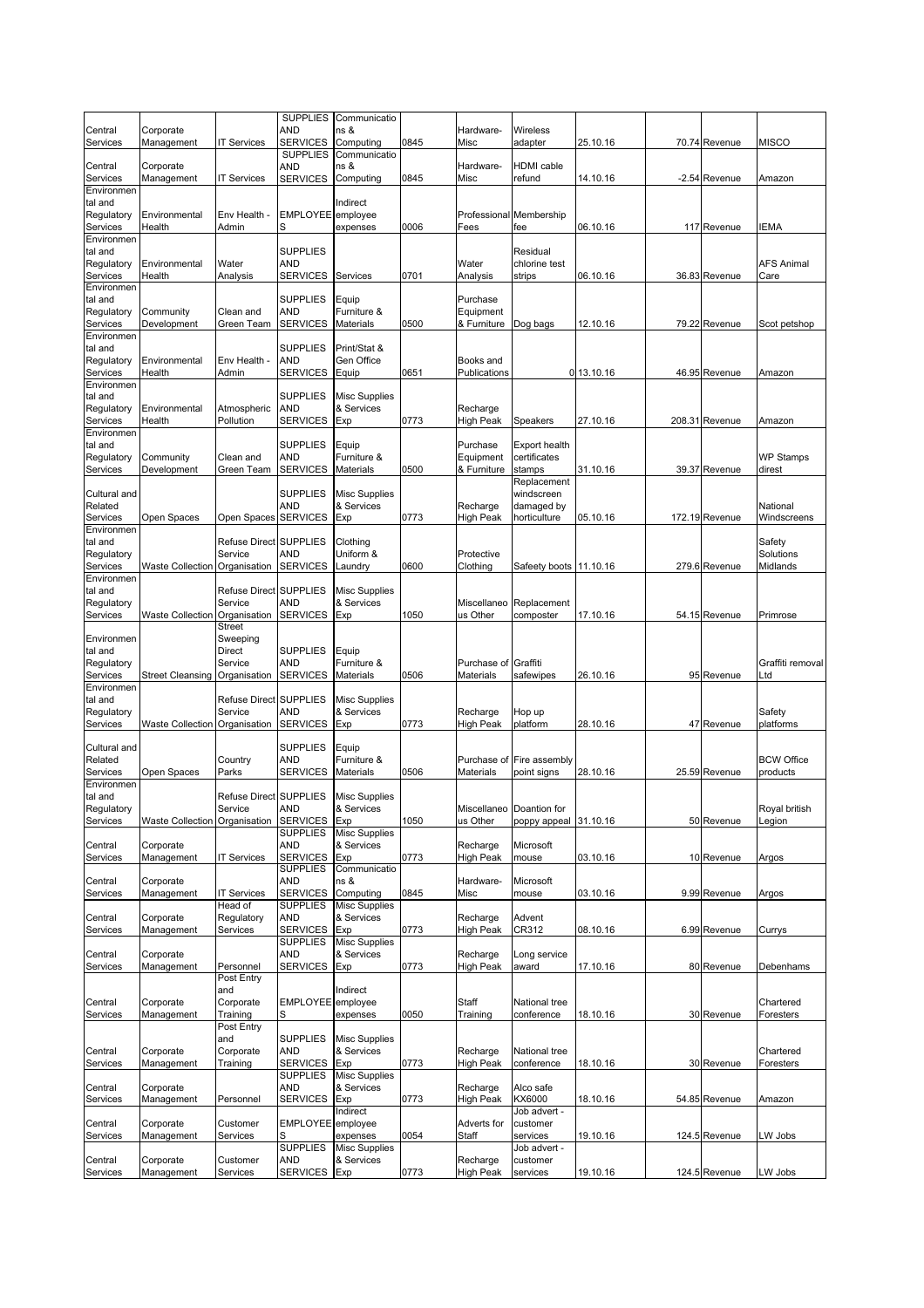|                     |                                          |                          |                                    | Indirect                           |                |                       | Job advert -              |                                                           |        |                 |                   |
|---------------------|------------------------------------------|--------------------------|------------------------------------|------------------------------------|----------------|-----------------------|---------------------------|-----------------------------------------------------------|--------|-----------------|-------------------|
| Central             | Corporate                                | Customer                 | EMPLOYEE employee                  |                                    |                | Adverts for           | customer                  |                                                           |        |                 |                   |
| Services            | Management                               | Services                 | S                                  | expenses                           | 0054           | Staff                 | services                  | 19.10.16                                                  |        | 49.5 Revenue    | Jobstoday         |
|                     |                                          |                          | <b>SUPPLIES</b>                    | <b>Misc Supplies</b>               |                |                       | Job advert -              |                                                           |        |                 |                   |
| Central             | Corporate                                | Customer                 | <b>AND</b>                         | & Services                         |                | Recharge              | customer                  |                                                           |        |                 |                   |
| Services            | Management                               | Services<br>Post Entry   | <b>SERVICES</b>                    | Exp                                | 0773           | High Peak             | services                  | 19.10.16                                                  |        | 49.5 Revenue    | Jobstoday         |
|                     |                                          | and                      |                                    | Indirect                           |                |                       |                           |                                                           |        |                 |                   |
| Central             | Corporate                                | Corporate                | EMPLOYEE employee                  |                                    |                | Staff                 | Waste smart               |                                                           |        |                 |                   |
| Services            | Management                               | Training                 | S                                  | expenses                           | 0050           | Training              | training                  | 19.10.16                                                  |        | 156 Revenue     | <b>Revise Ltd</b> |
|                     |                                          | Post Entry               |                                    |                                    |                |                       |                           |                                                           |        |                 |                   |
|                     |                                          | and                      |                                    | Indirect                           |                |                       |                           |                                                           |        |                 |                   |
| Central             | Corporate                                | Corporate                | EMPLOYEE employee                  |                                    |                | Staff                 | National                  |                                                           |        |                 | Medical           |
| Services            | Management                               | Training                 | S                                  | expenses                           | 0050           | Training              | Radon forum               | 19.10.16                                                  |        | 80 Revenue      | Services          |
|                     |                                          | Head of                  | <b>SUPPLIES</b>                    | <b>Misc Supplies</b>               |                |                       |                           |                                                           |        |                 |                   |
| Central             | Corporate                                | Regulatory               | <b>AND</b>                         | & Services                         |                | Recharge              | Credit for                |                                                           |        |                 |                   |
| Services            | Management                               | Services                 | <b>SERVICES</b>                    | Exp                                | 0773           | High Peak             | card reader               | 08.10.16                                                  |        | -4.99 Revenue   | Currys            |
|                     | STAFFORDSHIRE MOORLANDS DISTRICT COUNCIL |                          |                                    | <b>Detailed</b>                    |                |                       |                           | <b>GOVERNMENT PURCHASE CARD PAYMENTS IN NOVEMBER 2016</b> |        |                 |                   |
| Service             |                                          | Responsible              | <b>Expenses</b><br><b>Type</b>     | <b>Expenses</b>                    |                |                       |                           |                                                           |        |                 | <b>Supplier</b>   |
| Area                | <b>Service Division Unit</b>             |                          |                                    | Type                               | <b>Expense</b> | <b>Expense</b>        | <b>Transaction</b>        | <b>Transaction</b>                                        | Amount | Capital or      | Name              |
|                     |                                          |                          |                                    |                                    | Code           | Narrative             | Narrative                 | Date                                                      |        | Revenue         |                   |
|                     |                                          |                          | <b>SUPPLIES</b>                    | <b>Misc Supplies</b>               |                |                       |                           |                                                           |        |                 |                   |
| Central             | Corporate                                |                          | <b>AND</b>                         | & Services                         |                | Recharge              | Microsoft                 |                                                           |        |                 |                   |
| Services            | Management                               | <b>IT Services</b>       | <b>SERVICES</b>                    | Exp                                | 0773           | High Peak             | mobile mouse 01.11.16     |                                                           |        | 29.99 Revenue   | Argos             |
|                     |                                          |                          | <b>SUPPLIES</b>                    | Communicatio                       |                |                       |                           |                                                           |        |                 |                   |
| Central             | Corporate                                |                          | <b>AND</b>                         | ns &                               |                | Hardware-             | Microsoft                 |                                                           |        |                 |                   |
| Services            | Management                               | <b>IT Services</b>       | <b>SERVICES</b>                    | Computing                          | 0845           | Misc                  | mobile mouse 01.11.16     |                                                           |        | 29.98 Revenue   | Argos             |
|                     |                                          |                          |                                    | Indirect                           |                | Long                  |                           |                                                           |        |                 |                   |
| Central             | Corporate                                |                          | EMPLOYEE employee                  |                                    |                | Service               | Long service              |                                                           |        |                 |                   |
| Services            | Management                               | Personnel<br>Post Entry  | <b>SUPPLIES</b>                    | expenses                           | 0097           | Awards                | award                     | 08.11.16                                                  |        | 203.50 Revenue  | Love to Shop      |
|                     |                                          | and                      | <b>AND</b>                         | <b>Misc Supplies</b>               |                |                       |                           |                                                           |        |                 |                   |
| Central             | Corporate                                | Corporate                | <b>SERVICES</b>                    | & Services                         |                | Recharge              |                           |                                                           |        |                 |                   |
| Services            | Management                               | Training                 |                                    | Exp                                | 0773           | High Peak             | <b>Train tickets</b>      | 09.11.16                                                  |        | 24.23 Revenue   | Trainline         |
|                     |                                          | Post Entry               | <b>SUPPLIES</b>                    |                                    |                |                       |                           |                                                           |        |                 |                   |
|                     |                                          | and                      | <b>AND</b>                         | <b>Misc Supplies</b>               |                |                       |                           |                                                           |        |                 |                   |
| Central             | Corporate                                | Corporate                | <b>SERVICES</b>                    | & Services                         |                | Recharge              | Long service              |                                                           |        |                 |                   |
| Services            | Management                               | Training                 |                                    | Exp                                | 0773           | High Peak             | award                     | 09.11.16                                                  |        | 25.00 Revenue   | <b>WH Smith</b>   |
|                     |                                          |                          | <b>SUPPLIES</b>                    | <b>Misc Supplies</b>               |                |                       | Cakes for                 |                                                           |        |                 |                   |
| Central             | Corporate                                | Transformatio AND        |                                    | & Services                         |                | Miscellaneo           | website drop              |                                                           |        |                 |                   |
| Services            | Management                               | n                        | <b>SERVICES</b>                    | Exp                                | 1050           | us Other              | in                        | 21.11.16                                                  |        | 11.23 Revenue   | Sainsburys        |
| Central             | Corporate                                | Corporate                | <b>SUPPLIES</b><br><b>AND</b>      | <b>Misc Supplies</b><br>& Services |                | Recharge              | Cakes for<br>website drop |                                                           |        |                 |                   |
| Services            | Management                               | Policy                   | <b>SERVICES</b>                    | Exp                                | 0773           | High Peak             | in                        | 21.11.16                                                  |        | 11.22 Revenue   | Sainsburys        |
|                     |                                          |                          | <b>SUPPLIES</b>                    | <b>Misc Supplies</b>               |                |                       |                           |                                                           |        |                 |                   |
| Central             | Corporate                                | <b>Transformatio AND</b> |                                    | & Services                         |                | Miscellaneo           | Storage                   |                                                           |        |                 |                   |
| Services            | Management                               | n                        | <b>SERVICES</b>                    | Exp                                | 1050           | us Other              | boxes                     | 22.11.16                                                  |        | 18.00 Revenue   | Wilko             |
|                     |                                          |                          | <b>SUPPLIES</b>                    | <b>Misc Supplies</b>               |                |                       |                           |                                                           |        |                 |                   |
| Central             | Corporate                                | <b>Transformatio AND</b> |                                    | & Services                         |                | Recharge              | Storage                   |                                                           |        |                 |                   |
| Services            | Management                               | n                        | <b>SERVICES</b>                    | Exp                                | 0773           | <b>High Peak</b>      | boxes                     | 22.11.16                                                  |        | 18.00 Revenue   | Wilko             |
|                     |                                          |                          | <b>SUPPLIES</b>                    |                                    |                |                       | Level 4 VRQ               |                                                           |        |                 |                   |
|                     |                                          | Post Entry               | <b>AND</b>                         |                                    |                |                       | certificate               |                                                           |        |                 |                   |
|                     |                                          | and                      | <b>SERVICES</b>                    | <b>Misc Supplies</b>               |                |                       | Electrical                |                                                           |        |                 |                   |
| Central             | Corporate                                | Corporate                |                                    | & Services                         |                | Recharge              | safety - an               |                                                           |        |                 |                   |
| Services            | Management                               | Training<br>Post Entry   | <b>SUPPLIES</b>                    | Exp                                | 0773           | <b>High Peak</b>      | employee                  | 23.11.16                                                  |        | 1395.00 Revenue | Corgi             |
|                     |                                          | and                      | AND                                | <b>Misc Supplies</b>               |                |                       | Foundation                |                                                           |        |                 |                   |
| Central             | Corporate                                | Corporate                | <b>SERVICES</b>                    | & Services                         |                | Recharge              | course - an               |                                                           |        |                 |                   |
| Services            | Management                               | Training                 |                                    | Exp                                | 0773           | <b>High Peak</b>      | employee                  | 23.11.16                                                  |        | 60.00 Revenue   | <b>RICS</b>       |
| Environmen          |                                          |                          | <b>SUPPLIES</b>                    |                                    |                |                       | Carelink                  |                                                           |        |                 |                   |
| tal and             |                                          |                          | AND                                | <b>Misc Supplies</b>               |                |                       | support                   |                                                           |        |                 |                   |
| Regulatory          | Housing                                  | Strategic                | <b>SERVICES</b>                    | & Services                         |                | Recharge              | assistant                 |                                                           |        |                 |                   |
| Services            | Standards                                | Housing                  |                                    | Exp                                | 0773           | <b>High Peak</b>      | advert                    | 24.11.16                                                  |        | 99.00 Revenue   | Jobstoday         |
|                     |                                          |                          | <b>SUPPLIES</b>                    |                                    |                |                       | Hot water                 |                                                           |        |                 |                   |
|                     |                                          |                          | AND                                | Equip                              |                | Purchase<br>Equipment | machine -                 |                                                           |        |                 |                   |
| Central<br>Services | Corporate<br>Management                  | Executive<br>Directors   | <b>SERVICES</b>                    | Furniture &<br>Materials           | 0500           | & Furniture           | Directors<br>office       | 08.11.16                                                  |        | 44.99 Revenue   | Argos Ltd         |
|                     |                                          |                          |                                    |                                    |                |                       |                           |                                                           |        |                 |                   |
|                     |                                          | Alliance                 | EMPLOYEE Indirect                  |                                    |                |                       |                           |                                                           |        |                 |                   |
| Central             | Corporate                                | Management S             |                                    | employee                           |                |                       | Professional Membership - |                                                           |        |                 |                   |
| Services            | Management                               | Team - admin             |                                    | expenses                           | 0006           | Fees                  | an employee               | 14.11.16                                                  |        | 102.00 Revenue  | <b>CIWM</b>       |
|                     |                                          |                          | <b>SUPPLIES</b>                    |                                    |                |                       |                           |                                                           |        |                 |                   |
|                     |                                          | Alliance                 | AND                                | <b>Misc Supplies</b>               |                |                       |                           |                                                           |        |                 |                   |
| Central             | Corporate                                | Management               | <b>SERVICES</b>                    | & Services                         |                | Recharge              | Membership                |                                                           |        |                 |                   |
| Services            | Management                               | Team - admin             |                                    | Exp                                | 0773           | High Peak             | an employee               | 14.11.16                                                  |        | 102.00 Revenue  | <b>CIWM</b>       |
|                     |                                          |                          | <b>SUPPLIES</b>                    | <b>Misc Supplies</b>               |                |                       |                           |                                                           |        |                 |                   |
| Central             | Corporate                                | Corporate                | <b>AND</b>                         | & Services                         |                | Miscellaneo           | Picture - Gifts           |                                                           |        |                 |                   |
| Services            | Management                               | Policy                   | <b>SERVICES</b><br><b>SUPPLIES</b> | Exp<br><b>Misc Supplies</b>        | 1050           | us Other              | to visitors               | 19.11.16                                                  |        | 30.00 Revenue   | Picture book      |
| Central             | Corporate                                | Corporate                | <b>AND</b>                         | & Services                         |                | Recharge              | Picture - Gifts           |                                                           |        |                 |                   |
| Services            | Management                               | Policy                   | <b>SERVICES</b>                    | Exp                                | 0773           | High Peak             | to visitors               | 19.11.16                                                  |        | 30.00 Revenue   | Picture book      |
|                     |                                          |                          | <b>SUPPLIES</b>                    | <b>Misc Supplies</b>               |                |                       |                           |                                                           |        |                 |                   |
| Central             | Corporate                                | Financial                | AND                                | & Services                         |                | Miscellaneo           | Dymo labels               |                                                           |        |                 |                   |
| Services            | Management                               | Services                 | <b>SERVICES</b>                    | Exp                                | 1050           | us Other              | Finance                   | 22.11.16                                                  |        | 98.17 Revenue   | Amazon            |
|                     |                                          |                          | <b>SUPPLIES</b>                    | <b>Misc Supplies</b>               |                |                       |                           |                                                           |        |                 |                   |
| Central             | Corporate                                | Financial                | AND                                | & Services                         |                | Recharge              | Dymo labels               |                                                           |        |                 |                   |
| Services            | Management                               | Services                 | <b>SERVICES</b>                    | Exp                                | 0773           | High Peak             | Finance                   | 22.11.16                                                  |        | 98.18 Revenue   | Amazon            |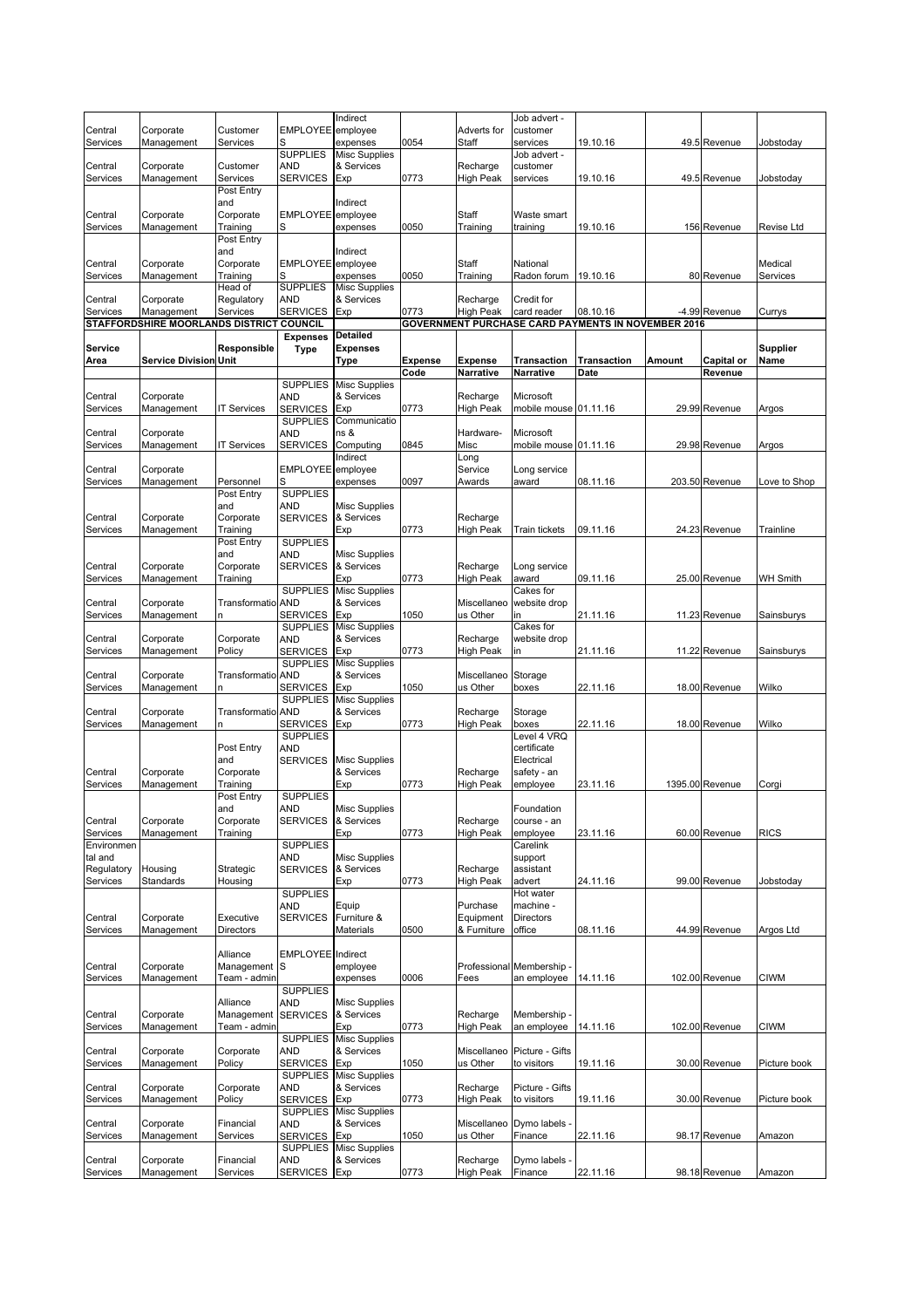|                        |                                |                    |                               | <b>EXPENDITUR</b>                  |      |                   |                          |          |                |                 |
|------------------------|--------------------------------|--------------------|-------------------------------|------------------------------------|------|-------------------|--------------------------|----------|----------------|-----------------|
|                        |                                | Chairman           | <b>EXPENDIT</b>               | <b>E DURING</b>                    |      |                   | Tickets -                |          |                |                 |
| N/A                    | N/A                            | 16/17              | <b>URE</b>                    | YEAR                               | 7010 | Purchases         | Chairman                 | 25.11.16 | 38.00 Revenue  | Stafford BC     |
|                        |                                | Member &           | <b>SUPPLIES</b>               | Print/Stat &                       |      |                   | Refreshments             |          |                |                 |
| Central                | <b>Central Services</b>        | Electoral          | AND                           | Gen Office                         |      | Books and         | 0 Parish                 |          |                |                 |
| Services               | to the Public                  | Services           | <b>SERVICES</b>               | Equip                              | 0651 | Publications      | Assembly                 | 29.11.16 | 57.30 Revenue  | Sainsburys      |
|                        |                                |                    | <b>SUPPLIES</b>               | <b>Misc Supplies</b>               |      |                   |                          |          |                |                 |
| Central                | Corporate                      | Corporate          | AND                           | & Services                         |      | Miscellaneo       | Picture - Gifts          |          |                |                 |
| Services               | Management                     | Policy             | <b>SERVICES</b>               | Exp                                | 1050 | us Other          | to visitors              | 29.11.16 | 30.00 Revenue  | Picture book    |
|                        |                                |                    | <b>SUPPLIES</b>               | <b>Misc Supplies</b>               |      |                   |                          |          |                |                 |
| Central                | Corporate                      | Corporate          | <b>AND</b>                    | & Services                         |      | Recharge          | Picture - Gifts          |          |                |                 |
| Services               | Management                     | Policy             | <b>SERVICES</b>               | Exp                                | 0773 | High Peak         | to visitors              | 29.11.16 | 30.00 Revenue  | Picture book    |
|                        |                                | Member &           | <b>SUPPLIES</b>               | Print/Stat &                       |      |                   | Publication -            |          |                |                 |
| Central                | <b>Central Services</b>        | Electoral          | <b>AND</b><br><b>SERVICES</b> | Gen Office                         |      | Books and         | Democratic               |          |                |                 |
| Services               | to the Public                  | Services           | <b>SUPPLIES</b>               | Equip                              | 0651 | Publications      | services<br>Nokia phone  | 30.11.16 | 99.95 Revenue  | Book network    |
|                        |                                |                    | <b>AND</b>                    | <b>Misc Supplies</b>               |      |                   | case                     |          |                |                 |
| Central                | Corporate                      |                    | <b>SERVICES</b>               | & Services                         |      | Miscellaneo       | Transformatio            |          |                |                 |
| Services               | Management                     | Personnel          |                               | Exp                                | 1050 | us Other          |                          | 01.11.16 | 9.98 Revenue   | Amazon          |
|                        |                                |                    | <b>SUPPLIES</b>               |                                    |      |                   | Screen                   |          |                |                 |
|                        |                                |                    | AND                           | <b>Misc Supplies</b>               |      |                   | protectors               |          |                |                 |
| Central                | Corporate                      |                    | <b>SERVICES</b>               | & Services                         |      | Miscellaneo       | Transformatio            |          |                |                 |
| Services               | Management                     | Personnel          |                               | Exp                                | 1050 | us Other          | n                        | 01.11.16 | 3.90 Revenue   | Amazon          |
|                        |                                |                    | <b>SUPPLIES</b>               |                                    |      |                   | Phone cable              |          |                |                 |
|                        |                                |                    | AND                           | <b>Misc Supplies</b>               |      |                   | chargers                 |          |                |                 |
| Central                | Corporate                      |                    | <b>SERVICES</b>               | & Services                         |      | Miscellaneo       | Transformatio            |          |                |                 |
| Services               | Management                     | Personnel          |                               | Exp                                | 1050 | us Other          | n                        | 01.11.16 | 17.85 Revenue  | Ebay            |
|                        |                                |                    | <b>SUPPLIES</b>               | Communicatio                       |      |                   |                          |          |                |                 |
| Central                | Corporate                      |                    | AND                           | ns &                               |      | Hardware-         | Fibre patch              |          |                | Data direct     |
| Services               | Management                     | <b>IT Services</b> | <b>SERVICES</b>               | Computing                          | 0845 | Misc              | leads                    | 16.11.16 | 117.74 Revenue | comms           |
|                        |                                |                    | <b>SUPPLIES</b>               | <b>Misc Supplies</b>               |      |                   |                          |          |                |                 |
| Central                | Corporate                      |                    | <b>AND</b>                    | & Services                         |      | Recharge          | Duplex fibre             |          | 127.80 Revenue | Comms           |
| Services               | Management                     | <b>IT Services</b> | <b>SERVICES</b>               | Exp                                | 0773 | High Peak         | leads                    | 16.11.16 |                | express         |
| Cultural and           |                                |                    | <b>SUPPLIES</b><br><b>AND</b> | <b>Misc Supplies</b>               |      |                   |                          |          |                |                 |
| Related                | Culture and                    | Museum &           | <b>SERVICES</b>               | & Services                         |      | NI                | Table cloths             |          |                |                 |
| Services               | Heritage                       | Arts               |                               | Exp                                | 1072 | Exhibitions       | for gift bazaar 17.11.16 |          | 22.35 Revenue  | Chapter 1       |
|                        |                                |                    | <b>SUPPLIES</b>               |                                    |      |                   |                          |          |                |                 |
| Cultural and           |                                |                    | AND                           | <b>Misc Supplies</b>               |      |                   | Battery                  |          |                |                 |
| Related                | Culture and                    | Museum &           | <b>SERVICES</b>               | & Services                         |      | NI                | operated                 |          |                | Yorkshire       |
| Services               | Heritage                       | Arts               |                               | Exp                                | 1072 | Exhibitions       | lights for tree          | 18.11.16 | 8.00 Revenue   | Trading         |
|                        |                                |                    | <b>SUPPLIES</b>               |                                    |      |                   |                          |          |                |                 |
| Cultural and           |                                |                    | <b>AND</b>                    | <b>Misc Supplies</b>               |      |                   |                          |          |                |                 |
| Related                | Culture and                    | Museum &           | <b>SERVICES</b>               | & Services                         |      | NI                | Batteries and            |          |                |                 |
| Services               | Heritage                       | Arts               |                               | Exp                                | 1072 | Exhibitions       | decorations              | 25.11.16 | 24.40 Revenue  | Wilko           |
| Environmen             |                                |                    |                               |                                    |      |                   |                          |          |                |                 |
| tal and                |                                |                    | <b>EMPLOYEE</b> Indirect      |                                    |      |                   |                          |          |                |                 |
| Regulatory             | Environmental                  | Env Health -       | S                             | employee                           |      |                   | Professional Membership  |          |                |                 |
| Services               | Health                         | Admin              |                               | expenses                           | 0006 | Fees              | an employee              | 21.11.16 | 175.00 Revenue | CIEH Ltd        |
| Environmen<br>tal and  |                                |                    | <b>EMPLOYEE</b> Indirect      |                                    |      |                   |                          |          |                |                 |
| Regulatory             | Environmental                  | Env Health -       | S                             | employee                           |      |                   | Professional Membership  |          |                |                 |
|                        | Health                         | Admin              |                               | expenses                           | 0006 | Fees              |                          | 21.11.16 |                |                 |
|                        |                                |                    |                               |                                    |      |                   |                          |          |                |                 |
| Services               |                                |                    |                               |                                    |      |                   | an employee              |          | 175.00 Revenue | CIEH Ltd        |
| Environmen             |                                |                    | <b>SUPPLIES</b>               |                                    |      |                   |                          |          |                |                 |
| tal and                | Environmental                  | Env Health -       | AND<br><b>SERVICES</b>        | <b>Misc Supplies</b><br>& Services |      | Miscellaneo       |                          |          |                |                 |
| Regulatory<br>Services | Health                         | Admin              |                               | Exp                                | 1050 | us Other          | Traintickets             | 24.11.16 | 14.43 Revenue  | Trainline       |
|                        |                                | Chief              |                               |                                    |      |                   |                          |          |                |                 |
|                        |                                | Executive          | <b>SUPPLIES</b>               |                                    |      |                   |                          |          |                |                 |
| Central                | Corporate                      | Officer -          | <b>AND</b>                    |                                    |      | Conference-       | Trainfare - an           |          |                |                 |
| Services               | Management                     | Admin              | <b>SERVICES</b>               | Expenses                           | 0872 | Employees         | employee                 | 31.10.16 | 18.31 Revenue  | Trainline       |
|                        |                                |                    |                               |                                    |      |                   |                          |          |                |                 |
|                        |                                |                    | <b>SUPPLIES</b>               | <b>Misc Supplies</b>               |      |                   |                          |          |                |                 |
| Housing                |                                | Housing            | <b>AND</b>                    | & Services                         |      | Recharge          | B & B accmm              |          |                |                 |
| Services               | <b>Housing Benefits Advice</b> |                    | <b>SERVICES</b>               | Exp                                | 0773 | High Peak         | homelessness             | 18.11.16 | 149.85 Revenue | Norfolk Arms    |
|                        |                                |                    | <b>SUPPLIES</b>               | <b>Misc Supplies</b>               |      |                   | Court fee to             |          |                |                 |
| Housing                |                                | Housing            | <b>AND</b>                    | & Services                         |      | Recharge          | suspend                  |          |                |                 |
| Services               | <b>Housing Benefits Advice</b> |                    | <b>SERVICES</b>               | Exp                                | 0773 | <b>High Peak</b>  | warrant                  | 22.11.16 | 50 Revenue     | Derby Court     |
|                        |                                |                    |                               |                                    |      |                   | B & B for                |          |                |                 |
|                        |                                |                    | <b>SUPPLIES</b>               | <b>Misc Supplies</b>               |      |                   | households               |          |                |                 |
| Housing                |                                | Housing            | <b>AND</b>                    | & Services                         |      | Recharge          | affected by              |          |                |                 |
| Services               | <b>Housing Benefits Advice</b> |                    | <b>SERVICES</b>               | Exp                                | 0773 | High Peak         | fire                     | 23.11.16 | 202.96 Revenue | Premier inn     |
|                        |                                |                    |                               |                                    |      |                   |                          |          |                |                 |
| Housing                |                                | Housing            | <b>SUPPLIES</b><br>AND        | <b>Misc Supplies</b><br>& Services |      | Recharge          | B & B accmm              |          |                |                 |
| Services               | <b>Housing Benefits Advice</b> |                    | <b>SERVICES</b>               | Exp                                | 0773 | High Peak         | homelessness 24.11.16    |          | 199.8 Revenue  | Norfolk Arms    |
|                        |                                |                    |                               |                                    |      |                   |                          |          |                |                 |
|                        |                                |                    | <b>SUPPLIES</b>               | <b>Misc Supplies</b>               |      |                   |                          |          |                |                 |
| Housing                |                                | Housing            | <b>AND</b>                    | & Services                         |      | Recharge          | B & B accmm              |          |                |                 |
| Services               | <b>Housing Benefits Advice</b> |                    | <b>SERVICES</b>               | Exp                                | 0773 | High Peak         | homelessness 28.11.16    |          | 249.75 Revenue | Norfolk Arms    |
|                        |                                |                    |                               |                                    |      |                   |                          |          |                |                 |
|                        |                                |                    | <b>SUPPLIES</b>               | <b>Misc Supplies</b>               |      | Temporary         |                          |          |                |                 |
| Housing                |                                | Housing            | <b>AND</b>                    | & Services                         |      | Accommod          | B & B accmm              |          |                |                 |
| Services               | <b>Housing Benefits Advice</b> |                    | <b>SERVICES</b>               | Exp                                | 1163 | ation-Costs       | homelessness 29.11.16    |          | 38 Revenue     | Travelodge      |
|                        |                                |                    |                               |                                    |      |                   | Milton,                  |          |                |                 |
|                        |                                |                    | <b>SUPPLIES</b>               |                                    |      |                   | dishwashing              |          |                |                 |
| Central<br>Services    | Corporate<br>Management        | Moorlands<br>House | <b>AND</b><br><b>SERVICES</b> | Catering & Bar 0563                |      | Tea and<br>Coffee | powder,<br>detergent     | 29.11.16 | 220.38 Revenue | Cutler cleaning |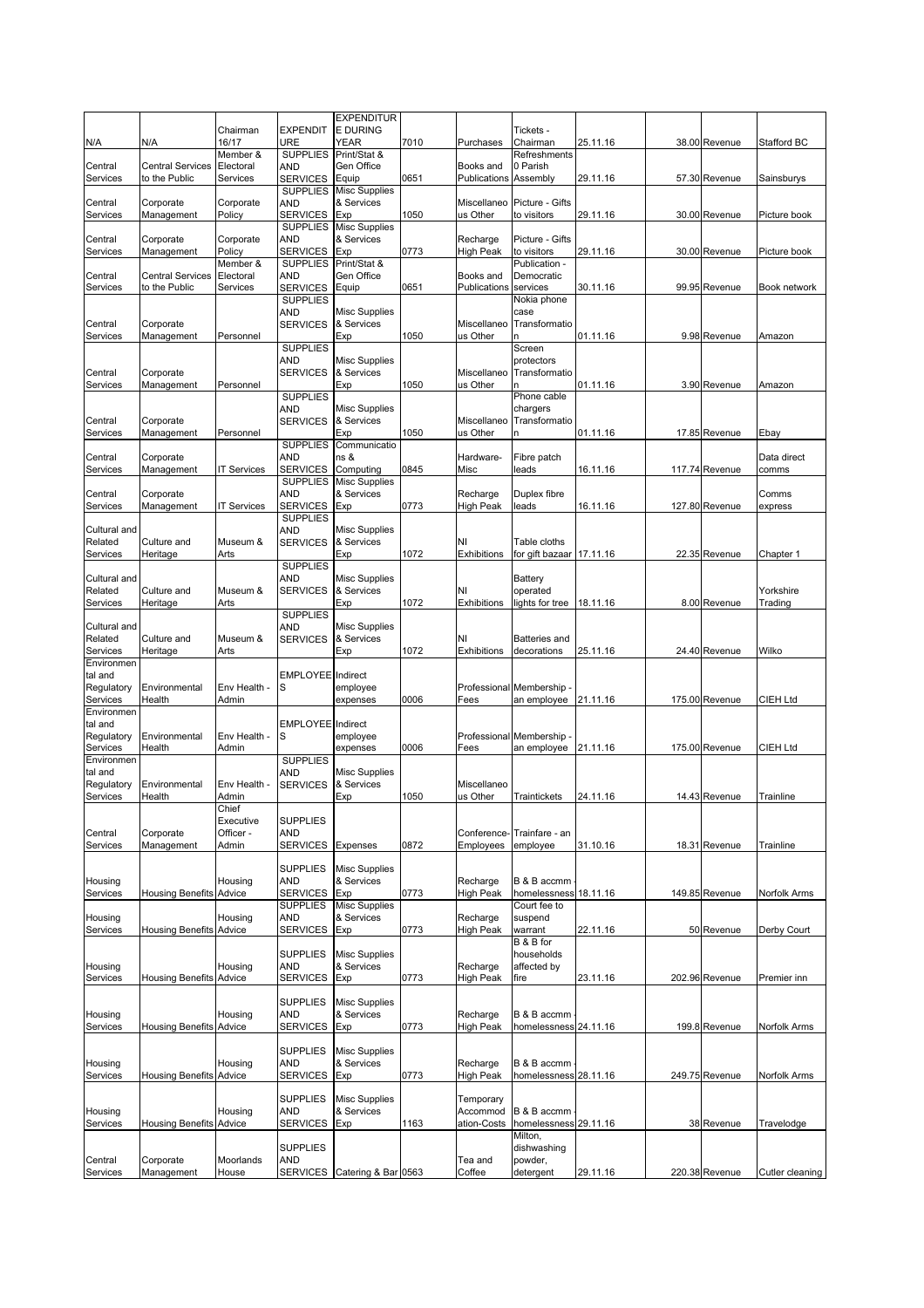| Environmen<br>tal and<br>Regulatory             |                                          | Refuse Direct SUPPLIES<br>Service                 | AND                           | Clothing<br>Uniform &                     |                | Protective                   |                                      |                                                           |        |                | Safety<br>solutions             |
|-------------------------------------------------|------------------------------------------|---------------------------------------------------|-------------------------------|-------------------------------------------|----------------|------------------------------|--------------------------------------|-----------------------------------------------------------|--------|----------------|---------------------------------|
| Services<br>Environmen                          | <b>Waste Collection</b>                  | Organisation                                      | <b>SERVICES</b>               | Laundry                                   | 0600           | Clothing                     | Safety boots                         | 01.11.16                                                  |        | 139.8 Revenue  | Midlands                        |
| tal and<br>Regulatory<br>Services               | <b>Waste Collection</b>                  | Refuse Direct SUPPLIES<br>Service<br>Organisation | AND<br><b>SERVICES</b>        | Clothing<br>Uniform &<br>Laundry          | 0600           | Protective<br>Clothing       | Yellow hi-viz<br>hats                | 02.11.16                                                  |        | 201.95 Revenue | Merlin<br>Workwear              |
| Environmen<br>tal and<br>Regulatory<br>Services | Waste Collection                         | Refuse Direct SUPPLIES<br>Service<br>Organisation | AND<br><b>SERVICES</b>        | <b>Misc Supplies</b><br>& Services<br>Exp | 0773           | Recharge<br><b>High Peak</b> | Health &<br>Safety signs<br>for HPCH | 03.11.16                                                  |        | 440.07 Revenue | Cestrian Signs                  |
| Environmen<br>tal and<br>Regulatory             |                                          | Refuse Direct SUPPLIES<br>Service                 | AND                           | <b>Misc Supplies</b><br>& Services        |                | Recharge                     |                                      |                                                           |        |                |                                 |
| Services<br>Environmen                          | <b>Waste Collection</b>                  | Organisation                                      | <b>SERVICES</b>               | Exp                                       | 0773           | <b>High Peak</b>             | Top soil                             | 08.11.16                                                  |        | 35 Revenue     | Markovitz                       |
| tal and<br>Regulatory                           |                                          | Waste<br>Collection -                             | <b>SUPPLIES</b><br>AND        | <b>Misc Supplies</b><br>& Services        |                | Recharge                     | Road fund<br>Tax                     |                                                           |        |                |                                 |
| Services                                        | <b>Waste Collection</b>                  | Admin                                             | <b>SERVICES</b>               | Exp                                       | 0773           | <b>High Peak</b>             | DX52BKE                              | 09.11.16                                                  |        | 232.5 Revenue  | <b>DVLA</b>                     |
| Environmen<br>tal and<br>Regulatory<br>Services | <b>Waste Collection</b>                  | Refuse Direct SUPPLIES<br>Service<br>Organisation | AND<br><b>SERVICES</b>        | Clothing<br>Uniform &<br>Laundry          | 0600           | Protective<br>Clothing       | Safety boots                         | 09.11.16                                                  |        | 629.1 Revenue  | Safety<br>solutions<br>Midlands |
| Environmen<br>tal and                           |                                          | Refuse Direct SUPPLIES                            |                               | Clothing                                  |                |                              |                                      |                                                           |        |                | Safety                          |
| Regulatory<br>Services                          | <b>Waste Collection</b>                  | Service<br>Organisation                           | AND<br><b>SERVICES</b>        | Uniform &<br>Laundry                      | 0600           | Protective<br>Clothing       | Safety boots                         | 25.11.16                                                  |        | 69.9 Revenue   | solutions<br>Midlands           |
| Central                                         | Corporate                                | Head of                                           | <b>SUPPLIES</b><br><b>AND</b> | <b>Misc Supplies</b><br>& Services        |                | Recharge                     | Advent                               |                                                           |        |                |                                 |
| Services                                        | Management                               | Regulatory<br>Services                            | <b>SERVICES</b>               | Exp                                       | 0773           | <b>High Peak</b>             | CR312                                | 08.10.16                                                  |        | 6.99 Revenue   | Currys                          |
|                                                 |                                          |                                                   | <b>SUPPLIES</b><br><b>AND</b> | <b>Misc Supplies</b><br>& Services        |                | Recharge                     |                                      |                                                           |        |                |                                 |
| Central<br>Services                             | Corporate<br>Management                  | Personnel                                         | <b>SERVICES</b>               | Exp                                       | 0773           | High Peak                    | Long service<br>award                | 17.10.16                                                  |        | 80 Revenue     | Debenhams                       |
|                                                 |                                          | Post Entry                                        |                               |                                           |                |                              |                                      |                                                           |        |                |                                 |
| Central                                         | Corporate                                | and<br>Corporate                                  | EMPLOYEE employee             | Indirect                                  |                | Staff                        | National tree                        |                                                           |        |                | Chartered                       |
| Services                                        | Management                               | Training                                          |                               | expenses                                  | 0050           | Training                     | conference                           | 18.10.16                                                  |        | 30 Revenue     | Foresters                       |
|                                                 |                                          | Post Entry<br>and                                 | <b>SUPPLIES</b>               | <b>Misc Supplies</b>                      |                |                              |                                      |                                                           |        |                |                                 |
| Central                                         | Corporate                                | Corporate                                         | <b>AND</b>                    | & Services                                |                | Recharge                     | National tree                        |                                                           |        |                | Chartered                       |
| Services                                        | Management                               | Training                                          | <b>SERVICES</b>               | Exp                                       | 0773           | High Peak                    | conference                           | 18.10.16                                                  |        | 30 Revenue     | Foresters                       |
| Central                                         | Corporate                                |                                                   | <b>SUPPLIES</b><br><b>AND</b> | <b>Misc Supplies</b><br>& Services        |                | Recharge                     | Alco safe                            |                                                           |        |                |                                 |
| Services                                        | Management                               | Personnel                                         | <b>SERVICES</b>               | Exp                                       | 0773           | <b>High Peak</b>             | KX6000                               | 18.10.16                                                  |        | 54.85 Revenue  | Amazon                          |
| Central                                         | Corporate                                | Customer                                          | <b>EMPLOYEE</b>               | Indirect<br>employee                      |                | Adverts for                  | Job advert -<br>customer             |                                                           |        |                |                                 |
| Services                                        | Management                               | Services                                          | S                             | expenses                                  | 0054           | Staff                        | services                             | 19.10.16                                                  |        | 124.5 Revenue  | LW Jobs                         |
|                                                 |                                          |                                                   | <b>SUPPLIES</b>               | <b>Misc Supplies</b>                      |                |                              | Job advert -                         |                                                           |        |                |                                 |
| Central<br>Services                             | Corporate<br>Management                  | Customer<br>Services                              | AND<br><b>SERVICES</b>        | & Services<br>Exp                         | 0773           | Recharge<br><b>High Peak</b> | customer<br>services                 | 19.10.16                                                  |        | 124.5 Revenue  | LW Jobs                         |
|                                                 |                                          |                                                   |                               | Indirect                                  |                |                              | Job advert -                         |                                                           |        |                |                                 |
| Central<br>Services                             | Corporate<br>Management                  | Customer<br>Services                              | EMPLOYEE employee<br>S        | expenses                                  | 0054           | Adverts for<br>Staff         | customer<br>services                 | 19.10.16                                                  |        | 49.5 Revenue   | Jobstoday                       |
|                                                 |                                          |                                                   | <b>SUPPLIES</b>               | <b>Misc Supplies</b>                      |                |                              | Job advert -                         |                                                           |        |                |                                 |
| Central                                         | Corporate                                | Customer                                          | AND<br><b>SERVICES</b>        | & Services                                | 0773           | Recharge<br><b>High Peak</b> | customer                             | 19.10.16                                                  |        | 49.5 Revenue   |                                 |
| Services                                        | Management                               | Services<br>Post Entry                            |                               | Exp                                       |                |                              | services                             |                                                           |        |                | Jobstoday                       |
|                                                 |                                          | and                                               |                               | Indirect                                  |                |                              |                                      |                                                           |        |                |                                 |
| Central<br>Services                             | Corporate<br>Management                  | Corporate<br>Training                             | <b>EMPLOYEE</b><br>S          | employee<br>expenses                      | 0050           | Staff<br>Training            | Waste smart<br>training              | 19.10.16                                                  |        | 156 Revenue    | <b>Revise Ltd</b>               |
|                                                 |                                          | Post Entry                                        |                               |                                           |                |                              |                                      |                                                           |        |                |                                 |
| Central                                         | Corporate                                | and<br>Corporate                                  | EMPLOYEE employee             | Indirect                                  |                | Staff                        | National                             |                                                           |        |                | Medical                         |
| Services                                        | Management                               | Training                                          |                               | expenses                                  | 0050           | Training                     | Radon forum                          | 19.10.16                                                  |        | 80 Revenue     | Services                        |
| Central                                         | Corporate                                | Head of<br>Regulatory                             | <b>SUPPLIES</b><br><b>AND</b> | <b>Misc Supplies</b><br>& Services        |                | Recharge                     | Credit for                           |                                                           |        |                |                                 |
| Services                                        | Management                               | Services                                          | <b>SERVICES</b>               | Exp                                       | 0773           | <b>High Peak</b>             | card reader                          | 08.10.16                                                  |        | -4.99 Revenue  | Currys                          |
|                                                 | STAFFORDSHIRE MOORLANDS DISTRICT COUNCIL |                                                   | <b>Expenses</b>               | Detailed                                  |                |                              |                                      | <b>GOVERNMENT PURCHASE CARD PAYMENTS IN DECEMBER 2016</b> |        |                |                                 |
| Service                                         |                                          | Responsible                                       | Type                          | <b>Expenses</b>                           |                |                              |                                      |                                                           |        |                | <b>Supplier</b>                 |
| Area                                            | <b>Service Division Unit</b>             |                                                   |                               | Type                                      | <b>Expense</b> | <b>Expense</b>               | <b>Transaction</b>                   | <b>Transaction</b>                                        | Amount | Capital or     | Name                            |
| Environmen                                      |                                          |                                                   | <b>SUPPLIES</b>               |                                           | Code           | Narrative                    | Narrative                            | Date                                                      |        | Revenue        |                                 |
| tal and                                         |                                          |                                                   | AND                           |                                           |                |                              |                                      |                                                           |        |                |                                 |
| Regulatory<br>Services                          | Environmental<br>Health                  | Atmospheric<br>Pollution                          | <b>SERVICES</b>               | Services                                  | 0702           | Air Pollution<br>Analysis    | Clips/washers 08.12.16               |                                                           |        | 102.50 Revenue | Gradko<br>International         |
|                                                 |                                          |                                                   | <b>SUPPLIES</b>               |                                           |                |                              | Homelessnes                          |                                                           |        |                |                                 |
| Housing                                         |                                          | Housing                                           | AND<br><b>SERVICES</b>        | <b>Misc Supplies</b><br>& Services        |                | Temporary<br>Accommod        | accommodati                          |                                                           |        |                |                                 |
| Services                                        | <b>Housing Benefits Advice</b>           |                                                   |                               | Exp                                       | 1163           | ation-Costs                  | on                                   | 05.12.16                                                  |        | 31.67 Revenue  | Travelodge                      |
|                                                 |                                          |                                                   | <b>SUPPLIES</b>               |                                           |                |                              | Homelessnes                          |                                                           |        |                |                                 |
| Housing                                         |                                          | Housing                                           | AND<br><b>SERVICES</b>        | <b>Misc Supplies</b><br>& Services        |                | Temporary<br>Accommod        | Ś<br>accommodati                     |                                                           |        |                |                                 |
| Services                                        | <b>Housing Benefits Advice</b>           |                                                   |                               | Exp                                       | 1163           | ation-Costs                  | on                                   | 06.12.16                                                  |        | 36.67 Revenue  | Travelodge                      |
|                                                 |                                          |                                                   | <b>SUPPLIES</b><br>AND        | <b>Misc Supplies</b>                      |                | Temporary                    | Homelessnes                          |                                                           |        |                |                                 |
| Housing                                         |                                          | Housing                                           | <b>SERVICES</b>               | & Services                                |                | Accommod                     | accommodati                          |                                                           |        |                |                                 |
|                                                 | <b>Housing Benefits Advice</b>           |                                                   |                               | Exp                                       | 1163           | ation-Costs                  | on                                   | 15.12.16                                                  |        | 34.17 Revenue  | Travelodge                      |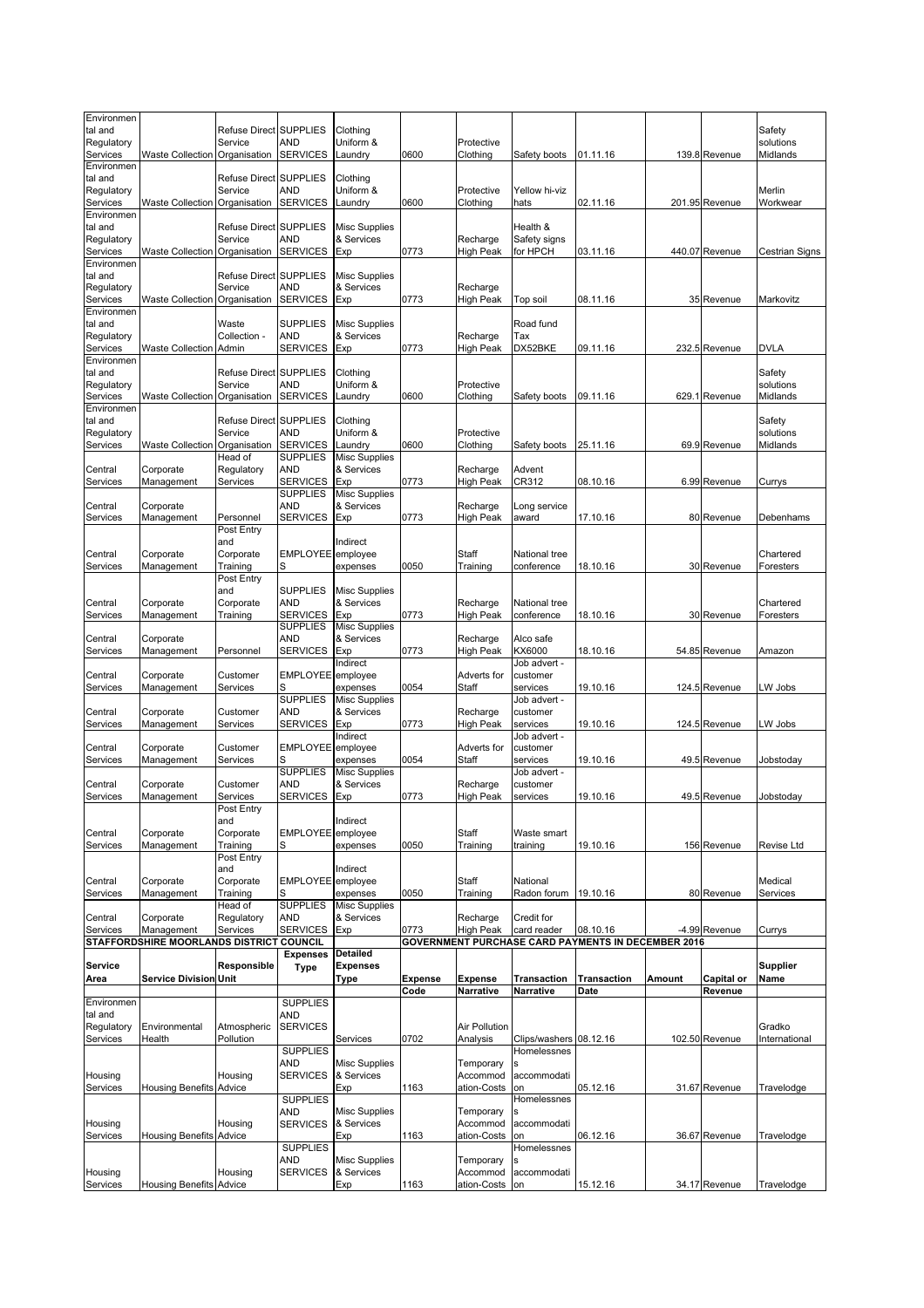|                        |                               | Chief                                    | <b>SUPPLIES</b>                    |                                    |      |                       | Trainfare -an                     |          |                |                        |
|------------------------|-------------------------------|------------------------------------------|------------------------------------|------------------------------------|------|-----------------------|-----------------------------------|----------|----------------|------------------------|
| Central                | Corporate                     | Executive<br>Officer -                   | AND<br><b>SERVICES</b>             | Grants &                           |      |                       | employee -<br>elections           |          |                |                        |
| Services               | Management                    | Admin                                    |                                    | Subscriptions                      | 0926 | <b>SOLACE</b>         | conference                        | 28.12.16 | 102.51 Revenue | Trainline              |
| Environmen<br>tal and  |                               | <b>Refuse Direct</b>                     | <b>SUPPLIES</b><br><b>AND</b>      | <b>Misc Supplies</b>               |      |                       | Van locks for                     |          |                |                        |
| Regulatory             |                               | Service                                  | <b>SERVICES</b>                    | & Services                         |      | Recharge              | Housing                           |          |                | The Journey            |
| Services               | Waste Collection Organisation |                                          |                                    | Exp                                | 0773 | High Peak             | vehicles                          | 05.12.16 | 149.98 Revenue | Centre                 |
| Environmen<br>tal and  |                               | Operational                              | <b>SUPPLIES</b><br><b>AND</b>      | <b>Misc Supplies</b>               |      |                       | Annual                            |          |                |                        |
| Regulatory             |                               | Services -                               | <b>SERVICES</b>                    | & Services                         |      | Recharge              | membership -                      |          |                | Aboricultural          |
| Services               | <b>Waste Collection Admin</b> |                                          |                                    | Exp                                | 0773 | High Peak             | an employee                       | 07.12.16 | 175.00 Revenue | Assn                   |
| Environmen             |                               | Street<br>Sweeping                       | <b>SUPPLIES</b><br>AND             |                                    |      |                       |                                   |          |                |                        |
| tal and                |                               | Direct                                   | <b>SERVICES</b>                    | <b>Misc Supplies</b>               |      |                       | Tarpaulin for                     |          |                |                        |
| Regulatory             |                               | Service                                  |                                    | & Services                         |      | Recharge              | <b>HPBC</b> street                |          |                |                        |
| Services<br>Environmen | Street Cleansing Organisation |                                          | <b>SUPPLIES</b>                    | Exp                                | 0773 | High Peak             | cleansing                         | 07.12.16 | 73.43 Revenue  | <b>UK Tarps Ltd</b>    |
| tal and                |                               | <b>Refuse Direct</b>                     | <b>AND</b>                         | Clothing                           |      |                       |                                   |          |                | Safety                 |
| Regulatory             |                               | Service                                  | <b>SERVICES</b>                    | Uniform &                          |      | Protective            |                                   |          |                | Solutions              |
| Services               | <b>Waste Collection</b>       | Organisation                             | <b>SUPPLIES</b>                    | Laundry<br>Print/Stat &            | 0600 | Clothing              | Safety boots<br>A5 ring           | 09.12.16 | 139.80 Revenue | Midlands               |
| Central                | Corporate                     |                                          | AND                                | Gen Office                         |      |                       | binders for                       |          |                | Post office            |
| Services               | Management                    | Printing                                 | <b>SERVICES</b>                    | Equip                              | 0652 | Stationery            | vehicles                          | 09.12.16 | 34.80 Revenue  | Shop                   |
| Cultural and           |                               |                                          | <b>PREMISES</b>                    | Grounds                            |      | Ground                |                                   |          |                |                        |
| Related                |                               | <b>Birch</b>                             |                                    | maintenance                        |      | Maintenanc            | Trees for                         |          |                | SP Mail order          |
| Services               | Open Spaces                   | Gardens                                  |                                    | costs                              | 0385 | ė                     | Birch gardens 13.12.16            |          | 94.10 Revenue  | trees                  |
| Environmen<br>tal and  |                               | <b>Refuse Direct</b>                     | <b>SUPPLIES</b><br><b>AND</b>      | Clothing                           |      |                       |                                   |          |                | Safety                 |
| Regulatory             |                               | Service                                  | <b>SERVICES</b>                    | Uniform &                          |      | Protective            |                                   |          |                | Solutions              |
| Services               | Waste Collection Organisation |                                          |                                    | _aundry                            | 0600 | Clothing              | Safety boots                      | 13.12.16 | 209.70 Revenue | Midlands               |
| Environmen<br>tal and  |                               | <b>Refuse Direct</b>                     | <b>SUPPLIES</b><br><b>AND</b>      | <b>Misc Supplies</b>               |      |                       | Annual                            |          |                |                        |
| Regulatory             |                               | Service                                  | <b>SERVICES</b>                    | & Services                         |      | Recharge              | membership -                      |          |                |                        |
| Services               | Waste Collection              | Organisation                             |                                    | Exp                                | 0773 | <b>High Peak</b>      | an employee                       | 22.12.16 | 430.00 Revenue | Certsure               |
| Environmen<br>tal and  |                               | <b>Refuse Direct</b>                     | <b>SUPPLIES</b><br><b>AND</b>      | <b>Misc Supplies</b>               |      |                       |                                   |          |                |                        |
| Regulatory             |                               | Service                                  | <b>SERVICES</b>                    | & Services                         |      | Recharge              |                                   |          |                |                        |
| Services               | Waste Collection Organisation |                                          |                                    | Exp                                | 0773 | <b>High Peak</b>      | Digging spade 23.12.16            |          | 26.13 Revenue  | Amazon                 |
|                        | Corporate                     | Executive                                | <b>SUPPLIES</b><br>AND             | Equip<br>Furniture &               |      | Purchase<br>Equipment | Transcription<br>machine          |          |                |                        |
| Central<br>Services    | Management                    | <b>Directors</b>                         | <b>SERVICES</b>                    | <b>Materials</b>                   | 0500 | & Furniture           | headphones                        | 01.12.16 | 31.56 Revenue  | Amazon                 |
|                        |                               |                                          | <b>SUPPLIES</b>                    | Communicatio                       |      |                       |                                   |          |                |                        |
| Central<br>Services    | Corporate<br>Management       | <b>IT Services</b>                       | AND<br><b>SERVICES</b>             | ns &<br>Computing                  | 6628 | IT-Website            | IT equipment<br>Northgate         | 02.12.16 | 522.00 Revenue | Paypal<br>Trustsign    |
|                        |                               | Member &                                 | <b>SUPPLIES</b>                    |                                    |      | Hospitality           |                                   |          |                |                        |
| Central                | <b>Central Services</b>       | Electoral                                | AND                                |                                    |      | &Comm/Co              | Mince pies -                      |          |                |                        |
| Services               | to the Public                 | Services<br>Housing                      | <b>SERVICES</b>                    | Catering & Bar 0550<br>Indirect    |      | uncil Teas            | full council<br>Membership        | 05.12.16 | 10.20 Revenue  | Waitrose               |
| Housing                |                               | <b>Benefits</b>                          | EMPLOYEE employee                  |                                    |      | Professional          | subs - an                         |          |                |                        |
| Services               | Housing Benefits Admin        |                                          |                                    | expenses                           | 0006 | Fees                  | employee                          | 05.12.16 | 79.00 Revenue  | <b>IRRV</b>            |
| Housing                |                               | Housing<br><b>Benefits</b>               | <b>SUPPLIES</b><br>AND             | <b>Misc Supplies</b><br>& Services |      | Recharge              | Membership<br>subs - an           |          |                |                        |
| Services               | <b>Housing Benefits Admin</b> |                                          | <b>SERVICES</b>                    | Exp                                | 0773 | High Peak             | employee                          | 05.12.16 | 79.00 Revenue  | <b>IRRV</b>            |
|                        |                               |                                          |                                    | Indirect                           |      |                       | Membership                        |          |                |                        |
| Planning<br>Services   | Development<br>Control        | Development EMPLOYEE employee<br>Control | S                                  | expenses                           | 0006 | Professional<br>Fees  | subs -<br>planning staff 05.12.16 |          | 725.00 Revenue | Royal Town<br>Planning |
|                        |                               |                                          |                                    | SUPPLIES Misc Supplies             |      |                       | Membership                        |          |                |                        |
| Planning               | Development                   | Development                              | <b>AND</b>                         | & Services                         |      | Recharge              | subs -                            |          |                | Royal Town             |
| Services<br>Environmen | Control                       | Control                                  | <b>SERVICES</b><br><b>SUPPLIES</b> | Exp                                | 0773 | <b>High Peak</b>      | planning staff                    | 05.12.16 | 725.00 Revenue | Planning               |
| tal and                |                               |                                          | AND                                | <b>Misc Supplies</b>               |      |                       | Stamps -                          |          |                |                        |
| Regulatory             | Community                     | Clean and                                | <b>SERVICES</b>                    | & Services                         |      | Miscellaneo           | clean green                       |          |                |                        |
| Services               | Development                   | Green Team                               |                                    | Exp<br>Indirect                    | 1050 | us Other              | team<br>Membership                | 06.12.16 | 92.16 Revenue  | <b>WH Smith</b>        |
| Central                | Corporate                     | Corporate                                | EMPLOYEE                           | employee                           |      | Professional          | subs - an                         |          |                |                        |
| Services               | Management                    | Policy                                   |                                    | expenses                           | 0006 | Fees                  | employee                          | 06.12.16 | 79.00 Revenue  | <b>IRRV</b>            |
| Central                | Corporate                     | Corporate                                | <b>SUPPLIES</b><br>AND             | <b>Misc Supplies</b><br>& Services |      | Recharge              | Membership<br>subs - an           |          |                |                        |
| Services               | Management                    | Policy                                   | <b>SERVICES</b>                    | Exp                                | 0773 | High Peak             | employee                          | 06.12.16 | 79.00 Revenue  | <b>IRRV</b>            |
|                        |                               |                                          |                                    | Indirect                           |      |                       | Membership                        |          |                |                        |
| Central<br>Services    | Corporate<br>Management       | Corporate<br>Policy                      | EMPLOYEE<br>S                      | employee<br>expenses               | 0006 | Professional<br>Fees  | subs - an<br>employee             | 08.12.16 | 155.00 Revenue | <b>CIPFA</b>           |
|                        |                               |                                          | <b>SUPPLIES</b>                    | <b>Misc Supplies</b>               |      |                       | Membership                        |          |                |                        |
| Central                | Corporate                     | Corporate                                | AND                                | & Services                         |      | Recharge              | subs - an                         |          |                |                        |
| Services               | Management                    | Policy                                   | <b>SERVICES</b>                    | Exp<br>Indirect                    | 0773 | High Peak             | employee<br>Membership            | 08.12.16 | 155.00 Revenue | <b>CIPFA</b>           |
| Central                | Corporate                     | Corporate                                | EMPLOYEE                           | employee                           |      | Professional          | subs - an                         |          |                |                        |
| Services               | Management                    | Policy                                   | S                                  | expenses                           | 0006 | Fees                  | employee                          | 13.12.16 | 95.50 Revenue  | <b>IRRV</b>            |
| Central                | Corporate                     | Corporate                                | <b>SUPPLIES</b><br>AND             | <b>Misc Supplies</b><br>& Services |      | Recharge              | Membership<br>subs - an           |          |                |                        |
| Services               | Management                    | Policy                                   | <b>SERVICES</b>                    | Exp                                | 0773 | High Peak             | employee                          | 13.12.16 | 95.50 Revenue  | <b>IRRV</b>            |
|                        |                               |                                          |                                    | Indirect                           |      |                       | Membership                        |          |                |                        |
| Planning<br>Services   | Development<br>Control        | Development<br>Control                   | <b>EMPLOYEE</b><br>S               | employee<br>expenses               | 0006 | Professional<br>Fees  | subs - an<br>employee             | 13.12.16 | 145.00 Revenue | Royal Town<br>Planning |
|                        |                               |                                          | <b>SUPPLIES</b>                    | <b>Misc Supplies</b>               |      |                       | Membership                        |          |                |                        |
| Planning               | Development                   | Development                              | <b>AND</b>                         | & Services                         |      | Recharge              | subs - an                         |          |                | Royal Town             |
| Services               | Control                       | Control                                  | <b>SERVICES</b>                    | Exp                                | 0773 | High Peak             | employee                          | 13.12.16 | 145.00 Revenue | Planning               |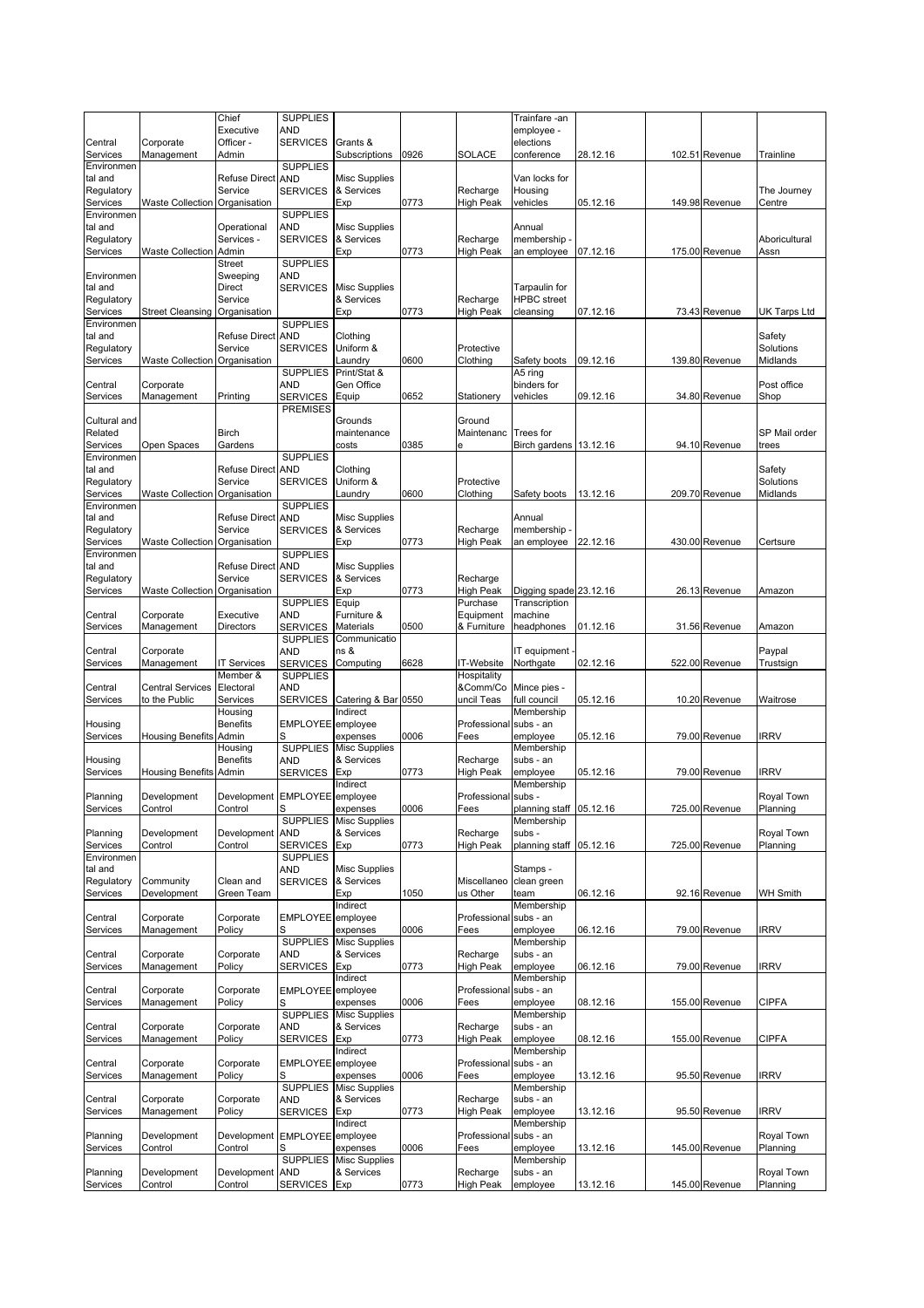|                         |                         |                                          |                               | Indirect                           |      |                         | Membership                  |          |                |                        |
|-------------------------|-------------------------|------------------------------------------|-------------------------------|------------------------------------|------|-------------------------|-----------------------------|----------|----------------|------------------------|
| Planning<br>Services    | Development<br>Control  | Development EMPLOYEE employee<br>Control |                               | expenses                           | 0006 | Professional<br>Fees    | subs - an<br>employee       | 13.12.16 | 145.00 Revenue | Royal Town<br>Planning |
|                         |                         |                                          | <b>SUPPLIES</b>               | <b>Misc Supplies</b>               |      |                         | Membership                  |          |                |                        |
| Planning                | Development             | Development                              | <b>AND</b>                    | & Services                         |      | Recharge                | subs - an                   |          |                | Royal Town             |
| Services                | Control                 | Control                                  | <b>SERVICES</b>               | Exp                                | 0773 | <b>High Peak</b>        | employee                    | 13.12.16 | 145.00 Revenue | Planning               |
| Central                 | Corporate               |                                          | EMPLOYEE employee             | Indirect                           |      | Professional            | Membership<br>subs - an     |          |                |                        |
| Services                | Management              | Audit                                    | S                             | expenses                           | 0006 | Fees                    | employee                    | 20.12.16 | 73.50 Revenue  | AAT                    |
|                         |                         |                                          | <b>SUPPLIES</b>               | <b>Misc Supplies</b>               |      |                         | Membership                  |          |                |                        |
| Central                 | Corporate               |                                          | <b>AND</b><br><b>SERVICES</b> | & Services<br>Exp                  | 0773 | Recharge                | subs - an<br>employee       |          |                | AAT                    |
| Services                | Management              | Audit                                    |                               | Indirect                           |      | High Peak               | Membership                  | 20.12.16 | 73.50 Revenue  |                        |
| Central                 | Corporate               |                                          | EMPLOYEE employee             |                                    |      | Professional            | subs - an                   |          |                |                        |
| Services                | Management              | Audit                                    |                               | expenses                           | 0006 | Fees                    | employee                    | 20.12.16 | 115.50 Revenue | <b>ACCA</b>            |
| Central                 | Corporate               |                                          | <b>SUPPLIES</b><br><b>AND</b> | <b>Misc Supplies</b><br>& Services |      | Recharge                | Membership<br>subs - an     |          |                |                        |
| Services                | Management              | Audit                                    | <b>SERVICES</b>               | Exp                                | 0773 | High Peak               | employee                    | 20.12.16 | 115.5 Revenue  | <b>ACCA</b>            |
|                         |                         |                                          |                               | Indirect                           |      |                         | Membership                  |          |                |                        |
| Central                 | Corporate               | Customer                                 | EMPLOYEE employee             |                                    |      | Professional            | subs - an                   |          |                |                        |
| Services                | Management              | Admin                                    | <b>SUPPLIES</b>               | expenses<br><b>Misc Supplies</b>   | 0006 | Fees                    | employee<br>Membership      | 22.12.16 | 79 Revenue     | <b>IRRV</b>            |
| Central                 | Corporate               | Customer                                 | <b>AND</b>                    | & Services                         |      | Recharge                | subs - an                   |          |                |                        |
| Services                | Management              | Admin                                    | <b>SERVICES</b>               | Exp                                | 0773 | High Peak               | employee                    | 22.12.16 | 79 Revenue     | <b>IRRV</b>            |
|                         |                         | <b>Transformatio AND</b>                 | <b>SUPPLIES</b>               | <b>Misc Supplies</b>               |      |                         |                             |          |                |                        |
| Central<br>Services     | Corporate<br>Management | n                                        | <b>SERVICES</b>               | & Services<br>Exp                  | 1050 | Miscellaneo<br>us Other | Storage<br><b>Boxes</b>     | 12.12.16 | 13.33 Revenue  | Wilko                  |
|                         |                         |                                          |                               | Indirect                           |      | Long                    |                             |          |                |                        |
| Central                 | Corporate               |                                          | EMPLOYEE employee             |                                    |      | Service                 | Long service                |          |                | <b>High Street</b>     |
| Services                | Management              | Personnel                                | S                             | expenses                           | 0097 | Awards                  | award                       | 12.12.16 | 100 Revenue    | Vouchers               |
| Central                 | Corporate               | Executive                                | EMPLOYEE employee             | Indirect                           |      | Staff                   |                             |          |                |                        |
| Services                | Management              | Directors                                | S                             | expenses                           | 0051 | Expenses                | Apprentices                 | 12.12.16 | 10.55 Revenue  | Sainsburys             |
|                         |                         |                                          | <b>SUPPLIES</b>               | <b>Misc Supplies</b>               |      |                         |                             |          |                |                        |
| Central                 | Corporate<br>Management |                                          | <b>AND</b><br><b>SERVICES</b> | & Services<br>Exp                  | 0773 | Recharge<br>High Peak   |                             | 14.12.16 | 21.21 Revenue  |                        |
| Services                |                         | <b>IT Services</b>                       | <b>SUPPLIES</b>               | Communicatio                       |      |                         | Grey CAT5E                  |          |                | Misco                  |
| Central                 | Corporate               |                                          | <b>AND</b>                    | ns &                               |      | Hardware-               |                             |          |                |                        |
| Services                | Management              | <b>IT Services</b>                       | <b>SERVICES</b>               | Computing                          | 0845 | Misc                    | Grey CAT5E                  | 14.12.16 | 21.22 Revenue  | Misco                  |
| Central                 | Corporate               |                                          | <b>SUPPLIES</b><br><b>AND</b> | <b>Misc Supplies</b><br>& Services |      | Recharge                |                             |          |                |                        |
| Services                | Management              | <b>IT Services</b>                       | <b>SERVICES</b>               | Exp                                | 0773 | High Peak               | phone cases                 | 19.12.16 | 25.2 Revenue   | Amazon                 |
|                         |                         |                                          | <b>SUPPLIES</b>               | Communicatio                       |      |                         |                             |          |                |                        |
| Central                 | Corporate               |                                          | <b>AND</b>                    | ns &                               |      | Hardware-               |                             |          |                |                        |
| Services                | Management              | <b>IT Services</b>                       | <b>SERVICES</b>               | Computing                          | 0845 | Misc                    | phone cases<br>Sweets for   | 21.12.16 | 25.21 Revenue  | Amazon                 |
|                         |                         |                                          |                               |                                    |      |                         | Childrens                   |          |                |                        |
| Cultural and            |                         |                                          | <b>SUPPLIES</b>               | <b>Misc Supplies</b>               |      |                         | Christmas                   |          |                |                        |
| Related<br>Services     | Culture and             | Museum &                                 | <b>AND</b><br><b>SERVICES</b> | & Services                         | 1072 | ΝI<br>Exhibitions       | crafts at<br>Museum         | 06.12.16 | 5.97 Revenue   |                        |
|                         | Heritage                | Arts                                     |                               | Exp                                |      |                         |                             |          |                | Home Bargains          |
| Cultural and            |                         |                                          | <b>SUPPLIES</b>               | <b>Misc Supplies</b>               |      |                         |                             |          |                |                        |
| Related                 | Culture and             | Museum &                                 | <b>AND</b>                    | & Services                         |      | NI                      |                             |          |                |                        |
| Services                | Heritage                | Arts                                     | <b>SERVICES</b>               | Exp                                | 1072 | Exhibitions             | Printer labels              | 06.12.16 | 7.07 Revenue   | Ryman                  |
| Cultural and            |                         |                                          | <b>SUPPLIES</b>               | <b>Misc Supplies</b>               |      |                         | Christmas                   |          |                |                        |
| Related                 | Culture and             | Museum &                                 | <b>AND</b>                    | & Services                         |      | NI                      | tablecloths for             |          |                |                        |
| Services                | Heritage                | Arts                                     | SERVICES Exp                  |                                    | 1072 | Exhibitions tea dance   |                             | 06.12.16 | 7.98 Revenue   | ∪napter ⊺              |
| Cultural and            |                         |                                          | <b>SUPPLIES</b>               | Print/Stat &                       |      |                         |                             |          |                |                        |
| Related                 |                         |                                          | AND                           | Gen Office                         |      |                         | Superglue                   |          |                |                        |
| Services                | Tourism                 | Tourism                                  | <b>SERVICES</b>               | Equip                              | 0652 | Stationery              | and sellotape               | 09.12.16 | 5.75 Revenue   | Wilko                  |
|                         |                         |                                          |                               |                                    |      |                         | Sweets for<br>Childrens     |          |                |                        |
| Cultural and            |                         |                                          | <b>SUPPLIES</b>               | <b>Misc Supplies</b>               |      |                         | Christmas                   |          |                |                        |
| Related                 | Culture and             | Museum &                                 | <b>AND</b>                    | & Services                         |      | NI                      | crafts at                   |          |                |                        |
| Services                | Heritage                | Arts                                     | <b>SERVICES</b>               | Exp                                | 1072 | Exhibitions             | Museum                      | 19.12.16 | 7.82 Revenue   | <b>Home Bargains</b>   |
| Cultural and            |                         |                                          |                               | Grounds                            |      | Ground                  | Form of                     |          |                |                        |
| Related                 |                         | Country                                  |                               | maintenance                        |      | Maintenanc              | record high                 |          |                | Thomas                 |
| Services                | Open Spaces             | Parks                                    | <b>PREMISES</b>               | costs                              | 0385 | е                       | risk reservoir              | 20.12.16 | 30.8 Revenue   | Telford                |
|                         |                         |                                          |                               |                                    |      |                         |                             |          |                |                        |
| Cultural and<br>Related |                         | Country                                  |                               | Grounds<br>maintenance             |      | Ground<br>Maintenanc    | Tools and                   |          |                |                        |
| Services                | Open Spaces             | Parks                                    | PREMISES                      | costs                              | 0385 | е                       | equipment                   | 21.12.16 | 98.49 Revenue  | Sam Turner             |
|                         |                         | Post Entry                               |                               |                                    |      |                         |                             |          |                |                        |
| Central                 |                         | and                                      |                               | Indirect                           |      | Staff                   | National tree               |          |                | Chartered              |
| Services                | Corporate<br>Management | Corporate<br>Training                    | EMPLOYEE employee<br>S        | expenses                           | 0050 | Training                | conference                  | 18.10.16 | 30 Revenue     | Foresters              |
|                         |                         | Post Entry                               |                               |                                    |      |                         |                             |          |                |                        |
|                         |                         | and                                      | <b>SUPPLIES</b>               | <b>Misc Supplies</b>               |      |                         |                             |          |                |                        |
| Central<br>Services     | Corporate<br>Management | Corporate<br>Training                    | AND<br><b>SERVICES</b>        | & Services<br>Exp                  | 0773 | Recharge<br>High Peak   | National tree<br>conference | 18.10.16 | 30 Revenue     | Chartered<br>Foresters |
|                         |                         |                                          | <b>SUPPLIES</b>               | <b>Misc Supplies</b>               |      |                         |                             |          |                |                        |
| Central                 | Corporate               |                                          | <b>AND</b>                    | & Services                         |      | Recharge                | Alco safe                   |          |                |                        |
| Services                | Management              | Personnel                                | <b>SERVICES</b>               | Exp                                | 0773 | High Peak               | KX6000                      | 18.10.16 | 54.85 Revenue  | Amazon                 |
| Central                 | Corporate               | Customer                                 | EMPLOYEE employee             | Indirect                           |      | Adverts for             | Job advert -<br>customer    |          |                |                        |
|                         |                         |                                          |                               |                                    | 0054 | Staff                   | services                    | 19.10.16 | 124.5 Revenue  |                        |
| Services                | Management              | Services                                 | S                             | expenses                           |      |                         |                             |          |                | LW Jobs                |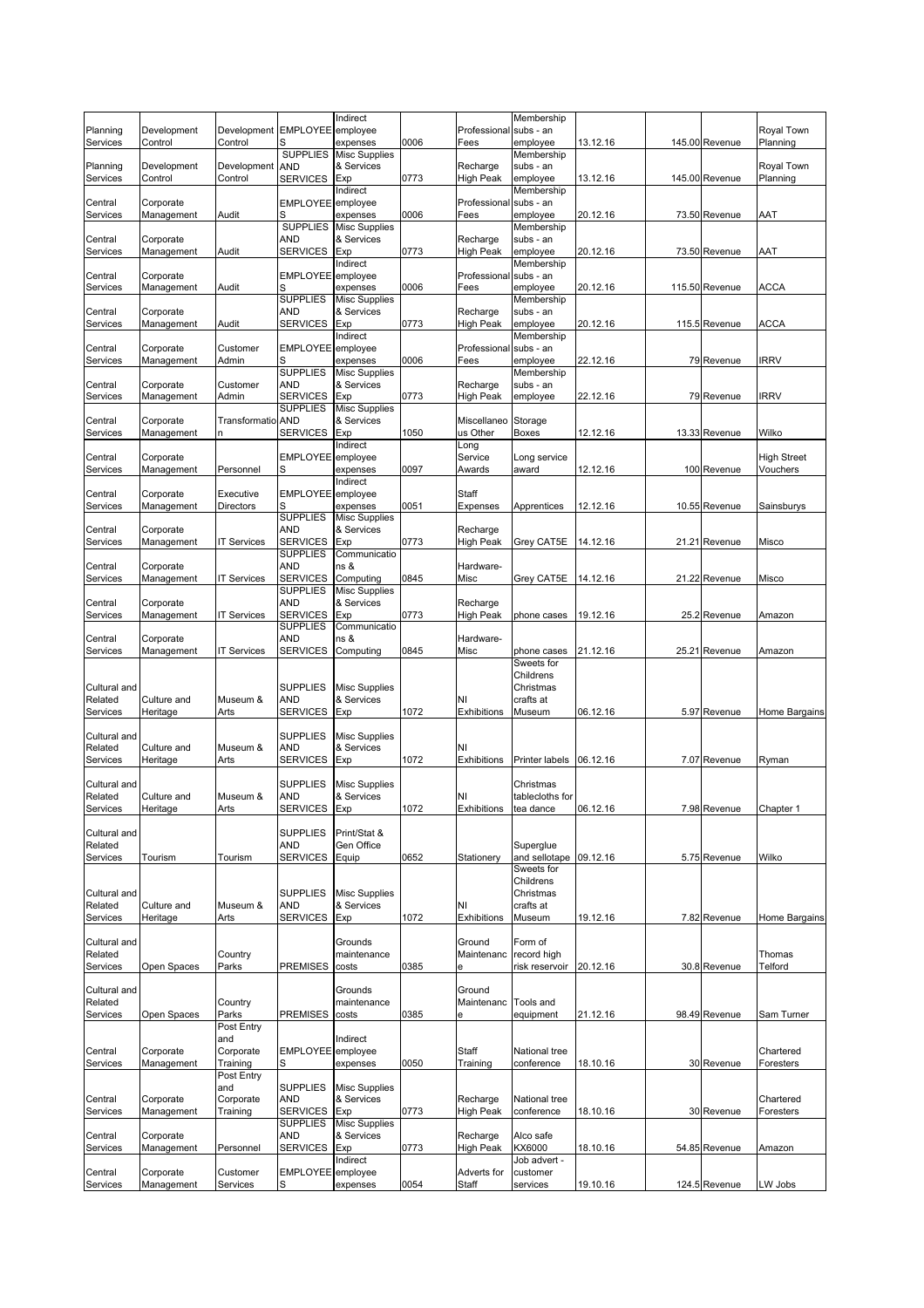|                        |                                          |                        | <b>SUPPLIES</b>               | <b>Misc Supplies</b> |                        |                                    | Job advert -             |                                                          |        |                       |                     |
|------------------------|------------------------------------------|------------------------|-------------------------------|----------------------|------------------------|------------------------------------|--------------------------|----------------------------------------------------------|--------|-----------------------|---------------------|
| Central                | Corporate                                | Customer               | AND                           | & Services           |                        | Recharge                           | customer                 |                                                          |        |                       |                     |
| Services               | Management                               | Services               | <b>SERVICES</b>               | Exp                  | 0773                   | <b>High Peak</b>                   | services                 | 19.10.16                                                 |        | 124.5 Revenue         | LW Jobs             |
|                        |                                          |                        | <b>EMPLOYEE</b>               | Indirect             |                        | Adverts for                        | Job advert -             |                                                          |        |                       |                     |
| Central<br>Services    | Corporate<br>Management                  | Customer<br>Services   | S                             | employee<br>expenses | 0054                   | Staff                              | customer<br>services     | 19.10.16                                                 |        | 49.5 Revenue          | Jobstoday           |
|                        |                                          |                        | <b>SUPPLIES</b>               | <b>Misc Supplies</b> |                        |                                    | Job advert -             |                                                          |        |                       |                     |
| Central                | Corporate                                | Customer               | AND                           | & Services           |                        | Recharge                           | customer                 |                                                          |        |                       |                     |
| Services               | Management                               | Services               | <b>SERVICES</b>               | Exp                  | 0773                   | High Peak                          | services                 | 19.10.16                                                 |        | 49.5 Revenue          | Jobstoday           |
|                        |                                          | Post Entry             |                               |                      |                        |                                    |                          |                                                          |        |                       |                     |
|                        |                                          | and                    |                               | Indirect             |                        |                                    |                          |                                                          |        |                       |                     |
| Central                | Corporate                                | Corporate              | <b>EMPLOYEE</b>               | employee             |                        | Staff                              | Waste smart              |                                                          |        |                       |                     |
| Services               | Management                               | Training               | S                             | expenses             | 0050                   | Training                           | training                 | 19.10.16                                                 |        | 156 Revenue           | Revise Ltd          |
|                        |                                          | Post Entry<br>and      |                               | Indirect             |                        |                                    |                          |                                                          |        |                       |                     |
| Central                | Corporate                                | Corporate              | EMPLOYEE employee             |                      |                        | Staff                              | National                 |                                                          |        |                       | Medical             |
| Services               | Management                               | Training               | S                             | expenses             | 0050                   | Training                           | Radon forum              | 19.10.16                                                 |        | 80 Revenue            | Services            |
|                        |                                          | Head of                | <b>SUPPLIES</b>               | <b>Misc Supplies</b> |                        |                                    |                          |                                                          |        |                       |                     |
| Central                | Corporate                                | Regulatory             | <b>AND</b>                    | & Services           |                        | Recharge                           | Credit for               |                                                          |        |                       |                     |
| Services               | Management                               | Services               | <b>SERVICES</b>               | Exp                  | 0773                   | High Peak                          | card reader              | 08.10.16                                                 |        | -4.99 Revenue         | Currys              |
|                        | STAFFORDSHIRE MOORLANDS DISTRICT COUNCIL |                        |                               |                      |                        |                                    |                          | <b>GOVERNMENT PURCHASE CARD PAYMENTS IN JANUARY 2017</b> |        |                       |                     |
|                        |                                          |                        | <b>Expenses</b>               | <b>Detailed</b>      |                        |                                    |                          |                                                          |        |                       |                     |
| Service                |                                          | Responsible            | <b>Type</b>                   | <b>Expenses</b>      |                        |                                    |                          |                                                          |        |                       | Supplier            |
| Area                   | <b>Service Division Unit</b>             |                        |                               | Type                 | <b>Expense</b><br>Code | <b>Expense</b><br><b>Narrative</b> | Transaction<br>Narrative | <b>Transaction</b><br>Date                               | Amount | Capital or<br>Revenue | Name                |
|                        |                                          | Post Entry             | <b>SUPPLIES</b>               |                      |                        |                                    |                          |                                                          |        |                       |                     |
|                        |                                          | and                    | <b>AND</b>                    | <b>Misc Supplies</b> |                        |                                    |                          |                                                          |        |                       |                     |
| Central                | Corporate                                | Corporate              | <b>SERVICES</b>               | & Services           |                        | Recharge                           | <b>PASMA</b>             |                                                          |        |                       |                     |
| Services               | Management                               | Training               |                               | Exp                  | 0773                   | High Peak                          | Training                 | 05.01.17                                                 |        | 556.20 Revenue        | 1 Up Access         |
|                        |                                          | Post Entry             | <b>SUPPLIES</b>               |                      |                        |                                    |                          |                                                          |        |                       |                     |
|                        |                                          | and                    | AND                           | <b>Misc Supplies</b> |                        |                                    |                          |                                                          |        |                       |                     |
| Central                | Corporate                                | Corporate              | <b>SERVICES</b>               | & Services           |                        | Recharge                           | Minute taking            |                                                          |        |                       |                     |
| Services               | Management                               | Training               |                               | Exp<br>Indirect      | 0773                   | High Peak                          | course                   | 09.01.17                                                 |        | 179.00 Revenue        | Activia Training    |
| Planning               | Development                              | Development EMPLOYEE   |                               | employee             |                        | Adverts for                        |                          |                                                          |        |                       | Redactive           |
| Services               | Control                                  | Control                | S                             | expenses             | 0054                   | Staff                              | Job advert               | 12.01.17                                                 |        | 475.00 Revenue        | Publishing          |
|                        |                                          |                        | <b>SUPPLIES</b>               | <b>Misc Supplies</b> |                        |                                    |                          |                                                          |        |                       |                     |
| Planning               | Development                              | Development            | <b>AND</b>                    | & Services           |                        | Recharge                           |                          |                                                          |        |                       | Redactive           |
| Services               | Control                                  | Control                | <b>SERVICES</b>               | Exp                  | 0773                   | High Peak                          | Job advert               | 12.01.17                                                 |        | 475.00 Revenue        | Publishing          |
|                        |                                          | Post Entry             | <b>SUPPLIES</b>               |                      |                        |                                    |                          |                                                          |        |                       |                     |
|                        |                                          | and                    | AND                           | <b>Misc Supplies</b> |                        |                                    | CPD                      |                                                          |        |                       |                     |
| Central                | Corporate                                | Corporate              | <b>SERVICES</b>               | & Services           |                        | Recharge                           | Foundation               |                                                          |        |                       |                     |
| Services               | Management                               | Training<br>Post Entry |                               | Exp                  | 0773                   | High Peak                          | 2017                     | 16.01.17                                                 |        | 40.50 Revenue         | <b>RICS</b>         |
|                        |                                          | and                    | <b>EMPLOYEE</b> Indirect      |                      |                        |                                    | Hotel                    |                                                          |        |                       |                     |
| Central                | Corporate                                | Corporate              | S                             | employee             |                        | Staff                              | accommodati              |                                                          |        |                       |                     |
| Services               | Management                               | Training               |                               | expenses             | 0050                   | Training                           | on                       | 17.01.17                                                 |        | 150.50 Revenue        | Premier Inn         |
|                        |                                          | Post Entry             | <b>SUPPLIES</b>               |                      |                        |                                    |                          |                                                          |        |                       |                     |
|                        |                                          | and                    | <b>AND</b>                    | <b>Misc Supplies</b> |                        |                                    | Hotel                    |                                                          |        |                       |                     |
| Central                | Corporate                                | Corporate              | <b>SERVICES</b>               | & Services           |                        | Recharge                           | accommodati              |                                                          |        |                       |                     |
| Services               | Management                               | Training               |                               | Exp                  | 0773                   | High Peak                          | on                       | 17.01.17                                                 |        | 150.50 Revenue        | Premier Inn         |
|                        |                                          | Post Entry             |                               |                      |                        |                                    |                          |                                                          |        |                       |                     |
| Central                | Corporate                                | and<br>Corporate       | <b>EMPLOYEE</b><br>S          | Indirect<br>employee |                        | Staff                              |                          |                                                          |        |                       |                     |
| Services               | Management                               | Training               |                               | expenses             | 0050                   | Training                           | Train tickets            | 17.01.17                                                 |        | 84.41 Revenue         | Trainline           |
|                        |                                          | Post Entry             | <b>SUPPLIES</b>               |                      |                        |                                    |                          |                                                          |        |                       |                     |
|                        |                                          | and                    | <b>AND</b>                    | <b>Misc Supplies</b> |                        |                                    |                          |                                                          |        |                       |                     |
| Central                | Corporate                                | ∪orporaτe              | <b>SERVICES</b>               | & Services           |                        | Recharge                           |                          |                                                          |        |                       |                     |
| Services               | Management                               | Training               |                               | Exp                  | 0773                   | <b>High Peak</b>                   | <b>Train tickets</b>     | 17.01.17                                                 |        | 84.40 Revenue         | Trainline           |
|                        |                                          | Post Entry             |                               |                      |                        |                                    |                          |                                                          |        |                       |                     |
|                        |                                          | and                    | <b>EMPLOYEE</b> Indirect      |                      |                        |                                    |                          |                                                          |        |                       |                     |
| Central                | Corporate<br>Management                  | Corporate<br>Training  | S                             | employee             |                        | Staff                              | Conference               |                                                          |        | 150.00 Revenue        |                     |
| Services               |                                          | Post Entry             | <b>SUPPLIES</b>               | expenses             | 0050                   | Training                           |                          | 17.01.17                                                 |        |                       | Socitm              |
|                        |                                          | and                    | AND                           | <b>Misc Supplies</b> |                        |                                    |                          |                                                          |        |                       |                     |
| Central                | Corporate                                | Corporate              | <b>SERVICES</b>               | & Services           |                        | Recharge                           |                          |                                                          |        |                       |                     |
| Services               | Management                               | Training               |                               | Exp                  | 0773                   | <b>High Peak</b>                   | Conference               | 17.01.17                                                 |        | 150.00 Revenue        | Socitm              |
| Environmen             |                                          |                        |                               |                      |                        |                                    |                          |                                                          |        |                       |                     |
| tal and                |                                          |                        | EMPLOYEE Indirect             |                      |                        |                                    |                          |                                                          |        |                       |                     |
| Regulatory             | Environmental                            | Atmospheric            | S                             | employee             |                        | Adverts for                        |                          |                                                          |        |                       |                     |
| Services<br>Environmen | Health                                   | Pollution              |                               | expenses             | 0054                   | Staff                              | Job advert               | 19.01.17                                                 |        | 450.00 Revenue        | CIEH                |
| tal and                |                                          |                        | <b>SUPPLIES</b><br><b>AND</b> | <b>Misc Supplies</b> |                        |                                    |                          |                                                          |        |                       |                     |
| Regulatory             | Environmental                            | Atmospheric            | <b>SERVICES</b>               | & Services           |                        | Recharge                           |                          |                                                          |        |                       |                     |
| Services               | Health                                   | Pollution              |                               | Exp                  | 0773                   | High Peak                          | Job advert               | 19.01.17                                                 |        | 450.00 Revenue        | CIEH                |
|                        |                                          | Post Entry             |                               |                      |                        |                                    |                          |                                                          |        |                       |                     |
|                        |                                          | and                    | <b>EMPLOYEE</b>               | Indirect             |                        |                                    |                          |                                                          |        |                       |                     |
| Central                | Corporate                                | Corporate              | S                             | employee             |                        | Staff                              | Train the                |                                                          |        |                       |                     |
| Services               | Management                               | Training               |                               | expenses             | 0050                   | Training                           | trainer                  | 25.01.17                                                 |        | 139.00 Revenue        | <b>ACM Training</b> |
|                        |                                          | Post Entry             | <b>SUPPLIES</b>               |                      |                        |                                    |                          |                                                          |        |                       |                     |
|                        |                                          | and                    | <b>AND</b>                    | <b>Misc Supplies</b> |                        |                                    |                          |                                                          |        |                       |                     |
| Central                | Corporate                                | Corporate<br>Training  | <b>SERVICES</b>               | & Services           | 0773                   | Recharge<br><b>High Peak</b>       | Train the                |                                                          |        | 139.00 Revenue        |                     |
| Services               | Management                               | Post Entry             | <b>SUPPLIES</b>               | Exp                  |                        |                                    | trainer                  | 25.01.17                                                 |        |                       | <b>ACM Training</b> |
|                        |                                          | and                    | <b>AND</b>                    | <b>Misc Supplies</b> |                        |                                    |                          |                                                          |        |                       |                     |
| Central                | Corporate                                | Corporate              | <b>SERVICES</b>               | & Services           |                        | Recharge                           |                          |                                                          |        |                       |                     |
| Services               | Management                               | Training               |                               | Exp                  | 0773                   | <b>High Peak</b>                   | Train tickets            | 25.01.17                                                 |        | 63.70 Revenue         | Trainline           |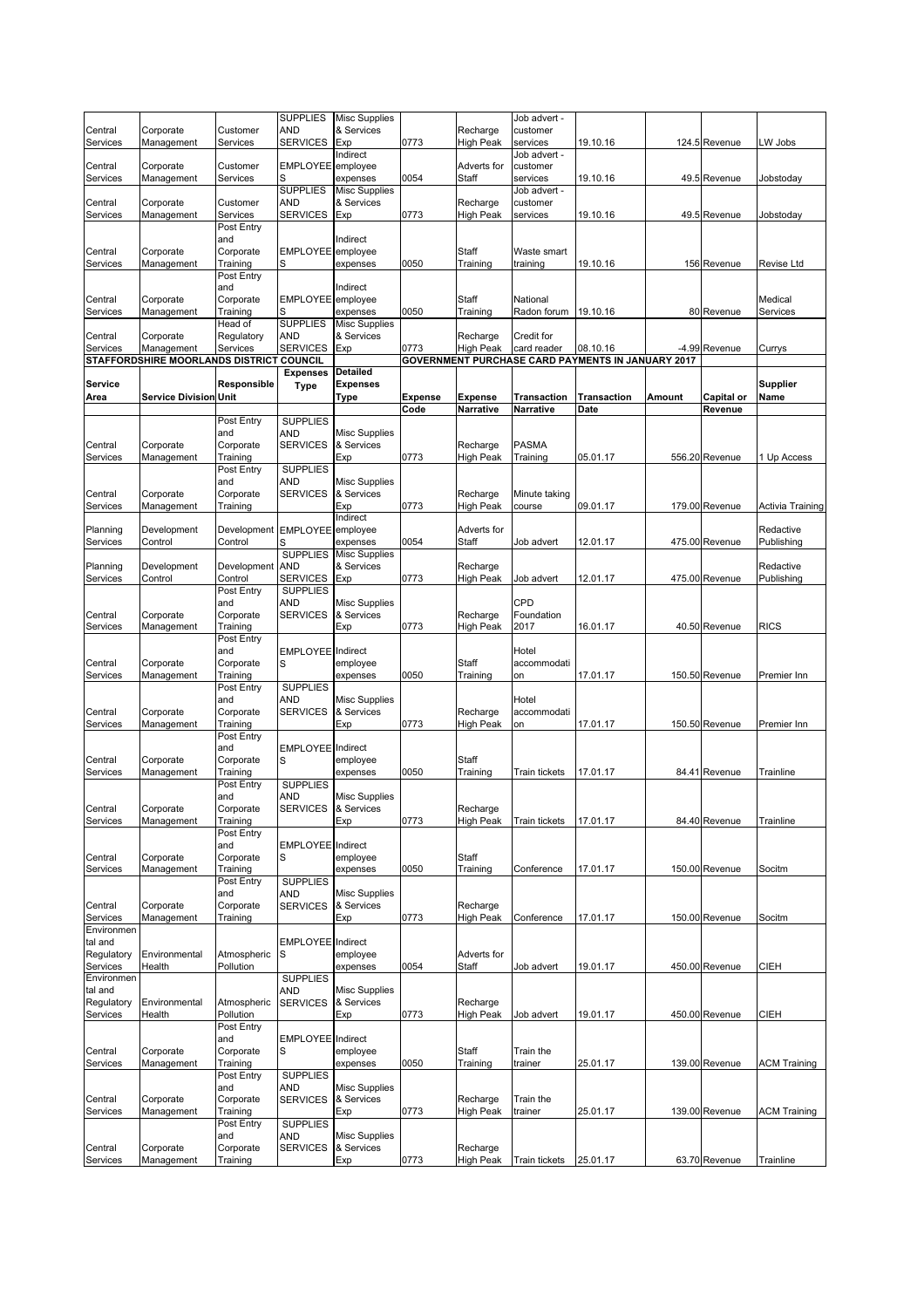|                        |                               | Post Entry                        | <b>SUPPLIES</b>                    |                                    |      |                      |                               |          |                |                        |
|------------------------|-------------------------------|-----------------------------------|------------------------------------|------------------------------------|------|----------------------|-------------------------------|----------|----------------|------------------------|
| Central                | Corporate                     | and<br>Corporate                  | AND<br><b>SERVICES</b>             | <b>Misc Supplies</b><br>& Services |      | Recharge             | Engaging<br>digital comms     |          |                |                        |
| Services               | Management                    | Training                          |                                    | Exp                                | 0773 | <b>High Peak</b>     | conference                    | 25.01.17 | 414.00 Revenue | Global Insight         |
|                        |                               |                                   | <b>SUPPLIES</b>                    | Communicatio                       |      |                      | <b>APC Rack</b>               |          |                |                        |
| Central                | Corporate                     |                                   | <b>AND</b>                         | ns &                               |      | Hardware-            | <b>PDU 230V</b>               |          |                |                        |
| Services               | Management                    | IT Services                       | <b>SERVICES</b><br><b>SUPPLIES</b> | Computing<br><b>Misc Supplies</b>  | 0845 | Misc                 | power unit<br><b>APC Rack</b> | 10.01.17 | 96.66 Revenue  | Misco                  |
| Central                | Corporate                     |                                   | <b>AND</b>                         | & Services                         |      | Recharge             | <b>PDU 230V</b>               |          |                |                        |
| Services               | Management                    | <b>IT Services</b>                | <b>SERVICES</b>                    | Exp                                | 0773 | <b>High Peak</b>     | power unit                    | 10.01.17 | 96.66 Revenue  | Misco                  |
|                        |                               |                                   | <b>SUPPLIES</b>                    |                                    |      |                      | 4 x mains                     |          |                |                        |
|                        |                               |                                   | AND                                | Communicatio                       |      |                      | 240v hookup                   |          |                |                        |
| Central<br>Services    | Corporate<br>Management       | <b>IT Services</b>                | <b>SERVICES</b>                    | ns &<br>Computing                  | 0845 | Hardware-<br>Misc    | cable ext<br>leads            | 10.01.17 | 34.00 Revenue  | Amazon                 |
|                        |                               |                                   | <b>SUPPLIES</b>                    |                                    |      |                      | 4 x mains                     |          |                |                        |
|                        |                               |                                   | <b>AND</b>                         | Misc Supplies                      |      |                      | 240v hookup                   |          |                |                        |
| Central                | Corporate                     |                                   | <b>SERVICES</b>                    | & Services                         |      | Recharge             | cable ext                     |          |                |                        |
| Services               | Management                    | <b>IT Services</b>                | <b>SUPPLIES</b>                    | Exp<br>Communicatio                | 0773 | <b>High Peak</b>     | leads                         | 10.01.17 | 34.07 Revenue  | Amazon<br>RS           |
| Central                | Corporate                     |                                   | <b>AND</b>                         | ns &                               |      | Hardware-            |                               |          |                | Components             |
| Services               | Management                    | <b>IT Services</b>                | <b>SERVICES</b>                    | Computing                          | 0845 | Misc                 | Roline cable                  | 17.01.17 | 10.13 Revenue  | Ltd                    |
|                        |                               |                                   | <b>SUPPLIES</b>                    | Communicatio                       |      |                      |                               |          |                | <b>RS</b>              |
| Central<br>Services    | Corporate                     | IT Services                       | <b>AND</b>                         | ns &                               | 0845 | Hardware-<br>Misc    | Port patch<br>panel           | 24.01.17 | 20.72 Revenue  | Components<br>∟td      |
|                        | Management                    |                                   | <b>SERVICES</b><br><b>SUPPLIES</b> | Computing<br><b>Misc Supplies</b>  |      |                      |                               |          |                |                        |
| Central                | Corporate                     |                                   | <b>AND</b>                         | & Services                         |      | Recharge             | Syslog                        |          |                | Solarwinds             |
| Services               | Management                    | <b>IT Services</b>                | <b>SERVICES</b>                    | Exp                                | 0773 | High Peak            | software                      | 24.01.17 | 35.00 Revenue  | Software               |
|                        |                               |                                   | <b>SUPPLIES</b>                    | Communicatio                       |      |                      |                               |          |                |                        |
| Central<br>Services    | Corporate<br>Management       | <b>IT Services</b>                | <b>AND</b><br><b>SERVICES</b>      | ns &<br>Computing                  | 0845 | Hardware-<br>Misc    | Syslog<br>software            | 24.01.17 | 35.00 Revenue  | Solarwinds<br>Software |
| Environmen             |                               |                                   | <b>SUPPLIES</b>                    |                                    |      |                      |                               |          |                |                        |
| tal and                |                               |                                   | AND                                | <b>Misc Supplies</b>               |      |                      |                               |          |                |                        |
| Regulatory             | Cemetery                      | Leek                              | <b>SERVICES</b>                    | & Services                         |      | Recharge             | 2 classic teak                |          |                |                        |
| Services               | Services                      | Cemetery                          |                                    | Exp                                | 0773 | <b>High Peak</b>     | benches                       | 09.01.17 | 314.98 Revenue | Teak for less          |
| Cultural and           |                               |                                   | <b>SUPPLIES</b><br><b>AND</b>      | <b>Misc Supplies</b>               |      | <b>Wetly Moor</b>    |                               |          |                |                        |
| Related                |                               | Country                           | <b>SERVICES</b>                    | & Services                         |      | Joint                |                               |          |                |                        |
| Services               | Open Spaces                   | Parks                             |                                    | Exp                                | 2239 | Committee            | spade                         | 10.01.17 | 28.21 Revenue  | Amazon                 |
|                        |                               |                                   | <b>SUPPLIES</b>                    |                                    |      |                      |                               |          |                |                        |
| Cultural and           |                               |                                   | <b>AND</b>                         | <b>Misc Supplies</b>               |      | <b>Wetly Moor</b>    |                               |          |                |                        |
| Related<br>Services    | Open Spaces                   | Country<br>Parks                  | <b>SERVICES</b>                    | & Services<br>Exp                  | 2239 | Joint<br>Committee   | spade                         | 10.01.17 | 28.22 Revenue  | Amazon                 |
|                        |                               | Chief                             |                                    |                                    |      |                      |                               |          |                |                        |
|                        |                               | Executive                         | <b>TRANSPO</b>                     |                                    |      | Other                | Trainfare - An                |          |                |                        |
| Central                | Corporate                     | Officer -                         | RT                                 | Car                                |      | Travel               | employee mtg                  |          |                |                        |
| Services               | Management                    | Admin                             | <b>SUPPLIES</b>                    | Allowances                         | 0483 | Allowances           | in Birmingham 18.01.17        |          | 64.16 Revenue  | Trainline              |
| Central                | Corporate                     | Moorlands                         | <b>AND</b>                         |                                    |      | Tea and              | Tea, coffee,                  |          |                |                        |
| Services               | Management                    | House                             | <b>SERVICES</b>                    | Catering & Bar 0563                |      | Coffee               | sugar                         | 16.01.17 | 279.91 Revenue | <b>Bidvest</b>         |
|                        |                               |                                   | <b>SUPPLIES</b>                    |                                    |      |                      |                               |          |                |                        |
| Central                | Corporate                     | Moorlands                         | <b>AND</b>                         |                                    |      | Catering             | <b>Biscuits</b>               |          |                |                        |
| Services<br>Environmen | Management                    | House                             | <b>SERVICES</b>                    | Catering & Bar 0560                |      | Provisions           |                               | 16.01.17 | 31.98 Revenue  | <b>Bidvest</b>         |
| tal and                |                               |                                   | <b>EMPLOYEE</b> Indirect           |                                    |      |                      |                               |          |                |                        |
| Regulatory             | Environmental                 | Env Health -                      | S                                  | employee                           |      |                      | Professional Membership       |          |                |                        |
| Services               | Health                        | Admin                             |                                    | expenses                           | 0006 | Fees                 | fee                           | 11.01.17 | 175.00 Revenue | CIEH                   |
| Environmen<br>tal and  |                               |                                   | EMPLOYEE Indirect                  |                                    |      |                      |                               |          |                |                        |
| Regulatory             | Environmental                 | Env Health -                      | S                                  | employee                           |      |                      | Professional Membership       |          |                |                        |
| Services               | Health                        | Admin                             |                                    | expenses                           | 0006 | Fees                 | fee                           | 11.01.17 | 175.00 Revenue | <b>CIEH</b>            |
| Environmen             |                               |                                   |                                    |                                    |      |                      |                               |          |                |                        |
| tal and                |                               |                                   | <b>EMPLOYEE</b> Indirect           |                                    |      |                      | Membership                    |          |                |                        |
| Regulatory<br>Services | Environmental<br>Health       | Env Health -<br>Admin             | S                                  | employee<br>expenses               | 0006 | Professional<br>Fees | fee                           | 11.01.17 | 175.00 Revenue | <b>CIEH</b>            |
| Environmen             |                               |                                   | <b>SUPPLIES</b>                    |                                    |      |                      |                               |          |                |                        |
| tal and                |                               |                                   | <b>AND</b>                         | <b>Misc Supplies</b>               |      |                      |                               |          |                |                        |
| Regulatory             | Environmental                 | Env Health -                      | <b>SERVICES</b>                    | & Services                         |      | Recharge             | Membership                    |          |                |                        |
| Services<br>Environmen | Health                        | Admin                             |                                    | Exp                                | 0773 | <b>High Peak</b>     | fee                           | 11.01.17 | 175.00 Revenue | <b>CIEH</b>            |
| tal and                |                               |                                   | <b>SUPPLIES</b>                    | <b>Misc Supplies</b>               |      |                      |                               |          |                |                        |
| Regulatory             | Environmental                 | Env Health -                      | <b>AND</b>                         | & Services                         |      | Recharge             | Membership                    |          |                |                        |
| Services               | Health                        | Admin                             | <b>SERVICES</b>                    | <b>Exp</b>                         | 0773 | High Peak            | fee                           | 11.01.17 | 175 Revenue    | CIEH                   |
| Environmen             |                               |                                   |                                    |                                    |      |                      |                               |          |                |                        |
| tal and<br>Regulatory  | Environmental                 | Water                             | <b>SUPPLIES</b><br>AND             |                                    |      | Water                | Insulated cool                |          |                | Car<br>Accessories     |
| Services               | Health                        | Analysis                          | <b>SERVICES</b>                    | Services                           | 0701 | Analysis             | box x 10                      | 16.01.17 | 126.1 Revenue  | ∟td                    |
| Environmen             |                               |                                   |                                    |                                    |      |                      |                               |          |                |                        |
| tal and                |                               | Refuse Direct SUPPLIES            |                                    | <b>Misc Supplies</b>               |      |                      |                               |          |                |                        |
| Regulatory             |                               | Service                           | <b>AND</b>                         | & Services                         |      | Recharge             |                               |          |                |                        |
| Services<br>Environmen | <b>Waste Collection</b>       | Organisation                      | <b>SERVICES</b>                    | Exp                                | 0773 | High Peak            | Shovel                        | 02.01.17 | 28.26 Revenue  | Amazon                 |
| tal and                |                               | Refuse Direct SUPPLIES            |                                    | <b>Misc Supplies</b>               |      |                      |                               |          |                |                        |
| Regulatory             |                               | Service                           | <b>AND</b>                         | & Services                         |      | Recharge             |                               |          |                |                        |
| Services               | <b>Waste Collection</b>       | Organisation                      | <b>SERVICES</b>                    | Exp                                | 0773 | High Peak            | Stormdry                      | 03.01.17 | 775 Revenue    | Safeguard              |
| Environmen             |                               |                                   |                                    |                                    |      |                      |                               |          |                |                        |
| tal and<br>Regulatory  |                               | Refuse Direct SUPPLIES<br>Service | <b>AND</b>                         | Clothing<br>Uniform &              |      | Protective           | Small safety                  |          |                |                        |
| Services               | Waste Collection Organisation |                                   | <b>SERVICES</b>                    | Laundry                            | 0600 | Clothing             | gloves                        | 05.01.17 | 35.88 Revenue  | <b>Briers</b>          |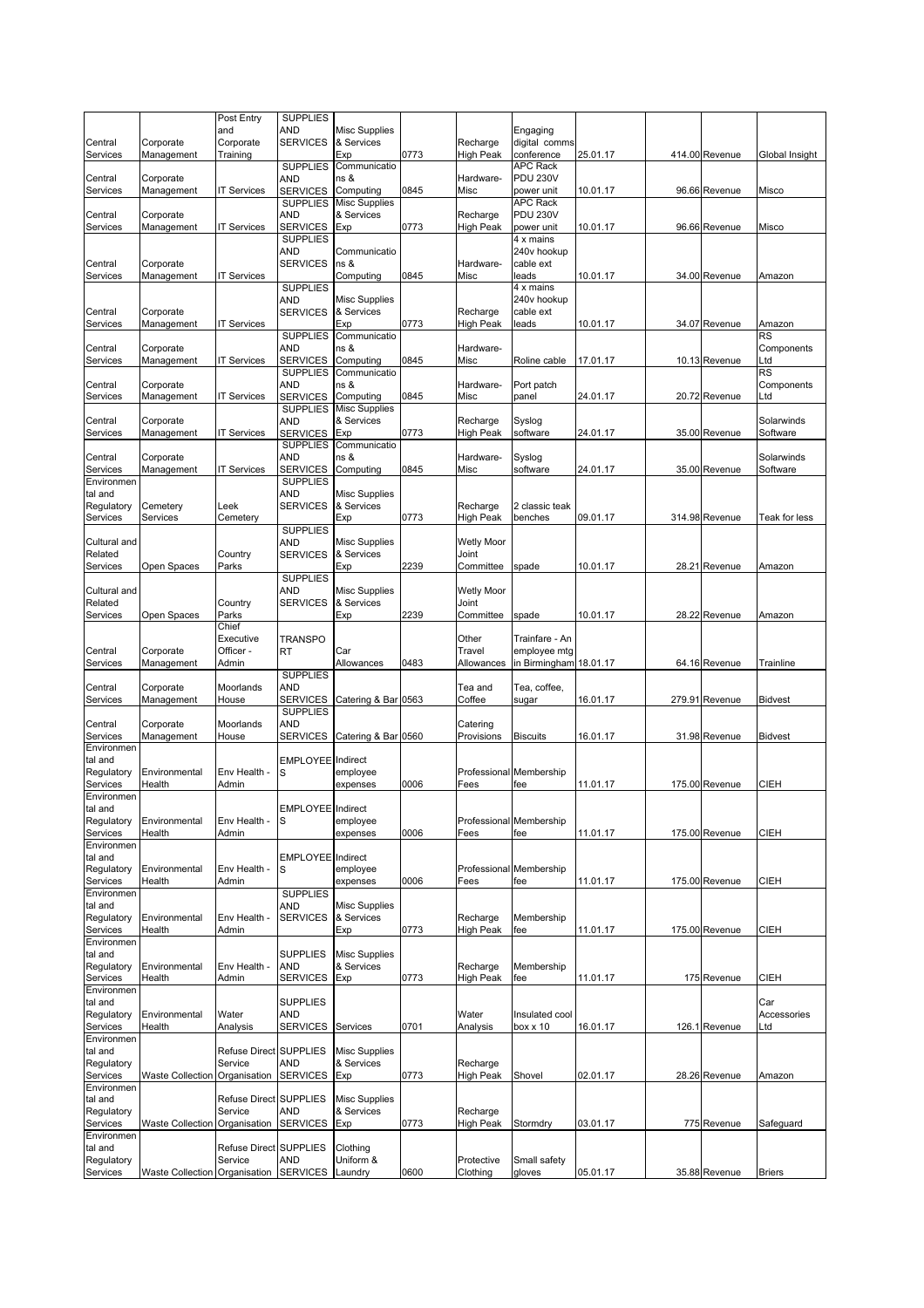|                       |                                          | Operational              |                               |                                    |      |                              |                                         |          |                |                        |
|-----------------------|------------------------------------------|--------------------------|-------------------------------|------------------------------------|------|------------------------------|-----------------------------------------|----------|----------------|------------------------|
| Environmen<br>tal and |                                          | Services -<br>Contract   |                               |                                    |      | Other                        |                                         |          |                |                        |
| Regulatory            |                                          | Management TRANSPO       |                               | Car                                |      | Travel                       | Train ticket -                          |          |                |                        |
| Services              | Waste Collection Admin                   |                          | RT                            | Allowances                         | 0483 | Allowances                   | An employee                             | 10.01.17 | 19.02 Revenue  | Trainline              |
| Environmen<br>tal and |                                          | Refuse Direct SUPPLIES   |                               | Clothing                           |      |                              |                                         |          |                | Safety                 |
| Regulatory            |                                          | Service                  | AND                           | Uniform &                          |      | Protective                   |                                         |          |                | Solutions              |
| Services              | Waste Collection Organisation            |                          | <b>SERVICES</b>               | Laundry                            | 0600 | Clothing                     | Safety boots                            | 12.01.17 | 104.85 Revenue | Midlands               |
| Cultural and          |                                          |                          | <b>SUPPLIES</b>               | Equip                              |      |                              |                                         |          |                |                        |
| Related               |                                          | Country                  | AND                           | Furniture &                        |      | Purchase of                  |                                         |          |                |                        |
| Services              | Open Spaces                              | Parks                    | <b>SERVICES</b>               | Materials                          | 0506 | Materials                    | Postcrete                               | 12.01.17 | 119 Revenue    | Markovitz              |
|                       |                                          | <b>Street</b>            |                               |                                    |      |                              |                                         |          |                |                        |
| Environmen<br>tal and |                                          | Sweeping<br>Direct       | <b>SUPPLIES</b>               | Equip                              |      |                              |                                         |          |                | Manchester             |
| Regulatory            |                                          | Service                  | AND                           | Furniture &                        |      | Purchase of                  | Road traffic                            |          |                | Safety                 |
| Services              | <b>Street Cleansing</b>                  | Organisation             | <b>SERVICES</b>               | Materials                          | 0506 | Materials                    | safety signs                            | 25.01.17 | 213.7 Revenue  | Services Ltd           |
| Environmen<br>tal and |                                          | Refuse Direct SUPPLIES   |                               | Clothing                           |      |                              |                                         |          |                | Safety                 |
| Regulatory            |                                          | Service                  | <b>AND</b>                    | Uniform &                          |      | Protective                   |                                         |          |                | Solutions              |
| Services              | <b>Waste Collection</b>                  | Organisation             | <b>SERVICES</b>               | Laundry                            | 0600 | Clothing                     | Safety boots                            | 30.01.17 | 139.8 Revenue  | Midlands               |
|                       |                                          | Street                   |                               |                                    |      |                              |                                         |          |                |                        |
| Environmen<br>tal and |                                          | Sweeping<br>Direct       | <b>SUPPLIES</b>               | Equip                              |      |                              |                                         |          |                |                        |
| Regulatory            |                                          | Service                  | <b>AND</b>                    | Furniture &                        |      | Purchase of                  |                                         |          |                |                        |
| Services              | <b>Street Cleansing</b>                  | Organisation             | <b>SERVICES</b>               | Materials                          | 0506 | Materials                    | <b>LED Torches</b>                      | 31.01.17 | 27.38 Revenue  | Amazon                 |
| Central               | Corporate                                | Corporate                | EMPLOYEE employee             | Indirect                           |      | Professional fee - An        | Membership                              |          |                | Cipfa                  |
| Services              | Management                               | Policy                   | S                             | expenses                           | 0006 | Fees                         | emplovee                                | 04.01.17 | 155 Revenue    | memberships            |
|                       |                                          |                          | <b>SUPPLIES</b>               | <b>Misc Supplies</b>               |      |                              | Membership                              |          |                |                        |
| Central               | Corporate                                | Corporate                | AND                           | & Services                         |      | Recharge                     | fee - An                                |          |                | Cipfa                  |
| Services              | Management                               | Policy                   | <b>SERVICES</b>               | Exp<br>Indirect                    | 0773 | <b>High Peak</b>             | employee<br>Membership                  | 04.01.17 | 155 Revenue    | memberships            |
| Planning              | Development                              | Development              | <b>EMPLOYEE</b>               | employee                           |      | Professional                 | fee - An                                |          |                | Royal Town             |
| Services              | Control                                  | Control                  | S                             | expenses                           | 0006 | Fees                         | employee                                | 05.01.17 | 145 Revenue    | Planning               |
|                       |                                          |                          | <b>SUPPLIES</b><br><b>AND</b> | <b>Misc Supplies</b><br>& Services |      |                              | Membership<br>fee - An                  |          |                |                        |
| Planning<br>Services  | Development<br>Control                   | Development<br>Control   | <b>SERVICES</b>               | Exp                                | 0773 | Recharge<br>High Peak        | employee                                | 05.01.17 | 145 Revenue    | Royal Town<br>Planning |
|                       |                                          |                          |                               |                                    |      | Other                        |                                         |          |                |                        |
| Central               | <b>Central Services</b>                  | Register of              | <b>TRANSPO</b>                | Car                                |      | Travel                       | Trainfare -                             |          |                |                        |
| Services              | to the Public                            | Electors                 | RT<br><b>SUPPLIES</b>         | Allowances<br><b>Misc Supplies</b> | 0483 | Allowances                   | elections staff 06.01.17                |          | 87.56 Revenue  | Trainline              |
| Central               | <b>Central Services</b>                  | Register of              | <b>AND</b>                    | & Services                         |      | Recharge                     | Trainfare -                             |          |                |                        |
| Services              | to the Public                            | Electors                 | <b>SERVICES</b>               | Exp                                | 0773 | <b>High Peak</b>             | elections staff 06.01.17                |          | 87.57 Revenue  | Trainline              |
|                       | Democratic                               |                          |                               |                                    |      |                              |                                         |          |                |                        |
| Central               | Representation<br>and                    | Committee                | <b>EMPLOYEE</b>               | Indirect<br>employee               |      | Professional                 | Membership<br>fee - An                  |          |                |                        |
| Services              | Management                               | Services                 | S                             | expenses                           | 0006 | Fees                         | employee                                | 16.01.17 | 83.5 Revenue   | CMI                    |
|                       | Democratic                               |                          |                               |                                    |      |                              |                                         |          |                |                        |
| Central               | Representation<br>and                    | Committee                | <b>SUPPLIES</b><br>AND        | <b>Misc Supplies</b><br>& Services |      | Recharge                     | Membership<br>fee - An                  |          |                |                        |
| Services              | Management                               | Services                 | <b>SERVICES</b>               | Exp                                | 0773 | <b>High Peak</b>             | employee                                | 16.01.17 | 83.5 Revenue   | CMI                    |
|                       |                                          |                          |                               |                                    |      | Other                        |                                         |          |                |                        |
| Central<br>Services   | <b>Central Services</b><br>to the Public | Register of<br>Electors  | <b>TRANSPO</b><br>RT          | Car<br>Allowances                  | 0483 | Travel<br>Allowances         | Trainfare -<br>elections staff          | 16.01.17 | 12.31 Revenue  | Trainline              |
|                       |                                          |                          | <b>SUPPLIES</b>               | <b>Misc Supplies</b>               |      |                              |                                         |          |                |                        |
| Central               | Central Services Register of             |                          | <b>AND</b>                    | & Services                         |      | Recharge                     | Trainfare                               |          |                |                        |
| Services              | to the Public                            | Electors<br>Regeneration | <b>SERVICES</b>               | Exp<br>Indirect                    | 0773 | <b>High Peak</b>             | elections staff 16.01.17                |          | 12.32 Revenue  | Trainline              |
| Planning              | Economic                                 | Adminsitratio            | <b>EMPLOYEE</b>               | employee                           |      |                              | Professional Memberships                |          |                |                        |
| Services              | Development                              |                          |                               | expenses                           | 0006 | Fees                         | various                                 | 17.01.17 | 580 Revenue    | <b>RTPI</b>            |
|                       |                                          | Regeneration             | <b>SUPPLIES</b>               | Misc Supplies                      |      |                              |                                         |          |                |                        |
| Planning<br>Services  | Economic<br>Development                  | Adminsitratio            | <b>AND</b><br><b>SERVICES</b> | & Services<br>Exp                  | 0773 | Recharge<br><b>High Peak</b> | Memberships<br>various                  | 17.01.17 | 580 Revenue    | <b>RTPI</b>            |
|                       |                                          |                          |                               | Indirect                           |      |                              | Membership                              |          |                |                        |
| Planning              | Development                              | Development              | <b>EMPLOYEE</b>               | employee                           |      | Professional                 | fee - An                                |          |                |                        |
| Services              | Control                                  | Control                  | S<br><b>SUPPLIES</b>          | expenses<br>Misc Supplies          | 0006 | Fees                         | employee<br>Membership                  | 18.01.17 | 145 Revenue    | <b>RTPI</b>            |
| Planning              | Development                              | Development              | <b>AND</b>                    | & Services                         |      | Recharge                     | fee - An                                |          |                |                        |
| Services              | Control                                  | Control                  | <b>SERVICES</b>               | Exp                                | 0773 | <b>High Peak</b>             | employee                                | 18.01.17 | 145 Revenue    | <b>RTPI</b>            |
|                       |                                          | Regeneration             |                               | Indirect                           |      |                              |                                         |          |                |                        |
| Planning<br>Services  | Economic<br>Development                  | Adminsitratio<br>n       | <b>EMPLOYEE</b><br>S          | employee<br>expenses               | 0006 | Professional<br>Fees         | Memberships<br>various                  | 18.01.17 | 652.5 Revenue  | <b>RTPI</b>            |
|                       |                                          | Regeneration             | <b>SUPPLIES</b>               | <b>Misc Supplies</b>               |      |                              |                                         |          |                |                        |
| Planning              | Economic                                 | Adminsitratio            | AND                           | & Services                         |      | Recharge                     | Memberships                             |          |                |                        |
| Services              | Development                              | n                        | <b>SERVICES</b>               | Exp                                | 0773 | High Peak<br>Other           | various                                 | 18.01.17 | 652.5 Revenue  | RTPI                   |
| Central               | <b>Central Services</b>                  | Register of              | <b>TRANSPO</b>                | Car                                |      | Travel                       | Trainfare -                             |          |                |                        |
| Services              | to the Public                            | Electors                 | RT                            | Allowances                         | 0483 | Allowances                   | elections staff 20.01.17                |          | 115.51 Revenue | Trainline              |
|                       |                                          |                          | <b>SUPPLIES</b>               | Misc Supplies                      |      |                              |                                         |          |                |                        |
| Central<br>Services   | <b>Central Services</b><br>to the Public | Register of<br>Electors  | <b>AND</b><br><b>SERVICES</b> | & Services<br>Exp                  | 0773 | Recharge<br><b>High Peak</b> | Trainfare -<br>elections staff 20.01.17 |          | 115.52 Revenue | Trainline              |
|                       |                                          |                          |                               |                                    |      | Other                        |                                         |          |                |                        |
| Central               | Corporate                                | Corporate                | <b>TRANSPO</b>                | Car                                |      | Travel                       | Trainfare - An                          |          |                |                        |
| Services              | Management                               | Policy                   | RT<br><b>SUPPLIES</b>         | Allowances<br>Misc Supplies        | 0483 | Allowances                   | employee                                | 24.01.17 | 67.01 Revenue  | Trainline              |
| Central               | Corporate                                | Corporate                | <b>AND</b>                    | & Services                         |      | Recharge                     | Trainfare - An                          |          |                |                        |
| Services              | Management                               | Policy                   | <b>SERVICES</b>               | Exp                                | 0773 | <b>High Peak</b>             | employee                                | 24.01.17 | 67.02 Revenue  | Trainline              |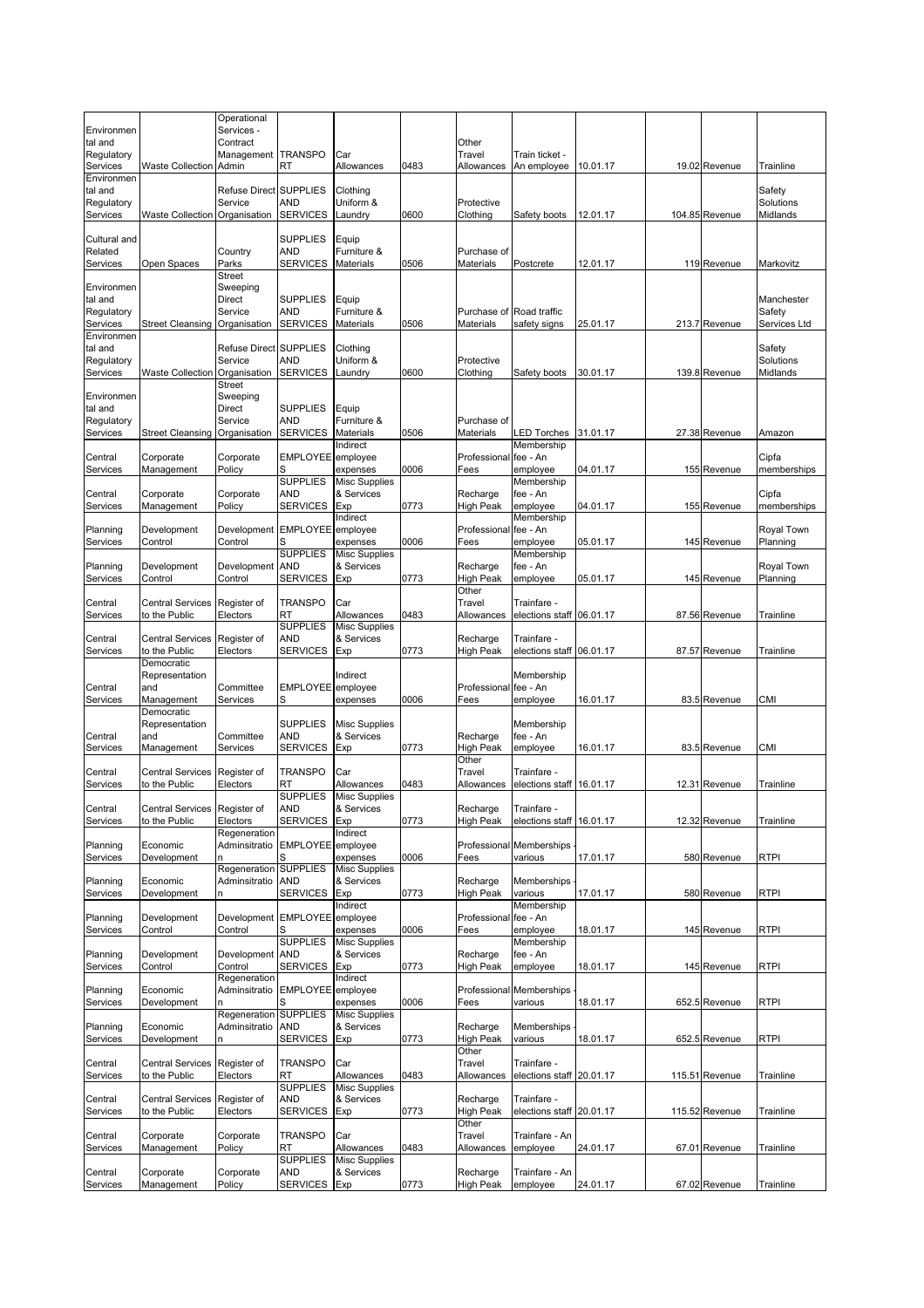|                         |                                          |                               |                               | Indirect                           |                |                         | Membership               |                                                           |        |                   |                 |
|-------------------------|------------------------------------------|-------------------------------|-------------------------------|------------------------------------|----------------|-------------------------|--------------------------|-----------------------------------------------------------|--------|-------------------|-----------------|
| Central                 | Corporate                                | Executive                     | <b>EMPLOYEE</b>               | employee                           |                | Professional            | fee - An                 |                                                           |        |                   |                 |
| Services                | Management                               | Directors                     | S<br><b>SUPPLIES</b>          | expenses                           | 0006           | Fees                    | employee                 | 25.01.17                                                  |        | 87 Revenue        | CІH             |
| Central                 | Corporate                                | Executive                     | AND                           | <b>Misc Supplies</b><br>& Services |                | Recharge                | Membership<br>fee - An   |                                                           |        |                   |                 |
| Services                | Management                               | Directors                     | <b>SERVICES</b>               | Exp                                | 0773           | High Peak               | employee                 | 25.01.17                                                  |        | 87 Revenue        | CІH             |
|                         |                                          |                               | <b>SUPPLIES</b>               | <b>Misc Supplies</b>               |                |                         |                          |                                                           |        |                   |                 |
| Central                 | Corporate                                | Corporate                     | AND                           | & Services                         |                | Recharge                | ıτ                       |                                                           |        |                   |                 |
| Services                | Management                               | Finance                       | <b>SERVICES</b>               | Exp                                | 0773           | High Peak               | Consumables 27.01.17     |                                                           |        | 138.98 Revenue    | Mente Designs   |
|                         |                                          |                               | <b>SUPPLIES</b>               | <b>Misc Supplies</b>               |                |                         |                          |                                                           |        |                   |                 |
| Central                 | Corporate                                | Corporate                     | <b>AND</b>                    | & Services                         |                | Spend on                | ıτ                       |                                                           |        |                   |                 |
| Services                | Management                               | Finance                       | <b>SERVICES</b>               | Exp                                | 3076           | efficiencies            | Consumables 27.01.17     |                                                           |        | 208.47 Revenue    | Mente Designs   |
| Planning                | Economic                                 | Regeneration<br>Adminsitratio | <b>EMPLOYEE</b>               | Indirect<br>employee               |                | Professional fee - An   | Membership               |                                                           |        |                   |                 |
| Services                | Development                              |                               | S                             | expenses                           | 0006           | Fees                    | emplovee                 | 30.01.17                                                  |        | 145 Revenue       | <b>RTPI</b>     |
|                         |                                          | Regeneration                  | <b>SUPPLIES</b>               | <b>Misc Supplies</b>               |                |                         | Membership               |                                                           |        |                   |                 |
| Planning                | Economic                                 | Adminsitratio                 | <b>AND</b>                    | & Services                         |                | Recharge                | fee - An                 |                                                           |        |                   |                 |
| Services                | Development                              | n                             | <b>SERVICES</b>               | Exp                                | 0773           | High Peak               | employee                 | 30.01.17                                                  |        | 145 Revenue       | RTPI            |
|                         |                                          |                               |                               |                                    |                |                         | Table banquet            |                                                           |        |                   |                 |
| Cultural and            |                                          |                               | <b>SUPPLIES</b>               | <b>Misc Supplies</b>               |                |                         | rolls for tea            |                                                           |        |                   |                 |
| Related                 | Culture and                              | Museum &                      | <b>AND</b>                    | & Services                         |                | NI                      | dance at                 |                                                           |        |                   |                 |
| Services                | Heritage                                 | Arts                          | <b>SERVICES</b>               | Exp                                | 1072           | <b>Exhibitions</b>      | Nicholson                | 05.01.17                                                  |        | 13.98 Revenue     | Chapter 1       |
|                         |                                          |                               |                               |                                    |                |                         | x5 STAAS                 |                                                           |        |                   |                 |
| Cultural and<br>Related | Culture and                              | Museum &                      | <b>SUPPLIES</b><br><b>AND</b> | <b>Misc Supplies</b><br>& Services |                | NI                      | Track<br>spotlights for  |                                                           |        |                   |                 |
| Services                | Heritage                                 | Arts                          | <b>SERVICES</b>               | Exp                                | 1072           | Exhibitions             | gallery                  | 23.01.17                                                  |        | 176.64 Revenue    | DIY Framing     |
|                         |                                          |                               |                               |                                    |                |                         |                          |                                                           |        |                   |                 |
| Cultural and            |                                          |                               | <b>SUPPLIES</b>               | Equip                              |                | Purchase                | Outdoor key              |                                                           |        |                   |                 |
| Related                 |                                          |                               | AND                           | Furniture &                        |                | Equipment               | safe for TIC             |                                                           |        |                   |                 |
| Services                | Tourism                                  | Tourism                       | <b>SERVICES</b>               | Materials                          | 0500           | & Furniture             | keys                     | 25.01.17                                                  |        | 17.2 Revenue      | Co-op           |
|                         | STAFFORDSHIRE MOORLANDS DISTRICT COUNCIL |                               |                               |                                    |                |                         |                          | <b>GOVERNMENT PURCHASE CARD PAYMENTS IN FEBRUARY 2017</b> |        |                   |                 |
|                         |                                          |                               | <b>Expenses</b>               | <b>Detailed</b>                    |                |                         |                          |                                                           |        |                   |                 |
| Service                 |                                          | Responsible                   | Type                          | Expenses                           |                |                         |                          |                                                           |        |                   | <b>Supplier</b> |
| Area                    | <b>Service Division Unit</b>             |                               |                               | Type                               | <b>Expense</b> | <b>Expense</b>          | <b>Transaction</b>       | <b>Transaction</b>                                        | Amount | <b>Capital or</b> | Name            |
|                         |                                          |                               |                               |                                    | Code           | <b>Narrative</b>        | Narrative                | Date                                                      |        | Revenue           |                 |
|                         |                                          |                               | <b>SUPPLIES</b>               | <b>Misc Supplies</b>               |                |                         |                          |                                                           |        |                   |                 |
| Central                 | Corporate                                |                               | <b>AND</b><br><b>SERVICES</b> | & Services<br>Exp                  | 0773           | Recharge<br>High Peak   | Apple power              | 03.02.17                                                  |        |                   | John Lewis      |
| Services                | Management                               | <b>T Services</b>             | <b>SUPPLIES</b>               | <b>Misc Supplies</b>               |                |                         | adapters                 |                                                           |        | 47.50 Revenue     |                 |
| Central                 | Corporate                                |                               | <b>AND</b>                    | & Services                         |                | Miscellaneo             | Apple power              |                                                           |        |                   |                 |
| Services                | Management                               | <b>IT Services</b>            | <b>SERVICES</b>               | Exp                                | 1050           | us Other                | adapters                 | 03.02.17                                                  |        | 47.50 Revenue     | John Lewis      |
|                         |                                          | Post Entry                    |                               |                                    |                |                         |                          |                                                           |        |                   |                 |
|                         |                                          | and                           | <b>EMPLOYEE</b>               | Indirect                           |                |                         |                          |                                                           |        |                   |                 |
| Central                 | Corporate                                | Corporate                     | S                             | employee                           |                | Staff                   | <b>CPC Driver</b>        |                                                           |        |                   |                 |
| Services                | Management                               | Training                      |                               | expenses                           | 0050           | Training                | training                 | 06.02.17                                                  |        | 333.75 Revenue    | LETS            |
|                         |                                          |                               | <b>SUPPLIES</b>               | <b>Misc Supplies</b>               |                |                         | 30 pin                   |                                                           |        |                   |                 |
| Central                 | Corporate                                |                               | <b>AND</b>                    | & Services                         |                | Recharge                | connector                |                                                           |        |                   |                 |
| Services                | Management                               | IT Services                   | <b>SERVICES</b>               | Exp                                | 0773           | High Peak               | cable                    | 07.02.17                                                  |        | 57.42 Revenue     | Currys          |
| Central                 | Corporate                                | <b>High Peak</b><br>Property  | <b>EMPLOYEE</b>               | Indirect                           |                |                         | Professional Member subs |                                                           |        |                   |                 |
| Services                | Management                               | Services                      |                               | employee<br>expenses               | 0006           | Fees                    | An employee              | 09.02.17                                                  |        | 140.00 Revenue    | IOSH            |
|                         |                                          |                               | <b>SUPPLIES</b>               | <b>Misc Supplies</b>               |                |                         |                          |                                                           |        |                   |                 |
| Central                 | Corporate                                |                               | <b>AND</b>                    | & Services                         |                | Recharge                |                          |                                                           |        |                   |                 |
| Services                | Management                               | <b>IT Services</b>            | <b>SERVICES</b>               | Exp                                | 0773           | High Peak               | Various items            | 10.02.17                                                  |        | 4.74 Revenue      | Wilkinson       |
|                         |                                          |                               | <b>SUPPLIES</b>               | <b>Misc Supplies</b>               |                |                         |                          |                                                           |        |                   |                 |
| Central                 | Corporate                                |                               | <b>AND</b>                    | & Services                         |                | Miscellaneo             |                          |                                                           |        |                   |                 |
| Services                | Management                               | <b>IT Services</b>            | <b>SERVICES</b>               | Exp                                | 1050           | us Other                | Various items 10.02.17   |                                                           |        | 4.74 Revenue      | Wilkinson       |
|                         |                                          | Post Entry                    | <b>SUPPLIES</b>               |                                    |                |                         |                          |                                                           |        |                   |                 |
|                         |                                          | and                           | <b>AND</b>                    | <b>Misc Supplies</b>               |                |                         |                          |                                                           |        |                   |                 |
| Central                 | Corporate                                | Corporate                     | <b>SERVICES</b>               | & Services                         |                | Recharge                | Cometency                |                                                           |        |                   |                 |
| Services                | Management                               | Training<br>Chief             |                               | Exp                                | 0773           | <b>High Peak</b>        | Masterclass              | 14.02.17                                                  |        | 60.00 Revenue     | <b>RICS</b>     |
|                         |                                          | Executive                     | EMPLOYEE Indirect             |                                    |                |                         |                          |                                                           |        |                   |                 |
| Central                 | Corporate                                | Officer -                     | S                             | employee                           |                |                         | Professional Member subs |                                                           |        |                   |                 |
| Services                | Management                               | Admin                         |                               | expenses                           | 0006           | Fees                    | An employee              | 20.02.17                                                  |        | 128.09 Revenue    | <b>CIMPSA</b>   |
|                         |                                          | Post Entry                    | <b>SUPPLIES</b>               |                                    |                |                         |                          |                                                           |        |                   |                 |
|                         |                                          | and                           | AND                           | <b>Misc Supplies</b>               |                |                         | Training                 |                                                           |        |                   |                 |
| Central                 | Corporate                                | Corporate                     | <b>SERVICES</b>               | & Services                         |                | Recharge                | course - An              |                                                           |        |                   |                 |
| Services                | Management                               | Training                      |                               | Exp                                | 0773           | High Peak               | employee                 | 20.02.17                                                  |        | 695.00 Revenue    | <b>IQMS</b>     |
|                         |                                          |                               | <b>SUPPLIES</b>               | <b>Misc Supplies</b>               |                |                         |                          |                                                           |        |                   |                 |
| Central                 | Corporate                                |                               | <b>AND</b>                    | & Services                         |                | Recharge                | Protective               |                                                           |        |                   |                 |
| Services                | Management                               | <b>T Services</b>             | <b>SERVICES</b>               | Exp                                | 0773           | High Peak               | case                     | 25.02.17                                                  |        | 4.99 Revenue      | Amazon          |
| Central                 | Corporate                                |                               | <b>SUPPLIES</b><br><b>AND</b> | <b>Misc Supplies</b><br>& Services |                | Miscellaneo             | Protective               |                                                           |        |                   |                 |
| Services                | Management                               | <b>T</b> Services             | <b>SERVICES</b>               | Exp                                | 1050           | us Other                | case                     | 25.02.17                                                  |        | 4.99 Revenue      | Amazon          |
|                         |                                          | Post Entry                    | <b>SUPPLIES</b>               |                                    |                |                         |                          |                                                           |        |                   |                 |
|                         |                                          | and                           | <b>AND</b>                    | <b>Misc Supplies</b>               |                |                         |                          |                                                           |        |                   |                 |
| Central                 | Corporate                                | Corporate                     | <b>SERVICES</b>               | & Services                         |                | Recharge                | Carelink                 |                                                           |        |                   | Johnston        |
| Services                | Management                               | Training                      |                               | Exp                                | 0773           | High Peak               | advert                   | 27.02.17                                                  |        | 818.14 Revenue    | Publishing      |
|                         |                                          | Post Entry                    | <b>SUPPLIES</b>               |                                    |                |                         | CPO poers                |                                                           |        |                   |                 |
|                         |                                          | and                           | AND                           | <b>Misc Supplies</b>               |                |                         | and process              |                                                           |        |                   |                 |
| Central                 | Corporate                                | Corporate                     | <b>SERVICES</b>               | & Services                         |                | Recharge                | training                 |                                                           |        |                   |                 |
| Services                | Management                               | Training                      |                               | Exp                                | 0773           | High Peak               | course                   | 28.02.17                                                  |        | 135.00 Revenue    | <b>RICS</b>     |
|                         |                                          |                               | <b>SUPPLIES</b>               |                                    |                |                         | Homelessnes              |                                                           |        |                   |                 |
|                         |                                          |                               | AND                           | <b>Misc Supplies</b>               |                | Temporary               |                          |                                                           |        |                   |                 |
| Housing<br>Services     | <b>Housing Benefits Advice</b>           | Housing                       | <b>SERVICES</b>               | & Services<br>Exp                  | 1163           | Accommod<br>ation-Costs | accommodati<br>on (SWEP) | 06.02.17                                                  |        | 31.67 Revenue     | Travelodge      |
|                         |                                          |                               |                               |                                    |                |                         |                          |                                                           |        |                   |                 |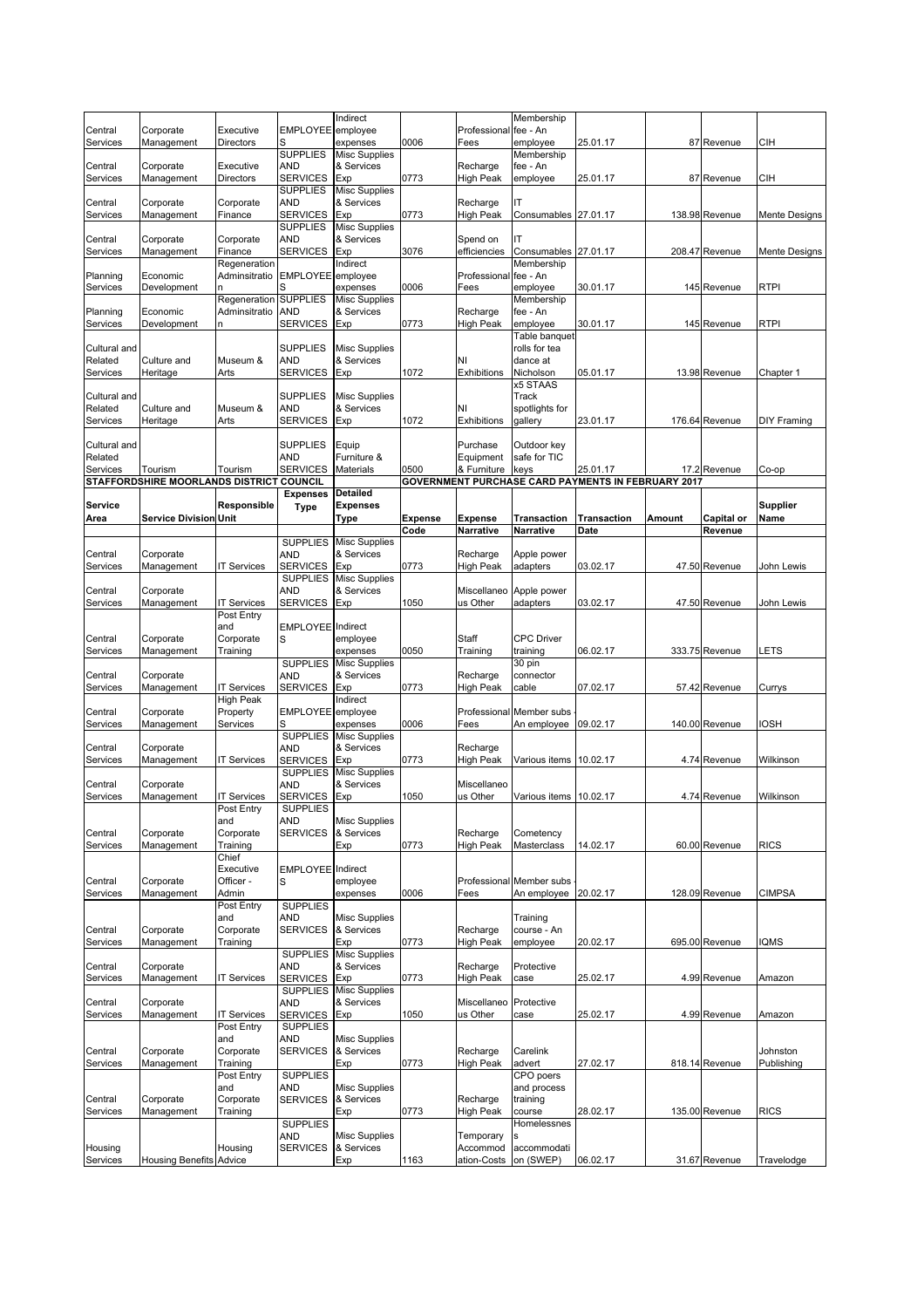|                        |                                    |                         | <b>SUPPLIES</b>               |                                    |      |                                 | Homelessnes                             |          |                |                     |
|------------------------|------------------------------------|-------------------------|-------------------------------|------------------------------------|------|---------------------------------|-----------------------------------------|----------|----------------|---------------------|
| Housing                |                                    | Housing                 | AND<br><b>SERVICES</b>        | <b>Misc Supplies</b><br>& Services |      | Temporary<br>Accommod           | accommodati                             |          |                |                     |
| Services               | <b>Housing Benefits Advice</b>     |                         |                               | Exp                                | 1163 | ation-Costs                     | on (SWEP)                               | 07.02.17 | 55.00 Revenue  | Travelodge          |
|                        |                                    |                         | <b>SUPPLIES</b><br>AND        | <b>Misc Supplies</b>               |      | Temporary                       | Homelessnes                             |          |                |                     |
| Housing                |                                    | Housing                 | <b>SERVICES</b>               | & Services                         |      | Accommod                        | accommodati                             |          |                |                     |
| Services               | <b>Housing Benefits Advice</b>     |                         |                               | Exp                                | 1163 | ation-Costs                     | on (SWEP)                               | 08.02.17 | 39.17 Revenue  | Travelodge          |
|                        |                                    |                         | <b>SUPPLIES</b><br><b>AND</b> | <b>Misc Supplies</b>               |      | Temporary                       | Homelessnes                             |          |                |                     |
| Housing                |                                    | Housing                 | <b>SERVICES</b>               | & Services                         |      | Accommod                        | accommodati                             |          |                |                     |
| Services               | <b>Housing Benefits Advice</b>     |                         |                               | Exp                                | 1163 | ation-Costs                     | on (SWEP)                               | 09.02.17 | 31.67 Revenue  | Travelodge          |
|                        |                                    |                         | <b>SUPPLIES</b><br><b>AND</b> | <b>Misc Supplies</b>               |      | Temporary                       | Homelessnes                             |          |                |                     |
| Housing                |                                    | Housing                 | <b>SERVICES</b>               | & Services                         |      | Accommod                        | accommodati                             |          |                |                     |
| Services               | <b>Housing Benefits Advice</b>     |                         | <b>SUPPLIES</b>               | Exp                                | 1163 | ation-Costs                     | on (SWEP)                               | 10.02.17 | 106.67 Revenue | Travelodge          |
| Cultural and           |                                    |                         | <b>AND</b>                    | Print/Stat &                       |      |                                 |                                         |          |                |                     |
| Related                |                                    |                         | <b>SERVICES</b>               | Gen Office                         |      |                                 | Laminating                              |          |                |                     |
| Services               | Tourism                            | Tourism<br>Chief        | <b>SUPPLIES</b>               | Equip                              | 0652 | Stationery                      | pouches                                 | 15.02.17 | 20.04 Revenue  | Ryman               |
|                        |                                    | Executive               | AND                           | Print/Stat &                       |      |                                 |                                         |          |                |                     |
| Central                | Corporate                          | Officer -               | <b>SERVICES</b>               | Gen Office                         |      | Books and                       | Member subs                             |          |                |                     |
| Services               | Management                         | Admin                   |                               | Equip                              | 0651 | Publications                    | An employee                             | 01.02.17 | 31.05 Revenue  | Derbyshire Life     |
|                        |                                    | Chief<br>Executive      | <b>SUPPLIES</b><br>AND        |                                    |      | Hospitality                     |                                         |          |                |                     |
| Central                | Corporate                          | Officer -               | <b>SERVICES</b>               |                                    |      | &Comm/Co                        | NGDZ                                    |          |                |                     |
| Services               | Management                         | Admin                   |                               | Catering & Bar 0550                |      | uncil Teas                      | Evening event 02.02.17                  |          | 19.10 Revenue  | Sainsburys          |
|                        |                                    | Chief<br>Executive      | <b>TRANSPO</b>                |                                    |      | Other                           |                                         |          |                |                     |
| Central                | Corporate                          | Officer -               | <b>RT</b>                     | Car                                |      | Travel                          | SOLACE                                  |          |                |                     |
| Services               | Management                         | Admin                   |                               | Allowances                         | 0483 | Allowances                      | annual dinner                           | 14.02.17 | 149.63 Revenue | Trainline           |
|                        |                                    | Chief<br>Executive      | <b>TRANSPO</b>                |                                    |      | Other                           |                                         |          |                |                     |
| Central                | Corporate                          | Officer -               | <b>RT</b>                     | Car                                |      | Travel                          | House of                                |          |                |                     |
| Services               | Management                         | Admin                   |                               | Allowances                         | 0483 | Allowances                      | lords meeting                           | 28.02.17 | 66.86 Revenue  | Trainline           |
| Environmen<br>tal and  |                                    |                         | <b>SUPPLIES</b><br><b>AND</b> | Print/Stat &                       |      |                                 |                                         |          |                |                     |
| Regulatory             | Environmental                      | Env Health -            | <b>SERVICES</b>               | Gen Office                         |      | Books and                       |                                         |          |                |                     |
| Services               | Health                             | Admin                   |                               | Equip                              | 0651 | <b>Publications Publication</b> |                                         | 02.02.17 | 14.50 Revenue  | Wildy & sons        |
| Environmen<br>tal and  |                                    |                         | <b>SUPPLIES</b><br><b>AND</b> | <b>Misc Supplies</b>               |      |                                 |                                         |          |                |                     |
| Regulatory             | Environmental                      | Env Health -            | <b>SERVICES</b>               | & Services                         |      | Recharge                        |                                         |          |                |                     |
| Services               | Health                             | Admin                   |                               | Exp                                | 0773 | High Peak                       | Publication                             | 02.02.17 | 14.50 Revenue  | Wildy & sons        |
| Environmen<br>tal and  |                                    |                         | <b>EMPLOYEE</b> Indirect      |                                    |      |                                 |                                         |          |                |                     |
| Regulatory             | Environmental                      | Env Health -            | S                             | employee                           |      |                                 | Professional Membership                 |          |                |                     |
| Services               | Health                             | Admin                   |                               | expenses                           | 0006 | Fees                            | fee                                     | 07.02.17 | 103.00 Revenue | CIEH                |
| Environmen<br>tal and  |                                    |                         | <b>SUPPLIES</b><br><b>AND</b> | <b>Misc Supplies</b>               |      |                                 |                                         |          |                |                     |
| Regulatory             | Environmental                      | Env Health -            | <b>SERVICES</b>               | & Services                         |      | Recharge                        | Membership                              |          |                |                     |
| Services               | Health                             | Admin                   |                               | Exp                                | 0773 | High Peak                       | fee                                     | 07.02.17 | 103.00 Revenue | CIEH                |
|                        |                                    | Post Entry<br>and       | <b>EMPLOYEE</b>               | Indirect                           |      |                                 | Employee                                |          |                |                     |
| Central                | Corporate                          | Corporate               | S                             | employee                           |      | Staff                           | engagement -                            |          |                | Ripley              |
| Services               | Management                         | Training<br>Post Entry  | <b>SUPPLIES</b>               | expenses                           | 0050 | Training                        | An employee                             | 01.02.17 | 287.50 Revenue | Tranining           |
|                        |                                    | and                     | AND                           | <b>Misc Supplies</b>               |      |                                 | Employee                                |          |                |                     |
| Central                | Corporate                          | Corporate               | <b>SERVICES</b>               | & Services                         |      | Recharge                        | engagement -                            |          |                | Ripley              |
| Services               | Management                         | Training                | <b>SUPPLIES</b>               | Exp                                | 0773 | <b>High Peak</b>                | An employee                             | 01.02.17 | 287.50 Revenue | Tranining           |
| Environmen<br>tal and  |                                    |                         | AND                           | Equip                              |      | Purchase                        | Memory sticks                           |          |                |                     |
| Regulatory             | Community                          | Community               | <b>SERVICES</b>               | Furniture &                        |      | Equipment                       | Comm                                    |          |                |                     |
| Services               | Safety                             | Safety                  |                               | Materials<br><b>EXPENDITUR</b>     | 0500 | & Furniture                     | safety                                  | 08.02.17 | 19.15 Revenue  | Amazon              |
|                        |                                    | Chairman                | <b>EXPENDIT</b>               | <b>E DURING</b>                    |      |                                 | Tickets -                               |          |                | <b>SOT City</b>     |
| N/A                    | N/A                                | 16/17                   | <b>URE</b>                    | YEAR                               | 7010 | Purchases                       | Chairman                                | 17.02.17 | 80.00 Revenue  | Council             |
| Central                | <b>Central Services</b>            | Register of             | <b>TRANSPO</b>                | Car                                |      | Other<br>Travel                 | Rail tickets -                          |          |                |                     |
| Services               | to the Public                      | Electors                | RT                            | Allowances                         | 0483 | Allowances                      | Election staff                          | 24.02.17 | 12.31 Revenue  | Trainline           |
|                        |                                    |                         | <b>SUPPLIES</b>               | <b>Misc Supplies</b>               |      |                                 |                                         |          |                |                     |
| Central<br>Services    | Central Services<br>to the Public  | Register of<br>Electors | <b>AND</b><br><b>SERVICES</b> | & Services<br>Exp                  | 0773 | Recharge<br><b>High Peak</b>    | Rail tickets -<br><b>Election staff</b> | 24.02.17 | 12.32 Revenue  | Trainline           |
|                        |                                    |                         | <b>SUPPLIES</b>               |                                    |      |                                 |                                         |          |                |                     |
| Cultural and           |                                    |                         | <b>AND</b>                    | Equip                              |      |                                 | Card for                                |          |                |                     |
| Related<br>Services    | Open Spaces                        | Country<br>Parks        | <b>SERVICES</b>               | Furniture &<br>Materials           | 0506 | Purchase of<br>Materials        | flagpole in<br>Country park             | 02.02.17 | 18.18 Revenue  | Flagpole<br>Express |
|                        |                                    |                         |                               |                                    |      |                                 | MJ                                      |          |                |                     |
|                        |                                    | Head of                 | <b>SUPPLIES</b>               |                                    |      |                                 | Subscription                            |          |                |                     |
| Central<br>Services    | Corporate<br>Management            | Operational<br>Services | <b>AND</b><br><b>SERVICES</b> | Grants &<br>Subscriptions          | 0920 | Subscription                    | renewal - An<br>employee                | 02.02.17 | 140 Revenue    | Hemming<br>Group    |
| Environmen             |                                    |                         |                               |                                    |      |                                 |                                         |          |                |                     |
| tal and                |                                    | Refuse Direct SUPPLIES  |                               | <b>Misc Supplies</b>               |      |                                 | Metal ground                            |          |                |                     |
| Regulatory<br>Services | <b>Waste Collection</b>            | Service<br>Organisation | <b>AND</b><br><b>SERVICES</b> | & Services<br>Exp                  | 0773 | Recharge<br><b>High Peak</b>    | pegs for<br>Cemetery                    | 10.02.17 | 11.99 Revenue  | <b>Ideltank Ltd</b> |
| Environmen             |                                    |                         |                               |                                    |      |                                 | Safety signs                            |          |                |                     |
| tal and                |                                    |                         |                               | Repairs &                          |      |                                 | for                                     |          |                | Manchester          |
| Regulatory             |                                    | Waste                   |                               | Maint of                           |      | Depot                           | Fowlchurch                              | 14.02.17 | 22.1 Revenue   | Safety              |
| Services               | <b>Waste Collection Collection</b> |                         | <b>PREMISES</b>               | <b>Buildings</b>                   | 2501 | Works                           | depot                                   |          |                | Services Ltd        |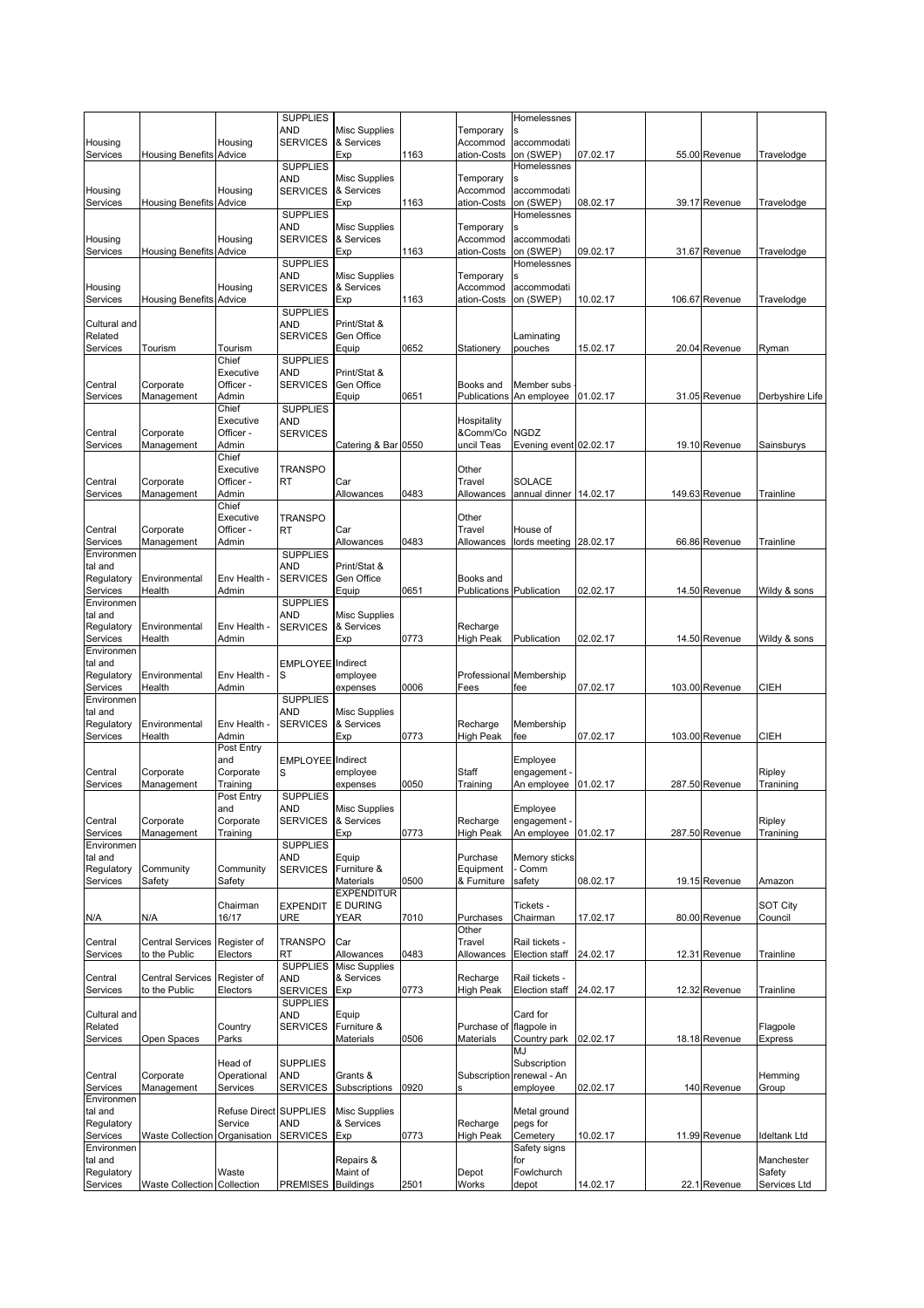|                        |                                          | <b>Street</b>             |                                    |                                    |                |                   |                                  |                                                        |        |                |                     |
|------------------------|------------------------------------------|---------------------------|------------------------------------|------------------------------------|----------------|-------------------|----------------------------------|--------------------------------------------------------|--------|----------------|---------------------|
| Environmen             |                                          | Sweeping                  |                                    |                                    |                |                   |                                  |                                                        |        |                |                     |
| tal and<br>Regulatory  |                                          | <b>Direct</b><br>Service  | <b>SUPPLIES</b><br>AND             | Equip<br>Furniture &               |                |                   | Purchase of Lockable grit        |                                                        |        |                |                     |
| Services               | <b>Street Cleansing</b>                  | Organisation              | <b>SERVICES</b>                    | Materials                          | 0506           | Materials         | bin                              | 14.02.17                                               |        | 649.28 Revenue | <b>Tanks Direct</b> |
|                        |                                          |                           | <b>SUPPLIES</b>                    | Print/Stat &                       |                |                   | A5 blue                          |                                                        |        |                |                     |
| Central                | Corporate                                |                           | AND                                | Gen Office                         |                |                   | folders for                      |                                                        |        |                | Post Office         |
| Services               | Management                               | Printing                  | <b>SERVICES</b>                    | Equip                              | 0652           | Stationery        | fleet vehicles                   | 15.02.17                                               |        | 10.99 Revenue  | Shop                |
| Environmen             |                                          | Operational<br>Services - |                                    |                                    |                |                   |                                  |                                                        |        |                |                     |
| tal and                |                                          | <b>Direct</b>             |                                    |                                    |                | Other             |                                  |                                                        |        |                |                     |
| Regulatory             |                                          | Management                | <b>TRANSPO</b>                     | Car                                |                | Travel            | Rail ticket - An                 |                                                        |        |                |                     |
| Services               | <b>Waste Collection</b>                  | Admin                     | RT                                 | Allowances                         | 0483           | Allowances        | employee                         | 24.02.17                                               |        | 74.15 Revenue  | Trainline           |
|                        |                                          | <b>Street</b>             |                                    |                                    |                |                   |                                  |                                                        |        |                |                     |
| Environmen<br>tal and  |                                          | Sweeping<br><b>Direct</b> | <b>SUPPLIES</b>                    | <b>Misc Supplies</b>               |                |                   |                                  |                                                        |        |                |                     |
| Regulatory             |                                          | Service                   | AND                                | & Services                         |                | Miscellaneo       | supplies for                     |                                                        |        |                | Selles Medical      |
| Services               | <b>Street Cleansing</b>                  | Organisation              | <b>SERVICES</b>                    | Exp                                | 1050           | us Other          | first aid boxes 24.02.17         |                                                        |        | 33.66 Revenue  | Ltd                 |
|                        |                                          |                           |                                    |                                    |                |                   |                                  |                                                        |        |                |                     |
| Cultural and           |                                          |                           | <b>SUPPLIES</b>                    | Misc Supplies                      |                |                   | Tree research                    |                                                        |        |                |                     |
| Related                |                                          | Countryside               | <b>AND</b><br><b>SERVICES</b>      | & Services                         |                | Recharge          | conference -                     |                                                        |        |                | Institute of        |
| Services               | Open Spaces                              | Admin                     |                                    | Exp                                | 0773           | <b>High Peak</b>  | An employee                      | 13.02.17                                               |        | 195 Revenue    | Chart               |
| Cultural and           |                                          |                           | <b>SUPPLIES</b>                    |                                    |                |                   |                                  |                                                        |        |                |                     |
| Related                | Recreation and                           | Leisure                   | <b>AND</b>                         | Grants &                           |                | Contribution      | Stationery                       |                                                        |        |                |                     |
| Services               | Sport                                    | Development               | <b>SERVICES</b>                    | Subscriptions                      | 0921           | s                 | items                            | 23.02.17                                               |        | 42.38 Revenue  | Amazon              |
|                        |                                          |                           | <b>SUPPLIES</b><br><b>AND</b>      |                                    |                |                   |                                  |                                                        |        |                |                     |
| Central<br>Services    | Corporate<br>Management                  | Moorlands<br>House        | <b>SERVICES</b>                    | Catering & Bar 0563                |                | Tea and<br>Coffee | Tea, coffee,<br>milk portions    | 27.02.17                                               |        | 248.43 Revenue | Bidvest             |
|                        |                                          |                           | <b>SUPPLIES</b>                    |                                    |                |                   |                                  |                                                        |        |                |                     |
| Central                | Corporate                                | Moorlands                 | <b>AND</b>                         |                                    |                | Catering          |                                  |                                                        |        |                |                     |
| Services               | Management                               | House                     | <b>SERVICES</b>                    | Catering & Bar 0560                |                | Provisions        | <b>Biscuits</b>                  | 27.02.17                                               |        | 29.97 Revenue  | Bidvest             |
|                        | STAFFORDSHIRE MOORLANDS DISTRICT COUNCIL |                           |                                    | Detailed                           |                |                   |                                  | <b>GOVERNMENT PURCHASE CARD PAYMENTS IN MARCH 2017</b> |        |                |                     |
| Service                |                                          | Responsible               | <b>Expenses</b><br>Type            | <b>Expenses</b>                    |                |                   |                                  |                                                        |        |                | <b>Supplier</b>     |
| Area                   | <b>Service Division Unit</b>             |                           |                                    | Type                               | <b>Expense</b> | <b>Expense</b>    | <b>Transaction</b>               | <b>Transaction</b>                                     | Amount | Capital or     | Name                |
|                        |                                          |                           |                                    |                                    | Code           | Narrative         | Narrative                        | Date                                                   |        | Revenue        |                     |
|                        |                                          |                           | <b>SUPPLIES</b>                    | Communicatio                       |                |                   |                                  |                                                        |        |                |                     |
| Central                | Corporate                                |                           | AND                                | ns &                               |                | Hardware-         | Orbit optical                    |                                                        |        |                |                     |
| Services               | Management                               | <b>IT Services</b>        | <b>SERVICES</b><br><b>SUPPLIES</b> | Computing<br>Communicatio          | 0845           | Misc              | wired trackball 13.03.17         |                                                        |        | 28.98 Revenue  | Amazon              |
| Central                | Corporate                                |                           | AND                                | ns &                               |                | Hardware-         | iphone                           |                                                        |        |                |                     |
| Services               | Management                               | <b>IT Services</b>        | <b>SERVICES</b>                    | Computing                          | 0845           | Misc              | charger                          | 13.03.17                                               |        | 11.59 Revenue  | Amazon              |
|                        |                                          |                           | <b>SUPPLIES</b>                    | Communicatio                       |                |                   |                                  |                                                        |        |                |                     |
| Central                | Corporate                                |                           | <b>AND</b>                         | ns &                               |                | Hardware-         | Apple 3 pin                      |                                                        |        |                |                     |
| Services               | Management                               | <b>IT Services</b>        | <b>SERVICES</b><br><b>SUPPLIES</b> | Computing                          | 0845           | Misc              | plugs x3                         | 13.03.17                                               |        | 15.57 Revenue  | Amazon              |
|                        |                                          |                           | AND                                | Communicatio                       |                |                   | Memory cards                     |                                                        |        |                |                     |
| Central                | Corporate                                |                           | <b>SERVICES</b>                    | ns &                               |                | Hardware-         | x 2                              |                                                        |        |                |                     |
| Services               | Management                               | <b>IT Services</b>        |                                    | Computing                          | 0845           | Misc              | transformation 13.03.17          |                                                        |        | 12.80 Revenue  | Amazon              |
|                        |                                          |                           | <b>SUPPLIES</b>                    | Communicatio                       |                |                   |                                  |                                                        |        |                |                     |
| Central                | Corporate                                |                           | AND                                | ns &                               |                | Hardware-         | Screen                           |                                                        |        |                |                     |
| Services               | Management                               | <b>IT Services</b>        | <b>SERVICES</b><br><b>SUPPLIES</b> | Computing<br>Communicatio          | 0845           | Misc              | protectors $\times$ 2   13.03.17 |                                                        |        | 6.50 Revenue   | Amazon              |
| Central                | Corporate                                |                           | AND                                | ns &                               |                | Hardware-         | Gel black                        |                                                        |        |                |                     |
| Services               | Management                               | <b>IT Services</b>        | <b>SERVICES</b>                    | Computing                          | 0845           | Misc              | case cover                       | 13.03.17                                               |        | 2.74 Revenue   | Amazon              |
|                        |                                          |                           | <b>SUPPLIES</b>                    | Communicatio                       |                |                   | Cisco airnet                     |                                                        |        |                |                     |
| Central                | Corporate                                |                           | AND                                | ns &                               |                | Hardware-         | 1620 radio                       |                                                        |        |                |                     |
| Services               | Management                               | <b>IT Services</b>        | <b>SERVICES</b><br><b>SUPPLIES</b> | Computing<br><b>Misc Supplies</b>  | 0845           | Misc              | access point<br>Cisco airnet     | 13.03.17                                               |        | 118.31 Revenue | Misco               |
| Central                | Corporate                                |                           | <b>AND</b>                         | & Services                         |                | Recharge          | 1620 radio                       |                                                        |        |                |                     |
| Services               | Management                               | <b>IT Services</b>        | <b>SERVICES</b>                    | Exp                                | 0773           | <b>High Peak</b>  | access point                     | 13.03.17                                               |        | 118.32 Revenue | Misco               |
|                        |                                          |                           | <b>SUPPLIES</b>                    | Communicatio                       |                |                   |                                  |                                                        |        |                |                     |
| Central                | Corporate                                |                           | AND                                | ns &<br>Computing                  | 0845           | Hardware-<br>Misc | HP 507127                        | 13.03.17                                               |        | 468.00 Revenue |                     |
| Services               |                                          |                           |                                    |                                    |                |                   |                                  |                                                        |        |                | Ebay                |
| Central                | Management                               | <b>IT Services</b>        | <b>SERVICES</b>                    |                                    |                |                   |                                  |                                                        |        |                |                     |
|                        | Corporate                                |                           | <b>SUPPLIES</b><br><b>AND</b>      | <b>Misc Supplies</b><br>& Services |                | Recharge          |                                  |                                                        |        |                |                     |
| Services               | Management                               | <b>IT Services</b>        | <b>SERVICES</b>                    | Exp                                | 0773           | <b>High Peak</b>  | HP 507127                        | 13.03.17                                               |        | 468.00 Revenue | Ebay                |
| Environmen             |                                          |                           |                                    |                                    |                |                   |                                  |                                                        |        |                |                     |
| tal and                |                                          |                           | <b>TRANSPO</b>                     |                                    |                | Other             |                                  |                                                        |        |                |                     |
| Regulatory             | Environmental                            | Env Health -              | RT                                 | Car                                |                | Travel            | Train ticket -                   |                                                        |        |                |                     |
| Services               | Health                                   | Admin                     |                                    | Allowances                         | 0483           | Allowances        | An employee                      | 20.03.17                                               |        | 18.32 Revenue  | Trainline           |
| Central                | Corporate                                | Land &<br>Property        | <b>SUPPLIES</b><br><b>AND</b>      | <b>Misc Supplies</b><br>& Services |                | Recharge          | Courier<br>service -             |                                                        |        |                | 24sevensamed        |
| Services               | Management                               | Admin                     | <b>SERVICES</b>                    | Exp                                | 0773           | <b>High Peak</b>  | Assets                           | 01.03.17                                               |        | 100.80 Revenue | ay                  |
| Environmen             |                                          |                           |                                    |                                    |                |                   |                                  |                                                        |        |                |                     |
| tal and                |                                          |                           | <b>EMPLOYEE</b>                    | Indirect                           |                |                   |                                  |                                                        |        |                |                     |
| Regulatory             | Environmental                            |                           | S                                  | employee                           |                | Professional      | Membership                       |                                                        |        |                | Inst of             |
| Services<br>Environmen | Health                                   | Licensing                 |                                    | expenses                           | 0006           | Fees              | An employee                      | 01.03.17                                               |        | 37.50 Revenue  | Licensing           |
| tal and                |                                          |                           | <b>SUPPLIES</b><br><b>AND</b>      | <b>Misc Supplies</b>               |                |                   |                                  |                                                        |        |                |                     |
| Regulatory             | Environmental                            |                           | <b>SERVICES</b>                    | & Services                         |                | Recharge          | Membership                       |                                                        |        |                | Inst of             |
| Services               | Health                                   | Licensing                 |                                    | Exp                                | 0773           | <b>High Peak</b>  | An employee                      | 01.03.17                                               |        | 37.50 Revenue  | Licensing           |
| Environmen             |                                          |                           |                                    |                                    |                |                   |                                  |                                                        |        |                |                     |
| tal and<br>Regulatory  | Environmental                            | Env Health -              | <b>EMPLOYEE</b> Indirect<br>S      | employee                           |                |                   | Professional Membership          |                                                        |        |                |                     |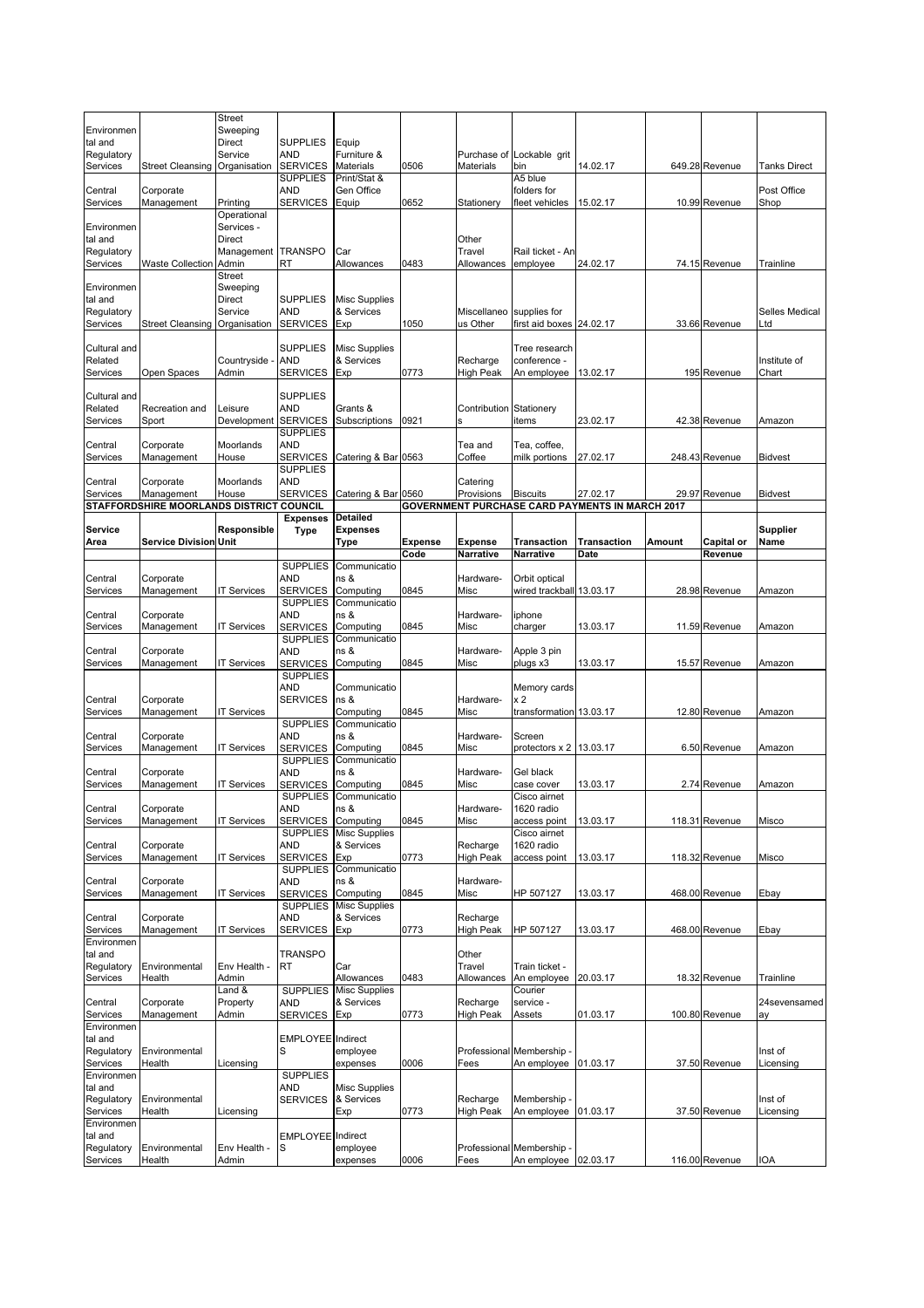|                     |                                | Central                | <b>SUPPLIES</b>                    | Communicatio                       |      |                              |                                  |          |                |                 |
|---------------------|--------------------------------|------------------------|------------------------------------|------------------------------------|------|------------------------------|----------------------------------|----------|----------------|-----------------|
| Central             | Corporate                      | administratio          | <b>AND</b>                         | ns &                               |      |                              |                                  |          |                |                 |
| Services            | Management                     | n                      | <b>SERVICES</b>                    | Computing                          | 0850 | Postages                     | Stamps                           | 02.03.17 | 92.16 Revenue  | <b>WH Smith</b> |
| Central             | Central Services               | Register of            | <b>TRANSPO</b>                     | Car                                |      | Other<br>Travel              | Trainfare -                      |          |                |                 |
| Services            | to the Public                  | Electors               | RT                                 | Allowances                         | 0483 | Allowances                   | elections staff 03.03.17         |          | 110.36 Revenue | Trainline       |
|                     |                                |                        | <b>SUPPLIES</b>                    | <b>Misc Supplies</b>               |      |                              |                                  |          |                |                 |
| Central             | Central Services               | Register of            | AND                                | & Services                         |      | Recharge                     | Trainfare -                      |          |                |                 |
| Services            | to the Public                  | Electors               | <b>SERVICES</b>                    | Exp                                | 0773 | <b>High Peak</b>             | elections staff 03.03.17         |          | 110.37 Revenue | Trainline       |
|                     |                                |                        |                                    |                                    |      | Other                        |                                  |          |                |                 |
| Central             | Corporate                      | Executive              | <b>TRANSPO</b><br>RT               | Car<br>Allowances                  |      | Travel                       | Trainfare - An                   |          |                |                 |
| Services            | Management                     | Directors              | <b>SUPPLIES</b>                    | Print/Stat &                       | 0483 | Allowances                   | employee                         | 20.03.17 | 13.92 Revenue  | Trainline       |
| Central             | Corporate                      |                        | AND                                | Gen Office                         |      | Books and                    |                                  |          |                |                 |
| Services            | Management                     | Audit                  | <b>SERVICES</b>                    | Equip                              | 0651 |                              | <b>Publications Publications</b> | 23.03.17 | 300.00 Revenue | <b>CIPFA</b>    |
|                     |                                | Chief                  | <b>SUPPLIES</b>                    |                                    |      |                              |                                  |          |                |                 |
|                     |                                | Executive              | <b>AND</b>                         | Print/Stat &                       |      |                              |                                  |          |                |                 |
| Central             | Corporate                      | Officer -              | <b>SERVICES</b>                    | Gen Office                         |      | Books and                    | <b>Annual Subs</b>               |          |                | Staffordshire   |
| Services            | Management                     | Admin<br>Chief         |                                    | Equip                              | 0651 | Publications                 | An employee                      | 28.03.17 | 20.00 Revenue  | Life            |
|                     |                                | Executive              | <b>TRANSPO</b>                     |                                    |      | Other                        |                                  |          |                |                 |
| Central             | Corporate                      | Officer -              | RT                                 | Car                                |      | Travel                       | Trainfare - An                   |          |                |                 |
| Services            | Management                     | Admin                  |                                    | Allowances                         | 0483 | Allowances                   | employee                         | 28.03.17 | 85.68 Revenue  | Trainline       |
|                     |                                |                        | <b>SUPPLIES</b>                    |                                    |      |                              | Homelessnes                      |          |                |                 |
|                     |                                |                        | AND                                | <b>Misc Supplies</b>               |      | Temporary                    |                                  |          |                |                 |
| Housing             |                                | Housing                | <b>SERVICES</b>                    | & Services                         | 1163 | Accommod<br>ation-Costs      | accommodati<br>on                | 06.03.17 |                |                 |
| Services            | <b>Housing Benefits Advice</b> |                        | <b>SUPPLIES</b>                    | Exp                                |      |                              | Homelessnes                      |          | 36.67 Revenue  | Travelodge      |
|                     |                                |                        | AND                                | <b>Misc Supplies</b>               |      | Temporary                    |                                  |          |                |                 |
| Housing             |                                | Housing                | <b>SERVICES</b>                    | & Services                         |      | Accommod                     | accommodati                      |          |                |                 |
| Services            | <b>Housing Benefits Advice</b> |                        |                                    | Exp                                | 1163 | ation-Costs                  | on                               | 07.03.17 | 50.00 Revenue  | Travelodge      |
|                     |                                |                        | <b>SUPPLIES</b>                    |                                    |      |                              | Homelessnes                      |          |                |                 |
|                     |                                |                        | <b>AND</b>                         | <b>Misc Supplies</b><br>& Services |      | Temporary                    |                                  |          |                |                 |
| Housing<br>Services | <b>Housing Benefits Advice</b> | Housing                | <b>SERVICES</b>                    | Exp                                | 1163 | Accommod<br>ation-Costs      | accommodati<br>on                | 08.03.17 | 50.00 Revenue  | Travelodge      |
|                     |                                |                        | <b>SUPPLIES</b>                    |                                    |      |                              | Homelessnes                      |          |                |                 |
|                     |                                |                        | <b>AND</b>                         | <b>Misc Supplies</b>               |      |                              |                                  |          |                |                 |
| Housing             |                                | Housing                | <b>SERVICES</b>                    | & Services                         |      | Recharge                     | accommodati                      |          |                |                 |
| Services            | <b>Housing Benefits Advice</b> |                        |                                    | Exp                                | 0773 | <b>High Peak</b>             | on                               | 09.03.17 | 36.67 Revenue  | Travelodge      |
|                     |                                |                        | <b>SUPPLIES</b>                    | <b>Misc Supplies</b>               |      |                              |                                  |          |                |                 |
| Central             | Corporate                      |                        | <b>AND</b>                         | & Services                         |      | Recharge                     | Computer part                    |          |                |                 |
| Services            | Management                     | <b>T Services</b>      | <b>SERVICES</b><br><b>SUPPLIES</b> | Exp                                | 0773 | High Peak                    | returned<br>4 hi Vis             | 17.03.17 | 216.99 Revenue | Misco           |
|                     |                                | Land &                 | <b>AND</b>                         | <b>Misc Supplies</b>               |      |                              | waistcoats                       |          |                |                 |
| Central             | Corporate                      | Property               | <b>SERVICES</b>                    | & Services                         |      | Recharge                     | and safety                       |          |                |                 |
| Services            | Management                     | Admin                  |                                    | Exp                                | 0773 | High Peak                    | helmets                          | 15.03.17 | 29.30 Revenue  | Arden Winch     |
|                     |                                | Post Entry             | <b>SUPPLIES</b>                    |                                    |      |                              |                                  |          |                |                 |
|                     |                                | and                    | AND                                | <b>Misc Supplies</b>               |      |                              |                                  |          |                |                 |
| Central             | Corporate<br>Management        | Corporate              | <b>SERVICES</b>                    | & Services<br>Exp                  | 0773 | Recharge<br>High Peak        | Conference -                     | 03.03.17 | 150.00 Revenue | <b>AGSM</b>     |
| Services            |                                | Training               | <b>SUPPLIES</b>                    | Communicatio                       |      |                              | An employee                      |          |                |                 |
| Central             | Corporate                      |                        | <b>AND</b>                         | ns &                               |      | Hardware-                    |                                  |          |                |                 |
| Services            | Management                     | <b>IT Services</b>     | <b>SERVICES</b>                    | Computing                          | 0845 | Misc                         | In car charger 08.03.17          |          | 30.00 Revenue  | Halfords        |
|                     |                                |                        | <b>SUPPLIES</b>                    | <b>Misc Supplies</b>               |      |                              |                                  |          |                |                 |
| Central             | Corporate                      |                        | <b>AND</b>                         | & Services                         |      | Recharge                     |                                  |          |                |                 |
| Services            | Management                     | <b>T Services</b>      | <b>SERVICES</b><br><b>SUPPLIES</b> | Exp<br><b>Misc Supplies</b>        | 0773 | High Peak                    | In car charger 08.03.17          |          | 30.00 Revenue  | Halfords        |
| Central             | ⊖orporate                      | I ransformatio AND     |                                    | & Services                         |      | Recnarge                     | Storage                          |          |                |                 |
| Services            | Management                     | n                      | <b>SERVICES</b>                    | Exp                                | 0773 | <b>High Peak</b>             | boxes                            | 09.03.17 | 22.00 Revenue  | Wilko           |
|                     |                                |                        | <b>SUPPLIES</b>                    | <b>Misc Supplies</b>               |      |                              |                                  |          |                |                 |
| Central             | Corporate                      | Transformatio AND      |                                    | & Services                         |      | Miscellaneo                  | Storage                          |          |                |                 |
| Services            | Management                     |                        | <b>SERVICES</b>                    | Exp                                | 1050 | us Other                     | boxes                            | 09.03.17 | 22.00 Revenue  | Wilko           |
|                     |                                | Post Entry<br>and      | EMPLOYEE Indirect                  |                                    |      |                              | Effective<br>collaboration       |          |                |                 |
| Central             | Corporate                      | Corporate              | S                                  | employee                           |      | Staff                        | fo rchild                        |          |                | EВ              |
| Services            | Management                     | Training               |                                    | expenses                           | 0050 | Training                     | protection                       | 20.03.17 | 276.00 Revenue | Safegurding     |
|                     |                                | Post Entry             |                                    |                                    |      |                              |                                  |          |                |                 |
|                     |                                | and                    | <b>EMPLOYEE</b> Indirect           |                                    |      |                              | Trainfare -                      |          |                |                 |
| Central             | Corporate                      | Corporate<br>Training  | S                                  | employee                           |      | Staff                        | Two                              | 27.03.17 | 31.10 Revenue  | Cross country   |
| Services            | Management                     | Post Entry             |                                    | expenses                           | 0050 | Training                     | employees                        |          |                | trains          |
|                     |                                | and                    | <b>SUPPLIES</b>                    | <b>Misc Supplies</b>               |      |                              | Trainfare -                      |          |                |                 |
| Central             | Corporate                      | Corporate              | <b>AND</b>                         | & Services                         |      | Recharge                     | Two                              |          |                | Cross country   |
| Services            | Management                     | Training               | <b>SERVICES</b>                    | Exp                                | 0773 | <b>High Peak</b>             | employees                        | 27.03.17 | 31.1 Revenue   | trains          |
|                     |                                | Post Entry             |                                    |                                    |      |                              |                                  |          |                |                 |
|                     |                                | and                    | <b>SUPPLIES</b>                    | <b>Misc Supplies</b>               |      |                              | Trainfare -                      |          |                |                 |
| Central             | Corporate                      | Corporate              | <b>AND</b>                         | & Services                         |      | Recharge                     | Two                              |          |                |                 |
| Services            | Management                     | Training<br>Post Entry | <b>SERVICES</b>                    | Exp                                | 0773 | <b>High Peak</b>             | employees                        | 27.03.17 | 33.5 Revenue   | GWR             |
|                     |                                | and                    |                                    | Indirect                           |      |                              | Trainfare -                      |          |                |                 |
| Central             | Corporate                      | Corporate              | <b>EMPLOYEE</b>                    | employee                           |      | Staff                        | Two                              |          |                |                 |
| Services            | Management                     | Training               | S                                  | expenses                           | 0050 | Training                     | employees                        | 27.03.17 | 33.5 Revenue   | <b>GWR</b>      |
|                     |                                | Post Entry             |                                    |                                    |      |                              |                                  |          |                |                 |
|                     |                                | and                    | <b>SUPPLIES</b>                    | <b>Misc Supplies</b>               |      |                              | Trainfare -<br>Two               |          |                |                 |
| Central<br>Services | Corporate<br>Management        | Corporate<br>Training  | AND<br><b>SERVICES</b>             | & Services<br>Exp                  | 0773 | Recharge<br><b>High Peak</b> | employees                        | 27.03.17 | 49.7 Revenue   | Trainline       |
|                     |                                |                        |                                    |                                    |      |                              |                                  |          |                |                 |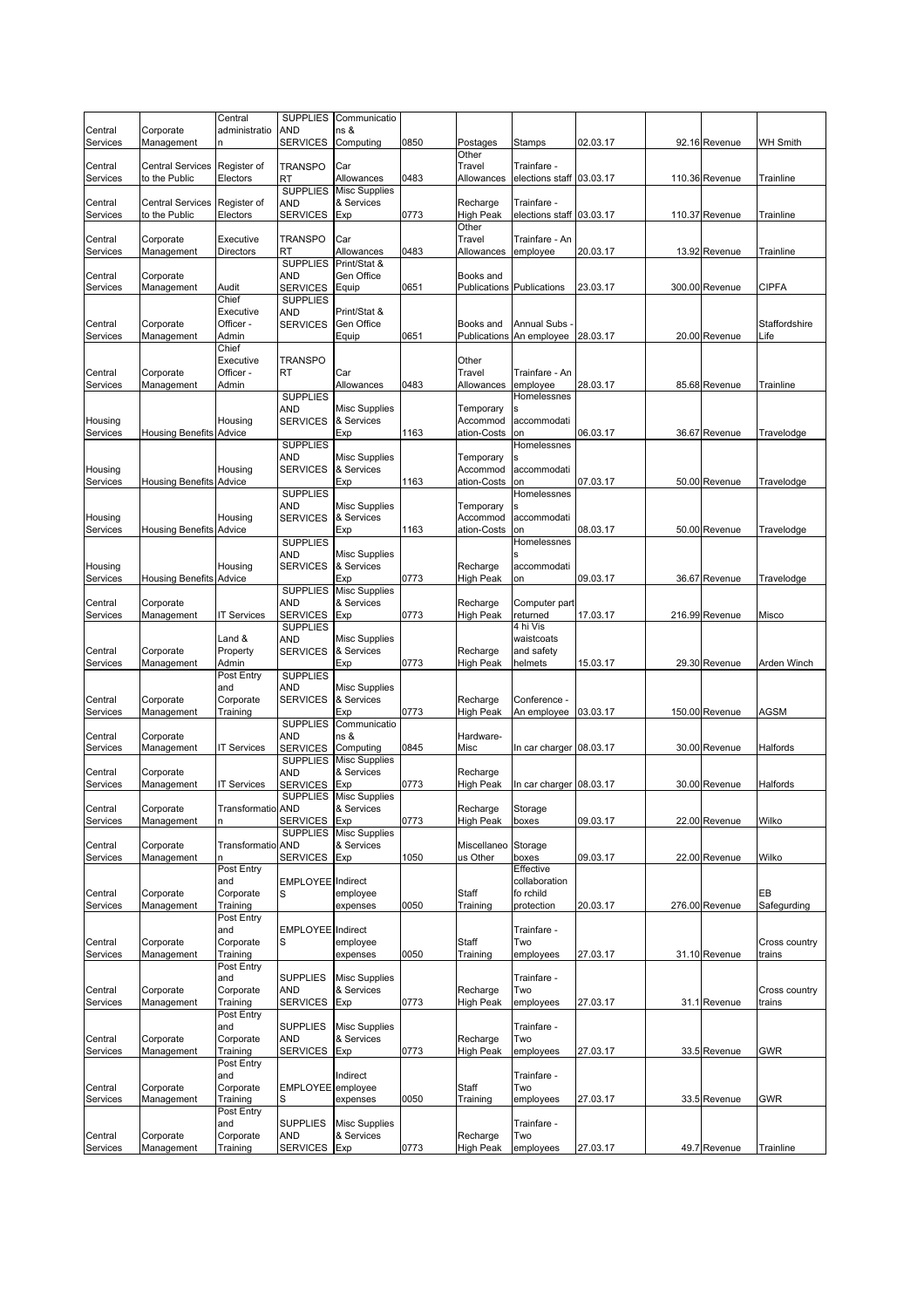|                         |                               | Post Entry<br>and                 |                               | Indirect                           |      |                           | Trainfare -               |          |                   |                              |
|-------------------------|-------------------------------|-----------------------------------|-------------------------------|------------------------------------|------|---------------------------|---------------------------|----------|-------------------|------------------------------|
| Central<br>Services     | Corporate<br>Management       | Corporate<br>Training             | <b>EMPLOYEE</b><br>S          | employee<br>expenses               | 0050 | Staff                     | Two                       | 27.03.17 | 49.7 Revenue      | Trainline                    |
|                         |                               |                                   |                               | Indirect                           |      | Training<br>Long          | employees                 |          |                   |                              |
| Central<br>Services     | Corporate<br>Management       | Personnel                         | <b>EMPLOYEE</b><br>S          | employee<br>expenses               | 0097 | Service<br>Awards         | Long service<br>award     | 30.03.17 | 153.5 Revenue     | Love 2 shop                  |
|                         |                               | Post Entry                        |                               |                                    |      |                           |                           |          |                   |                              |
| Central                 | Corporate                     | and<br>Corporate                  | <b>EMPLOYEE</b>               | Indirect<br>employee               |      | Staff                     | Trainfare -<br>Two        |          |                   |                              |
| Services                | Management                    | Training                          | S                             | expenses                           | 0050 | Training                  | employees                 | 27.03.17 | -82 Revenue       | Trainline                    |
|                         |                               | Post Entry<br>and                 | <b>SUPPLIES</b>               | <b>Misc Supplies</b>               |      |                           | Trainfare -               |          |                   |                              |
| Central<br>Services     | Corporate<br>Management       | Corporate<br>Training             | AND<br><b>SERVICES</b>        | & Services<br>Exp                  | 0773 | Recharge<br>High Peak     | Two                       | 27.03.17 | -82 Revenue       | Trainline                    |
|                         |                               |                                   |                               |                                    |      |                           | employees                 |          |                   |                              |
| Cultural and<br>Related |                               |                                   | <b>SUPPLIES</b><br><b>AND</b> | Communicatio<br>ns &               |      |                           | Return                    |          |                   |                              |
| Services                | Tourism                       | Tourism                           | <b>SERVICES</b>               | Computing                          | 0850 | Postages                  | postage                   | 03.03.17 | 8.55 Revenue      | Post Office                  |
| Cultural and            |                               |                                   | <b>SUPPLIES</b>               | <b>Misc Supplies</b>               |      |                           |                           |          |                   |                              |
| Related                 | Culture and                   | Museum &                          | <b>AND</b>                    | & Services                         |      | NI                        | Return of                 |          |                   |                              |
| Services                | Heritage                      | Arts                              | <b>SERVICES</b>               | Exp                                | 1072 | Exhibitions               | spotlights                | 08.03.17 | $-127.41$ Revenue | <b>DIY Framing</b>           |
| Cultural and            |                               |                                   | <b>SUPPLIES</b>               |                                    |      |                           |                           |          |                   |                              |
| Related<br>Services     | Culture and<br>Heritage       | Arts and<br>Culture               | AND<br><b>SERVICES</b>        | Grants &<br>Subscriptions          | 1151 | Arts<br><b>Activities</b> | Train tickets             | 10.03.17 | 85.58 Revenue     | Trainline                    |
|                         |                               |                                   | <b>SUPPLIES</b>               |                                    |      |                           |                           |          |                   |                              |
| Cultural and<br>Related | Culture and                   | Museum &                          | <b>AND</b>                    | <b>Misc Supplies</b><br>& Services |      | NI                        | <b>Broken lock</b>        |          |                   |                              |
| Services                | Heritage                      | Arts                              | <b>SERVICES</b>               | Exp                                | 1072 | Exhibitions               | removed                   | 10.03.17 | 55 Revenue        | Lockrite                     |
| Cultural and            |                               |                                   | <b>SUPPLIES</b>               |                                    |      |                           |                           |          |                   |                              |
| Related<br>Services     | Culture and<br>Heritage       | Arts and<br>Culture               | AND<br><b>SERVICES</b>        | Grants &<br>Subscriptions          | 1151 | Arts<br><b>Activities</b> | Display<br>boards         | 20.03.17 | 341 Revenue       | Panel<br>Warehouse           |
|                         |                               |                                   |                               |                                    |      |                           |                           |          |                   |                              |
| Cultural and<br>Related | Culture and                   | Arts and                          | <b>SUPPLIES</b><br><b>AND</b> | Grants &                           |      | Arts                      |                           |          |                   |                              |
| Services                | Heritage                      | Culture                           | <b>SERVICES</b>               | Subscriptions                      | 1151 | Activities                | PA system                 | 20.03.17 | 213.32 Revenue    | Astounded                    |
| Cultural and            |                               |                                   | <b>SUPPLIES</b>               |                                    |      |                           |                           |          |                   |                              |
| Related                 | Culture and                   | Arts and                          | <b>AND</b>                    | Grants &                           |      | Arts                      |                           |          |                   | AV                           |
| Services                | Heritage                      | Culture                           | <b>SERVICES</b>               | Subscriptions                      | 1151 | <b>Activities</b>         | Projector                 | 21.03.17 | 303.99 Revenue    | Partsmaster                  |
| Cultural and<br>Related |                               |                                   | <b>SUPPLIES</b><br><b>AND</b> |                                    |      |                           |                           |          |                   |                              |
| Services                | Culture and<br>Heritage       | Arts and<br>Culture               | <b>SERVICES</b>               | Grants &<br>Subscriptions          | 1151 | Arts<br>Activities        | Arts & Crafts             | 21.03.17 | 76.31 Revenue     | <b>Baker Ross</b>            |
| Cultural and            |                               |                                   | <b>SUPPLIES</b>               |                                    |      |                           |                           |          |                   |                              |
| Related                 | Culture and                   | Arts and                          | <b>AND</b>                    | Grants &                           |      | Arts                      |                           |          |                   |                              |
| Services                | Heritage                      | Culture                           | <b>SERVICES</b>               | Subscriptions                      | 1151 | Activities                | Arts & Crafts             | 21.03.17 | 37.5 Revenue      | The Works                    |
| Cultural and            |                               |                                   | <b>SUPPLIES</b>               |                                    |      |                           | Disposable                |          |                   |                              |
| Related<br>Services     | Culture and<br>Heritage       | Arts and<br>Culture               | AND<br><b>SERVICES</b>        | Grants &<br>Subscriptions          | 1151 | Arts<br><b>Activities</b> | catering<br>gloves        | 22.03.17 | 2.9 Revenue       | Amazon                       |
|                         |                               |                                   |                               |                                    |      |                           |                           |          |                   |                              |
| Cultural and<br>Related | Culture and                   | Arts and                          | <b>SUPPLIES</b><br>and        | Grants &                           |      | Arts                      | <b>Block printing</b>     |          |                   |                              |
| Services                | Heritage                      | Culture                           | <b>SERVICES</b>               | Subscriptions                      | 1151 | Activities                | tiles& pens               | 23.03.17 | 29.76 Revenue     | Amazon                       |
| Cultural and            |                               |                                   | <b>SUPPLIES</b>               |                                    |      |                           |                           |          |                   |                              |
| Related<br>Services     | Culture and<br>Heritage       | Arts and<br>Culture               | AND<br><b>SERVICES</b>        | Grants &<br>Subscriptions          | 1151 | Arts<br><b>Activities</b> | 16 litre tea urn 23.03.17 |          | 45.82 Revenue     | Kitchen<br>catering          |
|                         |                               | Street                            |                               |                                    |      |                           |                           |          |                   |                              |
| Environmen<br>tal and   |                               | Sweeping<br>Direct                | <b>SUPPLIES</b>               | <b>Misc Supplies</b>               |      |                           |                           |          |                   |                              |
| Regulatory              |                               | Service                           | <b>AND</b>                    | & Services                         |      | Miscellaneo Prime         |                           |          |                   |                              |
| Services<br>Environmen  | <b>Street Cleansing</b>       | Organisation                      | <b>SERVICES</b>               | Exp                                | 1050 | us Other                  | subscription              | 02.03.17 | 7.99 Revenue      | Amazon                       |
| tal and                 |                               | <b>Refuse Direct</b>              | <b>SUPPLIES</b>               | <b>Misc Supplies</b>               |      |                           |                           |          |                   |                              |
| Regulatory<br>Services  | <b>Waste Collection</b>       | Service<br>Organisation           | <b>AND</b><br><b>SERVICES</b> | & Services<br>Exp                  | 0773 | Recharge<br>High Peak     | Coloured<br>cables        | 03.03.17 | 13.86 Revenue     | Cableties                    |
| Environmen              |                               |                                   |                               |                                    |      |                           |                           |          |                   |                              |
| tal and<br>Regulatory   |                               | Refuse Direct SUPPLIES<br>Service | <b>AND</b>                    | <b>Misc Supplies</b><br>& Services |      | Recharge                  | Artifical grass           |          |                   | <b>T&amp;A</b><br>Upholstery |
| Services                | <b>Waste Collection</b>       | Organisation                      | <b>SERVICES</b>               | Exp                                | 0773 | High Peak                 | for cemetery              | 07.03.17 | 180 Revenue       | Supplies Ltd                 |
| Environmen<br>tal and   |                               | Refuse Direct SUPPLIES            |                               | <b>Misc Supplies</b>               |      |                           | Van vault<br>boxes for    |          |                   |                              |
| Regulatory              |                               | Service                           | AND                           | & Services                         |      | Recharge                  | housing                   |          |                   |                              |
| Services<br>Environmen  | Waste Collection Organisation |                                   | <b>SERVICES</b>               | Exp                                | 0773 | <b>High Peak</b>          | vehicles<br>Seaward       | 08.03.17 | 283.32 Revenue    | Screwfix                     |
| tal and                 |                               | Refuse Direct SUPPLIES            |                               | <b>Misc Supplies</b>               |      |                           | promotion kit             |          |                   | Specialist                   |
| Regulatory<br>Services  | Waste Collection Organisation | Service                           | <b>AND</b><br><b>SERVICES</b> | & Services<br>Exp                  | 0773 | Recharge<br>High Peak     | and PAT<br>tester         | 10.03.17 | 269.95 Revenue    | Instrument<br>Services       |
| Environmen<br>tal and   |                               |                                   |                               | Repairs &                          |      |                           | Rplacement<br>hooks for   |          |                   |                              |
| Regulatory              |                               | Waste                             |                               | Maint of                           |      | Depot                     | showers at                |          |                   | Bella                        |
| Services                | Waste Collection Collection   |                                   | <b>PREMISES</b>               | <b>Buildings</b>                   | 2501 | Works                     | Fowlchurch                | 13.03.17 | 10.42 Revenue     | bathrooms                    |